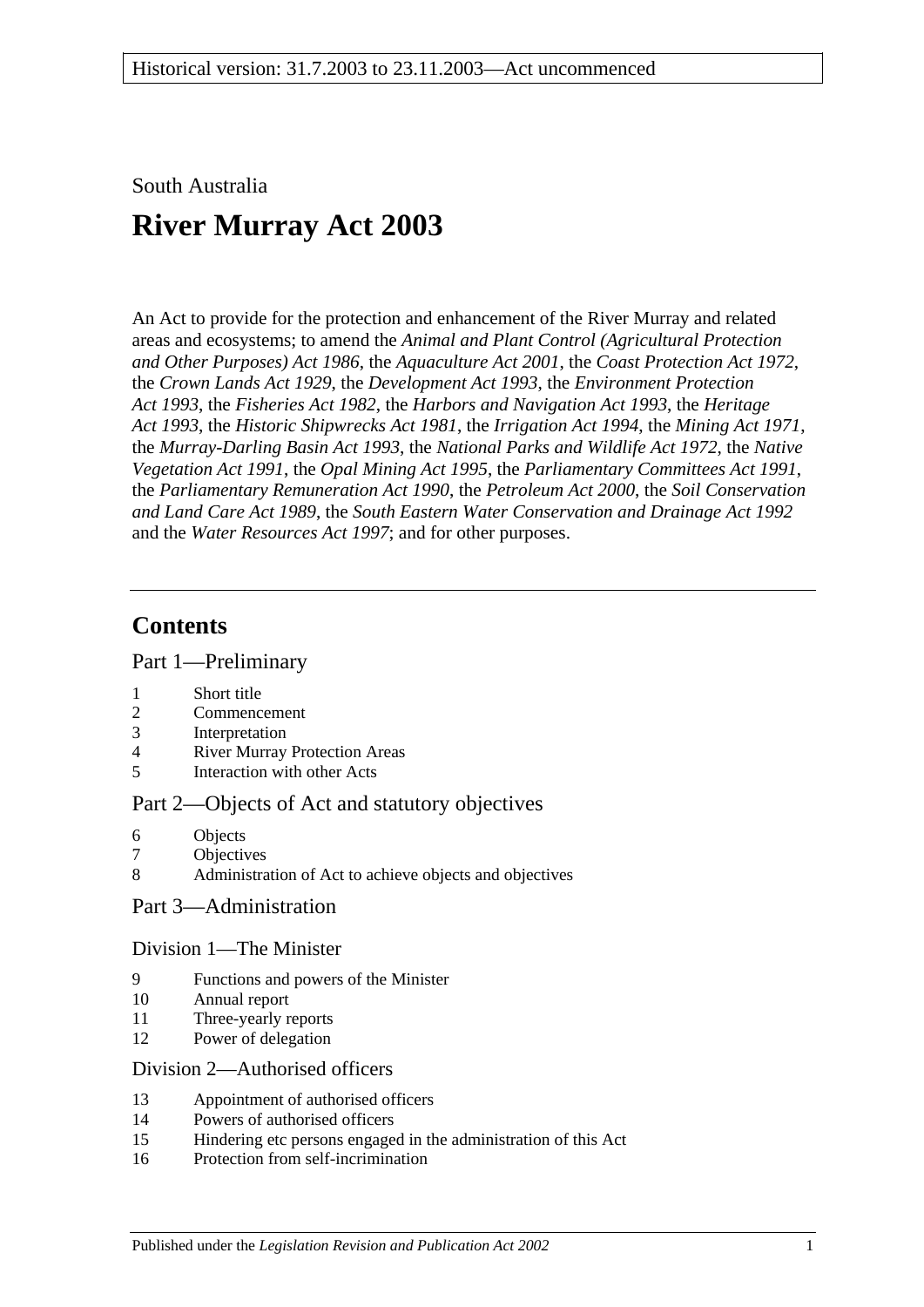## [Part 4—Ministerial activities and arrangements associated with the River](#page-15-2)  [Murray](#page-15-2)

### [Division 1—Minister may undertake works](#page-15-3)

[Minister may undertake works](#page-15-4)

#### [Division 2—Management agreements](#page-16-0)

[Management agreements](#page-16-1)

## [Division 3—Entry onto land](#page-18-0)

[Entry onto land](#page-18-1)

## [Division 4—Compulsory acquisition of land](#page-18-2)

[Compulsory acquisition of land](#page-18-3)

## [Part 5—Implementation Strategy](#page-19-0)

[Implementation Strategy](#page-19-1)

## [Part 6—Development of related policies and consideration of activities](#page-20-0)

[Development of related policies and consideration of activities](#page-20-1)

## [Part 7—General duty of care](#page-24-0)

[General duty of care](#page-24-1)

## [Part 8—Protection and other orders](#page-25-0)

## [Division 1—Orders](#page-25-1)

- [Protection orders](#page-25-2)
- [Action on non-compliance with a protection order](#page-27-0)
- [Reparation orders](#page-28-0)
- [Action on non-compliance with a reparation order](#page-29-0)
- [Reparation authorisations](#page-30-0)
- [Interim restraining orders](#page-31-0)
- [Related matters](#page-31-1)

## [Division 2—Registration of orders and effect of charges](#page-32-0)

- [Registration](#page-32-1)
- [Effect of charge](#page-33-0)

## [Division 3—Appeals to Court](#page-33-1)

[Appeals to Court](#page-33-2)

## [Part 9—Miscellaneous](#page-34-0)

- [Native title](#page-34-1)
- [Immunity provision](#page-34-2)
- [False or misleading information](#page-35-0)
- [Continuing offence](#page-35-1)
- [Liability of directors](#page-35-2)
- [Criminal jurisdiction of Court](#page-35-3)
- [Service](#page-35-4)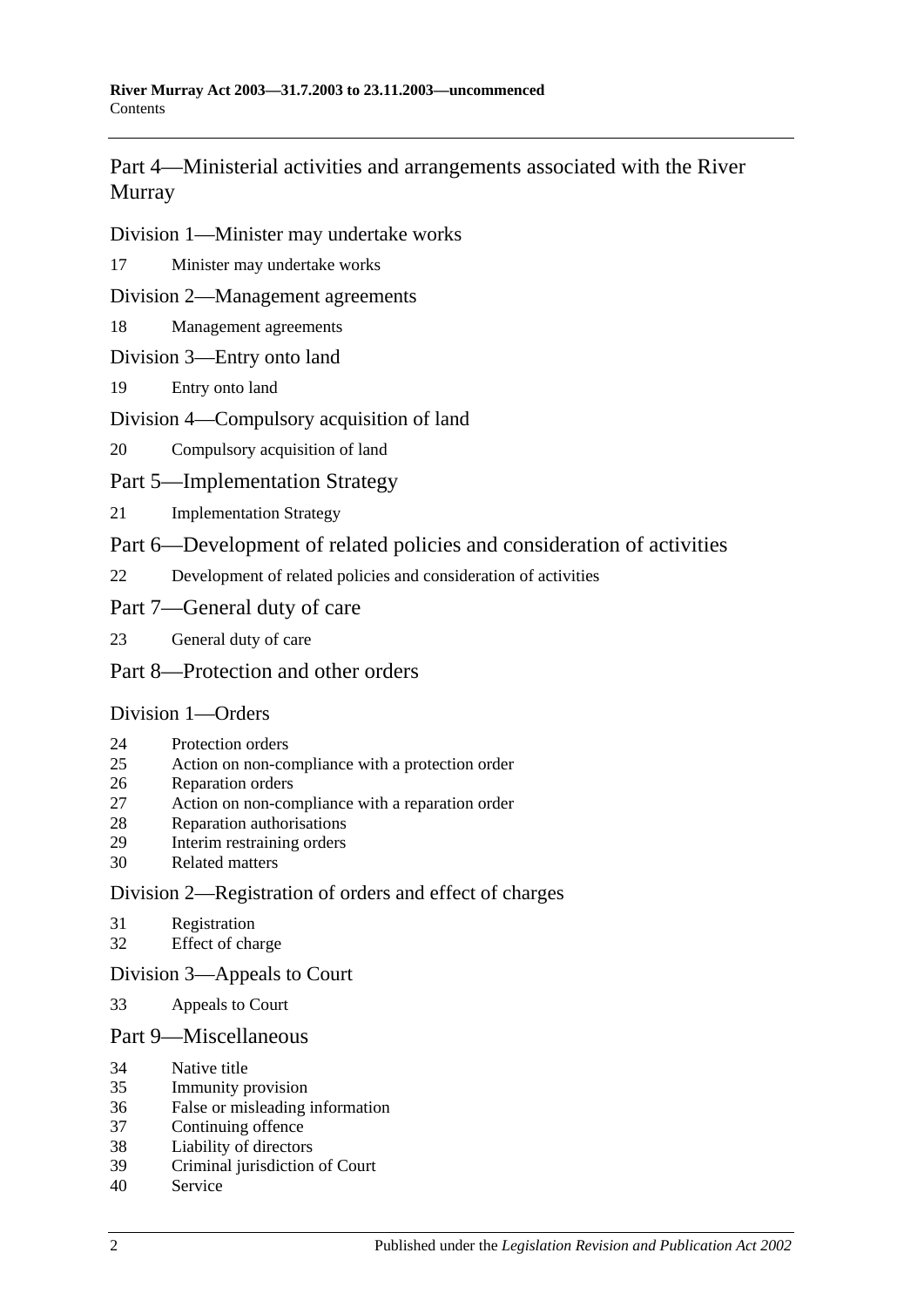- 41 [Application or adoption of codes or standards](#page-36-0)
- 42 [Regulations](#page-36-1)

#### [Schedule—Amendments and transitional provisions](#page-38-0)

- 1 Amendment of *[Animal and Plant Control \(Agricultural Protection and Other Purposes\)](#page-38-1)  Act [1986](#page-38-1)*
- 2 Amendment of *[Aquaculture Act](#page-40-0) 2001*
- 3 Amendment of *[Coast Protection Act](#page-40-1) 1972*
- 4 Amendment of *[Crown Lands Act](#page-41-0) 1929*
- 5 Amendment of *[Development Act](#page-42-0) 1993*
- 6 Amendment of *[Environment Protection Act](#page-45-0) 1993*
- 7 [Amendment of](#page-46-0) *Fisheries Act 1982*
- 8 Amendment of *[Harbors and Navigation Act](#page-47-0) 1993*
- 9 [Amendment of](#page-47-1) *Heritage Act 1993*
- 10 Amendment of *[Historic Shipwrecks Act](#page-48-0) 1981*
- 11 [Amendment of](#page-49-0) *Irrigation Act 1994*
- 12 [Amendment of](#page-50-0) *Mining Act 1971*
- 13 Amendment of *[Murray-Darling Basin Act](#page-55-0) 1993*
- 14 Amendment of *[National Parks and Wildlife Act](#page-55-1) 1972*
- 15 Amendment of *[Native Vegetation Act](#page-57-0) 1991*
- 16 Amendment of *[Opal Mining Act](#page-59-0) 1995*
- 17 Amendment of *[Parliamentary Committees Act](#page-59-1) 1991*
- 18 Amendment of *[Parliamentary Remuneration Act](#page-61-0) 1990*
- 19 [Amendment of](#page-61-1) *Petroleum Act 2000*
- 20 Amendment of *[Soil Conservation and Land Care Act](#page-62-0) 1989*
- 21 Amendment of the *[South Eastern Water Conservation and Drainage Act](#page-64-0) 1992*
- 22 Amendment of *[Water Resources Act](#page-65-0) 1997*
- 23 [Transitional provisions](#page-78-0)

[Legislative history](#page-80-0)

#### <span id="page-2-0"></span>**The Parliament of South Australia enacts as follows:**

## **Part 1—Preliminary**

#### <span id="page-2-1"></span>**1—Short title**

This Act may be cited as the *River Murray Act 2003*.

## <span id="page-2-2"></span>**2—Commencement**

This Act will come into operation on a day to be fixed by proclamation.

#### <span id="page-2-3"></span>**3—Interpretation**

(1) In this Act, unless the contrary intention appears—

*activity* includes the storage or possession of anything (including something in liquid or gaseous form);

*animal* means any live animal of any species and includes any animal organisms;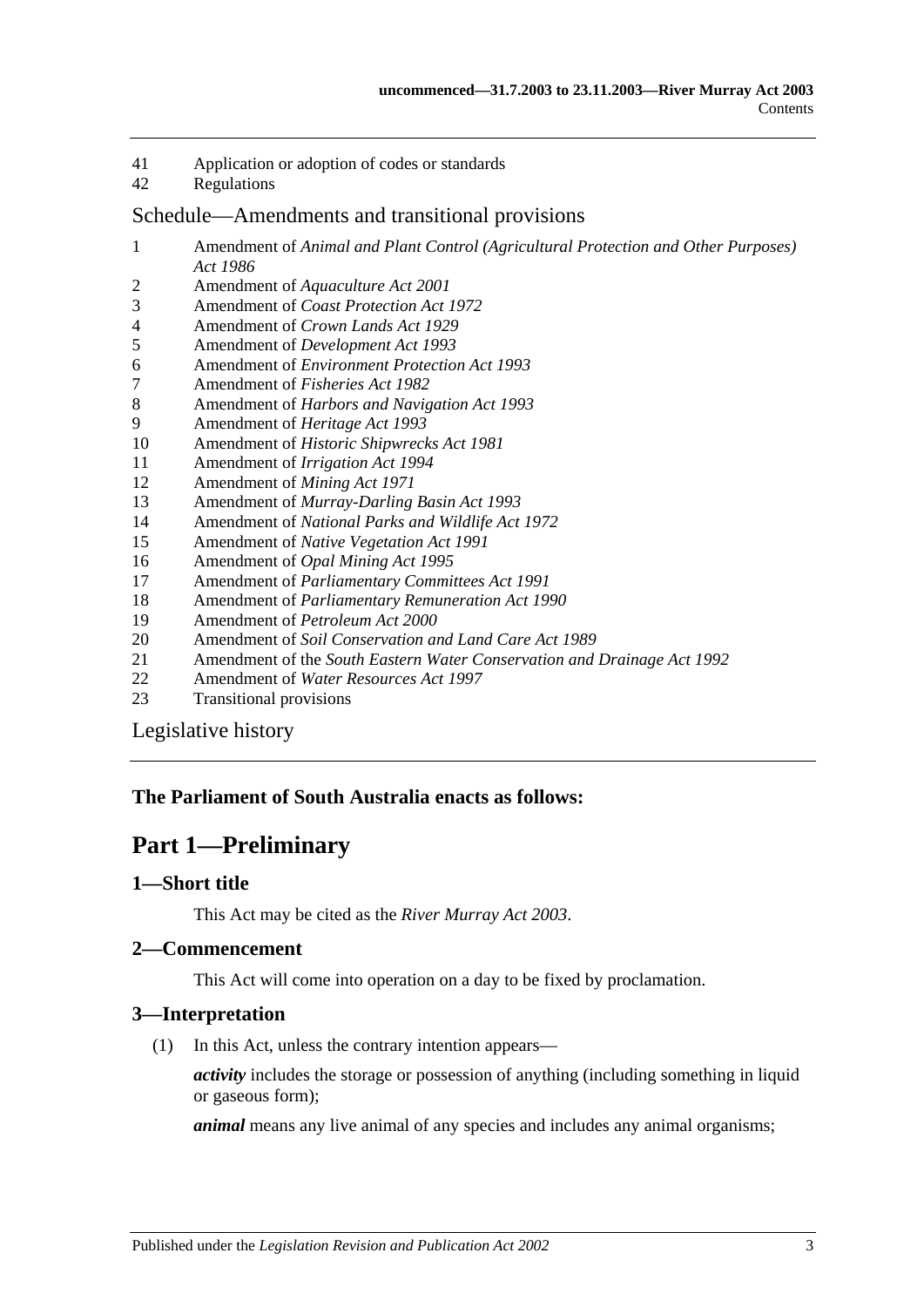*approved account* means—

- (a) an account designated by the Minister as an approved account for the purposes of this Act, or a specified provision of this Act; or
- (b) the Consolidated Account;

*associate*—see [subsection](#page-5-0) (2);

*authorised officer*—see [section](#page-12-3) 13;

*business* includes a business not carried on for profit or gain;

*construct*, in relation to any works, includes—

- (a) to establish, build or erect the works;
- (b) to repair the works;
- (c) to make alterations to the works;
- (d) to enlarge or extend the works;

*council* means a council within the meaning of the *[Local Government Act](http://www.legislation.sa.gov.au/index.aspx?action=legref&type=act&legtitle=Local%20Government%20Act%201999) 1999*;

*Court* means the Environment, Resources and Development Court established under the *[Environment, Resources and Development Court Act](http://www.legislation.sa.gov.au/index.aspx?action=legref&type=act&legtitle=Environment%20Resources%20and%20Development%20Court%20Act%201993) 1993*;

*domestic activity* means an activity other than an activity undertaken in the course of a business;

*general duty of care* means the duty under [section](#page-24-1) 23;

*Implementation Strategy* means the River Murray Act Implementation Strategy under [Part 5;](#page-19-0)

*infrastructure* includes—

- (a) pumps, pumping stations, pipes, tanks;
- (b) dams, reservoirs, artificial lakes and wells;
- (c) embankments, walls, channels, drains, drainage holes or other forms of works or earthworks;
- (d) any item or thing used in connection with—
	- (i) testing, monitoring, protecting, enhancing or re-establishing any aspect of the environment; or
	- (ii) any other environmental program or initiative;
- (e) bridges and culverts;
- (f) buildings, structures and facilities;
- (g) other items brought within the ambit of this definition by the regulations;

*interim restraining order* means an Interim Restraining Order issued under [Division 1](#page-25-1) of [Part 8;](#page-25-0)

*land* means, according to the context—

- (a) land as a physical entity, including land covered by water;
- (b) any legal estate or interest in, or right in respect of, land;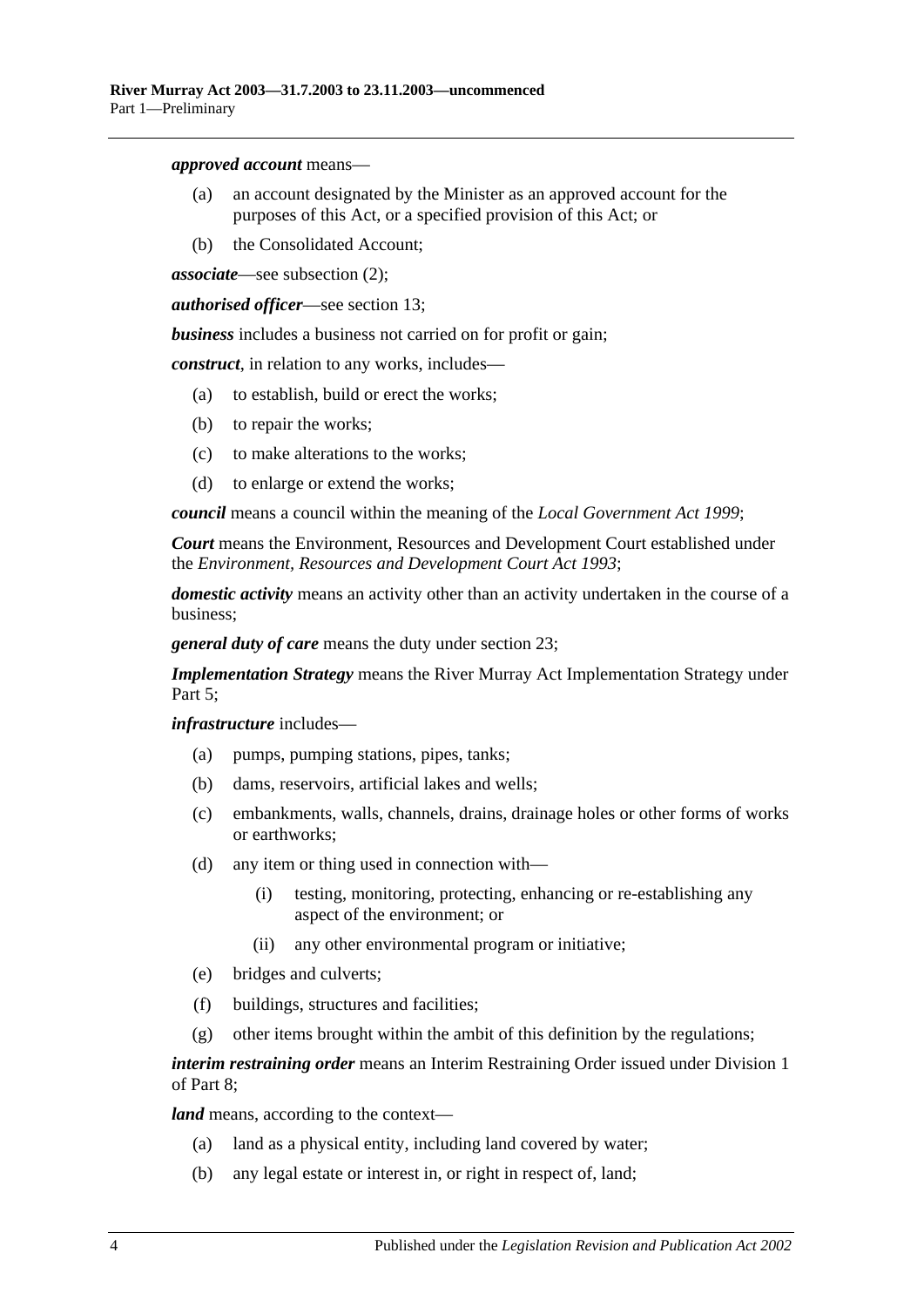*management agreement* means an agreement under [Division 2](#page-16-0) of [Part 4;](#page-15-2)

*Mining Act* means the *[Mining Act](http://www.legislation.sa.gov.au/index.aspx?action=legref&type=act&legtitle=Mining%20Act%201971) 1971*, the *[Opal Mining Act](http://www.legislation.sa.gov.au/index.aspx?action=legref&type=act&legtitle=Opal%20Mining%20Act%201995) 1995* or the *[Petroleum](http://www.legislation.sa.gov.au/index.aspx?action=legref&type=act&legtitle=Petroleum%20Act%202000)  Act [2000](http://www.legislation.sa.gov.au/index.aspx?action=legref&type=act&legtitle=Petroleum%20Act%202000)*;

*Murray-Darling Basin* has the same meaning as in the *[Murray-Darling Basin](http://www.legislation.sa.gov.au/index.aspx?action=legref&type=act&legtitle=Murray-Darling%20Basin%20Act%201993)  Act [1993](http://www.legislation.sa.gov.au/index.aspx?action=legref&type=act&legtitle=Murray-Darling%20Basin%20Act%201993)*;

*natural resources* of the River Murray means—

- (a) the River Murray system; and
- (b) soil, ground water and surface water, air, vegetation, animals and ecosystems connected or associated with the River Murray system; and
- (c) cultural heritage and natural heritage, and amenity and geological values, connected or associated with the River Murray system; and
- (d) minerals and other substances, and facilities, that are subject to the operation of a Mining Act and are such that activities undertaken in relation to them may have an impact on the River Murray;

*ORMs* means the objectives under [section](#page-8-0) 7:

*place* includes any land, water, premises or structure;

*project* includes any form of scheme, undertaking or activity;

*protection order* means a River Murray Protection Order issued under [Division 1](#page-25-1) of Part 8:

*public authority* includes a Minister, statutory authority or council;

*related operational Act*—see [section](#page-6-2) 5(2);

*reparation authorisation* means an authorisation issued under [section](#page-30-0) 28;

*reparation order* means a River Murray Reparation Order issued under [Division 1](#page-25-1) of [Part 8;](#page-25-0)

*River Murray* means—

- (a) the main stem of the River Murray; and
- (b) the natural resources of the River Murray;

*River Murray Protection Area*—see [section](#page-6-0) 4;

*River Murray system* means the River Murray itself, and all anabranches, tributaries, flood plains, wetlands and estuaries that are in any way connected or associated with the river, and related beds, banks and shores;

*spouse* includes putative spouse (whether or not a declaration of the relationship has been made under the *[Family Relationships Act](http://www.legislation.sa.gov.au/index.aspx?action=legref&type=act&legtitle=Family%20Relationships%20Act%201975) 1975*);

*statutory authorisation* means an approval, consent, licence, permit or other authorisation granted or required under a related operational Act;

*statutory instrument* means—

- (a) a plan, program or policy; or
- (b) any other instrument of a prescribed kind,

prepared pursuant to the provisions of an Act;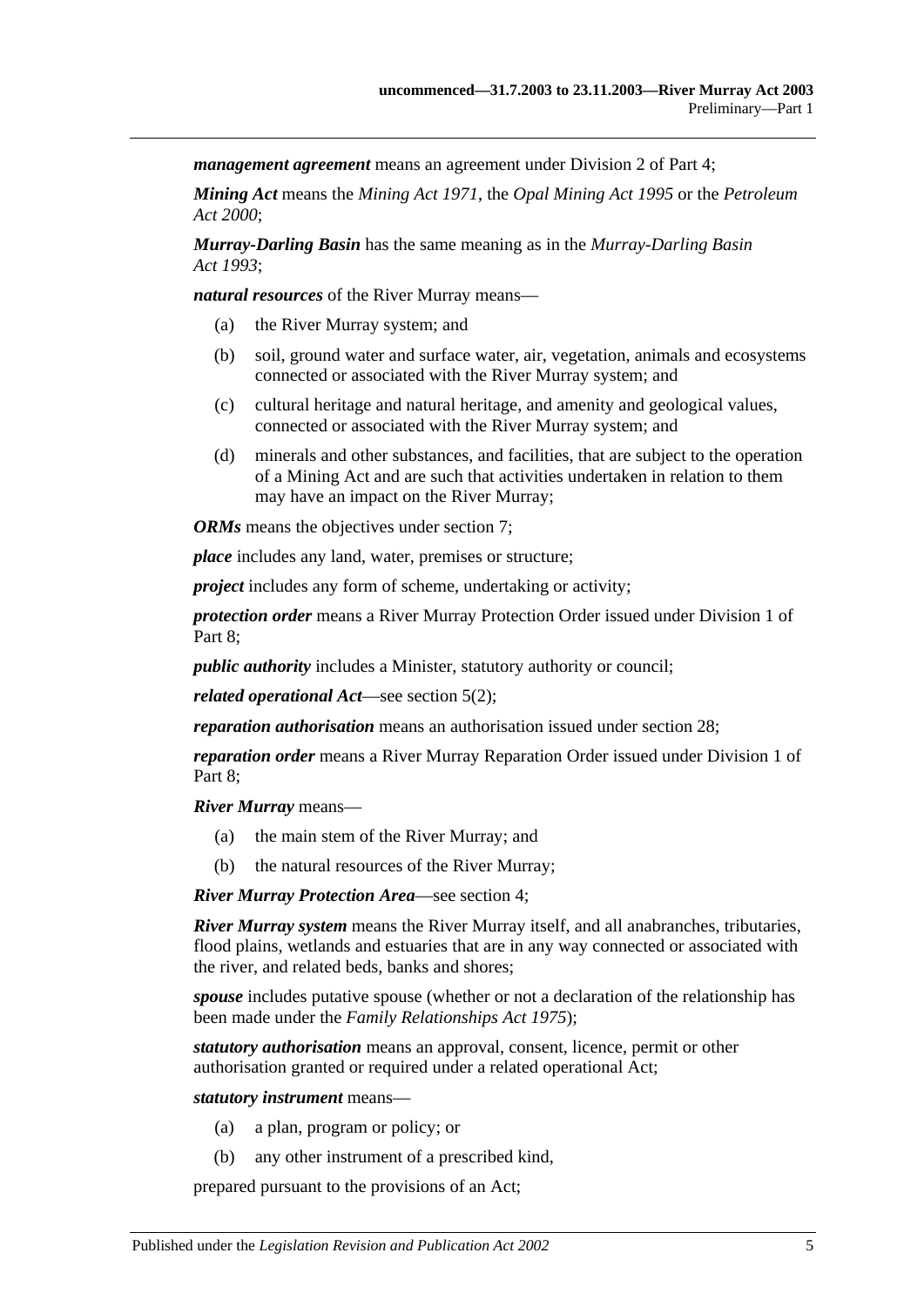*vegetation* includes any plant organisms;

*vehicle* includes any—

- (a) vessel or craft;
- (b) plant or equipment designed to be moved or operated by a driver;

*water resource* has the same meaning as in the *[Water Resources Act](http://www.legislation.sa.gov.au/index.aspx?action=legref&type=act&legtitle=Water%20Resources%20Act%201997) 1997*;

*works* includes any form of infrastructure.

- <span id="page-5-0"></span>(2) For the purposes of this Act, a person is an *associate* of another if—
	- (a) they are partners; or
	- (b) one is a spouse, parent or child of another; or
	- (c) they are both trustees or beneficiaries of the same trust, or one is a trustee and the other is a beneficiary of the same trust; or
	- (d) one is a body corporate or other entity (whether inside or outside Australia) and the other is a director or member of the governing body of the body corporate or other entity; or
	- (e) one is a body corporate or other entity (whether inside or outside Australia) and the other is a person who has a legal or equitable interest in five per cent or more of the share capital of the body corporate or other entity; or
	- (f) they are related bodies corporate within the meaning of the *Corporations Act 2001* of the Commonwealth; or
	- (g) a relationship of a prescribed kind exists between them; or
	- (h) a chain of relationships can be traced between them under any one or more of the above paragraphs.
- (3) For the purposes of [subsection](#page-5-0) (2), a *beneficiary* of a trust includes an object of a discretionary trust.
- (4) A reference in this Act to the Agreement under the *[Murray-Darling Basin Act](http://www.legislation.sa.gov.au/index.aspx?action=legref&type=act&legtitle=Murray-Darling%20Basin%20Act%201993) 1993* is a reference to the Murray-Darling Basin Agreement approved under that Act and includes—
	- (a) the Schedules to that Agreement; and
	- (b) any amendment of or addition to the Agreement or the Schedules to the Agreement,

(insofar as the Schedules, amendments or additions have effect under the *[Murray-Darling Basin Act](http://www.legislation.sa.gov.au/index.aspx?action=legref&type=act&legtitle=Murray-Darling%20Basin%20Act%201993) 1993*).

- (5) A reference in this Act to the costs of any damage to the River Murray will be taken to include a reference to any costs associated with—
	- (a) minimising, managing or containing any such damage; or
	- (b) remedying any such damage; or
	- (c) addressing any consequences resulting from any such damage; or
	- (d) compensating for any loss or adverse impacts arising from any such damage.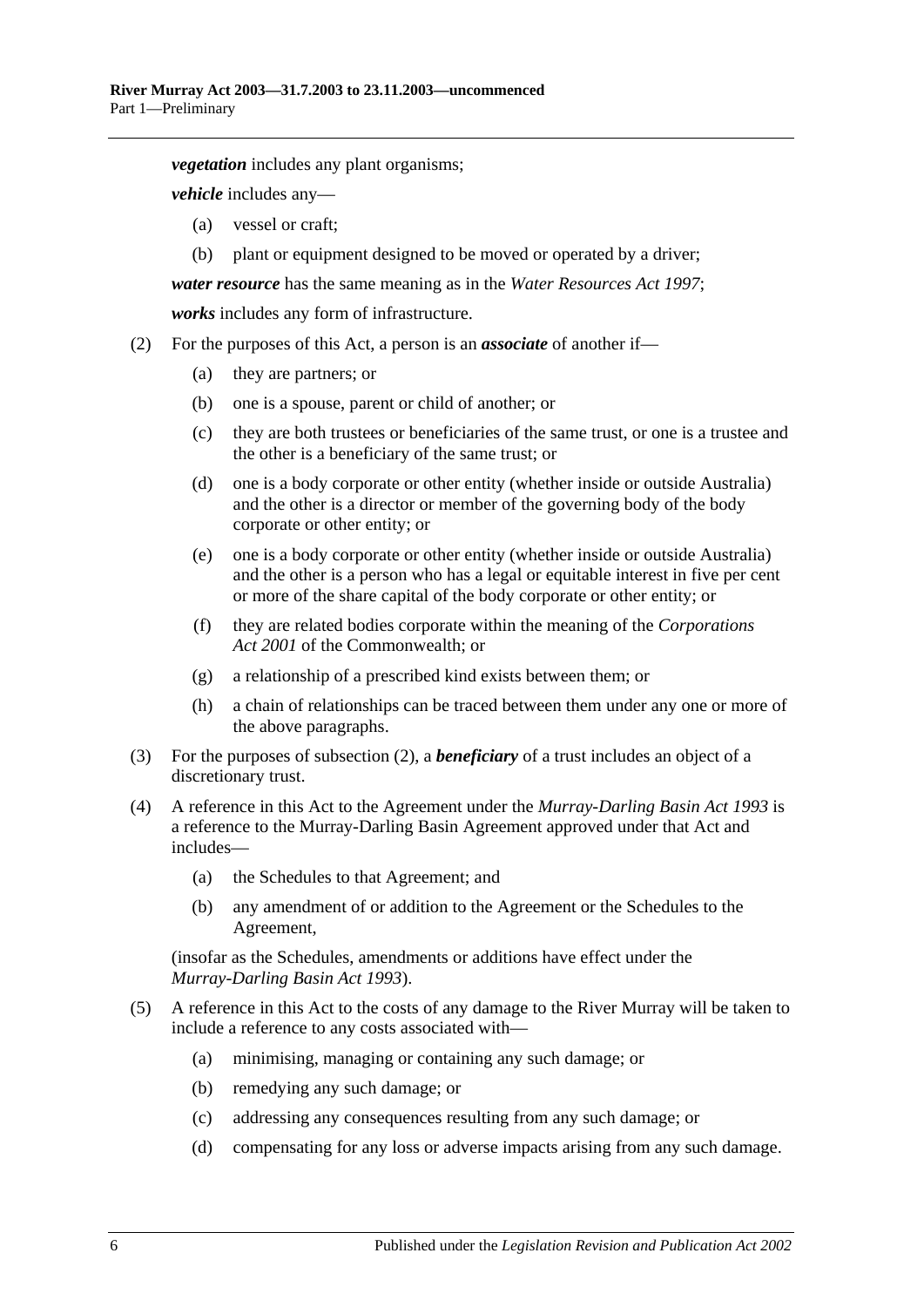(6) For the purposes of this or any other Act, the Minister may, in assessing the costs or extent of any damage to the River Murray, apply any assumptions determined by the Minister to be reasonable in the circumstances.

#### <span id="page-6-3"></span><span id="page-6-0"></span>**4—River Murray Protection Areas**

- (1) The Governor may, by regulation, designate areas as River Murray Protection Areas for the purposes of this or any other Act.
- (2) The Governor may, in designating areas under [subsection](#page-6-3) (1), designate different areas for different purposes or different Acts (and accordingly areas designated for one purpose or Act may overlap with other areas designated for another purpose or Act).

#### <span id="page-6-1"></span>**5—Interaction with other Acts**

- (1) Except where the contrary intention is expressed in this or any other Act, this Act is in addition to and does not limit or derogate from the provisions of any other Act.
- <span id="page-6-2"></span>(2) For the purposes of this Act, the following are related operational Acts:
	- (a) *[Animal and Plant Control \(Agricultural Protection and Other Purposes\)](http://www.legislation.sa.gov.au/index.aspx?action=legref&type=act&legtitle=Animal%20and%20Plant%20Control%20(Agricultural%20Protection%20and%20Other%20Purposes)%20Act%201986)  Act [1986](http://www.legislation.sa.gov.au/index.aspx?action=legref&type=act&legtitle=Animal%20and%20Plant%20Control%20(Agricultural%20Protection%20and%20Other%20Purposes)%20Act%201986)*;
	- (b) *[Aquaculture Act](http://www.legislation.sa.gov.au/index.aspx?action=legref&type=act&legtitle=Aquaculture%20Act%202001) 2001*;
	- (c) *[Coast Protection Act](http://www.legislation.sa.gov.au/index.aspx?action=legref&type=act&legtitle=Coast%20Protection%20Act%201972) 1972*;
	- (d) *[Crown Lands Act](http://www.legislation.sa.gov.au/index.aspx?action=legref&type=act&legtitle=Crown%20Lands%20Act%201929) 1929*;
	- (e) *[Development Act](http://www.legislation.sa.gov.au/index.aspx?action=legref&type=act&legtitle=Development%20Act%201993) 1993*;
	- (f) *[Environment Protection Act](http://www.legislation.sa.gov.au/index.aspx?action=legref&type=act&legtitle=Environment%20Protection%20Act%201993) 1993*;
	- (g) *[Fisheries Act](http://www.legislation.sa.gov.au/index.aspx?action=legref&type=act&legtitle=Fisheries%20Act%201982) 1982*;
	- (h) *[Harbors and Navigation Act](http://www.legislation.sa.gov.au/index.aspx?action=legref&type=act&legtitle=Harbors%20and%20Navigation%20Act%201993) 1993*;
	- (i) *[Heritage Act](http://www.legislation.sa.gov.au/index.aspx?action=legref&type=act&legtitle=Heritage%20Act%201993) 1993*;
	- (j) *[Historic Shipwrecks Act](http://www.legislation.sa.gov.au/index.aspx?action=legref&type=act&legtitle=Historic%20Shipwrecks%20Act%201981) 1981*;
	- (k) *[Irrigation Act](http://www.legislation.sa.gov.au/index.aspx?action=legref&type=act&legtitle=Irrigation%20Act%201994) 1994*;
	- (l) *[Murray-Darling Basin Act](http://www.legislation.sa.gov.au/index.aspx?action=legref&type=act&legtitle=Murray-Darling%20Basin%20Act%201993) 1993*;
	- (m) *[National Parks and Wildlife Act](http://www.legislation.sa.gov.au/index.aspx?action=legref&type=act&legtitle=National%20Parks%20and%20Wildlife%20Act%201972) 1972*;
	- (n) *[Native Vegetation Act](http://www.legislation.sa.gov.au/index.aspx?action=legref&type=act&legtitle=Native%20Vegetation%20Act%201991) 1991*;
	- (o) *[Soil Conservation and Land Care Act](http://www.legislation.sa.gov.au/index.aspx?action=legref&type=act&legtitle=Soil%20Conservation%20and%20Land%20Care%20Act%201989) 1989*;
	- (p) *[South Eastern Water Conservation and Drainage Act](http://www.legislation.sa.gov.au/index.aspx?action=legref&type=act&legtitle=South%20Eastern%20Water%20Conservation%20and%20Drainage%20Act%201992) 1992*;
	- (q) *[Water Resources Act](http://www.legislation.sa.gov.au/index.aspx?action=legref&type=act&legtitle=Water%20Resources%20Act%201997) 1997*;
	- (r) any Mining Act;
	- (s) any other Act prescribed as a related operational Act by the regulations.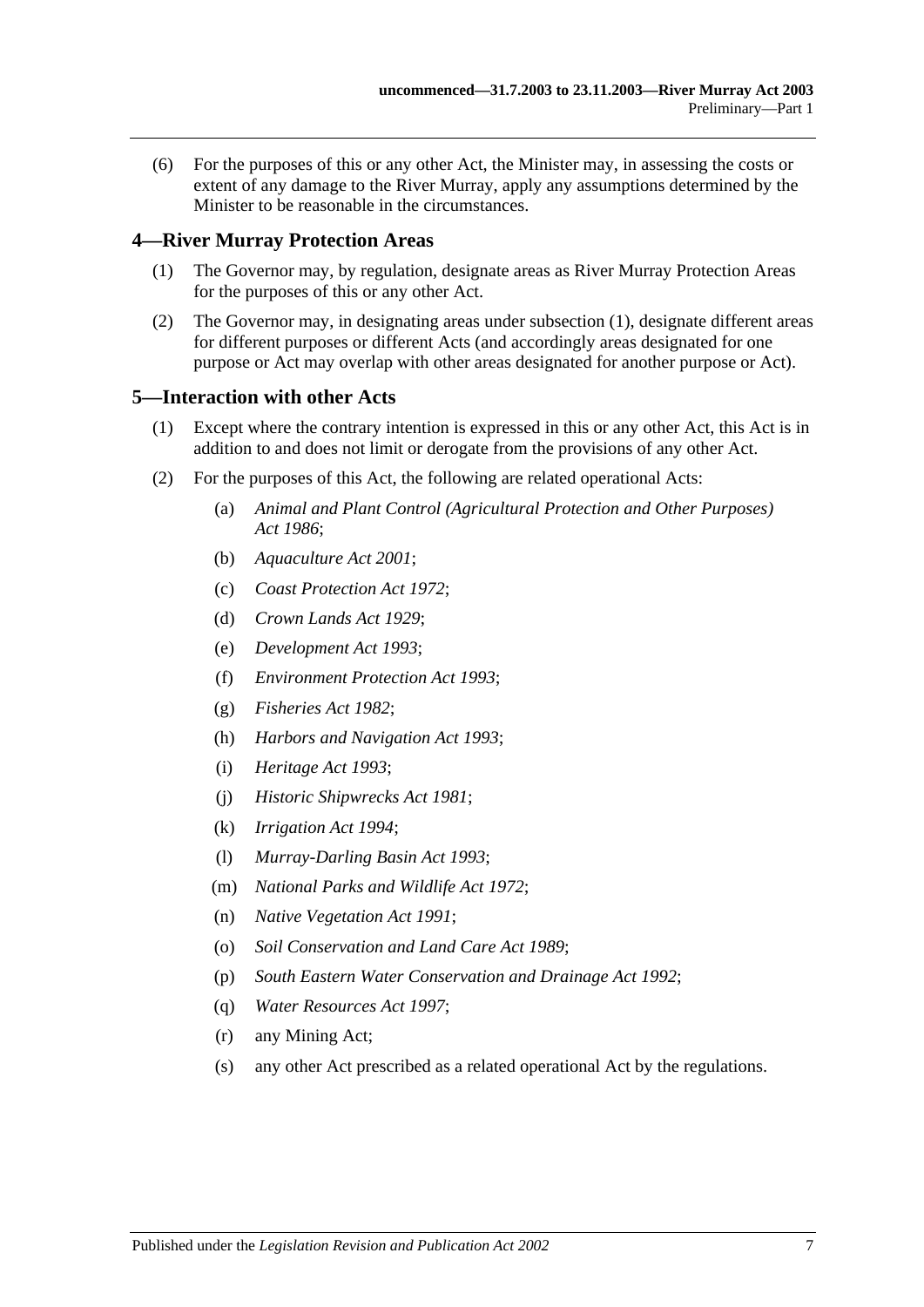## <span id="page-7-0"></span>**Part 2—Objects of Act and statutory objectives**

### <span id="page-7-1"></span>**6—Objects**

- (1) The objects of this Act are—
	- (a) to ensure that all reasonable and practicable measures are taken to protect, restore and enhance the River Murray in recognition of its critical importance to the South Australian community and its unique value from environmental, economic and social perspectives and to give special acknowledgement to the need to ensure that the use and management of the River Murray sustains the physical, economic and social well being of the people of the State and facilitates the economic development of the State; and
	- (b) to provide mechanisms to ensure that any development or activities that may affect the River Murray are undertaken in a way that provides the greatest benefit to, or protection of, the River Murray while at the same time providing for the economic, social and physical well being of the community; and
	- (c) to provide mechanisms so that development and activities that are unacceptable in view of their adverse effects on the River Murray are prevented from proceeding, regulated or brought to an end; and
	- (d) to promote the principles of ecologically sustainable development in relation to the use and management of the River Murray; and
	- (e) to ensure that proper weight is given to the significance and well being of the River Murray when legislative plans and strategies are being developed or implemented; and
	- (f) to respect the interests and aspirations of indigenous peoples with an association with the River Murray and to give due recognition to the ability of those indigenous people to make a significant contribution to the promotion of the principles of ecologically sustainable development in relation to the use and management of the River Murray; and
	- (g) to respect the interests and views of other people within the community with an association with the River Murray and to give due recognition to the ability of those people to make a significant contribution to the promotion of the principles of ecologically sustainable development in relation to the use and management of the River Murray; and
	- (h) otherwise to ensure the future health, and to recognise the importance, of the River Murray.
- (2) For the purposes of this section, the following are declared to be the principles of ecologically sustainable development:
	- (a) that the use, development and protection of the environment should be managed in a way, and at a rate, that will enable people and communities to provide for their economic, social and physical well-being and for their health and safety while—
		- (i) sustaining the potential of natural and physical resources to meet the reasonably forseeable needs of future generations; and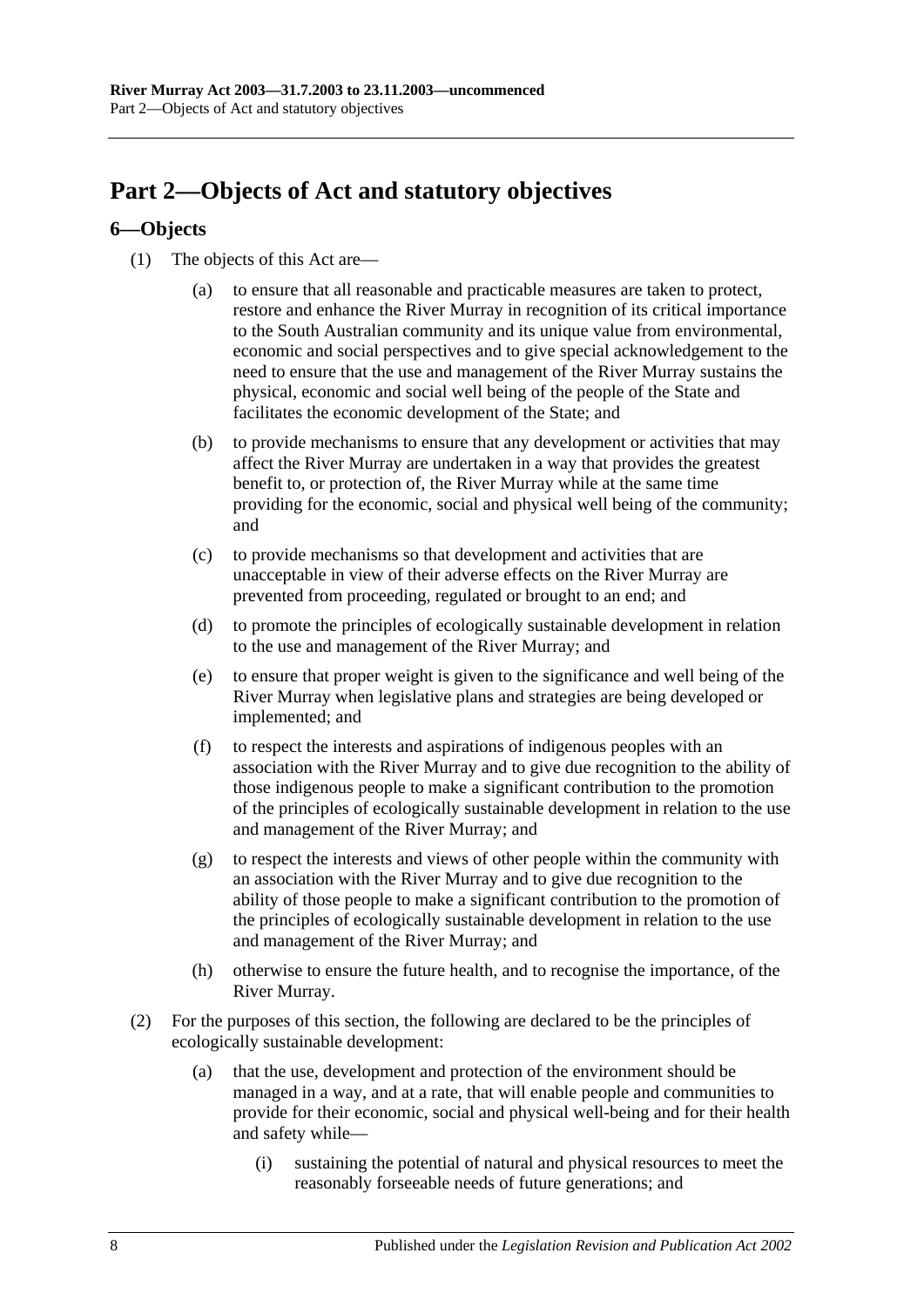- (ii) safeguarding the life-supporting capacity of air, water, land and ecosystems; and
- (iii) avoiding, remedying or mitigating any adverse effects of activities on the environment;
- (b) that proper weight should be given to both long and short term economic, environmental, social and equity considerations in deciding all matters relating to environmental protection, restoration and enhancement and to the facilitation of sustainable economic development.

#### <span id="page-8-0"></span>**7—Objectives**

- (1) The following objectives will apply in connection with the operation of this Act:
	- (a) the river health objectives; and
	- (b) the environmental flow objectives; and
	- (c) the water quality objectives; and
	- (d) the human dimension objectives.
- (2) The river health objectives are as follows:
	- (a) the key habitat features in the River Murray system are to be maintained, protected and restored in order to enhance ecological processes;
	- (b) the environments constituted by the River Murray system, with particular reference to high-value floodplains and wetlands of national and international importance, are to be protected and restored;
	- (c) the extinction of native species of animal and vegetation associated with the River Murray system is to be prevented;
	- (d) barriers to the migration of native species of animal within the River Murray system are to be avoided or overcome.
- (3) The environmental flow objectives are as follows:
	- (a) ecologically significant elements of the natural flow regime of the River Murray system are to be reinstated and maintained;
	- (b) the Murray mouth should be kept open in order to maintain navigation and the passage of fish in the area, and to enhance the health of the River Murray system and estuarine conditions in the Coorong;
	- (c) significant improvements are to be made in the connectivity between and within the environments constituted by the River Murray system.
- (4) The water quality objectives are as follows:
	- (a) water quality within the River Murray system should be improved to a level that sustains the ecological processes, environmental values and productive capacity of the system;
	- (b) the impact of salinity on the ecological processes and productive capacity of the River Murray system is to be minimised;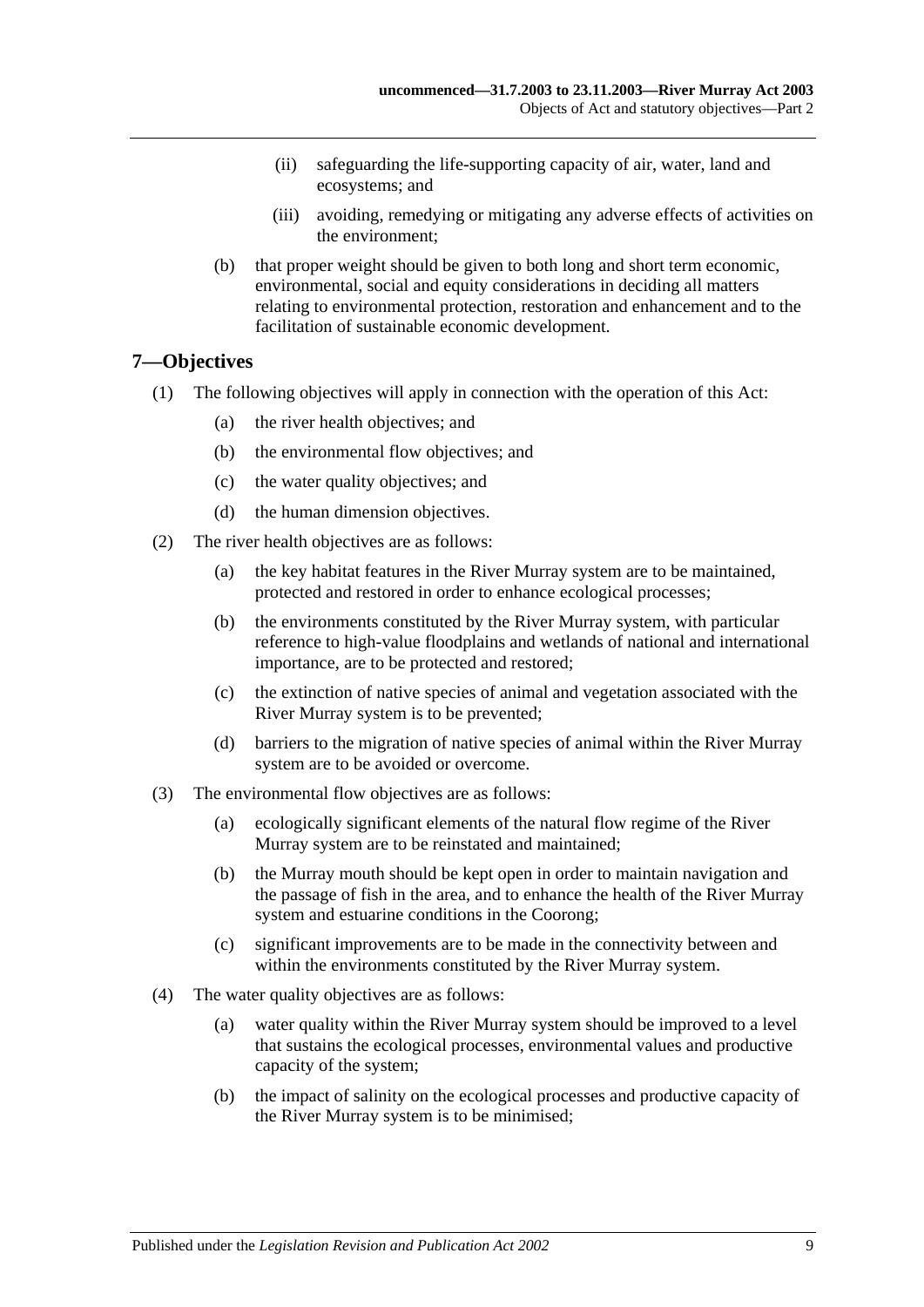- (c) nutrient levels within the River Murray system are to be managed so as to prevent or reduce the occurrence of algal blooms, and to minimise other impacts from nutrients on the ecological processes, environmental values and productive capacity of the system;
- (d) the impact of potential pollutants, such as sediment and pesticides, on the environments constituted by the River Murray system is to be minimised.
- (5) The human dimension objectives are as follows:
	- (a) a responsive and adaptable approach to the management of the River Murray system is to be implemented taking into account ecological outcomes, community interests and new information that may become available from time to time;
	- (b) the community's knowledge and understanding of the River Murray system is to be gathered, considered and disseminated in order to promote the health and proper management of the system;
	- (c) the interests of the community are to be taken into account by recognising indigenous and other cultural, and historical, relationships with the River Murray and its surrounding areas, and by ensuring appropriate participation in processes associated with the management of the River Murray system;
	- (d) the importance of a healthy river to the economic, social and cultural prosperity of communities along the length of the river, and the community more generally, is to be recognised.
- (6) The objectives will be collectively known as the *Objectives for a Healthy River Murray* (or *ORMs*).

#### <span id="page-9-0"></span>**8—Administration of Act to achieve objects and objectives**

The Minister, the Court and other persons or bodies involved in the administration of this Act, and any other person or body required to consider the operation or application of this Act (whether acting under this Act or another Act), must act consistently with, and seek to further—

- (a) the objects of this Act; and
- (b) the ORMs.

## <span id="page-9-1"></span>**Part 3—Administration**

## <span id="page-9-2"></span>**Division 1—The Minister**

#### <span id="page-9-3"></span>**9—Functions and powers of the Minister**

- (1) The functions of the Minister under this Act are—
	- (a) to prepare the Implementation Strategy; and
	- (b) to undertake a role in the development of statutory instruments that are to have application within the Murray-Darling Basin; and
	- (c) to provide advice with respect to the approval of activities proposed to be undertaken within the Murray-Darling Basin that may have an impact on the River Murray; and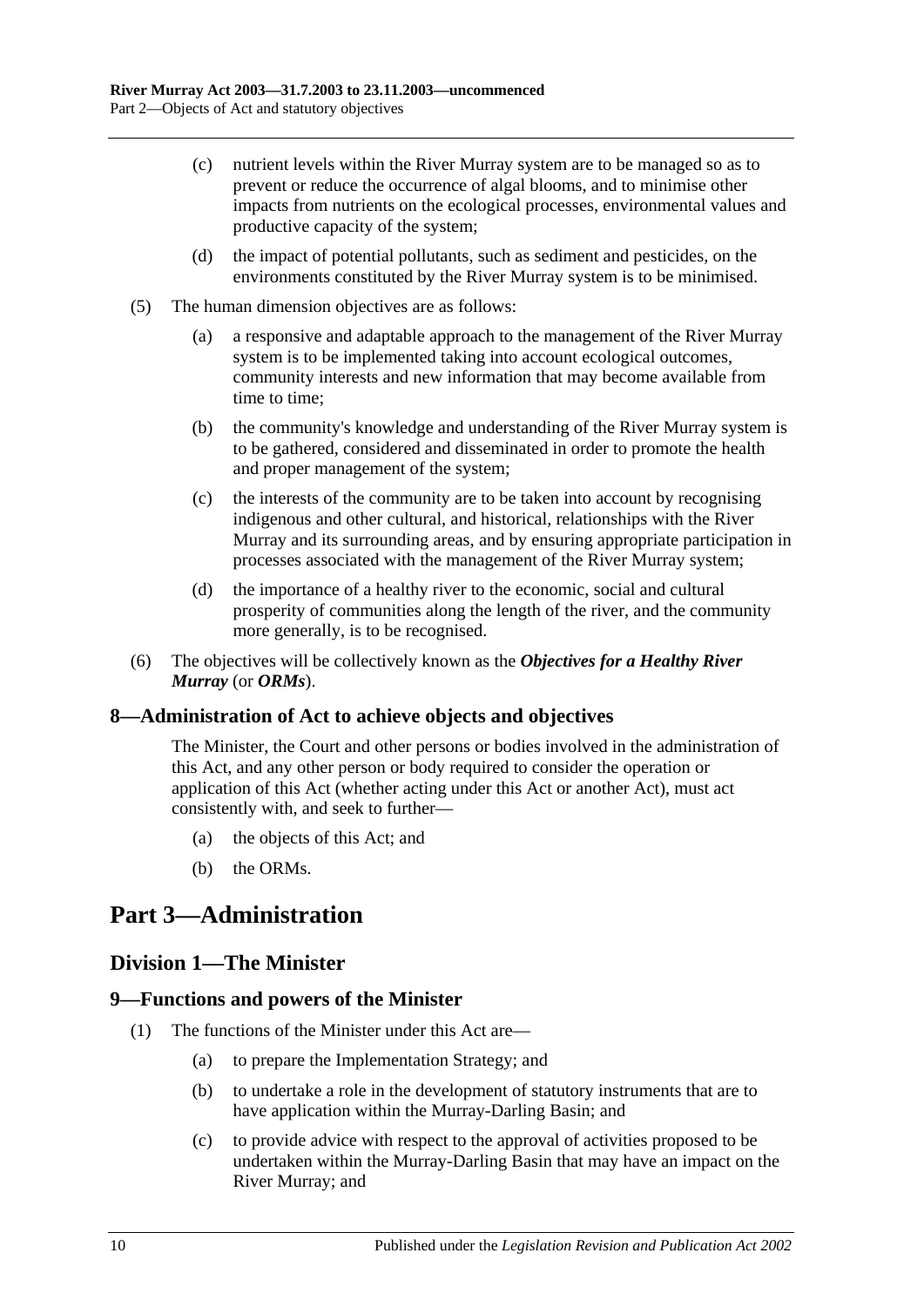- <span id="page-10-0"></span>(d) to consult with relevant persons, bodies or authorities, including indigenous peoples with an association with the River Murray, and with the wider community, about the goals or outcomes that should be adopted or pursued in order to achieve or advance the objects of this Act and the ORMs; and
- (e) as far as reasonably practicable and appropriate—
	- (i) to act to integrate the administration of this Act with the administration of other legislation that may affect the River Murray; and
	- (ii) to promote the integration or co-ordination of policies, programs, plans and projects developed, administered or undertaken by other persons, bodies or authorities insofar as they are relevant to the protection, improvement or enhancement of the River Murray; and
- (f) to institute, supervise or promote programs to protect, maintain or improve the River Murray; and
- (g) to undertake monitoring programs to collect data on the state of the River Murray and other relevant information, and to assess and apply other information relevant to the River Murray obtained from other programs or sources; and
- (h) to conduct or promote research and public education in relation to the protection, improvement or enhancement of the River Murray; and
- (i) to keep the state of the River Murray under review; and
- (j) to keep—
	- (i) the operation of this Act under review; and
	- (ii) the operation of any related operational Act under review, insofar as may be relevant to the River Murray or to securing the objects of this Act; and
- (k) to consider, as the Minister thinks fit—
	- (i) whether it is necessary or desirable to amend any Act (including this Act), or to modify any legislative policies or administrative practices (whether under this or any other Act) in order to advance the objects of this Act and the ORMs; or
	- (ii) whether additional Acts should be prescribed as related operational Acts for the purposes of this Act,

and to make recommendations in relation to these matters; and

- (l) to assess the extent to which the objects of this Act are being considered in the administration of other relevant Acts; and
- (m) to undertake the enforcement of this Act, especially in relation to the general duty of care; and
- (n) such other functions assigned to the Minister by or under this or any other Act.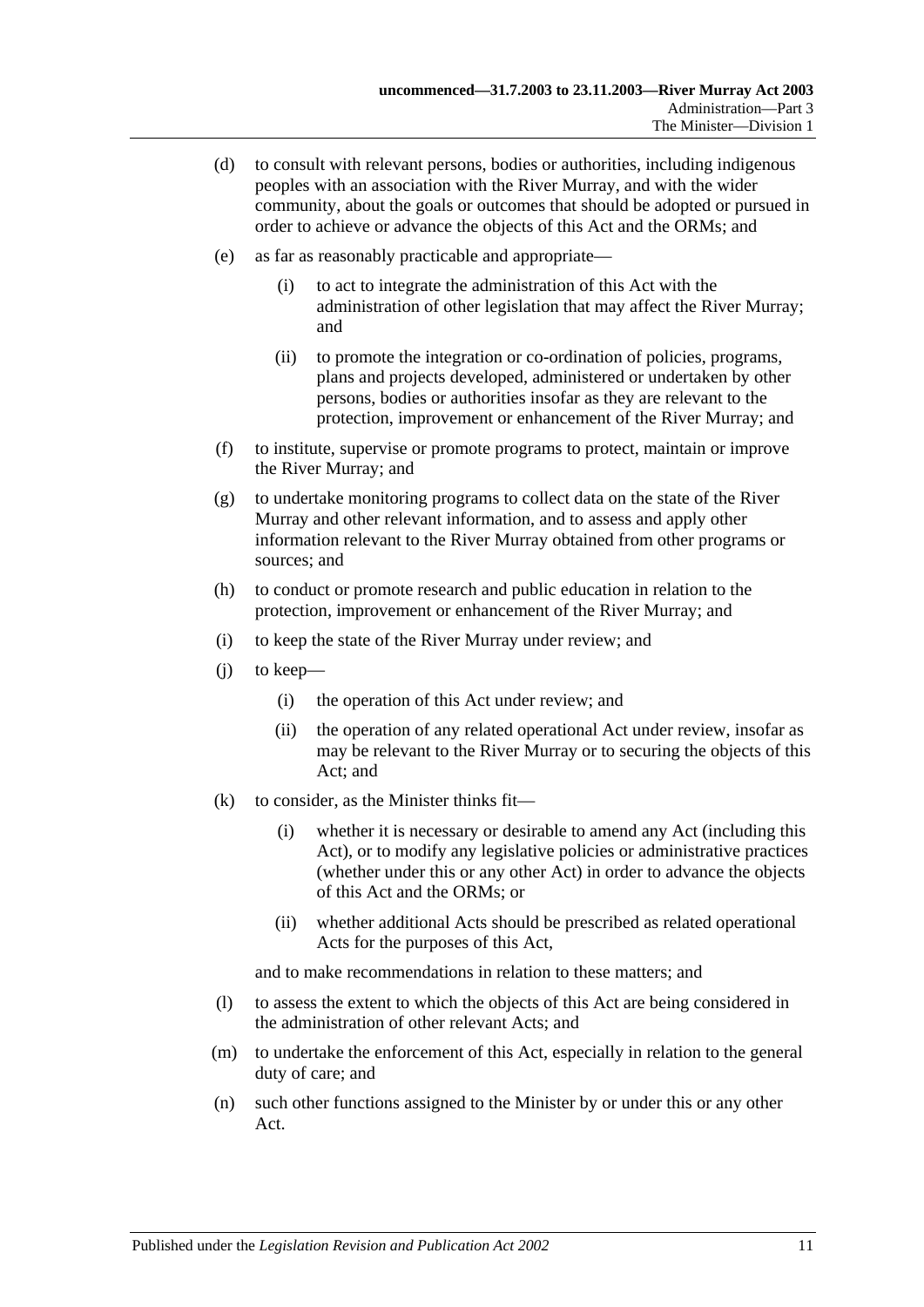#### (2) The Minister—

- (a) must consult with prescribed persons, bodies or authorities when acting in prescribed circumstances; and
- (b) should, when consulting with indigenous peoples under [subsection](#page-10-0)  $(1)(d)$ , give special consideration to their particular needs; and
- (c) should, when consulting with other people, give consideration to any special needs that they may have in the circumstances.
- (3) The administration of—
	- (a) this Act; and
	- (b) the *[Murray-Darling Basin Act](http://www.legislation.sa.gov.au/index.aspx?action=legref&type=act&legtitle=Murray-Darling%20Basin%20Act%201993) 1993*,

must be committed to the same Minister.

- (4) The Minister should adopt a leadership role in relation to the management of the Murray-Darling Basin.
- <span id="page-11-1"></span>(5) The Minister has the power to do anything necessary, expedient or incidental to—
	- (a) performing the functions of the Minister under this Act; or
	- (b) administering this Act or the *[Murray-Darling](http://www.legislation.sa.gov.au/index.aspx?action=legref&type=act&legtitle=Murray-Darling%20Basin%20Act%201993) Basin Act 1993*; or
	- (c) furthering the objects of this Act or the ORMs.
- (6) Without limiting the operation of [subsection](#page-11-1) (5), the Minister may—
	- (a) enter into any form of contract, agreement or arrangement; and
	- (b) acquire, hold, deal with and dispose of real and personal property or any interest in real or personal property; and
	- (c) carry out projects in relation to the River Murray (including projects that are relevant to the implementation of the *[Murray-Darling Basin Act](http://www.legislation.sa.gov.au/index.aspx?action=legref&type=act&legtitle=Murray-Darling%20Basin%20Act%201993) 1993*, the Agreement under that Act, or any resolution of the Ministerial Council under the Agreement under that Act); and
	- (d) provide for the care, control, management, conservation or preservation of any land within the Murray-Darling Basin; and
	- (e) act in conjunction with any other person or authority.

#### <span id="page-11-0"></span>**10—Annual report**

- (1) The Minister must on or before 30 September in each year prepare a report on the operation of this Act for the financial year ending on the preceding 30 June.
- (2) The report must include—
	- (a) information on the implementation of this Act (taking into account the provisions of the Implementation Strategy); and
	- (b) information on the extent to which the objects of this Act and the ORMs are being achieved; and
	- (c) reports on the following matters for the relevant financial year:
		- (i) the referral of matters to the Minister under any related operational Act; and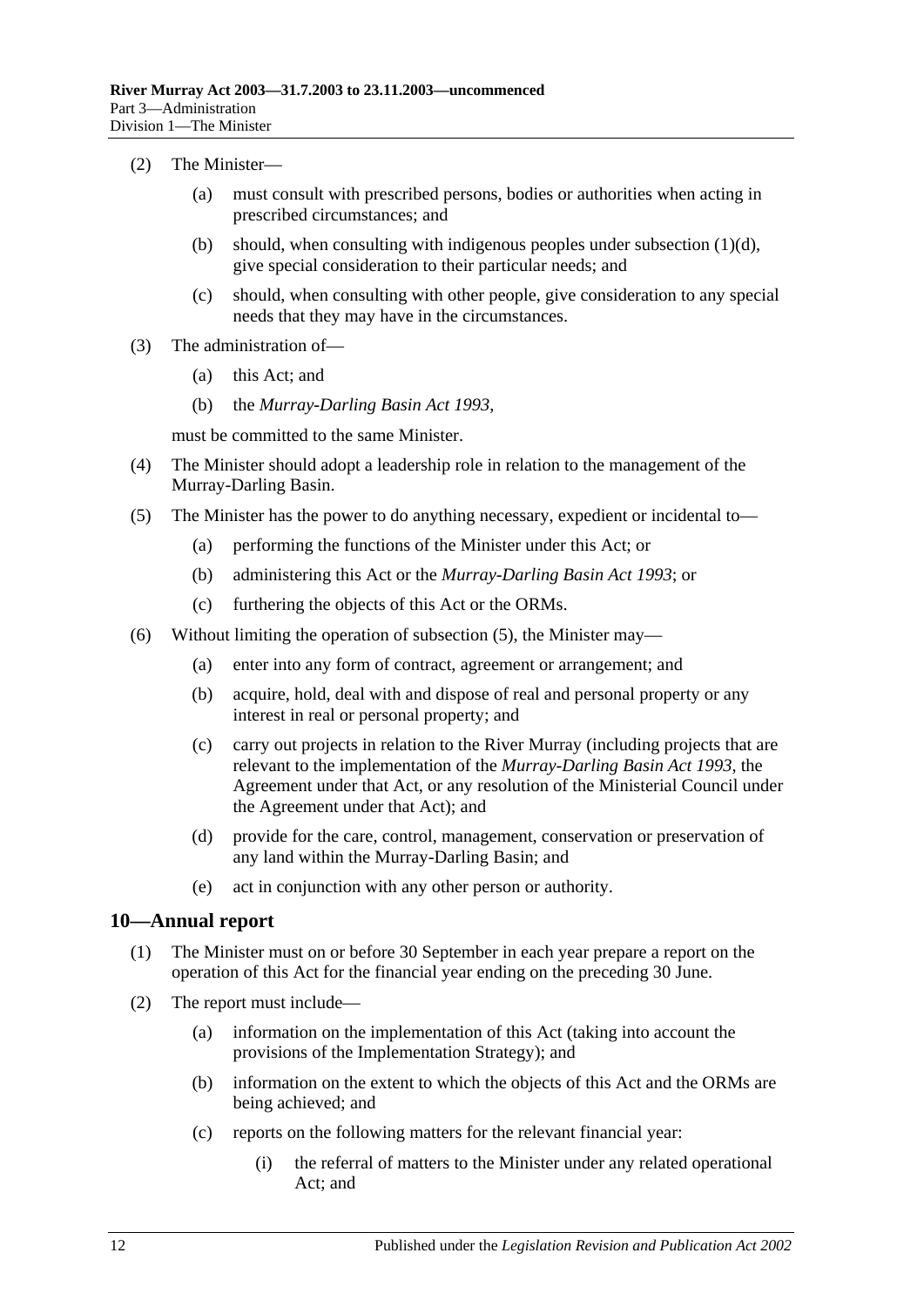- (ii) the enforcement of the general duty of care; and
- (iii) action taken by the Minister or an authorised officer under [Part 8.](#page-25-0)
- (3) The Minister must cause a copy of the report to be laid before both Houses of Parliament within 6 sitting days after the report is prepared.

#### <span id="page-12-0"></span>**11—Three-yearly reports**

- (1) The Minister must, on a three-yearly basis, undertake a review of this Act.
- (2) The review must include—
	- (a) an assessment of the interaction between this Act, the related operational Acts, and any other Act considered relevant by the Minister; and
	- (b) an assessment of the state of the River Murray, especially taking into account the ORMs,

and may include other matters determined by the Minister to be relevant to a review of this Act.

(3) The review must be undertaken so as to coincide with the end of a financial year and the outcome of the review must be reported on as part of the Minister's annual report to Parliament for that financial year.

#### <span id="page-12-1"></span>**12—Power of delegation**

- (1) The Minister may delegate to a body or person (including a person for the time being holding or acting in a specified office or position) a function or power of the Minister under this Act or any related operational Act.
- (2) A delegation under this section—
	- (a) must be by instrument in writing; and
	- (b) may be absolute or conditional; and
	- (c) does not derogate from the power of the Minister to act in any matter; and
	- (d) is revocable at will.
- (3) A function or power delegated under this section may, if the instrument of delegation so provides, be further delegated.

## <span id="page-12-2"></span>**Division 2—Authorised officers**

#### <span id="page-12-4"></span><span id="page-12-3"></span>**13—Appointment of authorised officers**

- (1) The Minister may appoint persons to be authorised officers for the purposes of this Act.
- (2) An appointment under [subsection](#page-12-4) (1) may be made subject to conditions or limitations specified in the instrument of appointment.
- (3) An authorised officer appointed under [subsection](#page-12-4) (1) must be issued with an identity card—
	- (a) containing the person's name and a photograph of the person; and
	- (b) stating that the person is an authorised officer for the purposes of this Act; and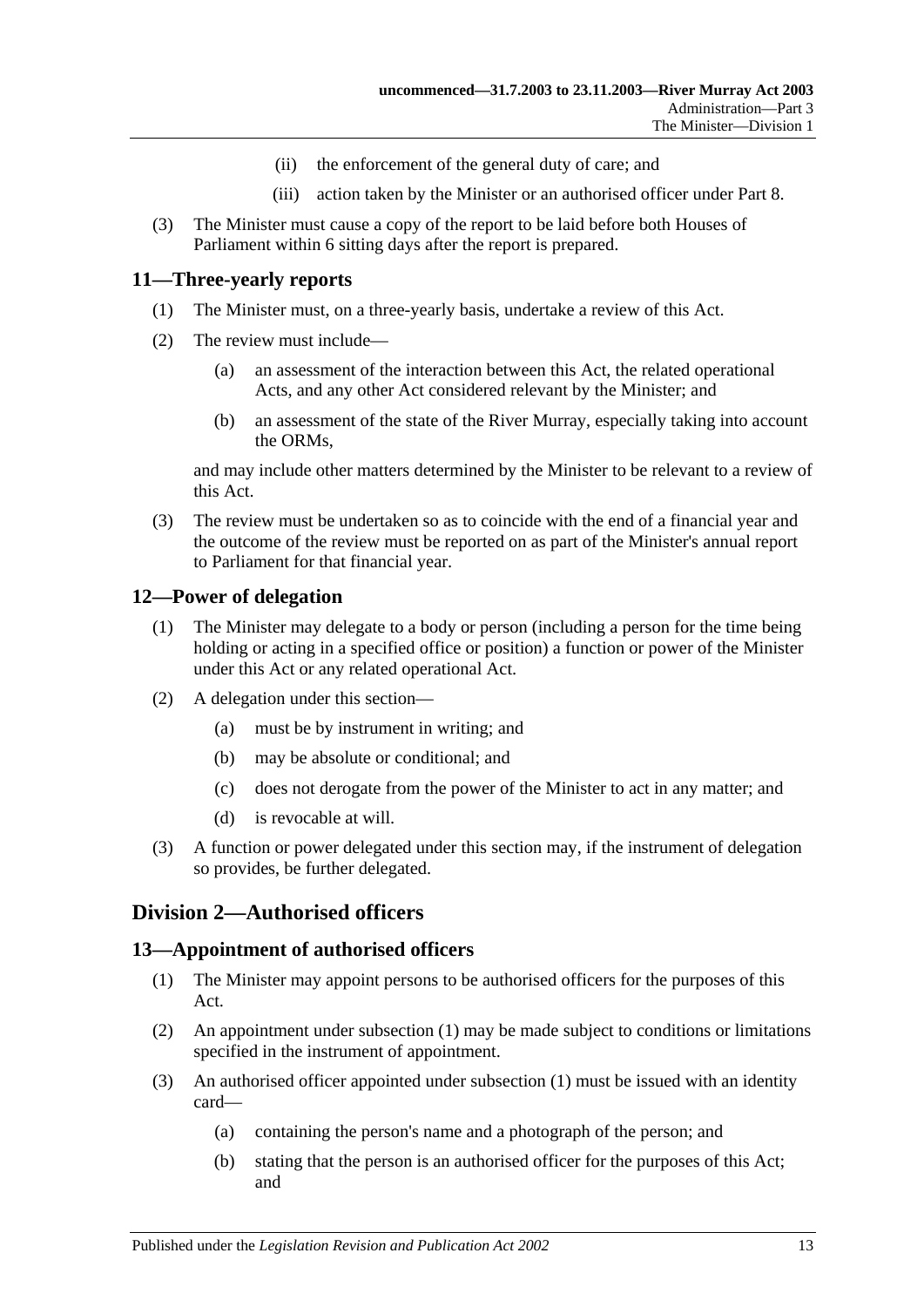- (c) stating any limitations on the authorised officer's authority.
- (4) An authorised officer must, at the request of a person in relation to whom the authorised officer intends to exercise any powers under this Act, produce for the inspection of the person his or her identity card.

#### <span id="page-13-1"></span><span id="page-13-0"></span>**14—Powers of authorised officers**

- <span id="page-13-2"></span>(1) An authorised officer may, as may reasonably be required in connection with the administration, operation or enforcement of this Act, at any reasonable time—
	- (a) enter any place;
	- (b) inspect any place, including the stratum lying below the surface of any land, and water on or under any land, and inspect any works, plant or equipment;
	- (c) enter and inspect any vehicle and for that purpose require a vehicle to stop, or to be presented for inspection at a place and time specified by the authorised officer, and board any vessel or craft;
	- (d) give directions with respect to the stopping, securing or movement of a vehicle, plant, equipment or other thing;
	- (e) require a person apparently in charge of a vessel or craft to facilitate any boarding;
	- (f) take measurements, including measurements of the flow of any water on or under any land or relating to any change in any aspect of the environment;
	- (g) place any markers, pegs or other items or equipment in order to assist in environmental testing or monitoring;
	- (h) take samples of any substance or thing from any place (including under any land), or vehicle, for analysis;
	- (i) with the authority of a warrant issued by a magistrate, require any person to produce specified documents or documents of a specified kind, including a written record that reproduces in an understandable form information stored by computer, microfilm or other process;
	- (j) examine, copy or take extracts from a document or information so produced or require a person to provide a copy of any such document or information;
	- (k) take photographs, films, audio, video or other recordings;
	- (l) examine or test any vehicle, plant, equipment, fitting or other thing, or cause or require it to be so examined or tested, or seize it or require its production for such examination or testing;
	- (m) seize and retain anything that the authorised officer reasonably suspects has been used in, or may constitute evidence of, a contravention of this Act;
	- (n) require a person who the authorised officer reasonably suspects has committed, is committing or is about to commit, a contravention of this Act to state the person's full name and usual place of residence and to produce evidence of the person's identity;
	- (o) require a person to answer questions;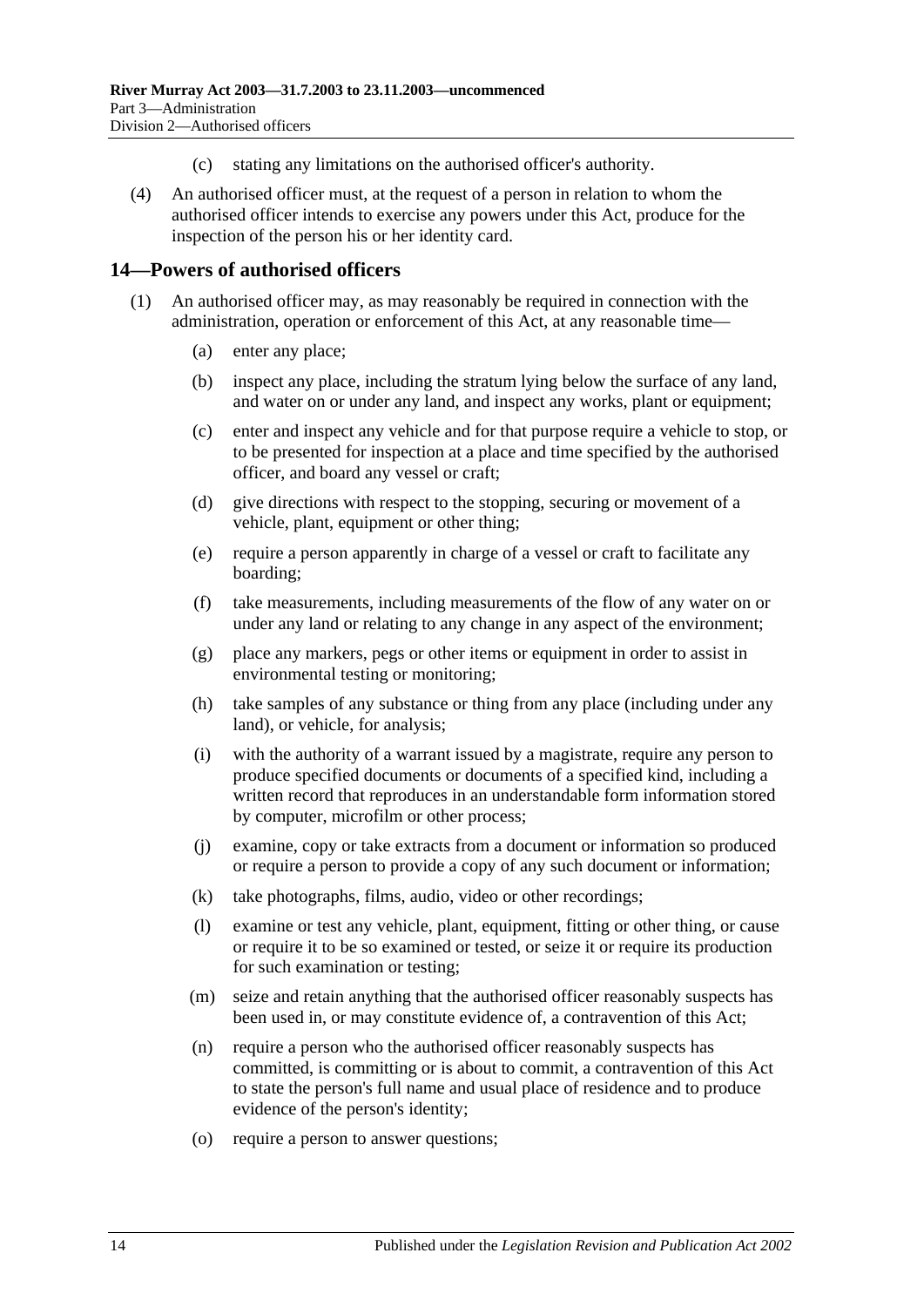- (p) give directions reasonably required in connection with the exercise of a power conferred by any of the above paragraphs or otherwise in connection with the administration, operation or enforcement of this Act;
- (q) exercise other prescribed powers.
- <span id="page-14-0"></span>(2) Without limiting [subsection](#page-13-1) (1), an authorised officer may exercise a power under this section for the purpose of determining whether a management agreement is being, or has been, complied with.
- (3) An authorised officer must not exercise a power conferred by [subsection](#page-13-1) (1) or [\(2\)](#page-14-0) in respect of residential premises (but may be exercised in respect of any vessel or craft).
- (4) An authorised officer in exercising powers under this section may be accompanied by such assistants as are reasonably required in the circumstances.
- <span id="page-14-1"></span>(5) An authorised officer may use force to enter any place or vehicle—
	- (a) on the authority of a warrant issued by a magistrate; or
	- (b) if the authorised officer believes, on reasonable grounds, that the circumstances require immediate action to be taken.
- (6) A magistrate must not issue a warrant under [subsection](#page-14-1) (5) unless satisfied that there are reasonable grounds to believe—
	- (a) that a contravention of this Act has been, is being, or is about to be, committed in or on a place or vehicle; or
	- (b) that something may be found in or on a place or vehicle that has been used in, or constitutes evidence of, a contravention of this Act; or
	- (c) that the circumstances require immediate action.
- (7) An application for the issue of a warrant under this section—
	- (a) may be made either personally or by telephone; and
	- (b) must be made in accordance with any procedures prescribed by the regulations.
- (8) If an authorised officer digs up any land under [subsection](#page-13-1) (1), the authorised officer must, after taking such steps as the authorised officer thinks fit in the exercise of powers under that subsection, insofar as is reasonably practicable, take steps to ensure that the land is restored to such state as is reasonable in the circumstances.
- (9) An authorised officer must, in taking any action under this section, have regard to any request made by any indigenous peoples with an association with the River Murray that the authorised officer (or authorised officers more generally) not enter a specified area.
- <span id="page-14-2"></span>(10) An authorised officer must, before exercising powers under this section in relation to a person, insofar as is reasonably practicable, provide to the person a copy of an information sheet that sets out information about the source and extent of the authorised officer's powers under this section, and about the action that may be taken against the person if he or she fails to comply with a requirement or direction of an authorised officer under this section.
- (11) For the purposes of [subsection](#page-14-2) (10), an *information sheet* is a document approved by the Minister for the purposes of that subsection.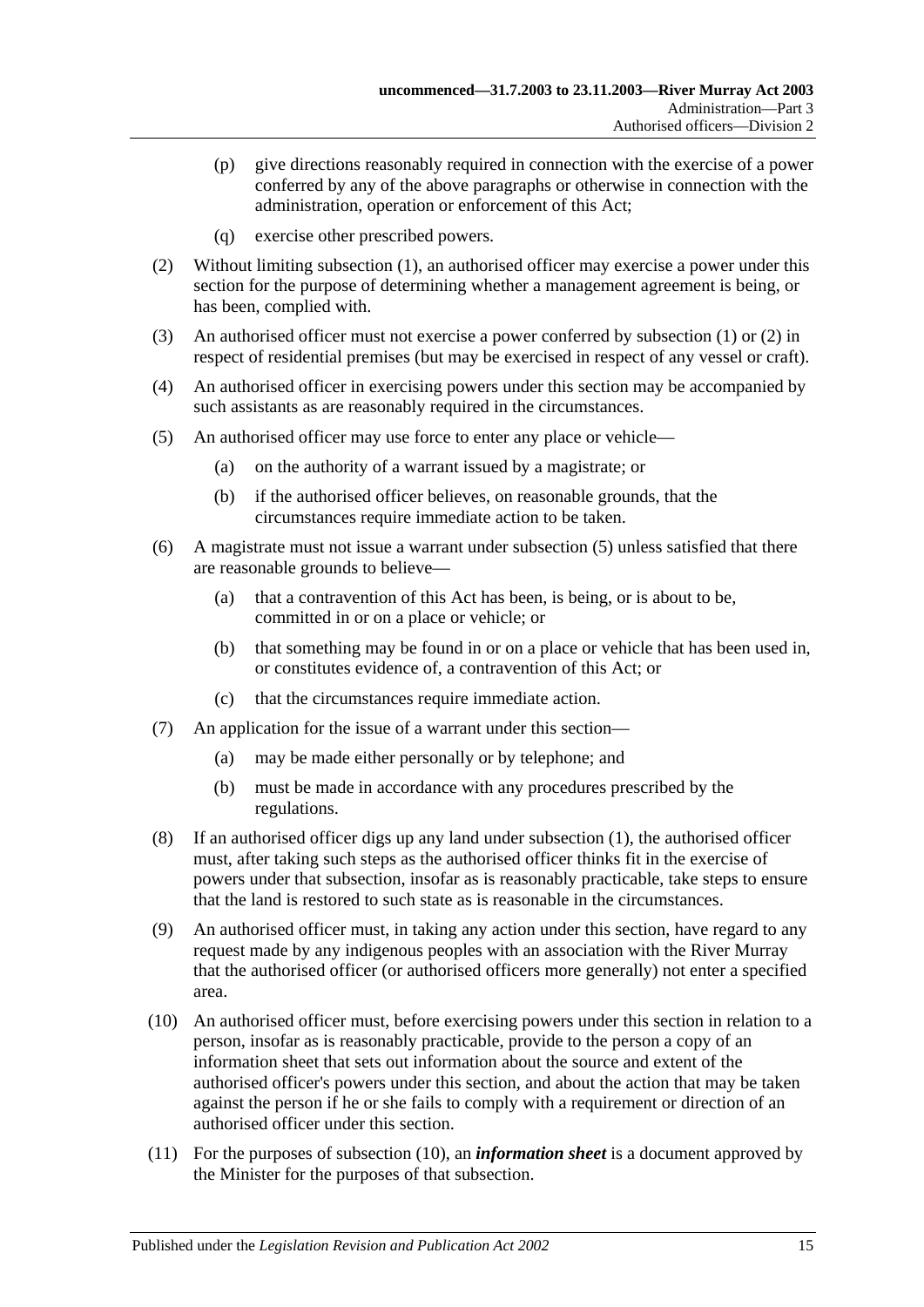### <span id="page-15-0"></span>**15—Hindering etc persons engaged in the administration of this Act**

- (1) A person who—
	- (a) without reasonable excuse hinders or obstructs an authorised officer or other person engaged in the administration of this Act; or
	- (b) fails to answer a question put by an authorised officer to the best of his or her knowledge, information or belief; or
	- (c) produces a document or record that he or she knows, or ought to know, is false or misleading in a material particular; or
	- (d) fails without reasonable excuse to comply with a requirement or direction of an authorised officer under this Act; or
	- (e) uses abusive, threatening or insulting language to an authorised officer, or a person assisting an authorised officer; or
	- (f) falsely represents, by words or conduct, that he or she is an authorised officer,

is guilty of an offence.

Maximum penalty: \$20 000.

(2) A person (other than an authorised officer) who, without the permission of the Minister, removes, destroys or interferes with any marker, peg or other item or equipment placed under section  $14(1)(g)$  is guilty of an offence.

Maximum penalty: \$10 000.

- (3) An authorised officer, or a person assisting an authorised officer, who—
	- (a) addresses offensive language to any person; or
	- (b) without lawful authority hinders or obstructs or uses or threatens to use force in relation to any other person,

is guilty of an offence.

Maximum penalty: \$10 000.

#### <span id="page-15-1"></span>**16—Protection from self-incrimination**

A person is not obliged to answer a question or to produce a document or record as required under this Division if to do so might tend to incriminate the person or make the person liable to a penalty.

## <span id="page-15-2"></span>**Part 4—Ministerial activities and arrangements associated with the River Murray**

#### <span id="page-15-3"></span>**Division 1—Minister may undertake works**

#### <span id="page-15-5"></span><span id="page-15-4"></span>**17—Minister may undertake works**

- (1) For the purposes of—
	- (a) furthering the objects of this Act or the ORMs; or
	- (b) carrying out any project in relation to the River Murray; or
	- (c) performing any function of the Minister under this Act,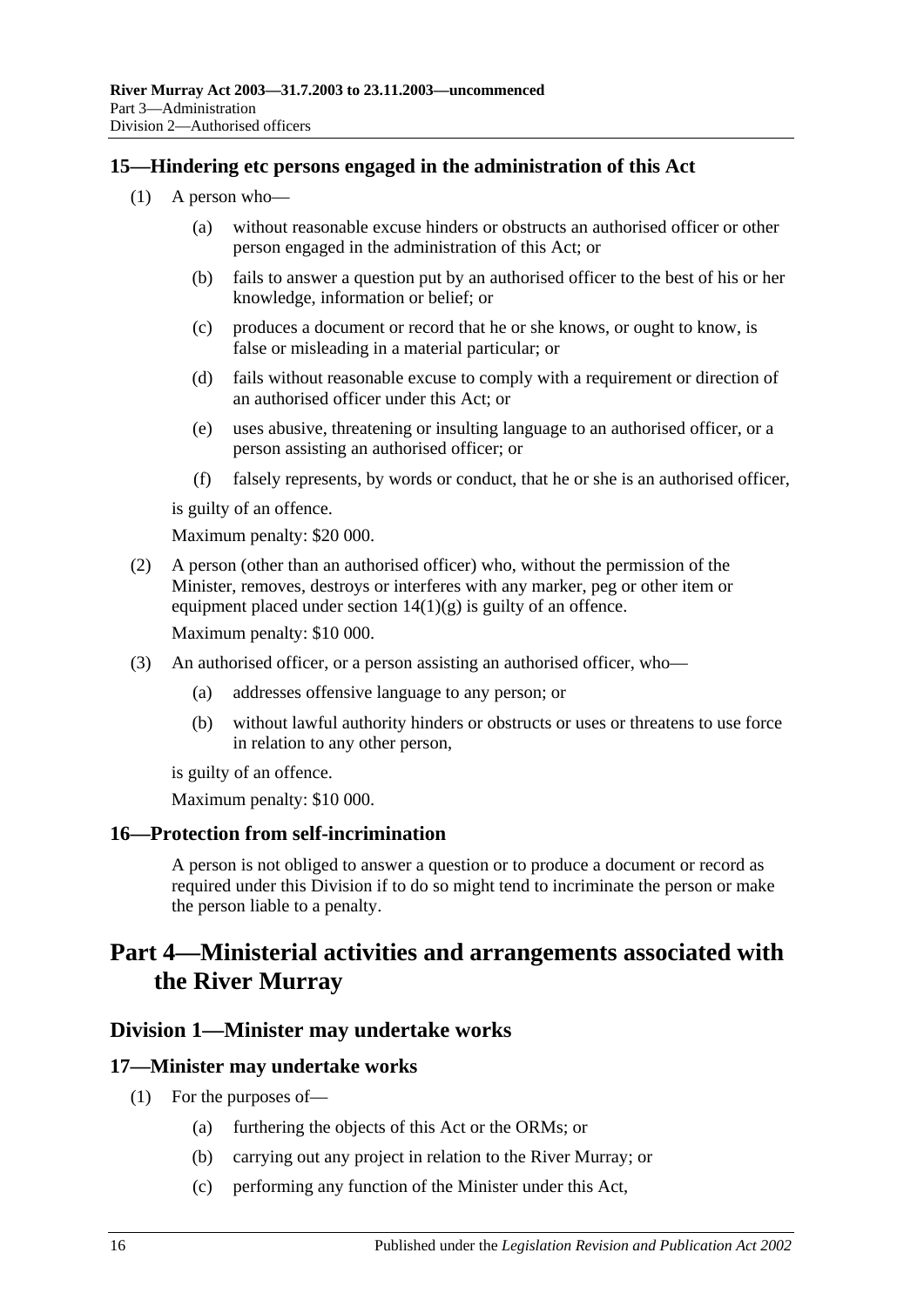the Minister may construct, maintain or remove such works, and undertake any work, as the Minister thinks fit.

- <span id="page-16-2"></span>(2) Without limiting the operation of [subsection](#page-15-5) (1), the works may include—
	- (a) infrastructure and other devices constructed, established or used for the purposes of—
		- (i) altering or managing the flow of water; or
		- (ii) altering or managing water levels, including altering or managing the level of any ground water, surface water or water within soils, or altering or managing water-quality factors, including salinity, nutrients, turbidity and algae;
	- (b) infrastructure and other devices constructed, established or used for the purposes of—
		- (i) protecting or monitoring any aspect of the natural resources of the River Murray; or
		- (ii) improving, enhancing or re-establishing any aspect of the natural resources of the River Murray; or
		- (iii) implementing any other form of environmental improvement program;
	- (c) works constituting channels, drains, culverts or bridges;
	- (d) works constituting storage or workshop facilities, camps or service facilities.
- (3) Without limiting the operation of [subsection](#page-15-5) (1) or [\(2\),](#page-16-2) the work undertaken by the Minister may include—
	- (a) establishing, altering or removing any bank or levee;
	- (b) activities associated with environmental testing or evaluation.

#### <span id="page-16-0"></span>**Division 2—Management agreements**

#### <span id="page-16-3"></span><span id="page-16-1"></span>**18—Management agreements**

- (1) The Minister may enter into an agreement (a *management agreement*) relating to—
	- (a) the conservation or management of water;
	- (b) the preservation, conservation, management, enhancement or re-establishment of any aspect of the natural resources of the River Murray;
	- (c) any other matter associated with furthering the objects of this Act or the ORMs,

with the owner of any land within the Murray-Darling Basin.

- (2) Without limiting the operation of [subsection](#page-16-3) (1), a management agreement may, with respect to the land to which it relates—
	- (a) require specified work or work of a specified kind be carried out on the land, or authorise the performance of work on the land;
	- (b) restrict the nature of any work that may be carried out on the land;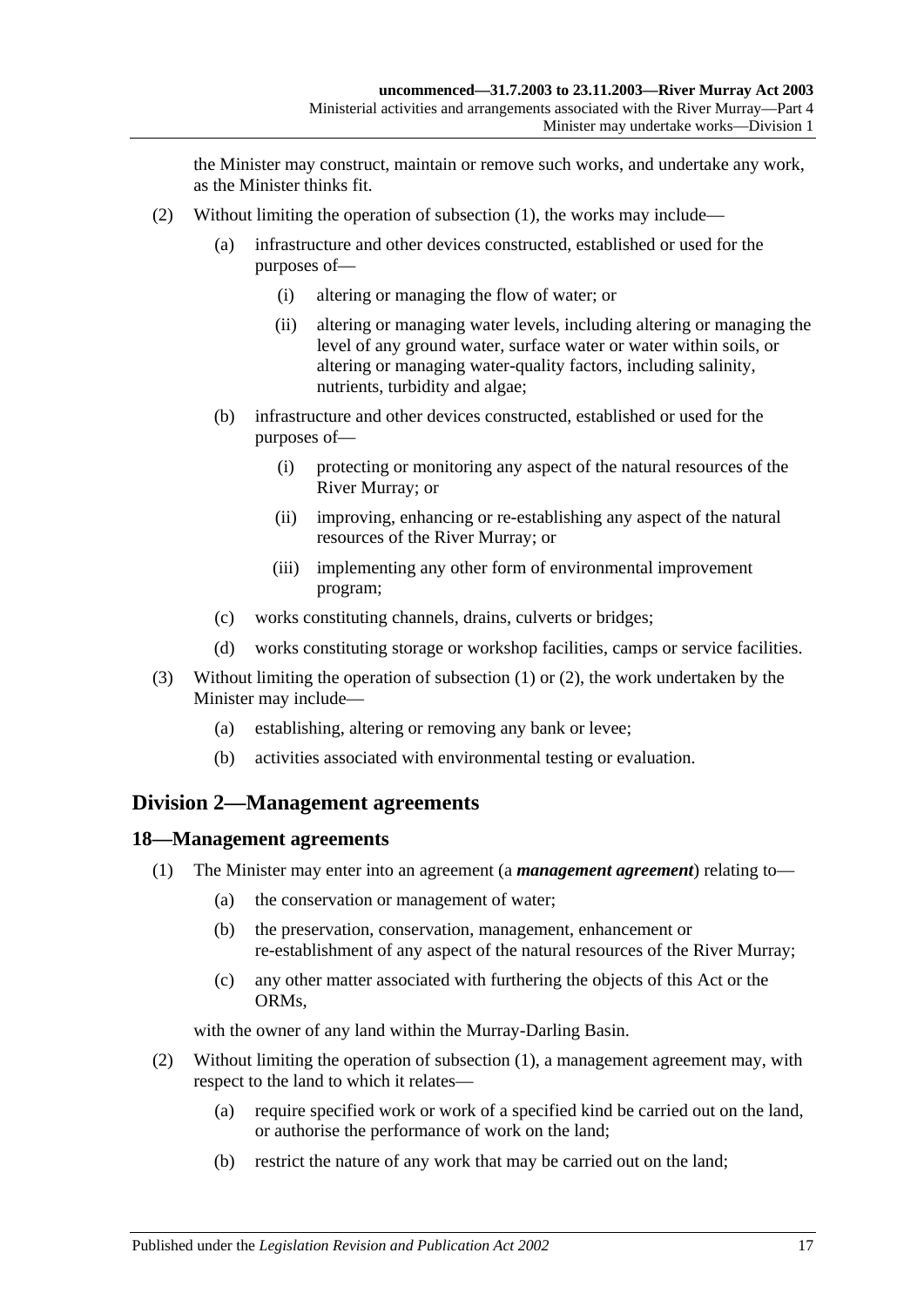- (c) prohibit or restrict specified activities or activities of a specified kind on the land;
- (d) provide for the care, control, management or operation of any infrastructure, plant or equipment;
- (e) provide for the management of any matter in accordance with a particular management plan (which may then be varied from time to time by agreement between the Minister and the owner of the land);
- (f) provide for the adoption or implementation of environment protection measures or environment improvement programs;
- (g) provide for the testing or monitoring of any aspect of the natural resources of the River Murray;
- (h) provide for financial, technical or other professional advice or assistance to the owner of land with respect to any relevant matter;
- <span id="page-17-1"></span>(i) provide for a remission or exemption in respect of a levy under Division 1 of Part 8 of the *[Water Resources Act](http://www.legislation.sa.gov.au/index.aspx?action=legref&type=act&legtitle=Water%20Resources%20Act%201997) 1997*;
- <span id="page-17-0"></span>(j) provide for remission of rates or taxes in respect of the land;
- (k) provide for the Minister to pay to the owner of the land an amount as an incentive to enter into the agreement.
- (3) The Minister should take reasonable steps to consult with the relevant council before entering into a management agreement that provides for the remission of any council rates under [subsection](#page-17-0) (2)(j).
- (4) A term of management agreement under [subsection](#page-17-1)  $(2)(i)$  or [\(j\)](#page-17-0) has effect despite any other Act or law to the contrary.
- <span id="page-17-2"></span>(5) The Registrar-General must, on an application of the parties to a management agreement, note the agreement against the relevant instrument of title or, in the case of land not under the provisions of the *[Real Property Act](http://www.legislation.sa.gov.au/index.aspx?action=legref&type=act&legtitle=Real%20Property%20Act%201886) 1886*, against the land.
- (6) A management agreement has no force or effect under this Act until a note is made under [subsection](#page-17-2) (5).
- (7) Where a note has been entered under [subsection](#page-17-2) (5), the agreement is binding on each owner of the land from time to time whether or not the owner was the person with whom the agreement was made and despite the provisions of the *[Real Property](http://www.legislation.sa.gov.au/index.aspx?action=legref&type=act&legtitle=Real%20Property%20Act%201886)  Act [1886](http://www.legislation.sa.gov.au/index.aspx?action=legref&type=act&legtitle=Real%20Property%20Act%201886)*, and on any occupier of the land.
- (8) The Registrar-General must, if satisfied on the application of the Minister or the owner of the land that an agreement in relation to which a note has been made under this section has been rescinded or amended, enter a note of the rescission or amendment against the instrument of title, or against the land (but must otherwise ensure that the note is not removed once made).
- (9) Except to the extent that the agreement provides for a remission or exemption under [subsection](#page-17-1) (2)(i) or [\(j\),](#page-17-0) a management agreement does not affect the obligations of an owner or occupier of land under any other Act.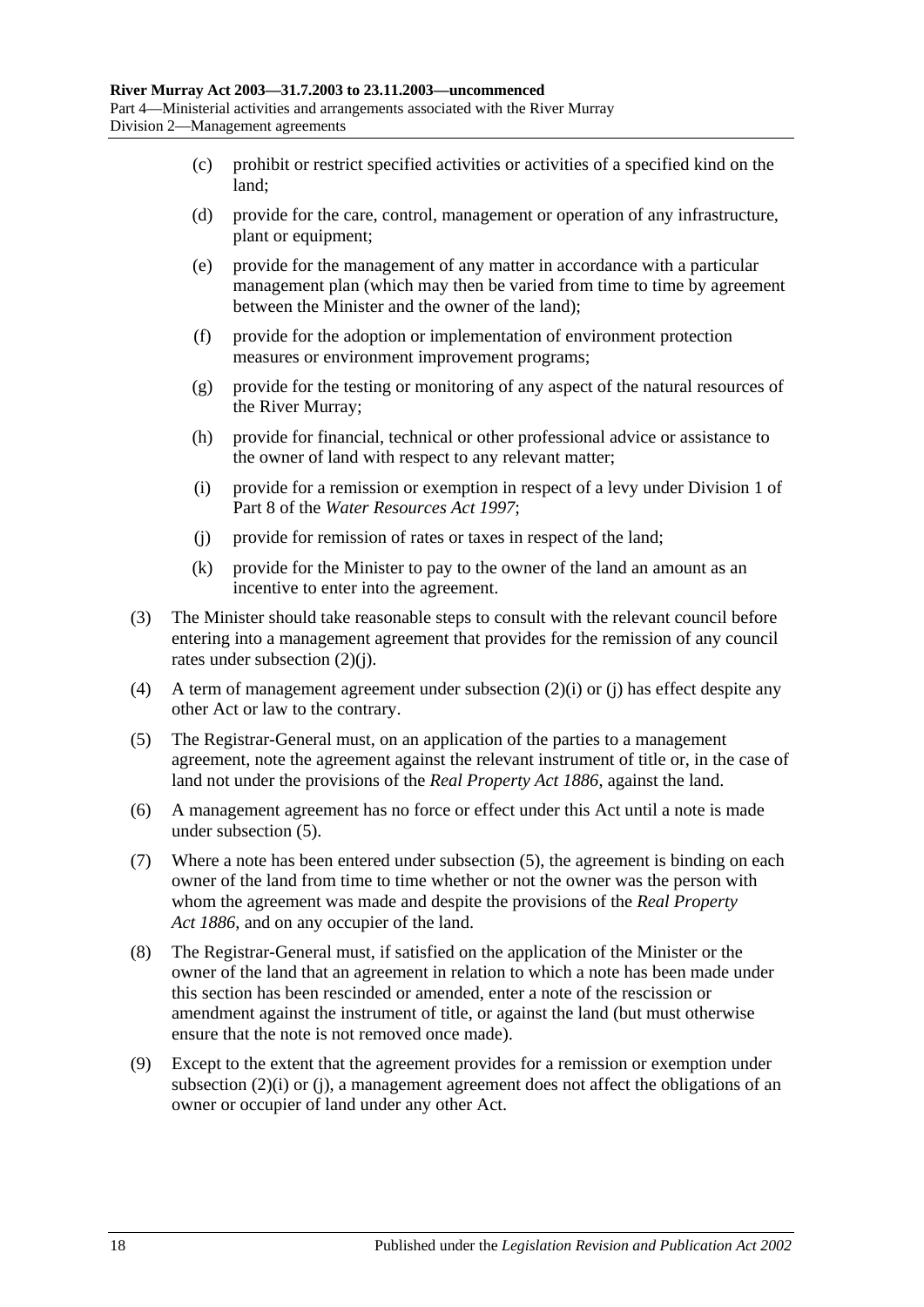## <span id="page-18-0"></span>**Division 3—Entry onto land**

### <span id="page-18-4"></span><span id="page-18-1"></span>**19—Entry onto land**

#### (1) For the purposes of—

- (a) undertaking any work or other activity in connection with—
	- (i) furthering the objects of this Act or the ORMs; or
	- (ii) carrying out any project in relation to the River Murray; or
	- (iii) exercising any power or performing any function of the Minister under this Act; or
- (b) undertaking an activity in connection with a management agreement,

a person authorised by the Minister may—

- (c) enter or pass over any land that is not vested in the Minister;
- (d) bring onto any land that is not vested in the Minister any vehicles, plant or equipment;
- (e) temporarily occupy any land that is not vested in the Minister and carry out work on that land.
- (2) A person must, in exercising a power under [subsection](#page-18-4) (1), insofar as is reasonably practicable—
	- (a) minimise disturbance to any land; and
	- (b) ensure that any land disturbed by the exercise of the power is restored to its previous condition after the completion of any work or activity (unless the Minister and the owner of the relevant land come to some other arrangement); and
	- (c) co-operate with any owner or occupier of the land.
- (3) No compensation is payable with respect to the exercise of a power under this section.
- (4) A person must not, without reasonable excuse, hinder or obstruct a person exercising a power under this section.

Maximum penalty: \$20 000.

(5) This section does not limit or derogate from the powers of the Minister or an authorised officer under another provision of this Act.

## <span id="page-18-2"></span>**Division 4—Compulsory acquisition of land**

#### <span id="page-18-3"></span>**20—Compulsory acquisition of land**

- (1) The Minister may acquire land under this section where the Minister considers that the acquisition of the land is reasonably necessary to further the objects of this Act or the implementation of the ORMs.
- (2) The *[Land Acquisition Act](http://www.legislation.sa.gov.au/index.aspx?action=legref&type=act&legtitle=Land%20Acquisition%20Act%201969) 1969* applies to the acquisition of land in pursuance of this section.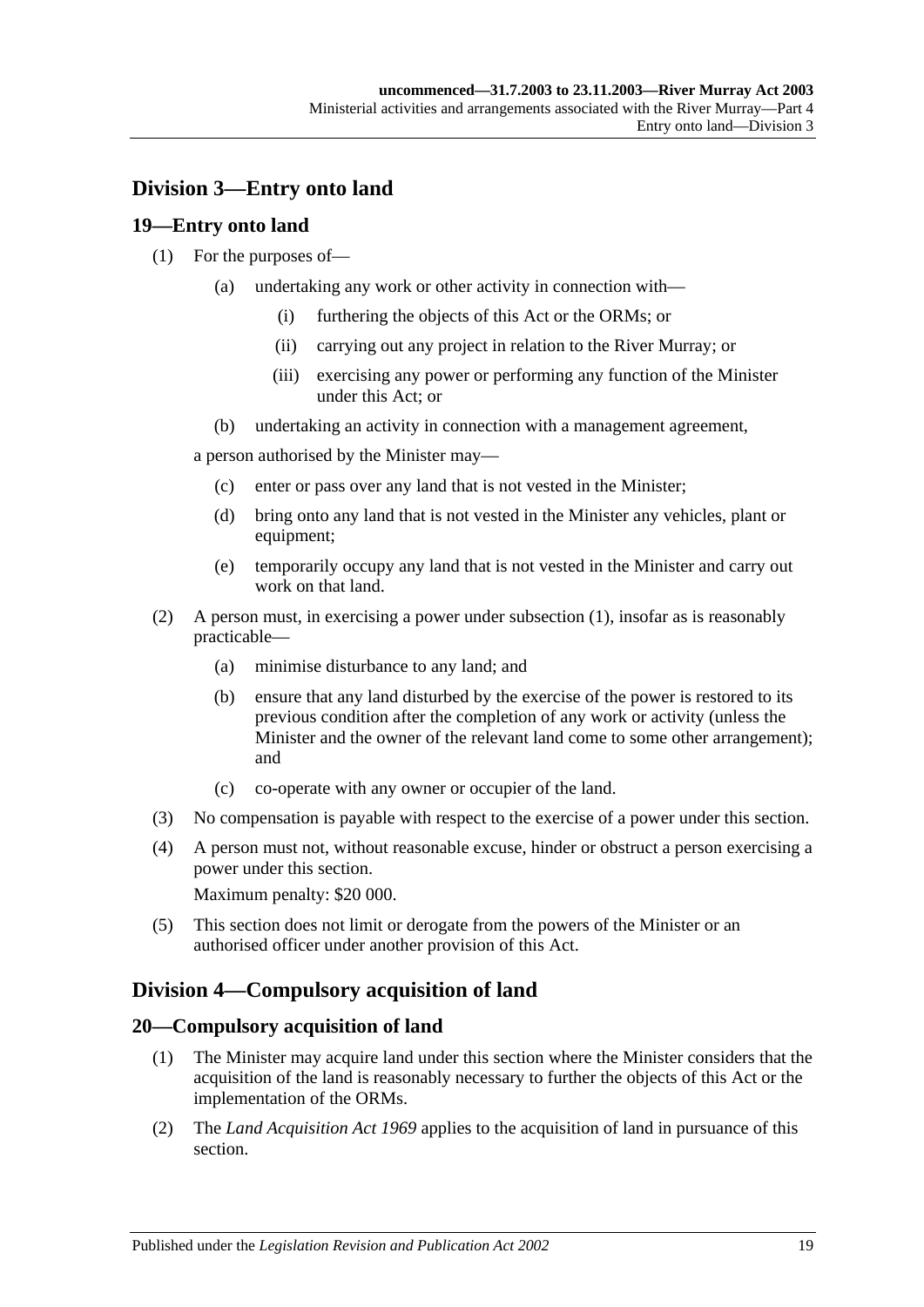- (3) Nothing in this section affects—
	- (a) the ability of the Minister to acquire land by agreement;
	- (b) the operation of any other section of this Act.

## <span id="page-19-0"></span>**Part 5—Implementation Strategy**

#### <span id="page-19-1"></span>**21—Implementation Strategy**

- (1) The Minister must prepare and maintain a plan to be called the *River Murray Act Implementation Strategy*.
- (2) The Implementation Strategy must—
	- (a) set out the priorities that the Minister will pursue in order to achieve the objects of this Act and to further the implementation of the ORMs; and
	- (b) set out strategies that the Minister intends to adopt to meet those priorities; and
	- (c) be consistent with the State Water Plan, and take into account the Planning Strategy,

and may include other matters as the Minister thinks fit.

- (3) The Minister must review the Implementation Strategy at least once in every five years.
- (4) The Minister may amend the Implementation Strategy from time to time.
- (5) The Minister should, in preparing the Implementation Strategy or undertaking a review of the Implementation Strategy, take into account any statutory instrument under a related operational Act that has application within the Murray-Darling Basin and that may be relevant to the operation of this Act, and may take into account such other strategies and policies as the Minister thinks fit.
- (6) The Implementation Strategy may incorporate such documents, policy statements, proposals and other matters as the Minister thinks fit.
- (7) The Minister must—
	- (a) make appropriate provision for the publication of the Implementation Strategy (including by publication in the Gazette); and
	- (b) ensure that copies of the Implementation Strategy are reasonably available for inspection (without charge) and purchase by the public at a place or places determined by the Minister; and
	- (c) ensure that notice of any amendment to the Implementation Strategy is published in the Gazette within a reasonable time after the amendment is made.
- (8) The Implementation Strategy is an expression of policy and does not affect rights or liabilities (whether of a substantive, procedural or other nature).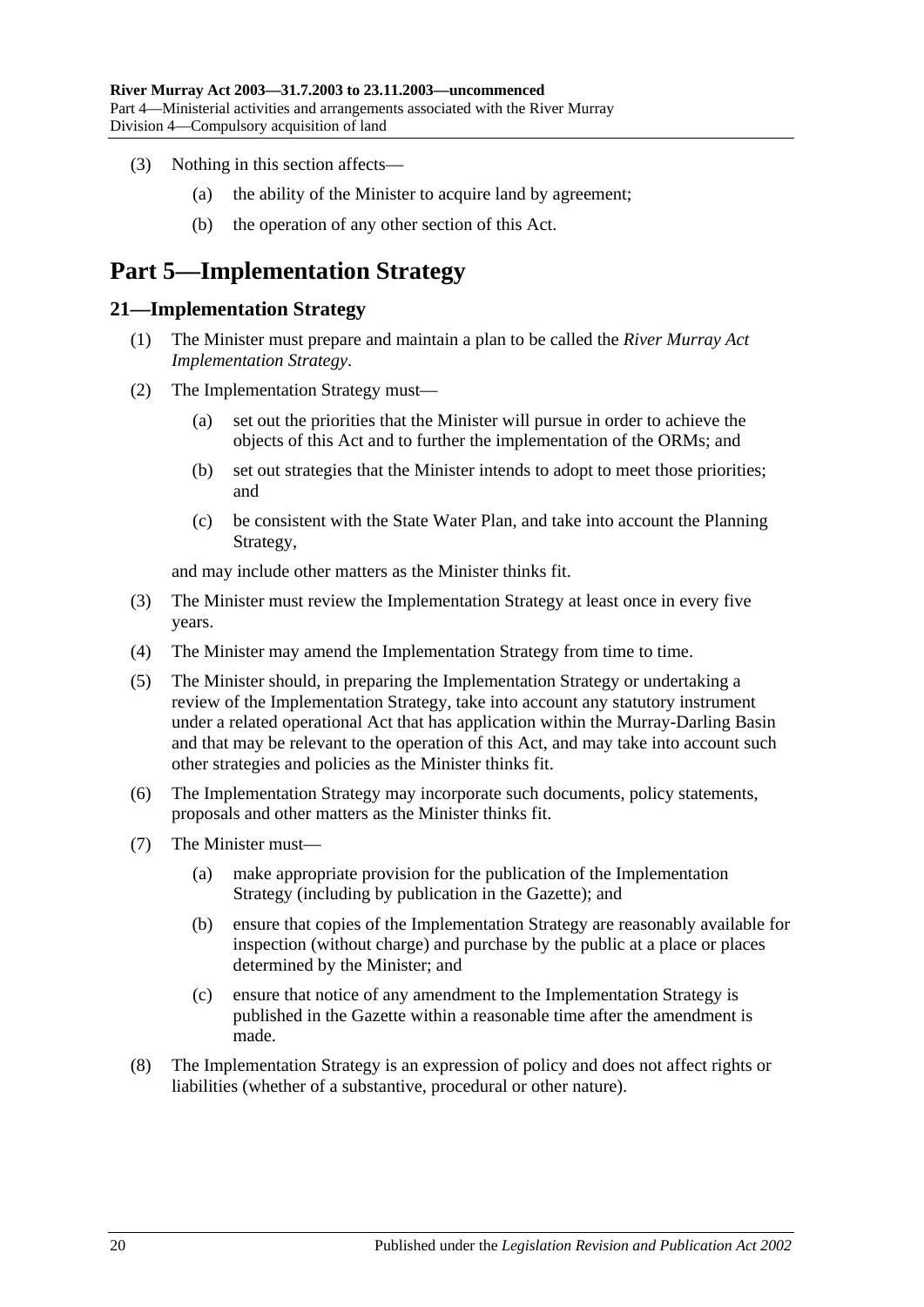## <span id="page-20-0"></span>**Part 6—Development of related policies and consideration of activities**

#### <span id="page-20-1"></span>**22—Development of related policies and consideration of activities**

- <span id="page-20-3"></span>(1) This section applies to—
	- (a) a statutory instrument that is to have application within the Murray-Darling Basin referred to the Minister (whether for approval, endorsement, concurrence, consultation, comment or other form of consideration or assessment) under or pursuant to—
		- (i) a related operational Act; or
		- (ii) [subsection](#page-20-2) (2); or
	- (b) an application for a statutory authorisation referred to the Minister (whether for approval (or refusal), endorsement, concurrence, consultation, comment or other form of consideration or assessment) under or pursuant to a related operational Act or under or pursuant to a condition imposed by the Minister under this section.
- <span id="page-20-2"></span>(2) For the purposes of [subsection](#page-20-3)  $(1)(a)(ii)$ , the Governor may, by regulation, require that statutory instruments of a prescribed class under an Act, when being considered, prepared, reviewed, amended or varied, be referred to the Minister under this Act at a time, or in a manner, specified by the regulation (and any such regulation will have effect despite any other Act or law).
- (3) A regulation under [subsection](#page-20-2) (2) cannot apply with respect to a Plan Amendment Report under the *[Development Act](http://www.legislation.sa.gov.au/index.aspx?action=legref&type=act&legtitle=Development%20Act%201993) 1993*.
- (4) The Minister must, in acting with respect to a statutory instrument or an application for a statutory authorisation to which this section applies—
	- (a) take into account, and seek to further—
		- (i) the objects of this Act; and
		- (ii) the ORMs; and
	- (b) in the case of a statutory instrument—take into account—
		- (i) the terms or requirements of the Agreement under the *[Murray-Darling Basin Act](http://www.legislation.sa.gov.au/index.aspx?action=legref&type=act&legtitle=Murray-Darling%20Basin%20Act%201993) 1993*; and
		- (ii) any relevant resolution of the Ministerial Council under the Agreement under the *[Murray-Darling Basin Act](http://www.legislation.sa.gov.au/index.aspx?action=legref&type=act&legtitle=Murray-Darling%20Basin%20Act%201993) 1993*; and
	- (c) in the case of an application for a statutory authorisation—take into account—
		- (i) the extent to which an activity proposed to be undertaken pursuant to the statutory authorisation may affect the River Murray; and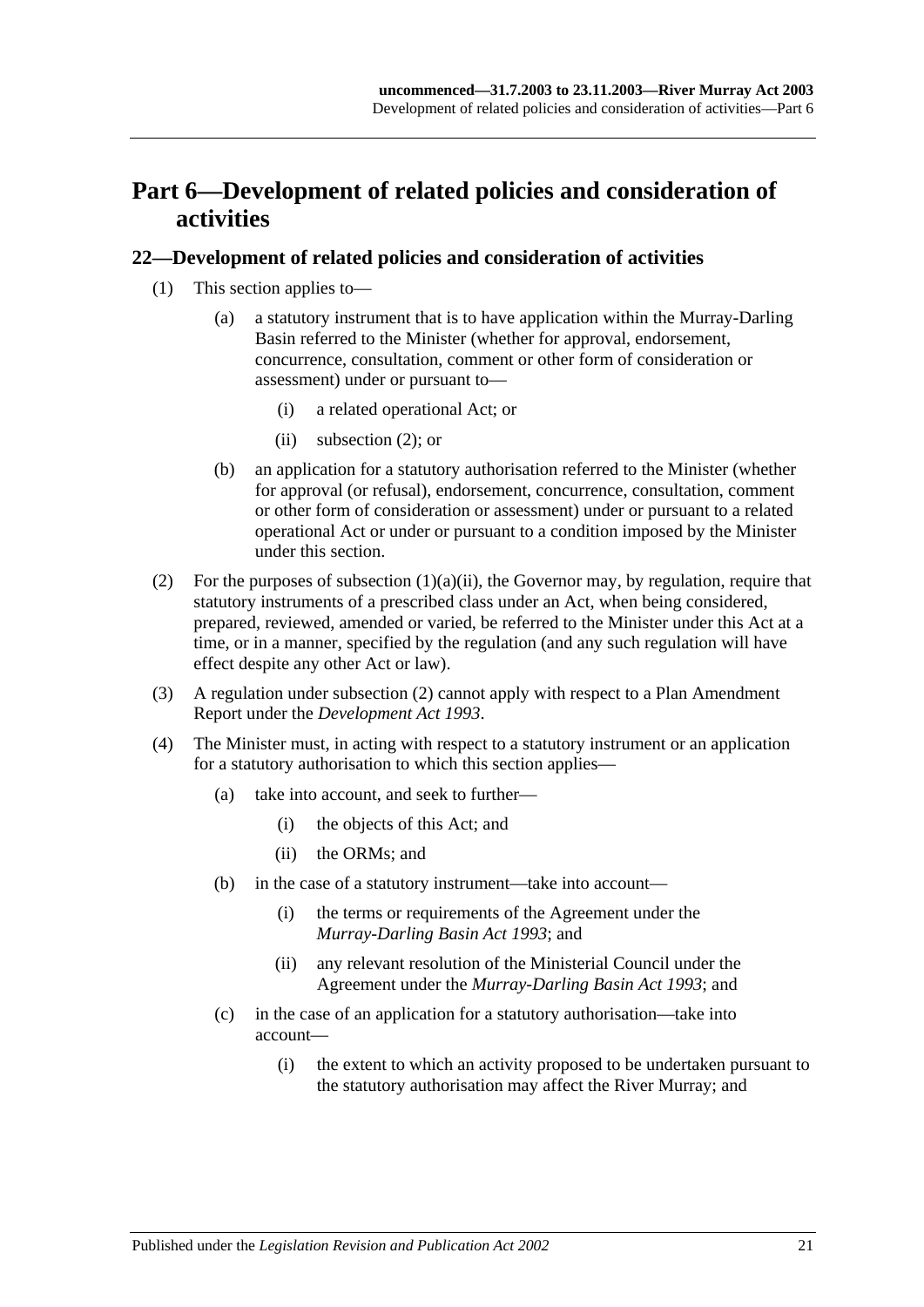- (ii) the extent to which any similar activity is being undertaken, or is likely to be undertaken in the foreseeable future, in any other part of the Murray-Darling Basin and, insofar as it is or it may be, the accumulative effects, or anticipated accumulative effects, (if any) of the activity or activities on the River Murray; and
- (iii) the views, responses or requirements of any other person or body that, in the opinion of the Minister, are relevant to an assessment by the Minister of the statutory authorisation; and
- (iv) the terms or requirements of the Agreement under the *[Murray-Darling Basin Act](http://www.legislation.sa.gov.au/index.aspx?action=legref&type=act&legtitle=Murray-Darling%20Basin%20Act%201993) 1993*; and
- (v) any policy published by the Minister under [subsection](#page-23-0) (11) (if relevant), or such other policy as the Minister thinks fit,

and may take into account such other matters as the Minister thinks fit.

- (5) If the Minister considers that he or she cannot endorse or otherwise agree with a statutory instrument referred to the Minister (on any basis) under or pursuant to this or any other Act, or the Minister considers that an amendment should be made to such a statutory instrument, and the authority responsible for the preparation of the instrument or the Minister responsible for the administration of the Act under which the statutory instrument has been prepared (the *relevant Minister*) does not agree with the position taken by the Minister, the Minister responsible for the administration of this Act or the relevant Minister may take steps to refer the matter to the Governor and the Governor will determine the matter (and any decision taken by the Governor will be taken to be a decision of both Ministers (and of any other relevant authority) and will have effect despite any other Act or law).
- (6) If the Minister is of the opinion—
	- (a) that an activity proposed to be undertaken pursuant to a statutory authorisation would or could cause harm to the River Murray; but
	- (b) that there is insufficient information available to the Minister to enable the Minister to assess the likelihood of harm, or the extent or impact of harm, to the River Murray; and
	- (c) that it is necessary to carry out further investigations, or to obtain further information, before an application for the statutory authorisation can be dealt with by the Minister,

the Minister may, by notice issued in accordance with the regulations, extend any period specified by or under a related operational Act as the period within which the Minister must (or should) deal with the application or that otherwise relates to the period within which the Minister may (or should) respond (and any such notice will have effect despite the provisions of the related operational Act).

<span id="page-21-0"></span>(7) If the Minister considers that conditions should be imposed with respect to any statutory authorisation granted on an application referred to the Minister, the Minister may direct that the statutory authorisation should not be granted without the imposition of conditions specified by the Minister (and any such direction will have effect despite any other Act or law (but not so as to affect a determination or decision of the Governor under this or any other Act)).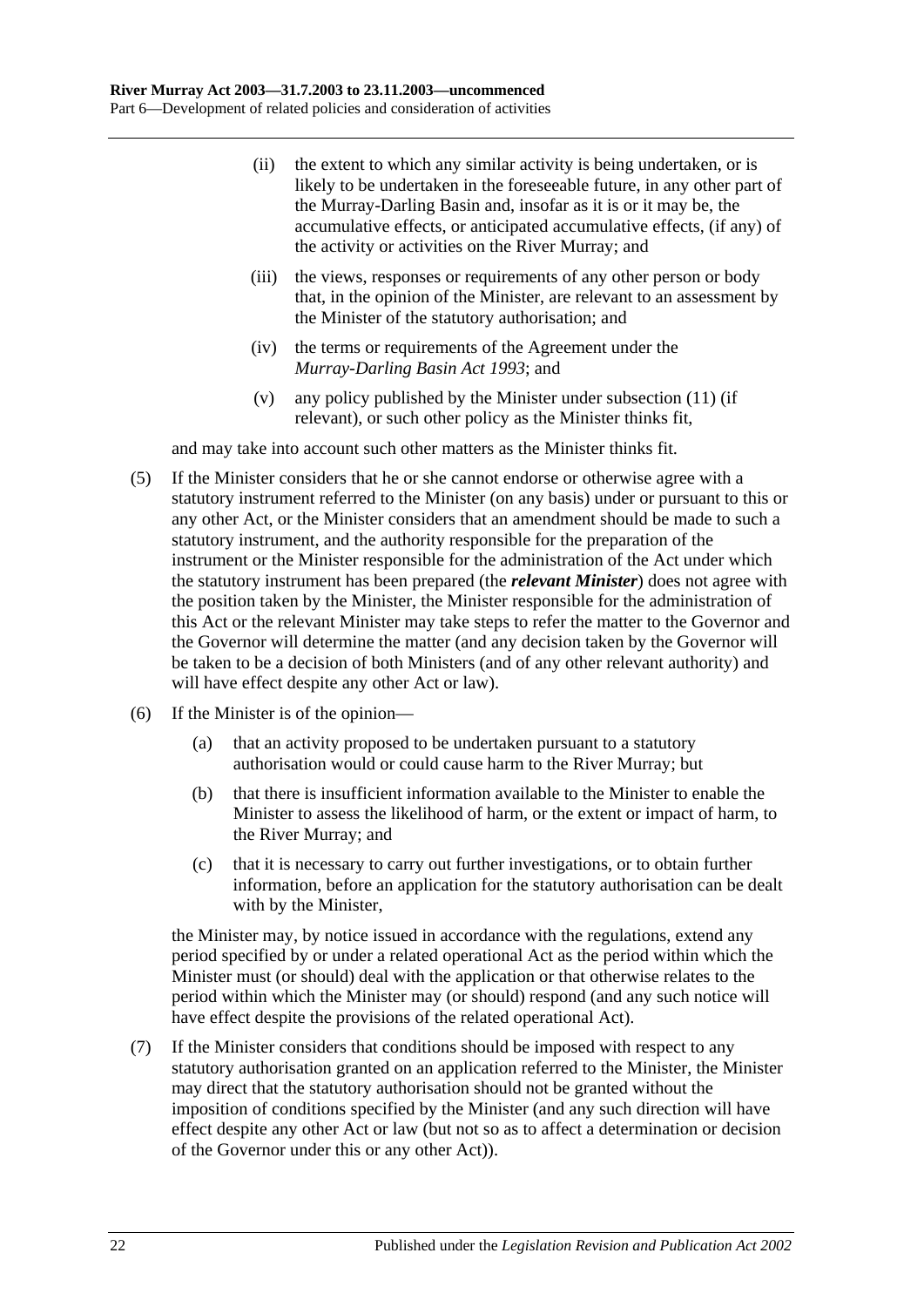- (8) Without limiting the operation of [subsection](#page-21-0) (7), a condition may include—
	- (a) a requirement that the person to whom the statutory authorisation is granted, or who otherwise has the benefit of the statutory authorisation, enter into a bond in such sum and subject to such terms and conditions specified by the Minister, or enter into some other arrangement specified by the Minister (which may include payment of a sum or sums of money into an approved account), to ensure that money is available to address the costs of any damage to the River Murray in the event of a breach of any term or condition of the statutory authorisation;
	- (b) a requirement that a person to whom the statutory authorisation is granted, or who otherwise has the benefit of the statutory authorisation, undertake any steps necessary to off-set or protect against any adverse impact on the River Murray on account of any activity undertaken pursuant to the authorisation, including by the payment of a sum or sums of money into an approved account in accordance with a scheme specified by the Minister;
	- (c) a requirement that the person to whom the statutory authorisation is granted, or who otherwise has the benefit of the statutory authorisation—
		- (i) develop to the satisfaction of the Minister an environment improvement program containing requirements specified by the Minister, and then comply with the requirements of that program to the satisfaction of the Minister; or
		- (ii) participate in a specified environment improvement program (including a program that applies with respect to another part of the River Murray) to the satisfaction of the Minister;
	- (d) a requirement that a person to whom the statutory authorisation is granted, or who otherwise has the benefit of the statutory authorisation, participate in any other form of scheme to protect, restore or otherwise benefit the River Murray specified by the Minister (including a scheme established by the Minister or any other person or body that has effect in relation to another part of the River Murray and including by the payment of a sum or sums of money into an approved account for the purposes of the scheme);
	- (e) a requirement that a person to whom the statutory authorisation is granted, or who otherwise has the benefit of the statutory authorisation, comply with any specified code or standard prepared or published by the Minister or by another person or body specified by the Minister;
	- (f) a requirement that if application is made in due course for the renewal or extension of the statutory authorisation, then that application must also be referred to the Minister.
- (9) If an application for the renewal or extension of a statutory authorisation is referred to the Minister, then this section will apply in relation to the application as if it were an application for a new statutory authorisation.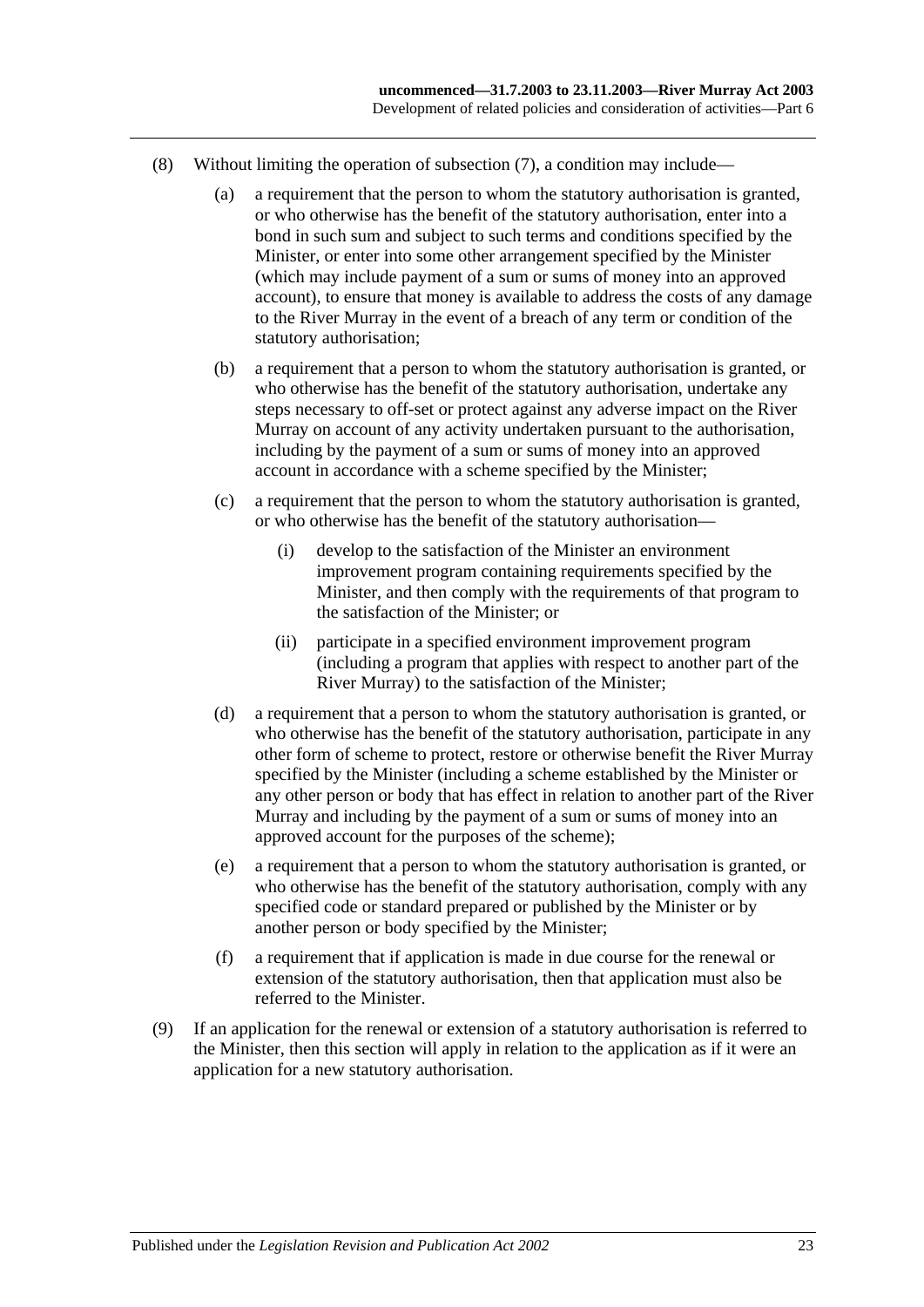- (10) The Minister may, by notice in writing to another authority or any other person, request that specified information be provided to the Minister to enable the Minister to consider any matter relevant to the Minister's consideration or assessment of a matter referred to the Minister in a case where this section applies (and the other authority or person must not, without reasonable excuse, fail to comply with a request of the Minister under this subsection).
- <span id="page-23-0"></span>(11) The Minister may, by notice in the Gazette and in such other manner as the Minister thinks fit, publish policies in connection with the Minister's function in assessing applications for statutory authorisations to which this section applies.
- <span id="page-23-2"></span>(12) A policy published by the Minister under [subsection](#page-23-0) (11) may—
	- (a) specify matters that the Minister may take into account in assessing applications for specified classes of statutory authorisations;
	- (b) specify conditions that the Minister may impose with respect to specified classes of statutory authorisations;
	- (c) specify cases or circumstances where the Minister may oppose the granting of specified classes of statutory authorisations;
	- (d) specify such other matters as the Minister thinks fit.
- <span id="page-23-1"></span>(13) A policy published by the Minister under [subsection](#page-23-0)  $(11)$ —
	- (a) may make different provision according to circumstances specified by the policy; and
	- (b) may be varied by the Minister, by notice published in the Gazette.
- (14) The publication of a policy under [subsection](#page-23-0)  $(11)$  does not limit or affect—
	- (a) the development, adoption or application of other policies (which may or may not be published) by the Minister; or
	- (b) the consideration of any other matter by the Minister.
- (15) If the Minister is of the opinion that a particular application for a statutory authorisation falls within a case or circumstance under [subsection](#page-23-1) (12)(c), the Minister may determine to oppose the granting of the statutory authorisation without further consideration of the application and without taking any other step in relation to the application.
- (16) If the Minister—
	- (a) requires the imposition of a condition or conditions specified in a policy under [subsection](#page-23-2) (12)(b); or
	- (b) determines to oppose an application for a statutory authorisation under the terms of a policy under [subsection](#page-23-1) (12)(c),

no appeal will lie against the condition or conditions, or the determination (as the case may be), if the regulations so provide (and this provision will have effect despite any other Act or law).

(17) If a decision of the Minister, or a condition specified by the Minister, with respect to an application for a statutory authorisation to which this section applies is (either directly or indirectly) the subject of an appeal under a related operational Act, the Minister will be a party to the appeal.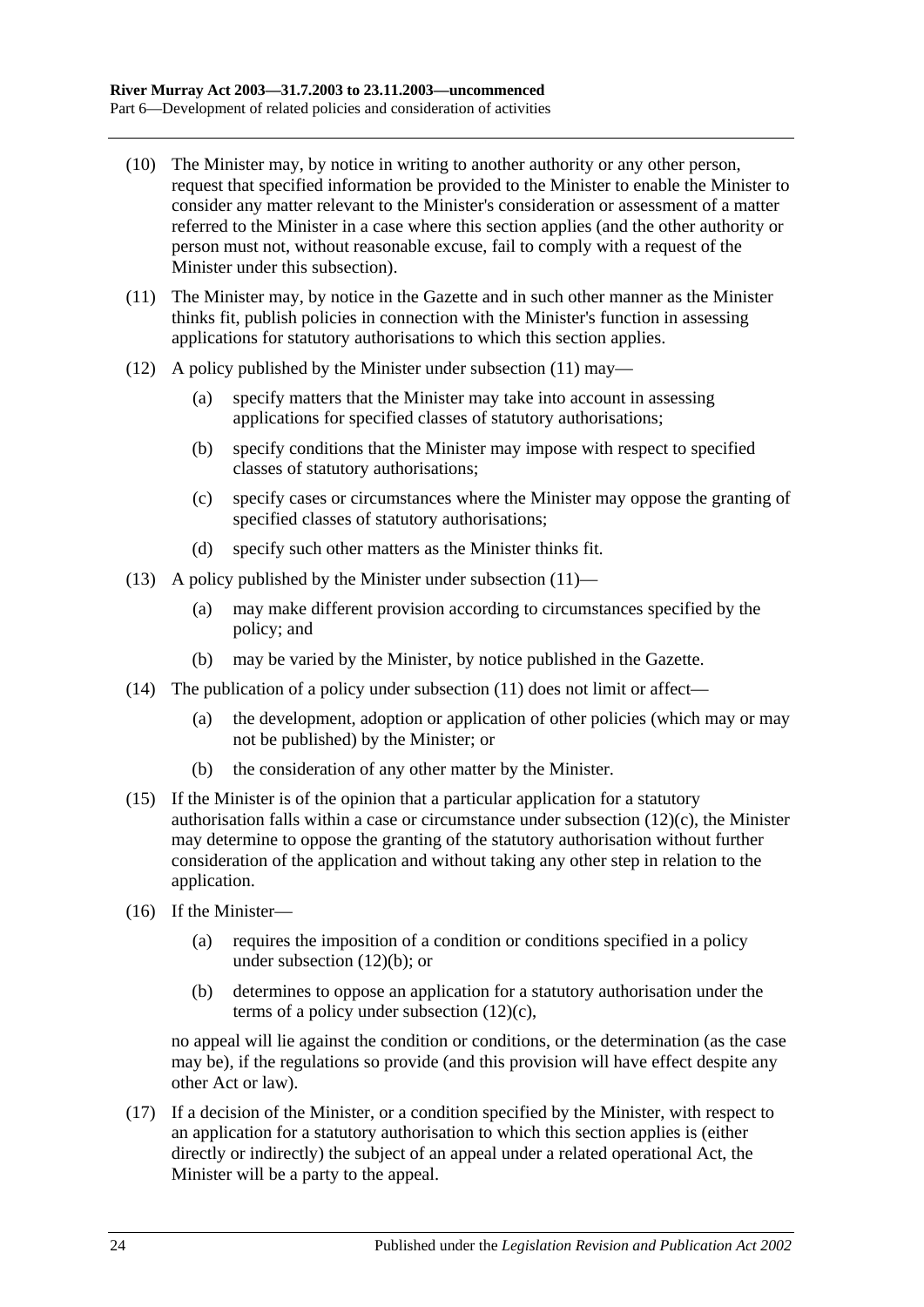- <span id="page-24-2"></span>(18) Despite a preceding subsection, the Minister may, by notice in the Gazette, exempt an application for a statutory authorisation, or applications for a statutory authorisation of a specified class, from the requirement to be referred to the Minister.
- (19) An exemption under [subsection](#page-24-2) (18)—
	- (a) will have effect despite the provisions of any related operational Act; and
	- (b) may have effect subject to such conditions as the Minister thinks fit and specifies by notice in the Gazette.
- (20) The Minister may, at any time, by further notice in the Gazette—
	- (a) vary or revoke an exemption;
	- (b) vary or revoke a condition of an exemption.
- (21) A person must not contravene or fail to comply with a condition of an exemption. Maximum penalty: \$20 000.

## <span id="page-24-0"></span>**Part 7—General duty of care**

### <span id="page-24-3"></span><span id="page-24-1"></span>**23—General duty of care**

- (1) A person must take all reasonable measures to prevent or minimise any harm to the River Murray through his or her actions or activities.
- (2) For the purposes of [subsection](#page-24-3) (1)—
	- (a) harm includes—
		- (i) a risk of harm, and future harm; and
		- (ii) anything declared by regulation to be harm to the River Murray; and
	- (b) harm need not be permanent but must be more than transient or tenuous in nature; and
	- (c) in determining what measures are required to be taken, regard must be had, amongst other things, to—
		- (i) the nature of the harm; and
		- (ii) the sensitivity of the environment that may be affected and the potential impact of the harm environmentally, socially and economically; and
		- (iii) the practicality and financial implications of any alternative action, and the current state of technical and scientific knowledge; and
		- (iv) any degrees of risk that may be involved; and
		- (v) the significance of the River Murray to the State and to the environment and economy of the State; and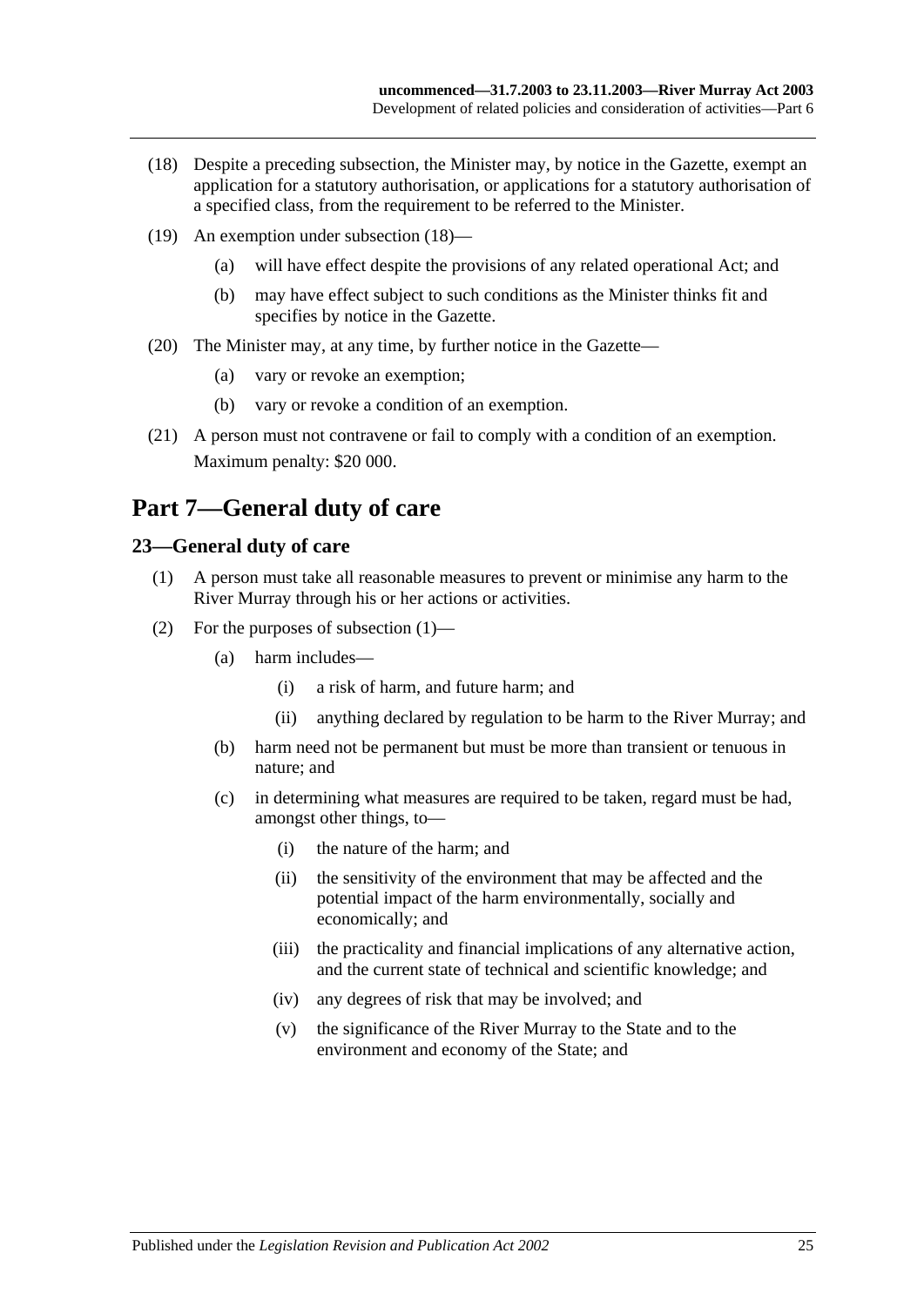- (vi) insofar as is reasonably practicable and relevant, any assessment of potential harm to the River Murray as a result of the relevant action or activity undertaken before a statutory authorisation (if any) was granted under a related operational Act, and the extent to which any such harm was intended to be prevented or minimised through the attachment of conditions to a statutory authorisation (if any) under a related operational Act.
- (3) A person will be taken not to be in breach of [subsection](#page-24-3) (1) if the person is acting in circumstances prescribed by the regulations.
- (4) A person who breaches the duty created by [subsection](#page-24-3) (1) is not, on account of the breach alone, guilty of an offence but—
	- (a) compliance with the duty may be enforced by the issuing of a protection order under [Part 8;](#page-25-0) and
	- (b) a reparation order or reparation authorisation may be issued under [Part 8](#page-25-0) in respect of the breach of the duty.

## <span id="page-25-0"></span>**Part 8—Protection and other orders**

## <span id="page-25-1"></span>**Division 1—Orders**

### <span id="page-25-2"></span>**24—Protection orders**

- (1) The Minister may issue a River Murray Protection Order under this Division for the purpose of securing compliance with—
	- (a) the general duty of care; or
	- (b) a condition of—
		- (i) a statutory authorisation that relates to an activity carried out, or to be carried out, within the Murray-Darling Basin, insofar as this is relevant to the River Murray; or
		- (ii) an exemption that operates under this Act; or
	- (c) a management agreement; or
	- (d) any other requirement imposed by or under this Act.
- <span id="page-25-3"></span>(2) A protection order—
	- (a) must be in the form of a written notice served on the person to whom the notice is issued;
	- (b) must specify the person to whom it is issued (whether by name or a description sufficient to identify the person);
	- (c) must state the grounds on which it is made with reasonable particularity;
	- (d) may impose any requirement reasonably required for the purpose for which the order is issued including one or more of the following:
		- (i) a requirement that the person discontinue, or not commence, a specified activity indefinitely or for a specified period or until further notice from the Minister;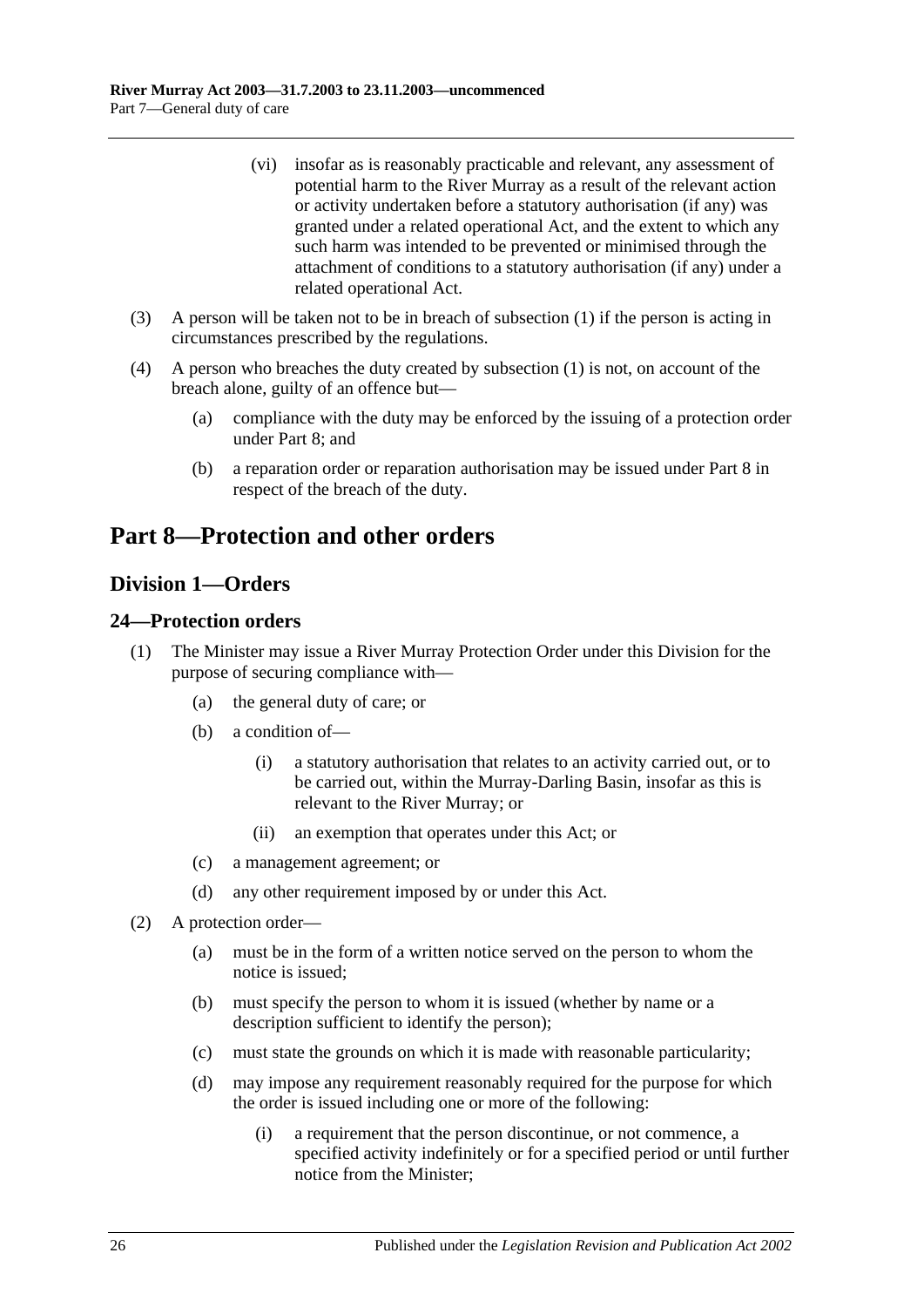- (ii) a requirement that the person not carry on a specified activity except at specified times or subject to specified conditions;
- (iii) a requirement that the person take specified action in a specified way, and within a specified period;
- (iv) a requirement that the person prepare, in accordance with specified requirements and to the satisfaction of the Minister, a plan of action to prevent, minimise or control harm to the River Murray;
- (v) a requirement that the person comply with such a plan of action to the satisfaction of the Minister;
- (vi) a requirement that the person enter into a bond in such sum and subject to such terms and conditions specified in the order, or enter into some other arrangement specified in the order (which may include payment of a sum of money into an approved account), to ensure that money is available to address the costs of any damage, or threatened damage, to the River Murray;
- (vii) a requirement that the person comply with any specified code or standard prepared or published by the Minister or by another specified body;
- (viii) a requirement that the person undertake specified tests or monitoring;
- (ix) a requirement that the person furnish to the Minister specified results or reports;
- (x) a requirement that the person appoint or engage a person with specified qualifications to prepare a plan or report or to undertake tests or monitoring required by the order;
- (e) must state that the person may, within 14 days, appeal to the Court against the order.
- (3) An authorised officer may, if of the opinion that urgent action is required for the protection of the River Murray, issue an emergency protection order imposing requirements of a kind referred to in [subsection](#page-25-3) (2)(d) as reasonably required for the protection of the River Murray.
- (4) An emergency protection order may be issued orally but, in that event, the person to whom the order is issued must be advised forthwith of the person's right to appeal to the Court against the order.
- (5) If an emergency protection order is issued orally, the authorised officer who issued it must confirm it in writing at the earliest opportunity by written notice given to the person to whom it applies.
- (6) If an emergency protection order is issued, the order will cease to have effect on the expiration of 72 hours from the time of its issuing unless confirmed by a written protection order issued by the Minister and served on the relevant person.
- (7) The Minister or an authorised officer may, if of the opinion that it is reasonably necessary to do so in the circumstances, include in an emergency or other protection order a requirement for an act or omission that might otherwise constitute a contravention of this Act and, in that event, a person incurs no criminal liability under this Act for compliance with the requirement.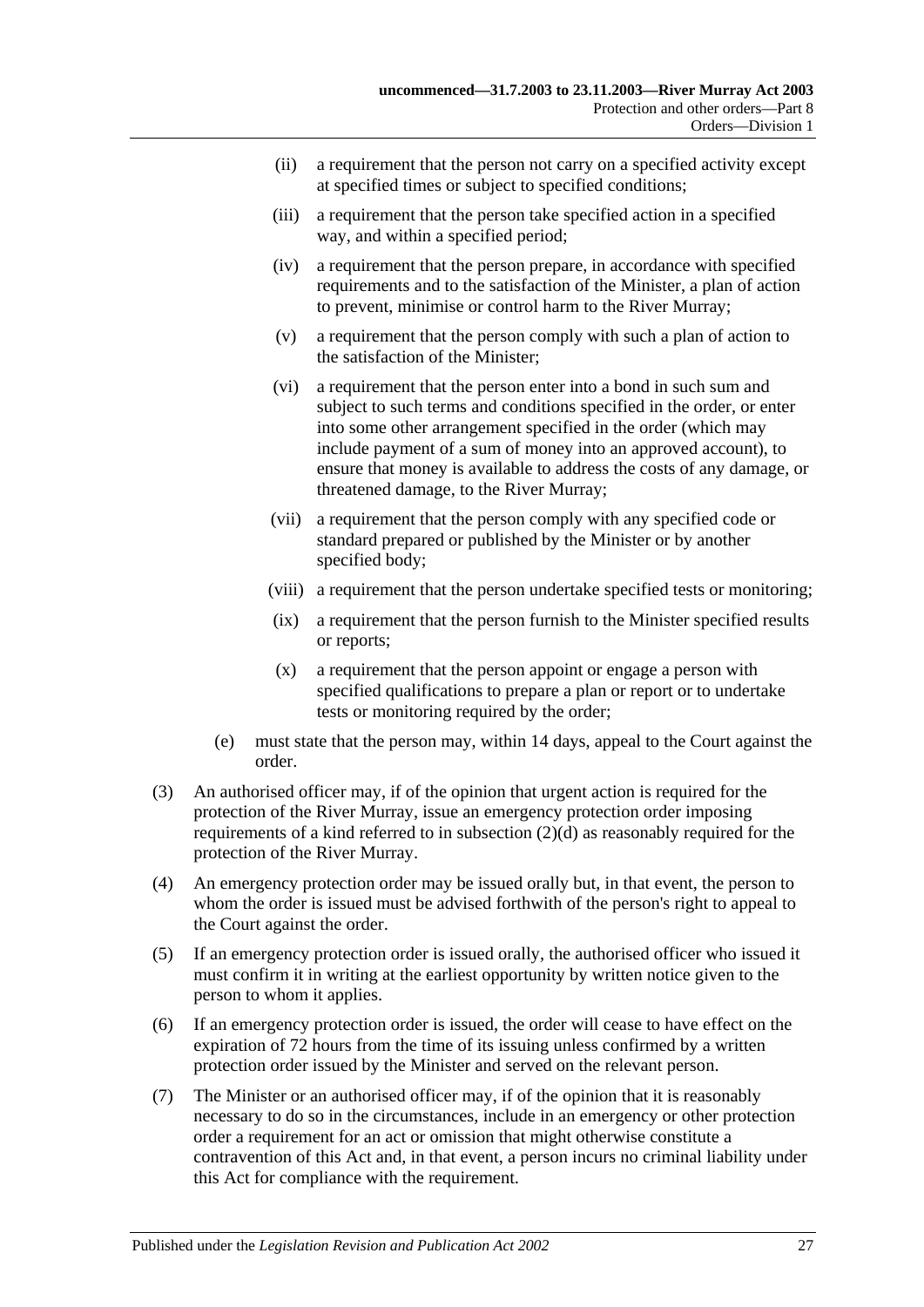- (8) The Minister may, by written notice served on a person to whom a protection order has been issued, vary or revoke the order.
- (9) A person to whom a protection order is issued must comply with the order.

Maximum penalty:

- (a) if the order was issued for the purpose of securing compliance with a requirement imposed by or under this Act or a related operational Act and a penalty is fixed by this Act or the related operational Act for contravention of that requirement—that penalty;
- (b) if the order was issued in relation to a domestic activity for the purpose of securing compliance with the general duty of care—\$ 2 500;
- (c) in any other case—\$120 000.

Expiation fee:

- (a) if the order was issued in relation to a domestic activity for the purpose of securing compliance with the general duty of care in relation to a domestic activity—\$250;
- (b) in any other case—\$500.
- (10) A person must not hinder or obstruct a person complying with a protection order. Maximum penalty: \$10 000.

#### <span id="page-27-1"></span><span id="page-27-0"></span>**25—Action on non-compliance with a protection order**

- (1) If the requirements of a protection order are not complied with, the Minister may take any action required by the order.
- (2) Action to be taken by the Minister under [subsection](#page-27-1) (1) may be taken on the Minister's behalf by an authorised officer, a member of the Minister's department, or another person authorised by the Minister for the purpose.
- (3) A person taking action under this section may enter any relevant land at any reasonable time.
- (4) The reasonable costs and expenses incurred by the Minister in taking action under this section may be recovered by the Minister as a debt from the person who failed to comply with the requirements of the protection order.
- (5) If an amount is recoverable from a person by the Minister under this section—
	- (a) the Minister may, by notice in writing to the person, fix a period, being not less than 28 days from the date of the notice, within which the amount must be paid by the person, and, if the amount is not paid by the person within that period, the person is liable to pay interest charged at the prescribed rate per annum on the amount unpaid; and
	- (b) the amount together with any interest charge so payable is until paid a charge in favour of the Minister on any land owned by the person in relation to which the protection order is registered under [Division 2.](#page-32-0)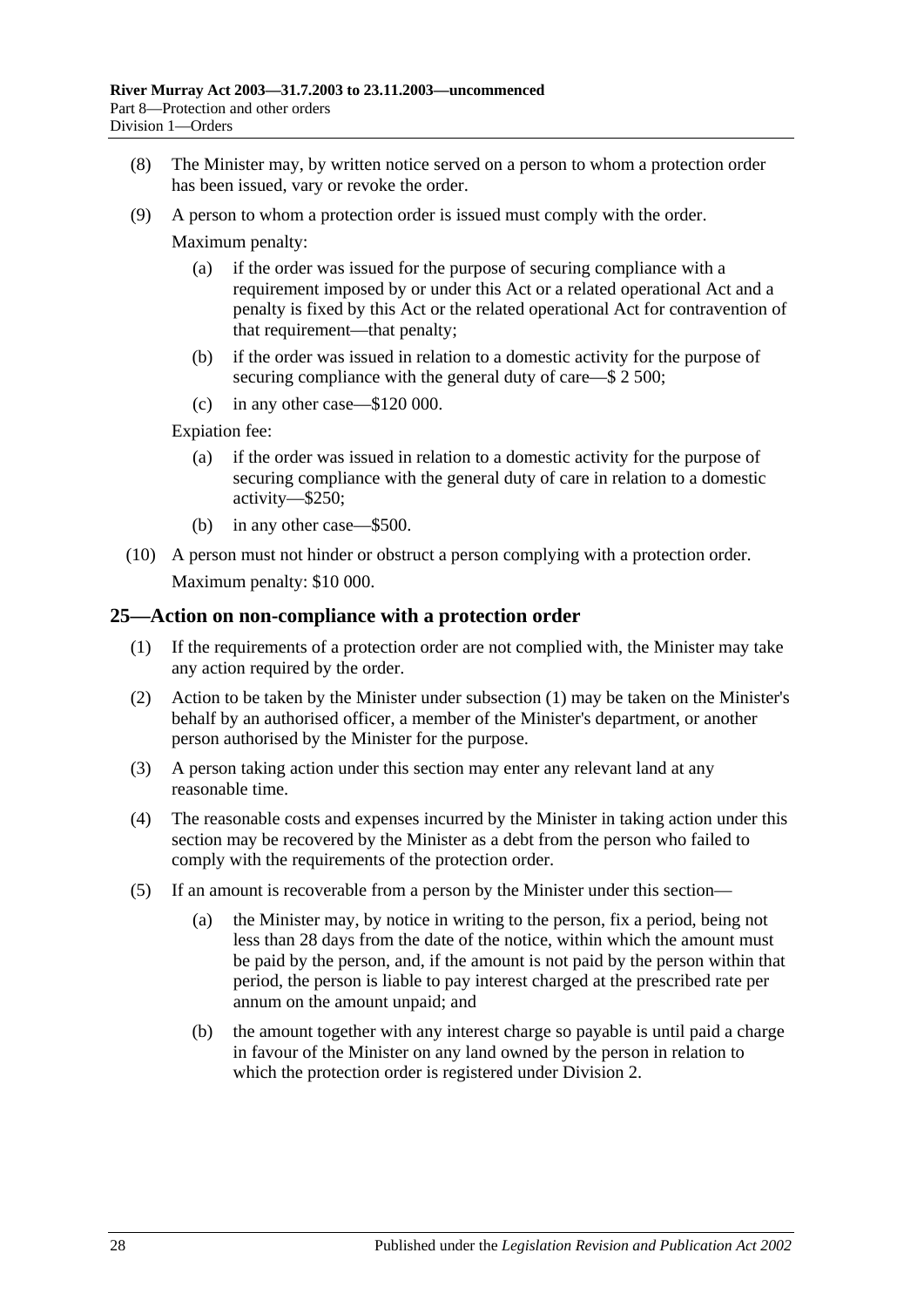#### <span id="page-28-0"></span>**26—Reparation orders**

- (1) If the Minister is satisfied that a person has caused harm to the River Murray by contravention of—
	- (a) the general duty of care; or
	- (b) a condition of—
		- (i) a statutory authorisation that relates to an activity carried out within the Murray-Darling Basin; or
		- (ii) an exemption that operates under this Act; or
	- (c) a management agreement; or
	- (d) any other requirement imposed by or under this Act,

the Minister may issue a River Murray Reparation Order requiring the person—

- (e) to take specified action within a specified period to make good any resulting damage to the River Murray; or
- (f) to make a payment or payments into an approved account to enable action to be taken to address any resulting damage to the River Murray,

or both.

- <span id="page-28-1"></span>(2) A reparation order—
	- (a) must be in the form of a written notice served on the person to whom it is issued;
	- (b) must specify the person to whom it is issued (whether by name or a description sufficient to identify the person);
	- (c) must state the grounds on which it is made with reasonable particularity;
	- (d) may include requirements for action to be taken to prevent or mitigate further harm to the River Murray, or for a plan of action to be prepared to the satisfaction of the Minister;
	- (e) may include requirements for specified tests or monitoring;
	- (f) may include requirements for furnishing to the Minister specified results or reports;
	- (g) may include requirements that the person to whom it is issued appoint or engage a person with specified qualifications to prepare a plan or report or to undertake tests or monitoring required by the order;
	- (h) in the case of an order requiring payment into an approved account, may provide that payments must occur in accordance with a scheme specified by the Minister (either at the time of the making of the order or at a later time when the extent or impact of any action has been assessed or finally determined);
	- (i) must state that the person may, within 14 days, appeal to the Court against the order.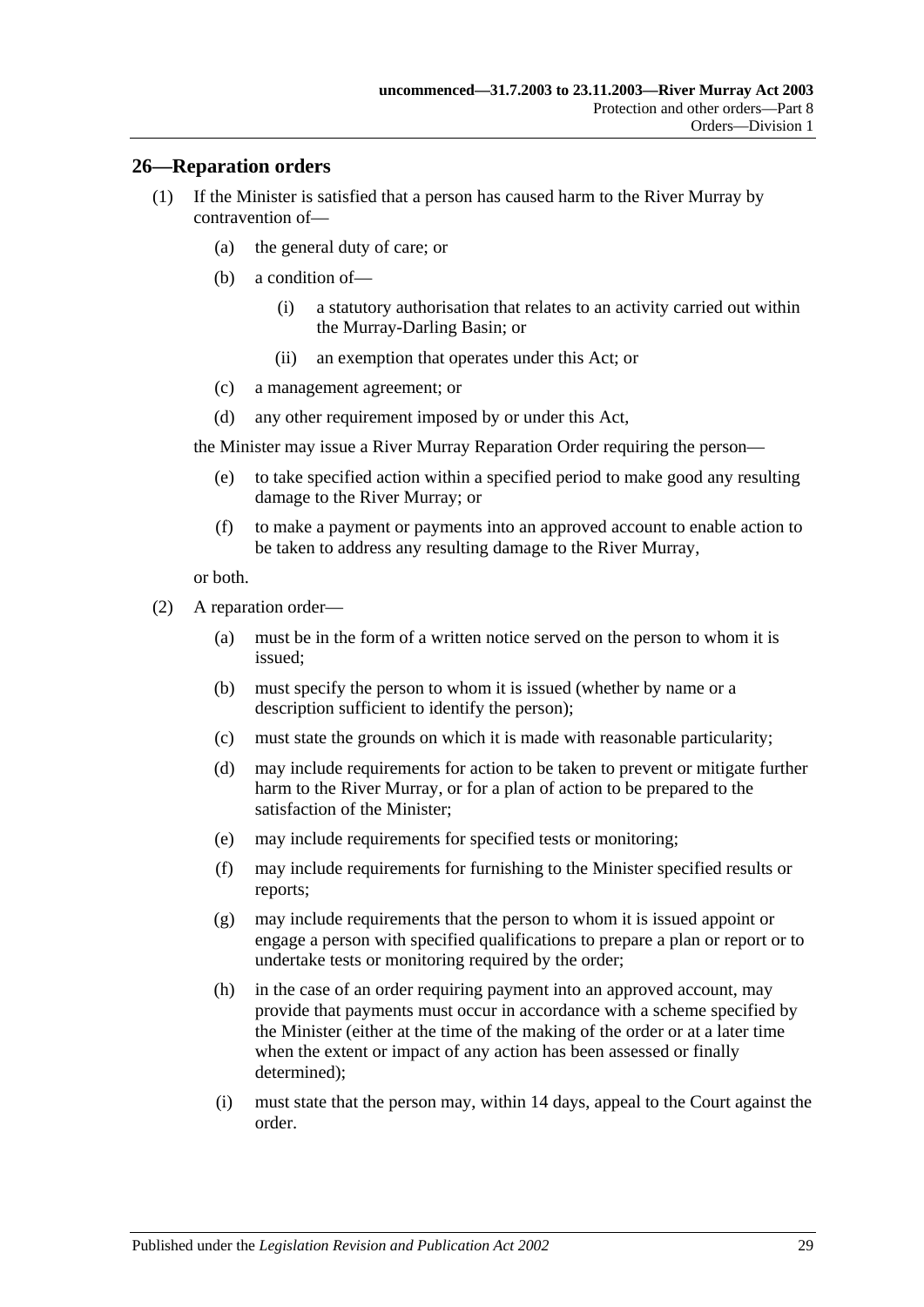- (3) An authorised officer may, if of the opinion that urgent action is required to prevent or mitigate further harm, issue an emergency reparation order containing requirements of a kind referred to in [subsection](#page-28-1) (2), other than a requirement for payment into an approved account.
- (4) An emergency reparation order may be issued orally, but, in that event, the person to whom it is issued must be advised forthwith of the person's right to appeal to the Court against the order.
- (5) If an emergency protection order is issued orally, the authorised officer who issued it must confirm it in writing at the earliest opportunity by written notice given to the person to whom it applies.
- (6) If an emergency reparation order is issued, the order will cease to have effect on the expiration of 72 hours from the time of its issuing unless confirmed by a written reparation order issued by the Minister and served on the relevant person.
- (7) The Minister or an authorised officer may, if of the opinion that it is reasonably necessary to do so in the circumstances, include in an emergency or other reparation order a requirement for an act or omission that might otherwise constitute a contravention of this Act and, in that event, a person incurs no criminal liability under this Act for compliance with the requirement.
- (8) The Minister may, by written notice served on a person to whom a reparation order has been issued, vary or revoke the order.
- (9) A person to whom a reparation order is issued must comply with the order. Maximum penalty: \$120 000.

#### <span id="page-29-1"></span><span id="page-29-0"></span>**27—Action on non-compliance with a reparation order**

- (1) If the requirements of a reparation order are not complied with, the Minister may take any action required by the order.
- (2) Action taken by the Minister under [subsection](#page-29-1) (1) may be taken on the Minister's behalf by an authorised officer, a member of the Minister's department, or another person authorised by the Minister for the purpose.
- (3) A person taking action under this section may enter any relevant land at any reasonable time.
- (4) The reasonable costs and expenses incurred by the Minister in taking action under this section may be recovered by the Minister as a debt from the person who failed to comply with the requirements of the reparation order.
- (5) If an amount is recoverable from a person by the Minister under this section—
	- (a) the Minister may, by notice in writing to the person, fix a period, being not less than 28 days from the date of the notice, within which the amount must be paid by the person, and, if the amount is not paid by the person within that period, the person is liable to pay interest charged at the prescribed rate per annum on the amount unpaid; and
	- (b) the amount together with any interest charge so payable is until paid a charge in favour of the Minister on any land owned by the person in relation to which the reparation order is registered under [Division 2.](#page-32-0)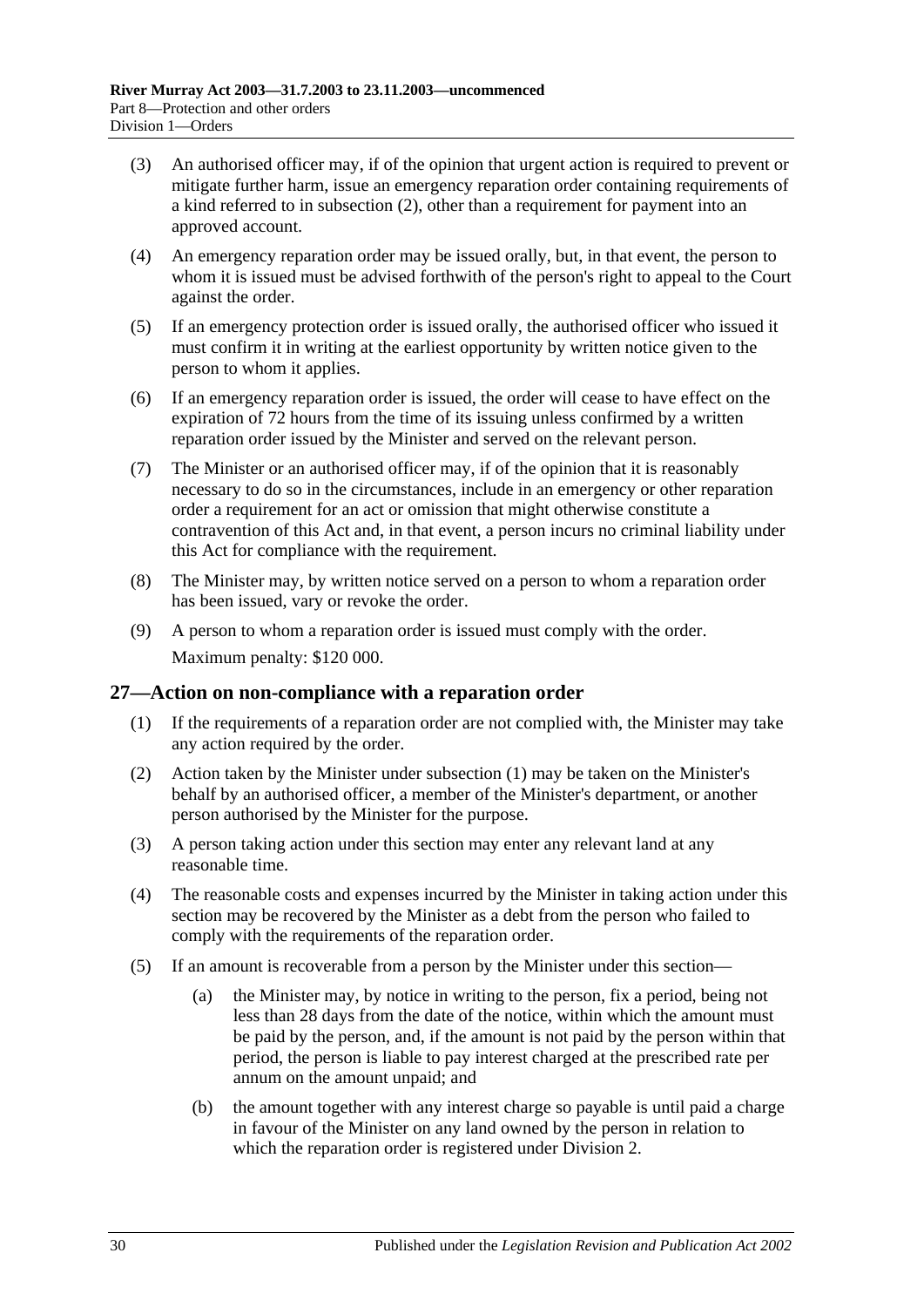#### <span id="page-30-1"></span><span id="page-30-0"></span>**28—Reparation authorisations**

- (1) If the Minister is satisfied that a person has caused harm to the River Murray by contravention of—
	- (a) the general duty of care; or
	- (b) a condition of—
		- (i) a statutory authorisation that relates to an activity carried out within the Murray-Darling Basin; or
		- (ii) an exemption that operates under this Act; or
	- (c) a management agreement; or
	- (d) any other requirement imposed by or under this Act,

the Minister may (whether or not a reparation order has been issued to the person) issue a reparation authorisation under which authorised officers or other persons authorised by the Minister for the purpose may take specified action on the Minister's behalf to make good any resulting damage to the River Murray.

- (2) A reparation authorisation—
	- (a) must be in the form of a written notice;
	- (b) must specify the person alleged to have caused the harm (whether by name or a description sufficient to identify the person);
	- (c) must state the grounds on which it is made with reasonable particularity;
	- (d) may include authorisation for action to be taken to prevent or mitigate further harm to the River Murray.
- (3) The Minister must, as soon as practicable after issuing a reparation authorisation, serve a copy of the authorisation on the person alleged to have caused the harm.
- (4) The Minister may, by notice in writing, vary or revoke a reparation authorisation and must, as soon as practicable after doing so, serve a copy of the notice on the person alleged to have caused the harm.
- (5) If a person other than an authorised officer is authorised to take action under [subsection](#page-30-1) (1), the following provisions apply:
	- (a) the Minister must issue the person with an instrument of authority;
	- (b) the person may exercise such powers of an authorised officer as are reasonably required for the purpose of taking action under that subsection;
	- (c) the provisions of this Act apply in relation to the exercise of such powers by the person in the same way as in relation to an authorised officer;
	- (d) the person must produce the instrument of authority for the inspection of any person in relation to whom the person intends to exercise powers of an authorised officer.
- (6) A person taking action under a reparation authorisation may enter any relevant land at any reasonable time.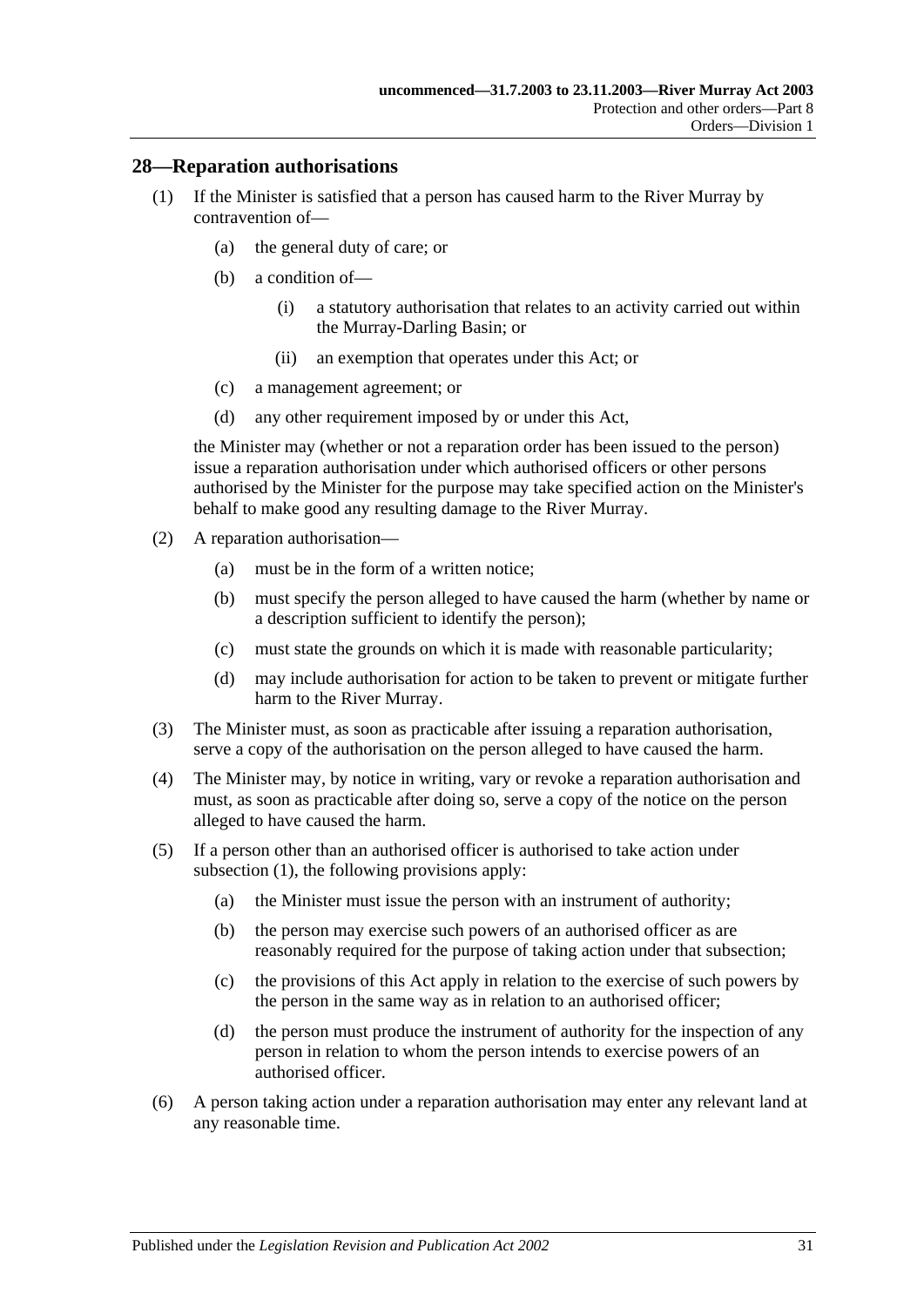- (7) The reasonable costs and expenses incurred by the Minister in taking action under a reparation authorisation may be recovered by the Minister as a debt from the person who caused the relevant harm.
- (8) If an amount is recoverable from a person by the Minister under this section
	- the Minister may, by notice in writing to the person, fix a period, being not less than 28 days from the date of the notice, within which the amount must be paid by the person, and, if the amount is not paid by the person within that period, the person is liable to pay interest charged at the prescribed rate per annum on the amount unpaid; and
	- (b) the amount together with any interest charge so payable is until paid a charge in favour of the Minister on any land owned by the person in relation to which the reparation authorisation is registered under [Division 2.](#page-32-0)

### <span id="page-31-0"></span>**29—Interim restraining orders**

- (1) If the Minister is of the opinion—
	- (a) that an activity may cause, or may be causing, harm to the River Murray; but
	- (b) that there is insufficient information available to the Minister to enable the Minister to assess the likelihood of harm, or the extent or impact of harm, to the River Murray; and
	- (c) that an order under this section is necessary to ensure the protection of the River Murray pending the acquisition and assessment of information by the Minister,

the Minister may issue an Interim Restraining Order under this section requiring a person to discontinue, or not commence, a specified activity.

- <span id="page-31-2"></span>(2) An order under this section takes effect on service of notice of the order on the person to whom it is directed and ceases to have effect after a period, not exceeding 28 days, specified in the order unless extended by the Court under [Division 3.](#page-33-1)
- (3) If the Minister specifies a period under [subsection](#page-31-2) (2) that is less than 28 days, the Minister may, by subsequent notice in writing to the person to whom the order was directed, extend the period of order (and may subsequently again extend that period), provided that the total period does not exceed 28 days.
- (4) A notice of an order under [subsection](#page-31-3) (5) must set out the relevant person's right to appeal to the Court against the order.
- <span id="page-31-3"></span>(5) The Minister may, by written notice served on the person to whom an order is directed under this section, vary or revoke the order.
- (6) A person must comply with the terms of an order under this section. Maximum penalty: \$50 000.

## <span id="page-31-4"></span><span id="page-31-1"></span>**30—Related matters**

(1) The Minister should, so far as is reasonably practicable, consult with any other public authority that may also have power to act with respect to the particular matter before the Minister issues a River Murray Protection Order, River Murray Reparation Order or reparation authorisation under this Division.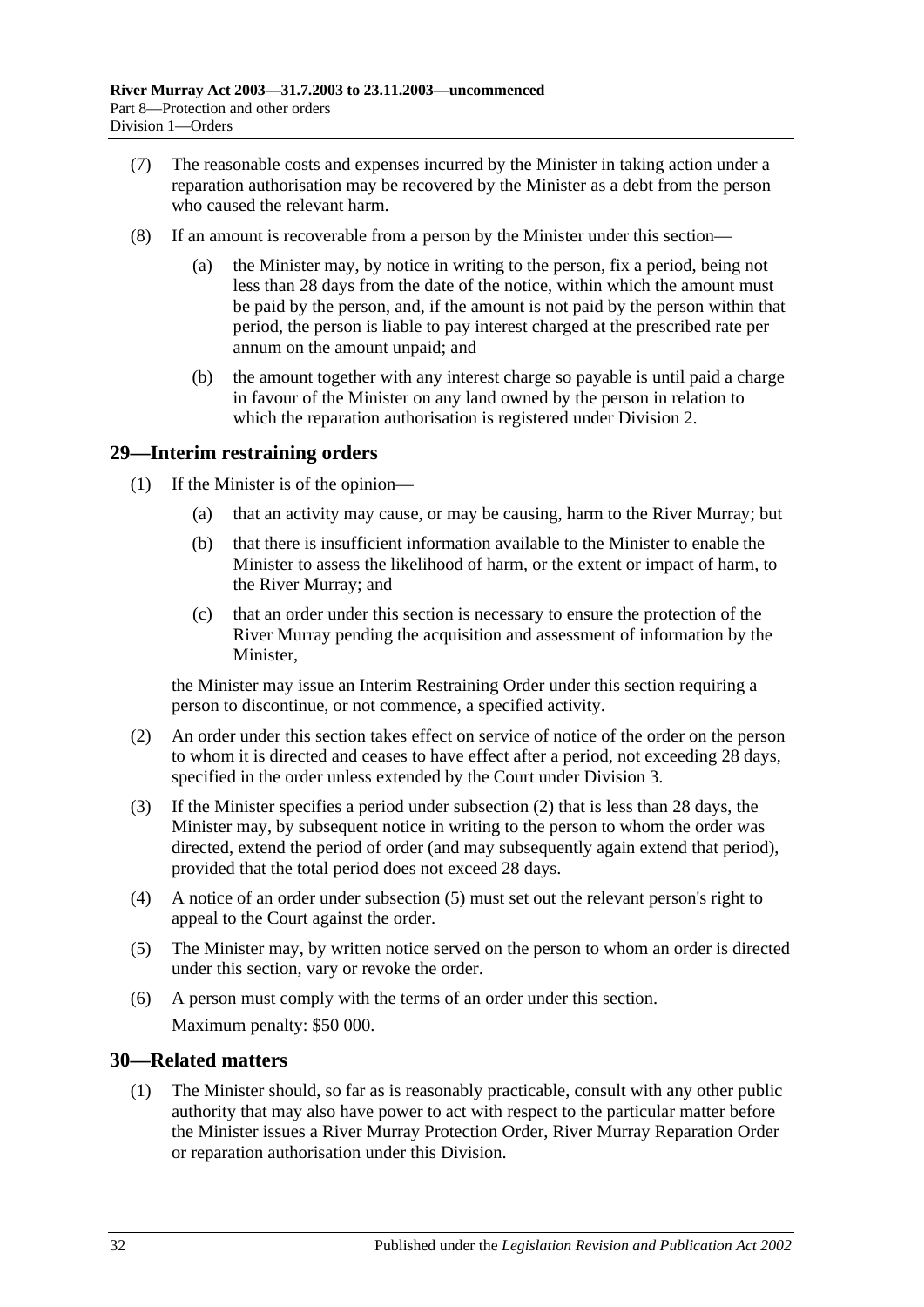- (2) [Subsection](#page-31-4) (1) does not apply—
	- (a) where action is being taken under this Act as a matter of urgency; or
	- (b) in any other circumstance of a prescribed kind.
- (3) A person cannot claim compensation from—
	- (a) the Minister or the Crown; or
	- (b) an authorised officer; or
	- (c) a person acting under the authority of the Minister or an authorised officer,

in respect of a requirement imposed by or under this Division, or on account of any act or omission undertaken or made in the exercise of a power under this Division.

### <span id="page-32-0"></span>**Division 2—Registration of orders and effect of charges**

#### <span id="page-32-1"></span>**31—Registration**

- $(1)$  If—
	- (a) the Minister issues an order or authorisation under [Division 1;](#page-25-1) and
	- (b) the order or authorisation is issued in relation to an activity carried out on land, or requires a person to take action on or in relation to land,

the Minister may apply to the Registrar-General for the registration of the order or authorisation in relation to that land.

- <span id="page-32-2"></span>(2) An application under this section must—
	- (a) define the land to which it relates; and
	- (b) comply with any requirement imposed by the Registrar-General for the purposes of this section.
- (3) The Registrar-General must on—
	- (a) due application under [subsection](#page-32-2) (2); and
	- (b) lodgement of a copy of the relevant order or authorisation,

register the order or authorisation in relation to the land by making such entries in any register book, memorial or other book or record in the Lands Titles Registration Office or in the General Registry Office as the Registrar-General thinks fit.

- (4) An order or authorisation registered under this section is binding on each owner and occupier from time to time of the land.
- (5) The Registrar-General must, on application by the Minister, cancel the registration of an order or authorisation in relation to land and make such endorsements to that effect in the appropriate register book, memorial or other book or record in respect of the land as the Registrar-General thinks fit.
- (6) The Minister may, if the Minister thinks fit, apply to the Registrar-General for cancellation of the registration of an order or authorisation under this section in relation to land, and must do so—
	- (a) on revocation of the order or authorisation; or
	- (b) in relation to—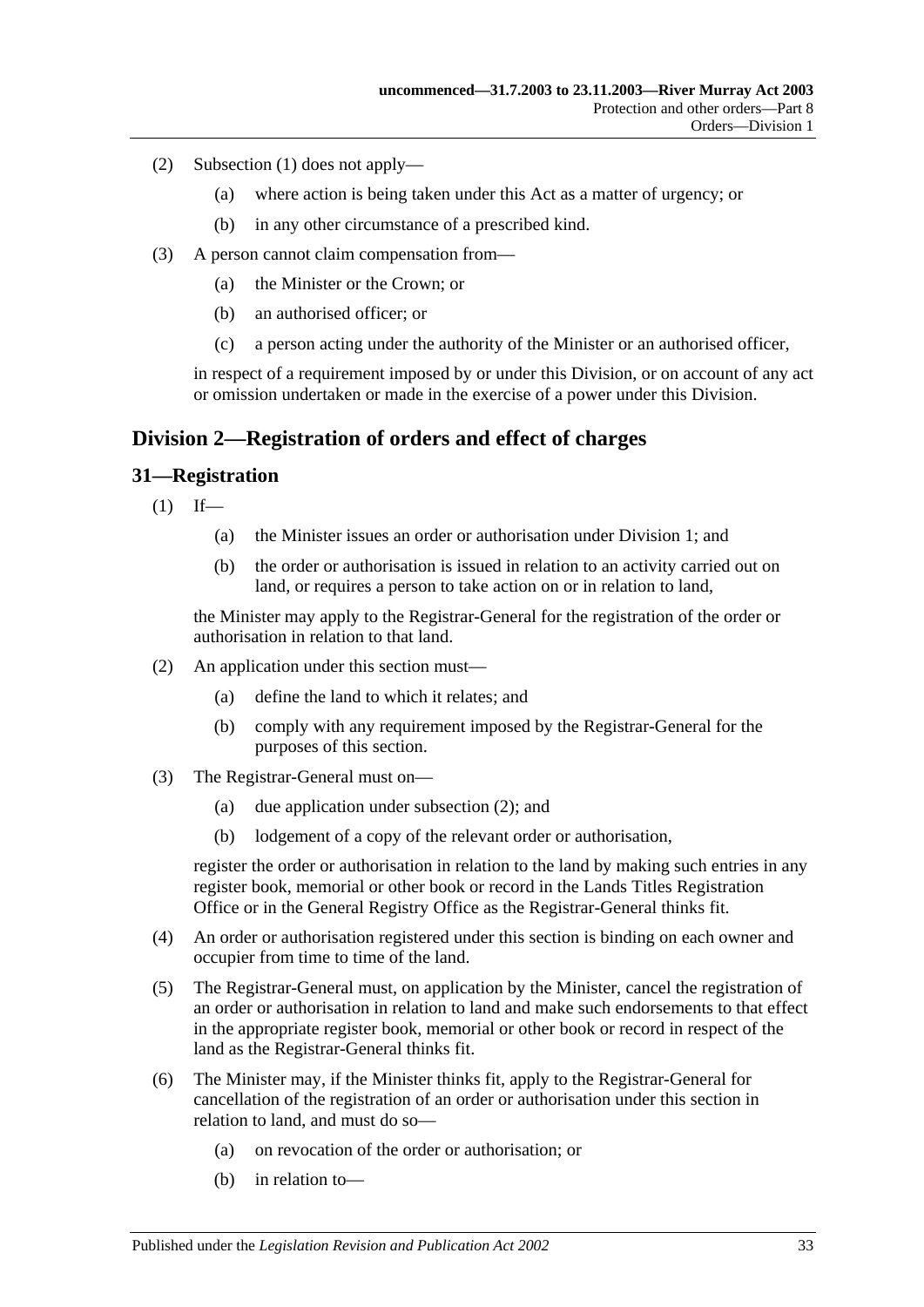- (i) an order—
	- (A) on full compliance with the requirements of the order;
	- (B) if the Minister has taken action under [Division 1](#page-25-1) to carry out the requirements of the order—on payment to the Minister of any amount recoverable by the Minister under [Division 1](#page-25-1) in relation to the action so taken; or
- (ii) an authorisation—on payment to the Minister of any amount recoverable by the Minister under [Division 1](#page-25-1) in relation to the action taken in pursuance of the authorisation.

#### <span id="page-33-0"></span>**32—Effect of charge**

A charge imposed on land under [Division 1](#page-25-1) has priority over—

- (a) any prior charge on the land (whether or not registered) that operates in favour of a person who is an associate of the owner of the land; and
- (b) any other charge on the land other than a charge registered prior to registration under this Division of the relevant order or authorisation in relation to the land.

## <span id="page-33-1"></span>**Division 3—Appeals to Court**

#### <span id="page-33-2"></span>**33—Appeals to Court**

- (1) A person to whom a protection order, reparation order or interim restraining order has been issued under [Division 1](#page-25-1) may appeal to the Court against the order or any variation of the order.
- (2) An appeal must be made in a manner and form determined by the Court, setting out the grounds of the appeal.
- <span id="page-33-3"></span>(3) Subject to this section, an appeal must be made within 14 days after the order is issued or the variation is made.
- (4) The Court may, if it is satisfied that it is just and reasonable in the circumstances to do so, dispense with the requirement that an appeal be made within the period fixed by [subsection](#page-33-3) (3).
- (5) Unless otherwise determined by the Court, an appeal must be referred in the first instance to a conference under section 16 of the *[Environment, Resources and](http://www.legislation.sa.gov.au/index.aspx?action=legref&type=act&legtitle=Environment%20Resources%20and%20Development%20Court%20Act%201993)  [Development Court Act](http://www.legislation.sa.gov.au/index.aspx?action=legref&type=act&legtitle=Environment%20Resources%20and%20Development%20Court%20Act%201993) 1993* (and the provisions of that Act will then apply in relation to that appeal).
- (6) Subject to [subsection](#page-33-4) (7), the institution of an appeal does not affect the operation of the order to which the appeal relates or prevent the taking of action to implement the order.
- <span id="page-33-4"></span>(7) The Court may, on application by a party to an appeal, make an order staying or otherwise affecting the operation or implementation of the whole or a part of an order if the Court is satisfied that it is appropriate to do so having regard to—
	- (a) the possible consequences to the River Murray and the interests of any persons who may be affected by the appeal; and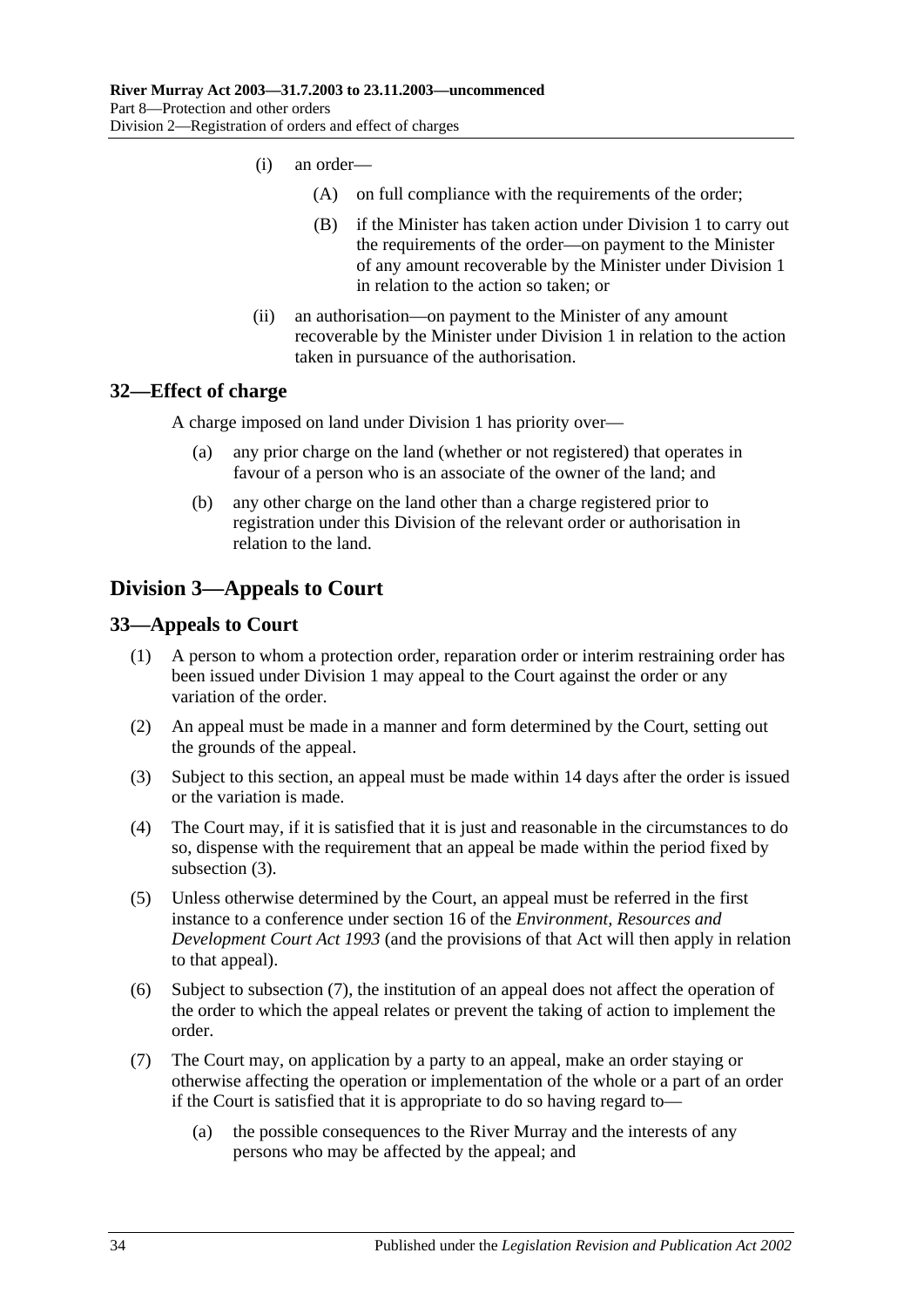- (b) the need to secure the effectiveness of the hearing and determination of the appeal.
- (8) An order under [subsection](#page-33-4) (7)—
	- (a) may be varied or revoked by the Court by further order;
	- (b) is subject to such conditions as are specified in the order;
	- (c) has effect until—
		- (i) the end of the period of operation (if any) specified in the order; or
		- (ii) the decision of the Court on the appeal comes into operation,

whichever is the earlier.

- (9) The Court must not make an order under [subsection](#page-33-4) (7) unless each party to the appeal has been given a reasonable opportunity to make submissions in relation to the matter.
- (10) The Court may, on hearing an appeal under this section—
	- (a) confirm, vary or revoke the order appealed against;
	- (b) order or direct a person or body to take such action as the Court thinks fit, or to refrain (either temporarily or permanently) from such action or activity as the Court thinks fit;
	- (c) make any consequential or ancillary order or direction, or impose any condition, that it considers necessary or expedient.

## <span id="page-34-0"></span>**Part 9—Miscellaneous**

#### <span id="page-34-3"></span><span id="page-34-1"></span>**34—Native title**

- (1) Nothing done under this Act will be taken to affect native title in any land or water.
- (2) However, [subsection](#page-34-3) (1) does not apply if the effect is valid under a law of the State or the *Native Title Act 1993* (Commonwealth).

#### <span id="page-34-2"></span>**35—Immunity provision**

No act or omission undertaken or made by the Minister or any other person engaged in the administration of this Act, or by another person or body acting under the authority of the Minister, with a view to—

- (a) exercising or performing a power or function under this Act; or
- (b) protecting, restoring or enhancing the River Murray, or any aspect of the River Murray (including by exercising or performing any power or function under another Act); or
- (c) furthering the ORMs (including by exercising or performing any power or function under another Act),

(including by changing the flow of the River Murray, causing the level of any water resource to rise or fall, inundating any place, causing or allowing any water to escape or to be redirected, taking action that may damage any land or property, or adversely affecting the use or enjoyment of any land or property), gives rise to any liability (whether based on a statutory or common law duty to take care or otherwise) against the Minister, person or body, or the Crown.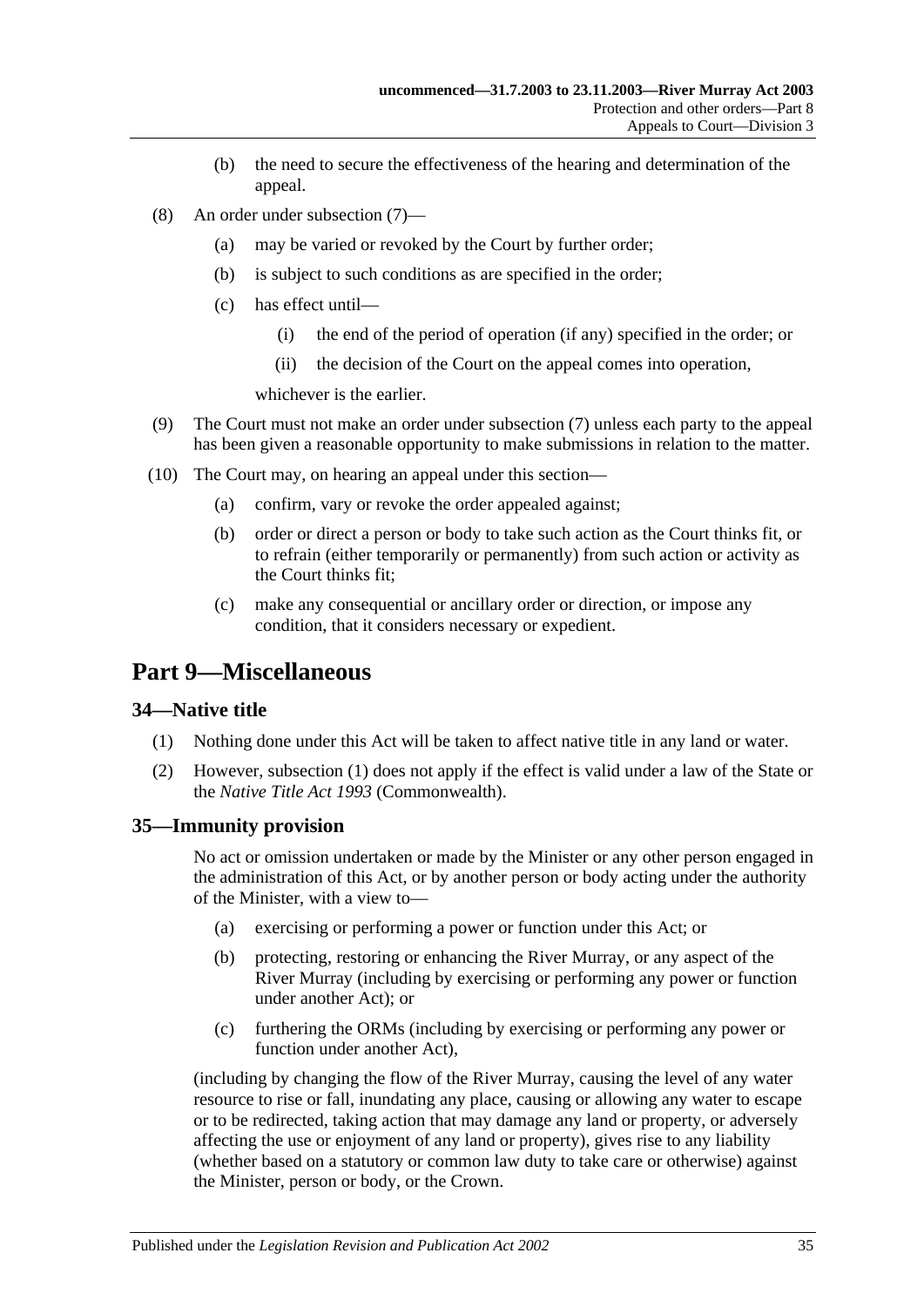#### <span id="page-35-0"></span>**36—False or misleading information**

A person must not make a statement that is false or misleading in a material particular (whether by reason of the inclusion or omission of any particular) in any information provided under this Act.

Maximum penalty: \$10 000.

#### <span id="page-35-1"></span>**37—Continuing offence**

- (1) A person convicted of an offence against a provision of this Act in respect of a continuing act or omission—
	- (a) is liable, in addition to the penalty otherwise applicable to the offence, to a penalty for each day during which the act or omission continued of not more than one-tenth of the maximum penalty prescribed for that offence; and
	- (b) is, if the act or omission continues after the conviction, guilty of a further offence against the provision and liable, in addition to the penalty otherwise applicable to the further offence, to a penalty for each day during which the act or omission continued after the conviction of not more than one-tenth of the maximum penalty prescribed for the offence.
- (2) If an offence consists of an omission to do something that is required to be done, the omission will be taken to continue for as long as the thing required to be done remains undone after the end of the period for compliance with the requirement.

#### <span id="page-35-2"></span>**38—Liability of directors**

- (1) If a corporation commits an offence against this Act, each director of the corporation is guilty of an offence and liable to the same penalty as is fixed for the principal offence unless it is proved that the principal offence did not result from failure on the director's part to take reasonable care to prevent the commission of the offence.
- (2) A director of a corporation may be prosecuted and convicted of an offence under this section whether or not the corporation has been prosecuted or convicted of the offence committed by the corporation.

#### <span id="page-35-3"></span>**39—Criminal jurisdiction of Court**

Offences constituted by this Act lie within the criminal jurisdiction of the Environment, Resources and Development Court.

#### <span id="page-35-4"></span>**40—Service**

- (1) A notice, order or other document required or authorised by this Act to be given to or served on a person by the Minister or an authorised officer may—
	- (a) be served on the person or an agent of the person personally; or
	- (b) be left for the person at his or her place of residence or business with someone apparently over the age of 16 years; or
	- (c) be posted to the person at his or her last known address; or
	- (d) be transmitted by facsimile transmission or electronic mail to the person's facsimile number or electronic mail address (in which case the document will be taken to have been given or served at the time of transmission); or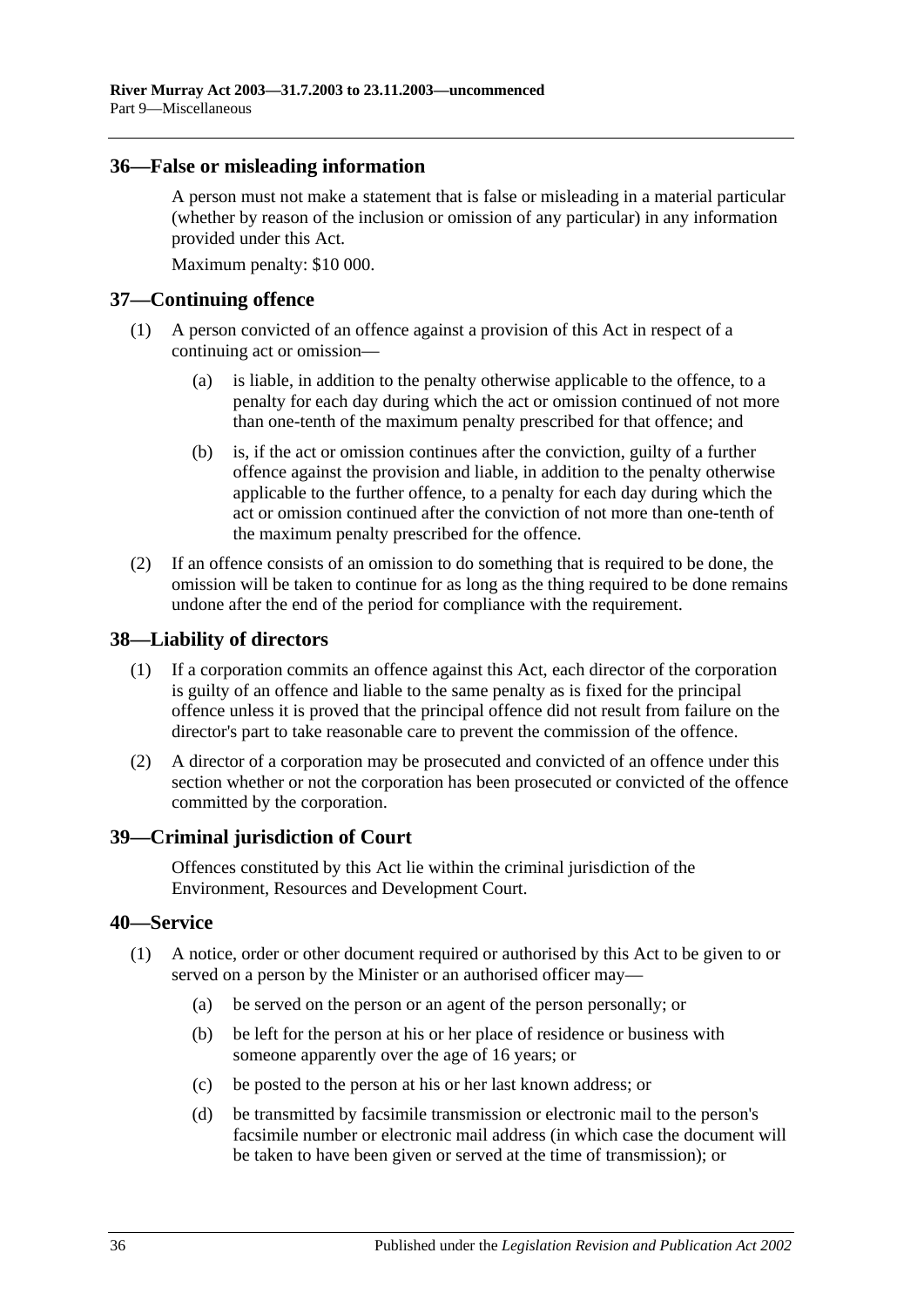- (e) be served on the person by fixing it to, or leaving it on, a vessel or craft that the person is apparently in charge of, or expected to board at some stage, if the person giving or serving the document has reasonable grounds to believe that service in this manner will bring the document to the attention of the person to be served.
- (2) Without limiting the effect of [subsection](#page-35-0) (1), a notice, order or other document required or authorised to be given to or served on a person may, if the person is a company or registered body within the meaning of the *Corporations Act 2001* of the Commonwealth, be given to or served on the person in accordance with that Act.

## **41—Application or adoption of codes or standards**

- (1) A provision of this Act that allows for the application or incorporation of a code, standard, policy or other document (whether by or under a condition, order, regulation or otherwise) will be taken to allow the application or incorporation of the code, standard, policy or document as in force at the time of the application or incorporation of the code, standard, policy or other document or as in force from time to time.
- (2) If a code, standard, policy or other document is expressly applied or incorporated by or under the terms or provisions of a condition, order or regulation under this Act, then—
	- (a) the Minister should take steps to ensure that a copy of the code, standard, policy or other document is available for inspection by members of the public, without charge and during normal office hours, at an office or offices specified in the regulations (but the fact that a copy of a code, standard, policy or other document is not available in the manner envisaged by this paragraph does not render any relevant condition, order or regulation ineffectual or unenforceable); and
	- (b) in any legal proceedings, evidence of the code, standard, policy or other document may be given by production of a document purporting to be certified by or on behalf of the Minister as a true copy of the code, standard, policy or other document.

## <span id="page-36-0"></span>**42—Regulations**

- (1) The Governor may make such regulations as are contemplated by, or as are necessary or expedient for the purposes of, this Act.
- <span id="page-36-4"></span><span id="page-36-3"></span><span id="page-36-2"></span><span id="page-36-1"></span>(2) Without limiting the generality of [subsection](#page-36-0) (1), the regulations may—
	- (a) prohibit or restrict the undertaking of a specified activity, or an activity of a specified class, within a River Murray Protection Area, or a specified part of a River Murray Protection Area, specified by the regulations;
	- (b) provide that a person undertaking a specified activity, or an activity of a specified class, or proposing to undertake a specified activity, or an activity of a specified class, within a River Murray Protection Area, or a specified part of a River Murray Protection Area, comply with any prescribed requirement or condition;
	- (c) prohibit, restrict or regulate access to a River Murray Protection Area, or a specified part of a River Murray Protection Area;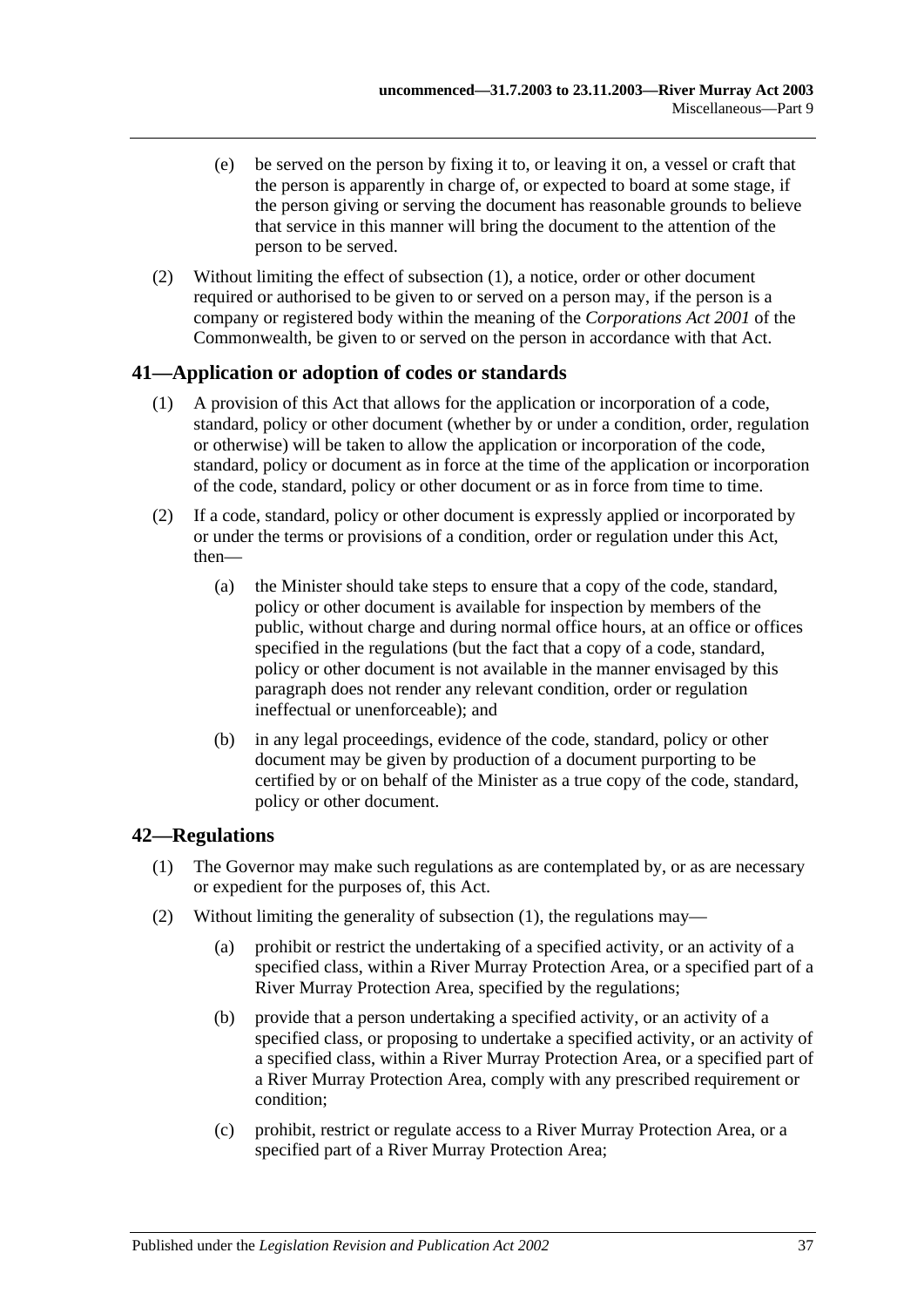- (d) provide for the registration of any infrastructure, plant or equipment in a River Murray Protection Area;
- (e) require the provision of any report, statement, document, specification or other form of information to the Minister or to any other prescribed person or body;
- (f) exempt classes of persons or activities from the application of this Act or specified provisions of this Act, either unconditionally or subject to conditions;
- (g) prescribe fees, or provide for the Minister to determine fees, to be paid with respect to a matter under this Act and provide for the recovery of those fees;
- (h) authorise the release or publication of information of a specified kind obtained in the administration of this Act;
- (i) prescribe fines not exceeding \$20 000 for contravention of a regulation.
- (3) Without limiting the generality of [paragraph](#page-36-1) (b) of [subsection](#page-36-2) (2), a requirement under that paragraph may include a requirement that a person undertaking an activity—
	- (a) enter into a bond in such sum and subject to such terms and conditions required or determined by or under the regulations, or enter into some other prescribed arrangement, to ensure that money is available to address the costs of any damage to the River Murray on account of the activity; or
	- (b) take steps to offset or protect against any adverse impact on the River Murray on account of the activity, including by the payment of a sum or sums of money into an account in accordance with a scheme established by or under the regulations; or
	- (c) develop or comply with environment improvement programs.
- (4) A regulation under [subsection](#page-36-2) (2) cannot apply so as to prevent—
	- (a) any operation conducted under a statutory authorisation granted under a Mining Act; or
	- (b) any activity undertaken under an approval granted under the *[Development](http://www.legislation.sa.gov.au/index.aspx?action=legref&type=act&legtitle=Development%20Act%201993)  Act [1993](http://www.legislation.sa.gov.au/index.aspx?action=legref&type=act&legtitle=Development%20Act%201993)* if—
		- (i) the approval is a development approval granted under the *[Development Act](http://www.legislation.sa.gov.au/index.aspx?action=legref&type=act&legtitle=Development%20Act%201993) 1993* after the commencement of this Act; and
		- (ii) the application for the approval of the relevant development was referred to the Minister responsible for the administration of this Act under section 37 of the *[Development Act](http://www.legislation.sa.gov.au/index.aspx?action=legref&type=act&legtitle=Development%20Act%201993) 1993* before the approval was granted.
- (5) Regulations under this Act—
	- (a) may be of general application or limited application;
	- (b) may make different provision according to the matters or circumstances to which they are expressed to apply;
	- (c) may provide that a matter or thing in respect of which regulations may be made is to be determined according to the discretion of the Minister or any other person or body prescribed by the regulations;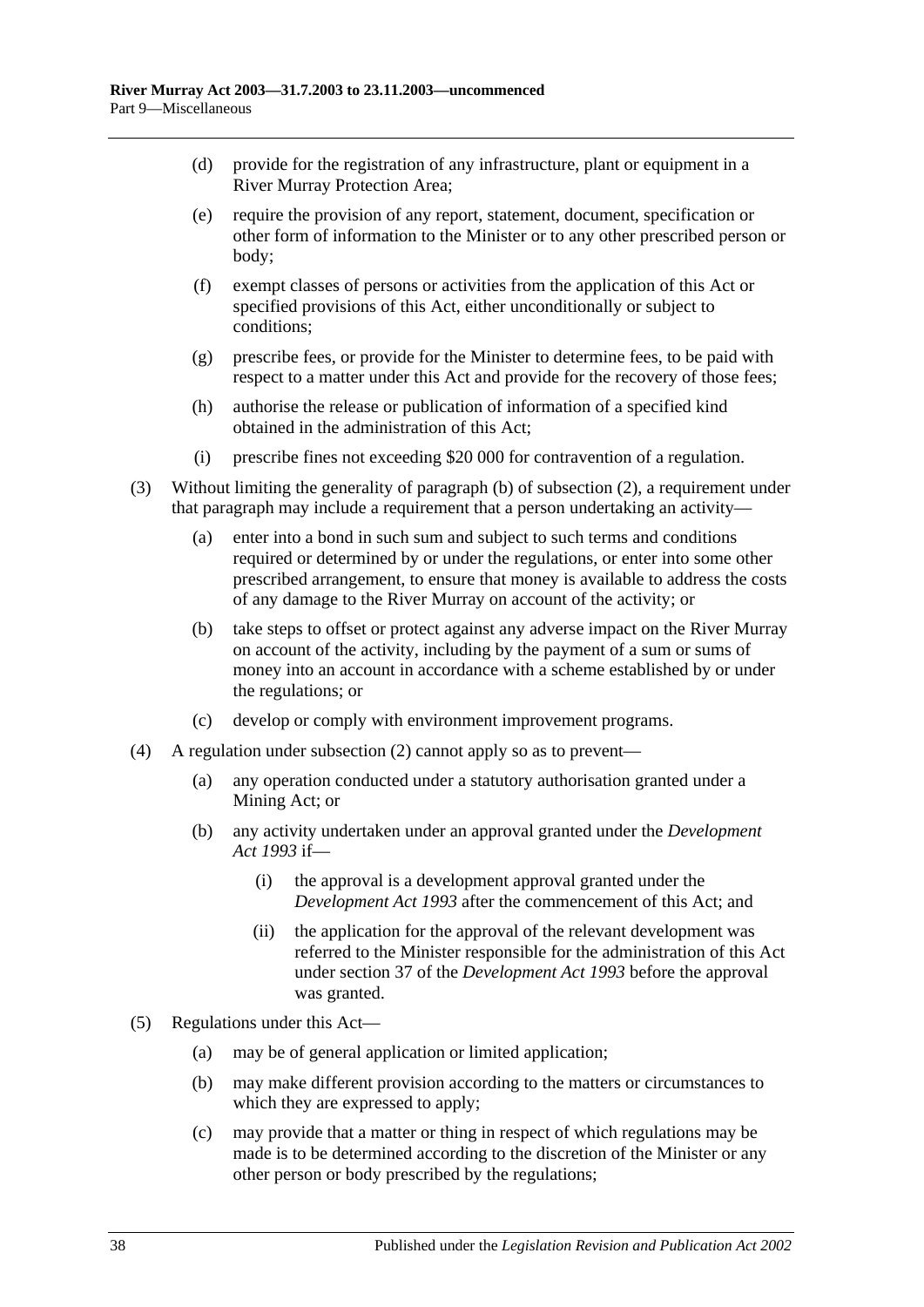- (d) may apply or incorporate, wholly or partially and with or without modification, a code, standard, policy or other document prepared or published by the Minister or another prescribed body.
- <span id="page-38-0"></span>(6) A regulation under this Act may make provisions of a saving or transitional nature consequent on the enactment of this Act or the commencement of specified provisions of this Act or specified regulations (including regulations made under [subsection](#page-36-3)  $(2)(a)$ ,  $(b)$  or  $(c)$  at any time after the commencement of this Act).
- (7) A provision referred to in [subsection](#page-38-0) (6) may, if the regulations so provide, take effect from a day that is earlier than the day on which the regulation is made but, in such a case, the provision does not operate so as—
	- (a) to affect, in a manner prejudicial to any person (other than the Crown), the rights of that person existing before the date of publication of the regulation; or
	- (b) to impose liabilities on any person (other than the Crown) in respect of anything done or omitted to be done before the date of publication of the regulation.

# **Schedule—Amendments and transitional provisions**

## **1—Amendment of** *Animal and Plant Control (Agricultural Protection and Other Purposes) Act 1986*

The *[Animal and Plant Control \(Agricultural Protection and Other Purposes Act](http://www.legislation.sa.gov.au/index.aspx?action=legref&type=act&legtitle=Animal%20and%20Plant%20Control%20(Agricultural%20Protection%20and%20Other%20Purposes%20Act%201986) 1986* is amended—

(a) by inserting after the definition of *Minister for Environment and Planning* in section 3 the following definition:

> *Murray-Darling Basin* has the same meaning as in the *[Murray-Darling Basin Act](http://www.legislation.sa.gov.au/index.aspx?action=legref&type=act&legtitle=Murray-Darling%20Basin%20Act%201993) 1993*;;

(b) by inserting after the definition of *prescribed control body* in section 3 the following definition:

- (c) by inserting after subsection (1) of section 13 the following subsection:
	- (1a) Insofar as a program referred to in subsection (1) applies to any part of the Murray-Darling Basin, the program must seek to further the objects of the *[River Murray Act](http://www.legislation.sa.gov.au/index.aspx?action=legref&type=act&legtitle=River%20Murray%20Act%202003) 2003* and the *Objectives for a Healthy River Murray* under that Act (insofar as they may be relevant).;
- (d) by inserting after the present contents of section 24 (now to be designated as subsection (1)) the following subsection:
	- (2) Insofar as a program referred to in subsection (1) applies to any part of the Murray-Darling Basin, the program must seek to further the objects of the *[River Murray Act](http://www.legislation.sa.gov.au/index.aspx?action=legref&type=act&legtitle=River%20Murray%20Act%202003) 2003* and the *Objectives for a Healthy River Murray* under that Act (insofar as they may be relevant).;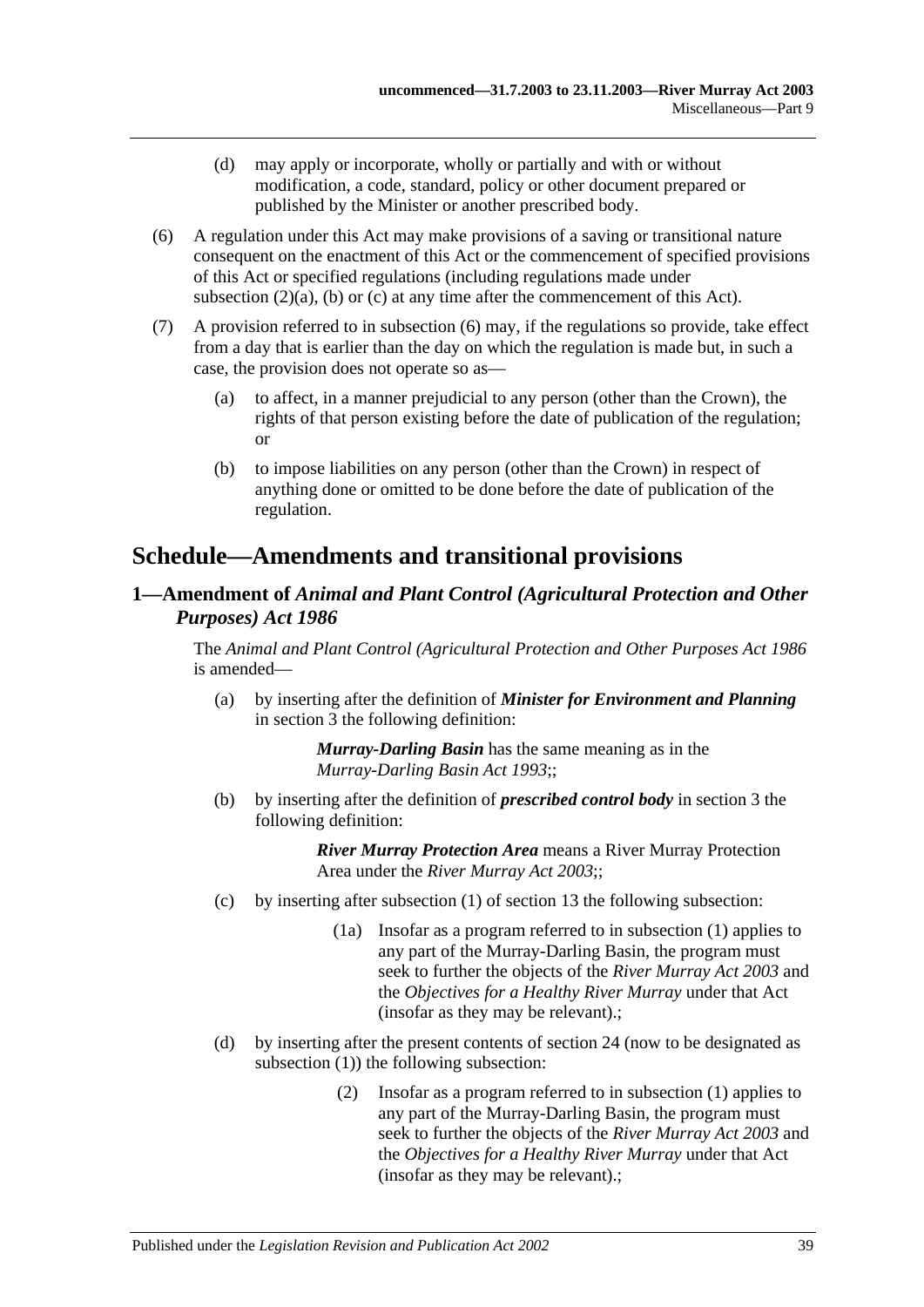- (e) by inserting after subsection (2) of section 45 the following subsections:
	- (2a) The Commission must, in issuing a permit under this section that applies to an activity that is to be, or may be, undertaken within the Murray-Darling Basin, take into account, and seek to further, the objects of the *[River Murray Act](http://www.legislation.sa.gov.au/index.aspx?action=legref&type=act&legtitle=River%20Murray%20Act%202003) 2003* and the *Objectives for a Healthy River Murray* under that Act (insofar as they may be relevant).
	- (2b) If an application for a permit under this section relates to an activity that is to be, or may be, undertaken within a River Murray Protection Area and is within a class of applications prescribed by the regulations for the purposes of this provision (which class may be prescribed so as to consist of applications for all such permits), the Commission must, before making its decision on the application—
		- (a) consult the Minister to whom the administration of the *[River Murray Act](http://www.legislation.sa.gov.au/index.aspx?action=legref&type=act&legtitle=River%20Murray%20Act%202003) 2003* is committed; and
		- (b) comply with the Minister's directions (if any) in relation to the application (including a direction that the application not be granted, or that if it is to be granted, then the permit be subject to conditions specified by the Minister).;
- (f) by inserting after subsection (3) of section 48 the following subsection:
	- (3a) A State authorised officer must, in issuing a notice that applies to an area within the Murray-Darling Basin, take into account, and seek to further, the objects of the *[River Murray](http://www.legislation.sa.gov.au/index.aspx?action=legref&type=act&legtitle=River%20Murray%20Act%202003)  Act [2003](http://www.legislation.sa.gov.au/index.aspx?action=legref&type=act&legtitle=River%20Murray%20Act%202003)* and the *Objectives for a Healthy River Murray* under that Act (insofar as may be relevant).;
- (g) by inserting after subsection (2) of section 55 the following subsections:
	- (2a) The Commission must, in issuing a permit under this section that applies to an activity that is to be, or may be, undertaken within the Murray-Darling Basin, take into account, and seek to further, the objects of the *[River Murray Act](http://www.legislation.sa.gov.au/index.aspx?action=legref&type=act&legtitle=River%20Murray%20Act%202003) 2003* and the *Objectives for a Healthy River Murray* under that Act (insofar as they may be relevant).
	- (2b) If an application for a permit under this section relates to an activity that is to be, or may be, undertaken within a River Murray Protection Area and is within a class of applications prescribed by the regulations for the purposes of this provision (which class may be prescribed so as to consist of applications for all such permits), the Commission must, before finalising its decision on the application—
		- (a) consult the Minister to whom the administration of the *[River Murray Act](http://www.legislation.sa.gov.au/index.aspx?action=legref&type=act&legtitle=River%20Murray%20Act%202003) 2003* is committed; and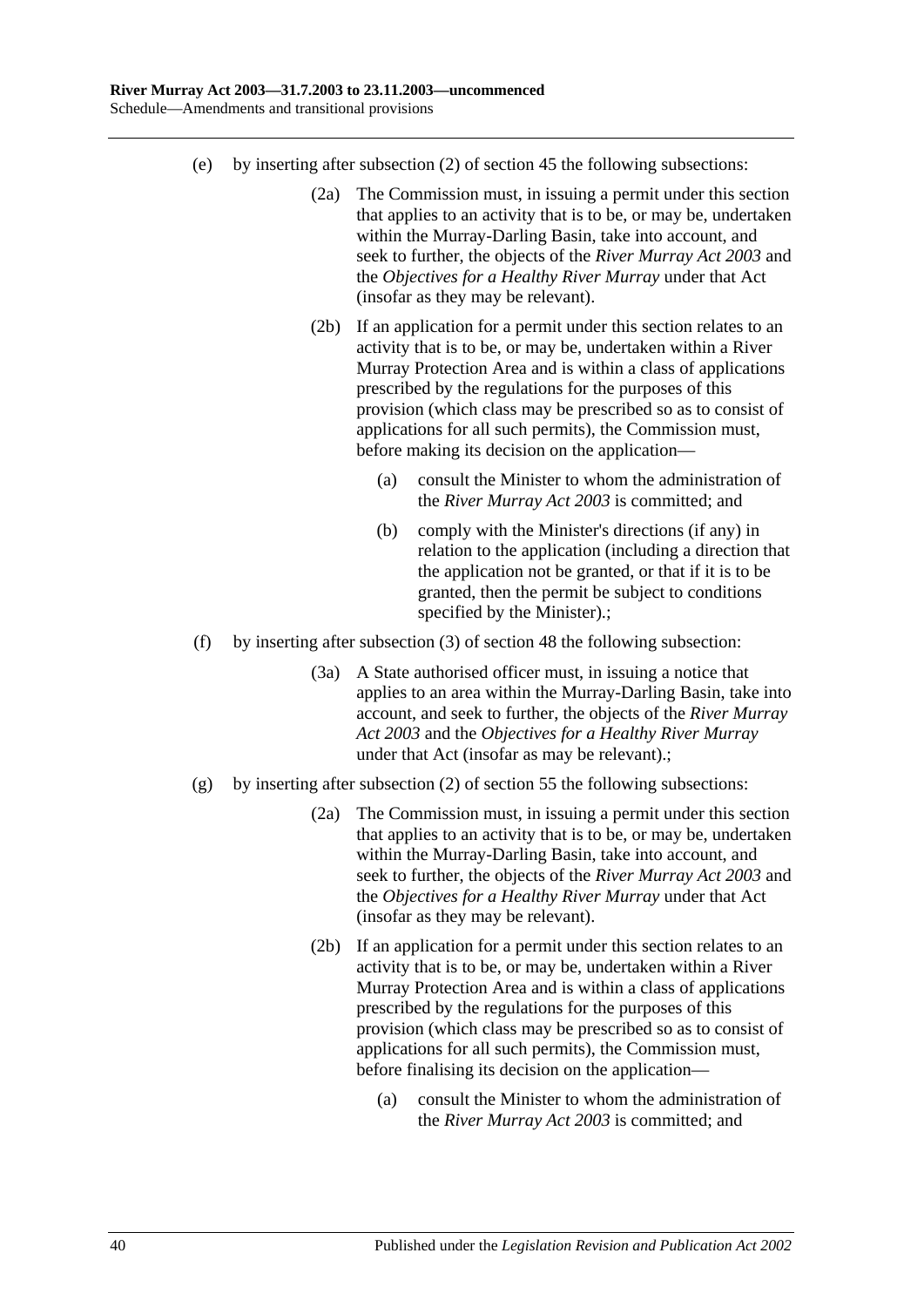- (b) comply with the Minister's directions (if any) in relation to the application (including a direction that the application not be granted, or that if it is to be granted, then the permit be subject to conditions specified by the Minister).;
- (h) by inserting after subsection (1) of section 58 the following subsection:
	- (1a) An authorised officer must, in issuing a notice that applies to land within the Murray-Darling Basin, take into account, and seek to further, the objects of the *[River Murray Act](http://www.legislation.sa.gov.au/index.aspx?action=legref&type=act&legtitle=River%20Murray%20Act%202003) 2003* and the *Objectives for a Healthy River Murray* under that Act (insofar as may be relevant).

### **2—Amendment of** *Aquaculture Act 2001*

The *[Aquaculture Act](http://www.legislation.sa.gov.au/index.aspx?action=legref&type=act&legtitle=Aquaculture%20Act%202001) 2001* is amended—

(a) by inserting in section 3 after the definition of *marked-off area* the following definition:

> *Murray-Darling Basin* has the same meaning as in the *[Murray-Darling Basin Act](http://www.legislation.sa.gov.au/index.aspx?action=legref&type=act&legtitle=Murray-Darling%20Basin%20Act%201993) 1993*;;

(b) by inserting in section 3 after the definition of *public authority* the following definition:

> *River Murray Protection Area* means a River Murray Protection Area under the *[River Murray Act](http://www.legislation.sa.gov.au/index.aspx?action=legref&type=act&legtitle=River%20Murray%20Act%202003) 2003*;;

- (c) by inserting after subsection (3) of section 11 the following subsection:
	- (3a) Insofar as an aquaculture policy applies within the Murray-Darling Basin, the policy must seek to further the objects of the *[River Murray Act](http://www.legislation.sa.gov.au/index.aspx?action=legref&type=act&legtitle=River%20Murray%20Act%202003) 2003* and the *Objectives for a Healthy River Murray* under that Act and, in particular, should contain prescribed criteria to this effect.;
- (d) by inserting after subsection (7) of section 12 the following subsection:
	- (7a) The Minister must not approve a draft policy that will apply within a River Murray Protection Area without the concurrence of the Minister to whom the administration of the *[River Murray Act](http://www.legislation.sa.gov.au/index.aspx?action=legref&type=act&legtitle=River%20Murray%20Act%202003) 2003* is committed.

#### **3—Amendment of** *Coast Protection Act 1972*

The *[Coast Protection Act](http://www.legislation.sa.gov.au/index.aspx?action=legref&type=act&legtitle=Coast%20Protection%20Act%201972) 1972* is amended—

- (a) by striking out from section 14(1) "The duties" and substituting "The functions";
- (b) by striking out paragraph (f) of section 14(1) and substituting the following paragraph:
	- (f) to perform such other functions assigned to the Board by or under this or any other Act.;
- (c) by inserting after subsection (2) of section 14 the following subsection: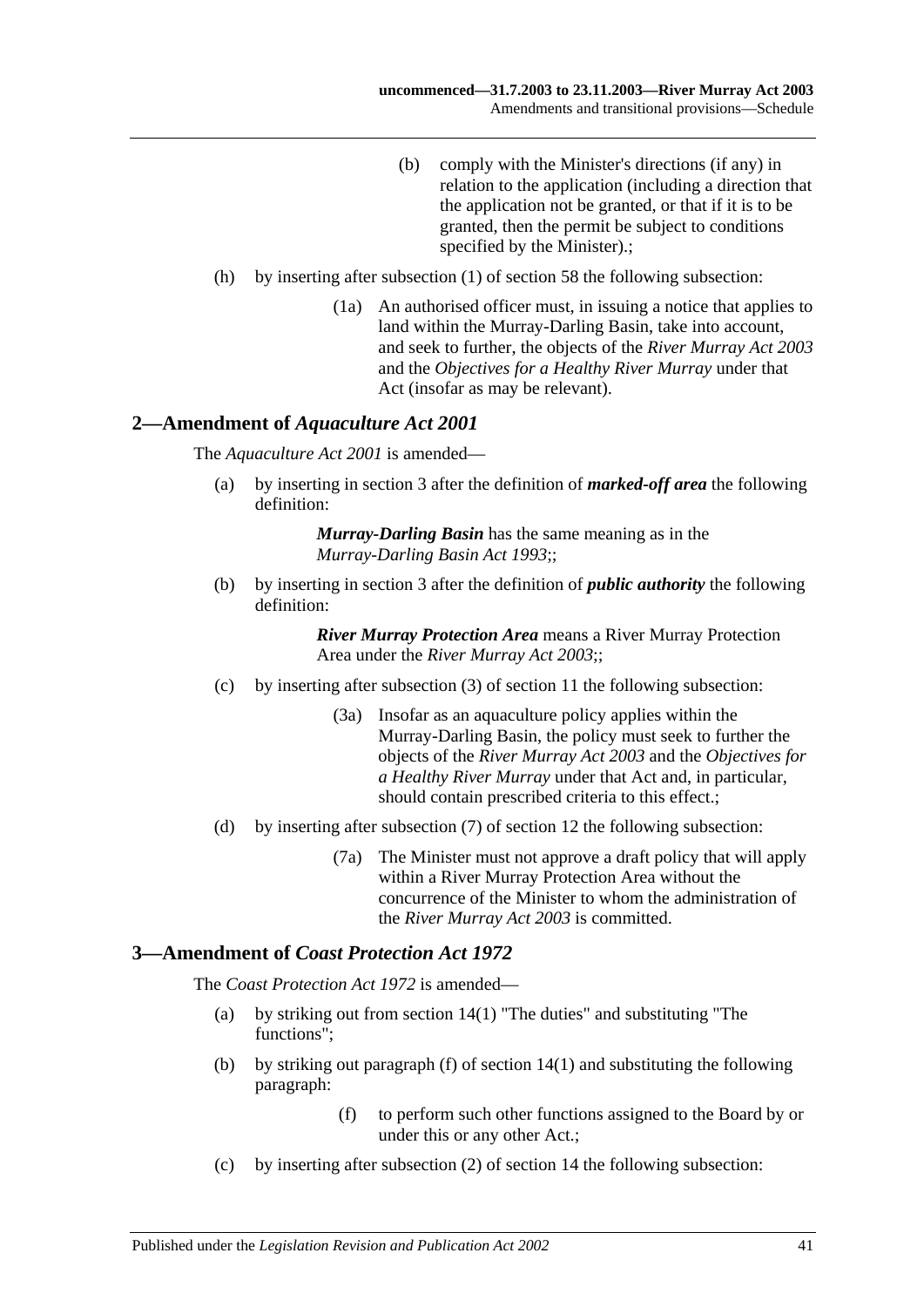- (3) The Board must, if or when taking any action under this or any other Act within, or in relation to, any part of the Murray-Darling Basin within the meaning of the *[Murray-Darling Basin Act](http://www.legislation.sa.gov.au/index.aspx?action=legref&type=act&legtitle=Murray-Darling%20Basin%20Act%201993) 1993*, take into account, and seek to further—
	- (a) the objects of the *[River Murray Act](http://www.legislation.sa.gov.au/index.aspx?action=legref&type=act&legtitle=River%20Murray%20Act%202003) 2003*; and
	- (b) the *Objectives for a Healthy River Murray* under that Act,

(insofar as they may be relevant).;

- (d) by inserting after subsection (11) of section 20 the following subsection:
	- (12) In preparing or reviewing a management plan that could affect the River Murray within the meaning of the *[River](http://www.legislation.sa.gov.au/index.aspx?action=legref&type=act&legtitle=River%20Murray%20Act%202003)  [Murray Act](http://www.legislation.sa.gov.au/index.aspx?action=legref&type=act&legtitle=River%20Murray%20Act%202003) 2003*, the Board must consult with the Minister to whom the administration of that Act is committed.

### **4—Amendment of** *Crown Lands Act 1929*

The *[Crown Lands Act](http://www.legislation.sa.gov.au/index.aspx?action=legref&type=act&legtitle=Crown%20Lands%20Act%201929) 1929* is amended—

(a) by inserting after the definition of *the Minister* in section 4 the following definition:

> *Murray-Darling Basin* has the same meaning as in the *[Murray-Darling Basin Act](http://www.legislation.sa.gov.au/index.aspx?action=legref&type=act&legtitle=Murray-Darling%20Basin%20Act%201993) 1993*;;

(b) by inserting after section 146 the following section:

## **146A—Part to cease to apply to closer settlements within Murray-Darling Basin**

Despite any other provision of this Part, the Minister must not, after the commencement of this section, acquire under this Part land within the Murray-Darling Basin solely or predominantly for the purposes of closer settlement.;

- (c) by inserting after the present contents of section 244 (now to be designated as subsection (1)) the following subsections:
	- (2) If a proposed licence relates to an area within the Murray-Darling Basin, the Minister or person authorised by the Minister to grant the licence must, in considering whether to grant the licence, take into account the objects of the *[River Murray Act](http://www.legislation.sa.gov.au/index.aspx?action=legref&type=act&legtitle=River%20Murray%20Act%202003) 2003* and the *Objectives for a Healthy River Murray* under that Act.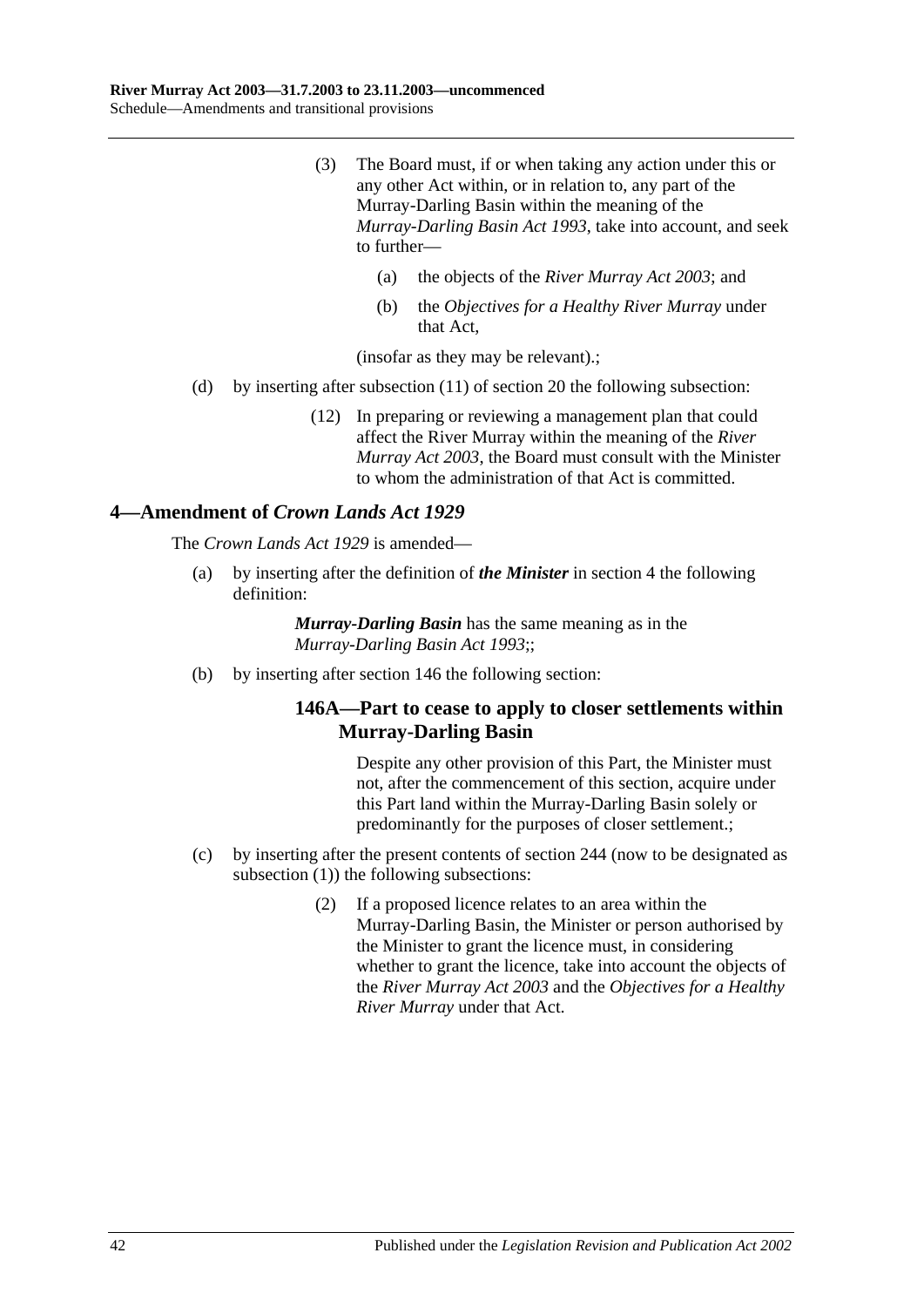- (3) If a proposed licence relates to a River Murray Protection Area under the *[River Murray Act](http://www.legislation.sa.gov.au/index.aspx?action=legref&type=act&legtitle=River%20Murray%20Act%202003) 2003* and is within a class of licences prescribed by the regulations for the purposes of this provision (which class may be prescribed so as to consist of all such licences), the Minister or person authorised by the Minister to grant the licence must, before deciding whether to grant the licence—
	- (a) consult with the Minister to whom the administration of that Act is committed; and
	- (b) comply with the Minister's directions (if any) in relation to the licence (including a direction that the licence not be granted, or that if it is granted, then the licence be subject to conditions specified by the Minister).;
- (d) by inserting after subsection (2) of section 246 the following subsections:
	- (3) If a licence relates to an area within the Murray-Darling Basin, the Minister must, in considering whether to grant the renewal, take into account the objects of the *[River Murray](http://www.legislation.sa.gov.au/index.aspx?action=legref&type=act&legtitle=River%20Murray%20Act%202003)  Act [2003](http://www.legislation.sa.gov.au/index.aspx?action=legref&type=act&legtitle=River%20Murray%20Act%202003)* and the *Objectives for a Healthy River Murray* under that Act.
	- (4) If a licence relates to a River Murray Protection Area under the *[River Murray Act](http://www.legislation.sa.gov.au/index.aspx?action=legref&type=act&legtitle=River%20Murray%20Act%202003) 2003* and is within a class of licences prescribed by the regulations for the purposes of this provision (which class may be prescribed so as to consist of all such licences), the Minister must, before deciding whether to grant the renewal—
		- (a) consult with the Minister to whom the administration of that Act is committed; and
		- (b) comply with the Minister's directions (if any) in relation to the renewal (including a direction that the licence not be renewed, or that if it is renewed, then the licence be subject to conditions specified by the Minister).

#### **5—Amendment of** *Development Act 1993*

The *[Development Act](http://www.legislation.sa.gov.au/index.aspx?action=legref&type=act&legtitle=Development%20Act%201993) 1993* is amended—

(a) by inserting after the definition of *mining production tenement* in section 4(1) the following definitions:

> *Minister for the River Murray* means the Minister to whom the administration of the *[River Murray Act](http://www.legislation.sa.gov.au/index.aspx?action=legref&type=act&legtitle=River%20Murray%20Act%202003) 2003* is committed;

*Murray-Darling Basin* has the same meaning as in the *[Murray-Darling Basin Act](http://www.legislation.sa.gov.au/index.aspx?action=legref&type=act&legtitle=Murray-Darling%20Basin%20Act%201993) 1993*;;

(b) by inserting after subsection (3) of section 22 the following subsection: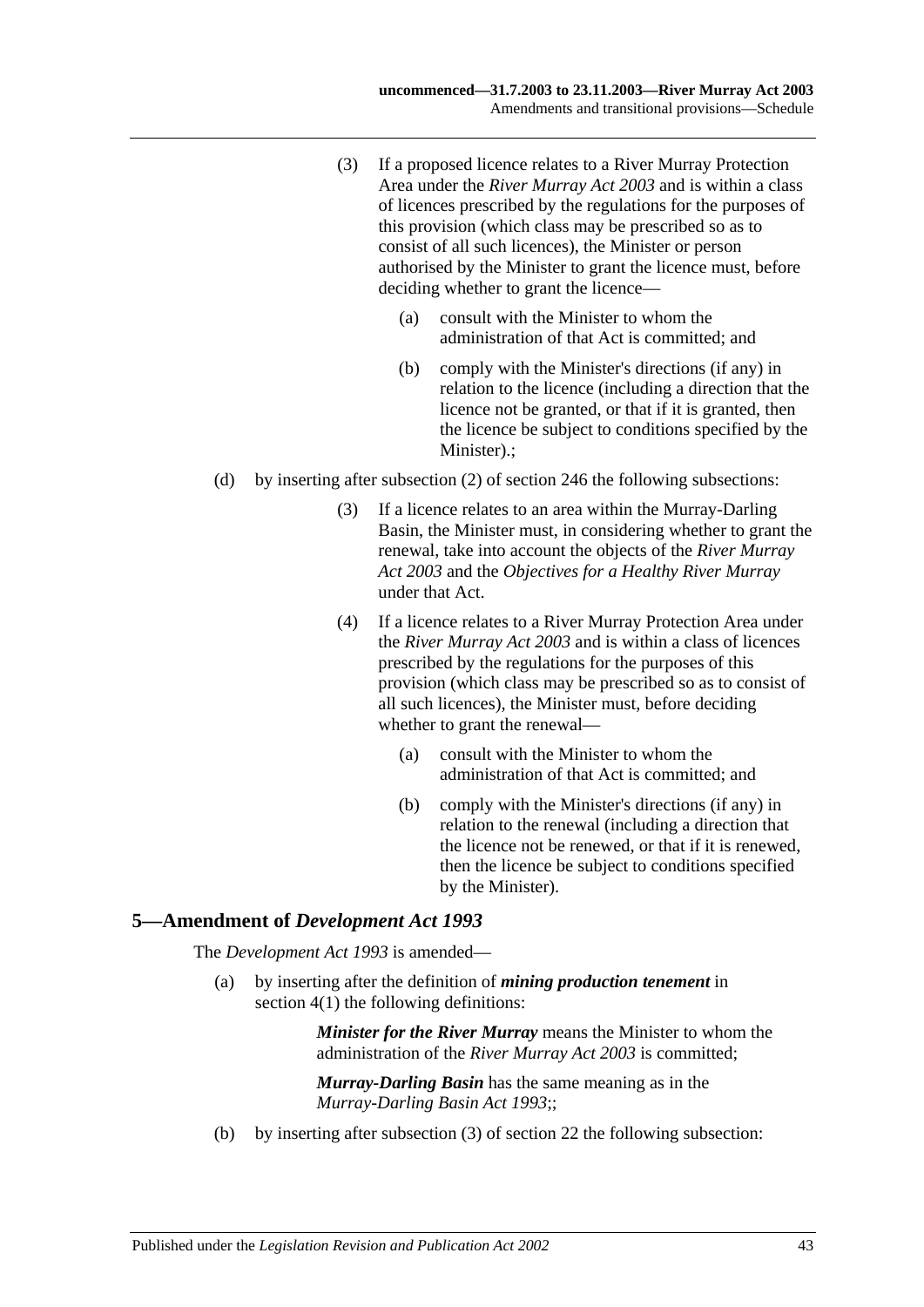- (3a) The Planning Strategy will be taken to include the *Objectives for a Healthy River Murray* under the *[River](http://www.legislation.sa.gov.au/index.aspx?action=legref&type=act&legtitle=River%20Murray%20Act%202003)  [Murray Act](http://www.legislation.sa.gov.au/index.aspx?action=legref&type=act&legtitle=River%20Murray%20Act%202003) 2003* (as in force from time to time), and the appropriate Minister may, as the appropriate Minister thinks fit, make textual alterations to the Planning Strategy to incorporate those objectives into the Planning Strategy.;
- (c) by inserting after subsection (4) of section 22 the following subsection:
	- (4a) Subsection (4) does not apply with respect to an alteration of the Planning Strategy pursuant to subsection (3a).;
- (d) by inserting after paragraph (f) of section 24(1) the following paragraph:
	- (fa) where the purpose of the amendment is to promote the objects of the *[River Murray Act](http://www.legislation.sa.gov.au/index.aspx?action=legref&type=act&legtitle=River%20Murray%20Act%202003) 2003* or the *Objectives for a Healthy River Murray* under that Act within the Murray-Darling Basin—by the Minister; or;
- (e) by inserting after subsection (2) of section 24 the following subsection:
	- (3) The Minister must, in relation to the preparation of an amendment by a council or the Minister under subsection (1) that relates to a Development Plan or Development Plans that relate (wholly or in part) to any part of the Murray-Darling Basin, consult with the Minister for the River Murray.;
- (f) by inserting after subparagraph (vi) of section  $34(1)(b)$  the following word and subparagraph:

or

- (vii) the Minister, acting at the request of the Minister for the River Murray, declares, by notice in writing served personally or by post on the proponent, that the Development Assessment Commission should act as the relevant authority in relation to the proposed development in substitution for the council or the regional development assessment panel (as the case may be) because, in the opinion of the Minister making the request, the proposed development may have a significant impact on an aspect of the River Murray within the meaning of the *[River Murray](http://www.legislation.sa.gov.au/index.aspx?action=legref&type=act&legtitle=River%20Murray%20Act%202003)  Act [2003](http://www.legislation.sa.gov.au/index.aspx?action=legref&type=act&legtitle=River%20Murray%20Act%202003)*,;
- (g) by inserting after subsection (7) of section 46A the following subsection:
	- (8) If it appears that a major development or project may have a significant impact on any aspect of the River Murray within the meaning of the *[River Murray Act](http://www.legislation.sa.gov.au/index.aspx?action=legref&type=act&legtitle=River%20Murray%20Act%202003) 2003*, one of the members of the panel appointed under subsection (1)(d) or (1)(f) must be a person approved by the Minister for the River Murray.;
- (h) by inserting after paragraph (c) of section 46B(4) the following paragraph: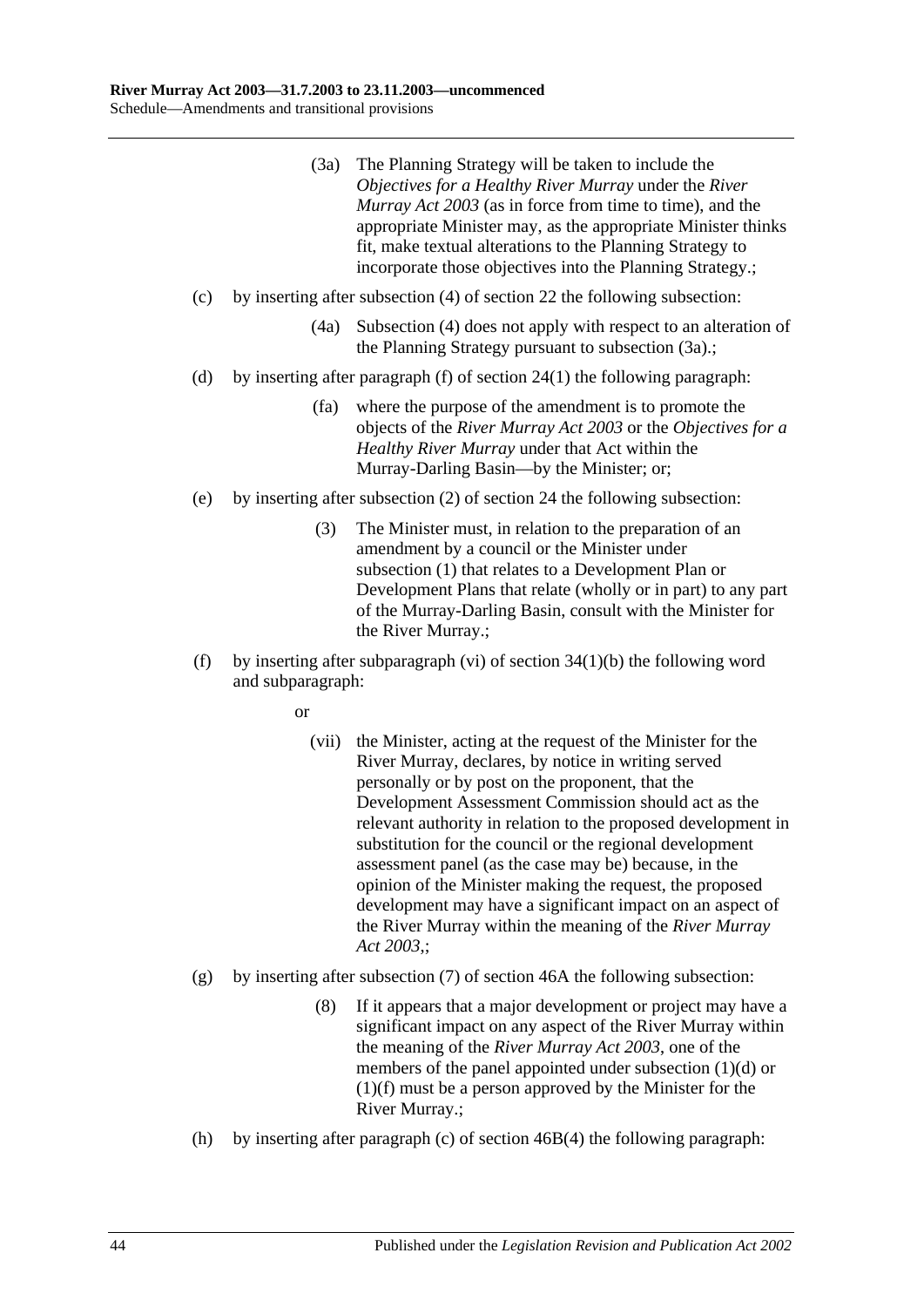- (ca) if the development or project is to be undertaken within the Murray-Darling Basin, the extent to which the expected effects of the development or project are consistent with—
	- (i) the objects of the *[River Murray Act](http://www.legislation.sa.gov.au/index.aspx?action=legref&type=act&legtitle=River%20Murray%20Act%202003) 2003*; and
	- (ii) the *Objectives for a Healthy River Murray* under that Act; and
	- (iii) the general duty of care under that Act::
- (i) by inserting after subparagraph (i) of section  $46B(5)(a)$  the following subparagraph and word:
	- (ia) must, if the EIS relates to a development or project that is to be undertaken within the Murray-Darling Basin, refer the EIS to the Minister for the River Murray; and;
- (j) by striking out from paragraph (a) of section 46B(8) "the Minister" and substituting "a Minister";
- (k) by inserting after paragraph (c) of section  $46C(4)$  the following paragraph:
	- (ca) if the development or project is to be undertaken within the Murray-Darling Basin, the extent to which the expected effects of the development or protect are consistent with—
		- (i) the objects of the *[River Murray Act](http://www.legislation.sa.gov.au/index.aspx?action=legref&type=act&legtitle=River%20Murray%20Act%202003) 2003*; and
		- (ii) the *Objectives for a Healthy River Murray* under that Act; and
		- (iii) the general duty of care under that Act;;
- (1) by inserting after subparagraph (i) of section  $46C(5)(a)$  the following subparagraph and word:
	- (ia) must, if the PER relates to a development or project that is to be undertaken within the Murray-Darling Basin, refer the PER to the Minister for the River Murray; and;
- (m) by striking out from paragraph (a) of section 46B(8) "the Minister" and substituting "a Minister";
- (n) by inserting after paragraph (c) of section 46D(4) the following paragraph:
	- (ca) if the development is to be undertaken within the Murray-Darling Basin, the extent to which the expected effects of the development are consistent with—
		- (i) the objects of the *[River Murray Act](http://www.legislation.sa.gov.au/index.aspx?action=legref&type=act&legtitle=River%20Murray%20Act%202003) 2003*; and
		- (ii) the *Objectives for a Healthy River Murray* under that Act; and
		- (iii) the general duty of care under that Act;;
- (o) by inserting after subparagraph (i) of section  $46D(5)(a)$  the following subparagraph and word: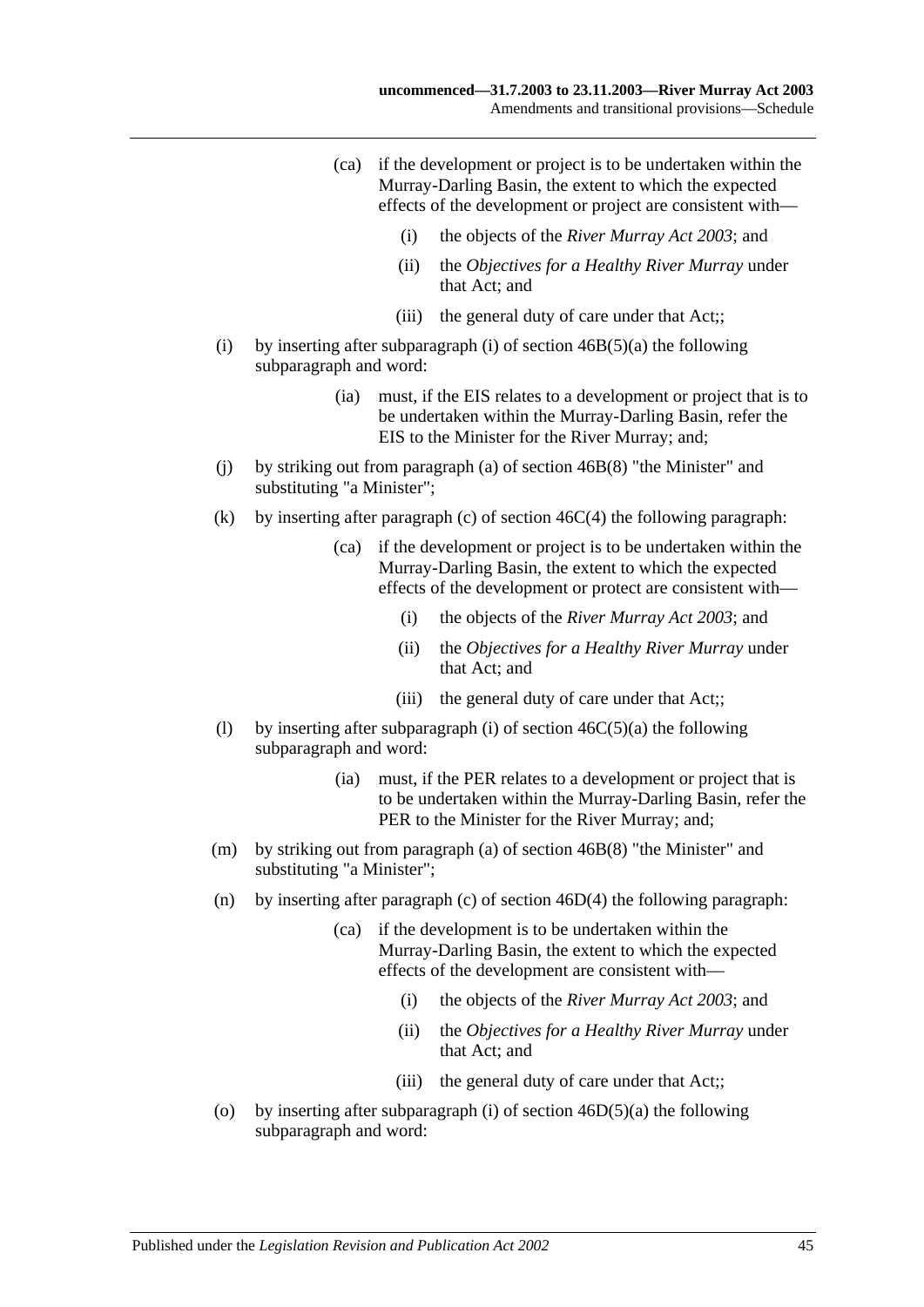- (ia) must, if the DR relates to a development that is to be undertaken within the Murray-Darling Basin, refer the DR to the Minister for the River Murray; and;
- (p) by striking out from paragraph (a) of section 46D(7) "the Minister" and substituting "a Minister";
- (q) by inserting after paragraph (d) of section 48(5) the following paragraph and word:
	- (da) if it appears to the Governor that the development may have an impact on any aspect of the River Murray within the meaning of the *[River Murray Act](http://www.legislation.sa.gov.au/index.aspx?action=legref&type=act&legtitle=River%20Murray%20Act%202003) 2003*—
		- (i) the objects of that Act; and
		- (ii) the *Objectives for a Healthy River Murray* under that Act; and
		- (iii) the general duty of care under that Act; and
		- (iv) any obligations or requirements under the Agreement approved under the *[Murray-Darling](http://www.legislation.sa.gov.au/index.aspx?action=legref&type=act&legtitle=Murray-Darling%20Basin%20Act%201993)  [Basin Act](http://www.legislation.sa.gov.au/index.aspx?action=legref&type=act&legtitle=Murray-Darling%20Basin%20Act%201993) 1993*, or under any resolution of the Ministerial Council under that Agreement; and.

### **6—Amendment of** *Environment Protection Act 1993*

The *[Environment Protection Act](http://www.legislation.sa.gov.au/index.aspx?action=legref&type=act&legtitle=Environment%20Protection%20Act%201993) 1993* is amended—

(a) by inserting in Part 2 after section 10 the following section:

## **10A—Objects of** *River Murray Act 2003*

The Minister, the Authority and all other bodies and persons involved in the administration of this Act must, if or when taking any action under this Act within, or in relation to, any part of the Murray-Darling Basin within the meaning of the *[Murray-Darling Basin Act](http://www.legislation.sa.gov.au/index.aspx?action=legref&type=act&legtitle=Murray-Darling%20Basin%20Act%201993) 1993*, take into account, and seek to further—

- (a) the objects of the *[River Murray Act](http://www.legislation.sa.gov.au/index.aspx?action=legref&type=act&legtitle=River%20Murray%20Act%202003) 2003*; and
- (b) the *Objectives for a Healthy River Murray* under that Act,

(insofar as they may be relevant).;

- (b) by inserting after paragraph (a) of section 112(3) the following paragraph:
	- (ab) include a specific assessment of the state of the River Murray, especially taking into account the *Objectives for a Healthy River Murray* under the *[River Murray Act](http://www.legislation.sa.gov.au/index.aspx?action=legref&type=act&legtitle=River%20Murray%20Act%202003) 2003*; and.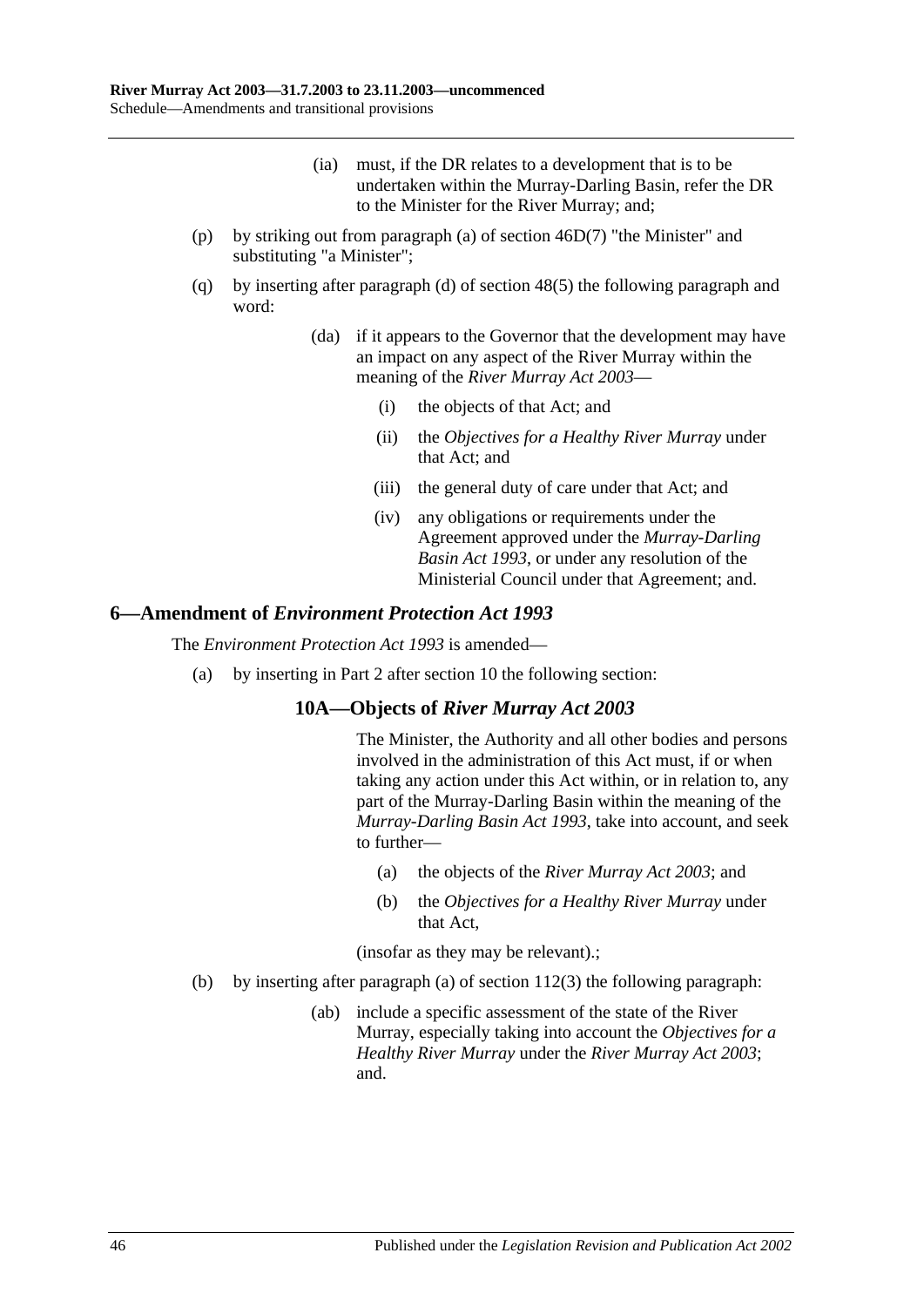#### **7—Amendment of** *Fisheries Act 1982*

The *[Fisheries Act](http://www.legislation.sa.gov.au/index.aspx?action=legref&type=act&legtitle=Fisheries%20Act%201982) 1982* is amended—

(a) by inserting after the definition of *the repealed Act* in section 5(1) the following definition:

> *River Murray* has the same meaning as in the *[River Murray](http://www.legislation.sa.gov.au/index.aspx?action=legref&type=act&legtitle=River%20Murray%20Act%202003)  Act [2003](http://www.legislation.sa.gov.au/index.aspx?action=legref&type=act&legtitle=River%20Murray%20Act%202003)*;;

(b) by inserting after paragraph (b) of section 20 the following word and paragraph:

and

- (c) insofar as this Act applies to the River Murray, seeking to further the objects of the *[River Murray Act](http://www.legislation.sa.gov.au/index.aspx?action=legref&type=act&legtitle=River%20Murray%20Act%202003) 2003* and the *Objectives for a Healthy River Murray* under that Act.;
- (c) by inserting after the present contents of section 31 (now to be designated as subsection (1)) the following subsection:
	- (2) Insofar as any proposed research, exploration, experiments, works or operations under subsection (1) relate to the River Murray, the Minister must consult with the Minister to whom the administration of the *[River Murray Act](http://www.legislation.sa.gov.au/index.aspx?action=legref&type=act&legtitle=River%20Murray%20Act%202003) 2003* is committed.;
- (d) by inserting after subsection (2) of section 36 the following subsection:
	- (2a) If an application for a licence is within a class prescribed by the regulations for the purposes of this provision (which class may be prescribed so as to consist of applications for all licences), the Director must, before making his or her decision on the application, consult the Minister to whom the administration of the *[River Murray Act](http://www.legislation.sa.gov.au/index.aspx?action=legref&type=act&legtitle=River%20Murray%20Act%202003) 2003* is committed.;
- (e) by inserting after subsection (1) of section 43 the following subsection:
	- (1a) The Minister must, on the request of the Minister to whom the administration of the *[River Murray Act](http://www.legislation.sa.gov.au/index.aspx?action=legref&type=act&legtitle=River%20Murray%20Act%202003) 2003* has been committed, make a declaration under subsection (1), or vary or revoke such a declaration, in relation to a fishing activity undertaken in respect of the River Murray.;
- (f) by inserting after subsection (2) of section 50 the following subsection:
	- (2a) If an application for a permit under this section relates to the River Murray, the Director must, before making his or her decision on the application, consult the Minister to whom the administration of the *[River Murray Act](http://www.legislation.sa.gov.au/index.aspx?action=legref&type=act&legtitle=River%20Murray%20Act%202003) 2003* has been committed.;
- (g) by striking out from subsection (2) of section 59 "An exemption" and substituting "Subject to this section, an exemption";
- (h) by inserting after subsection (3) of section 59 the following subsections: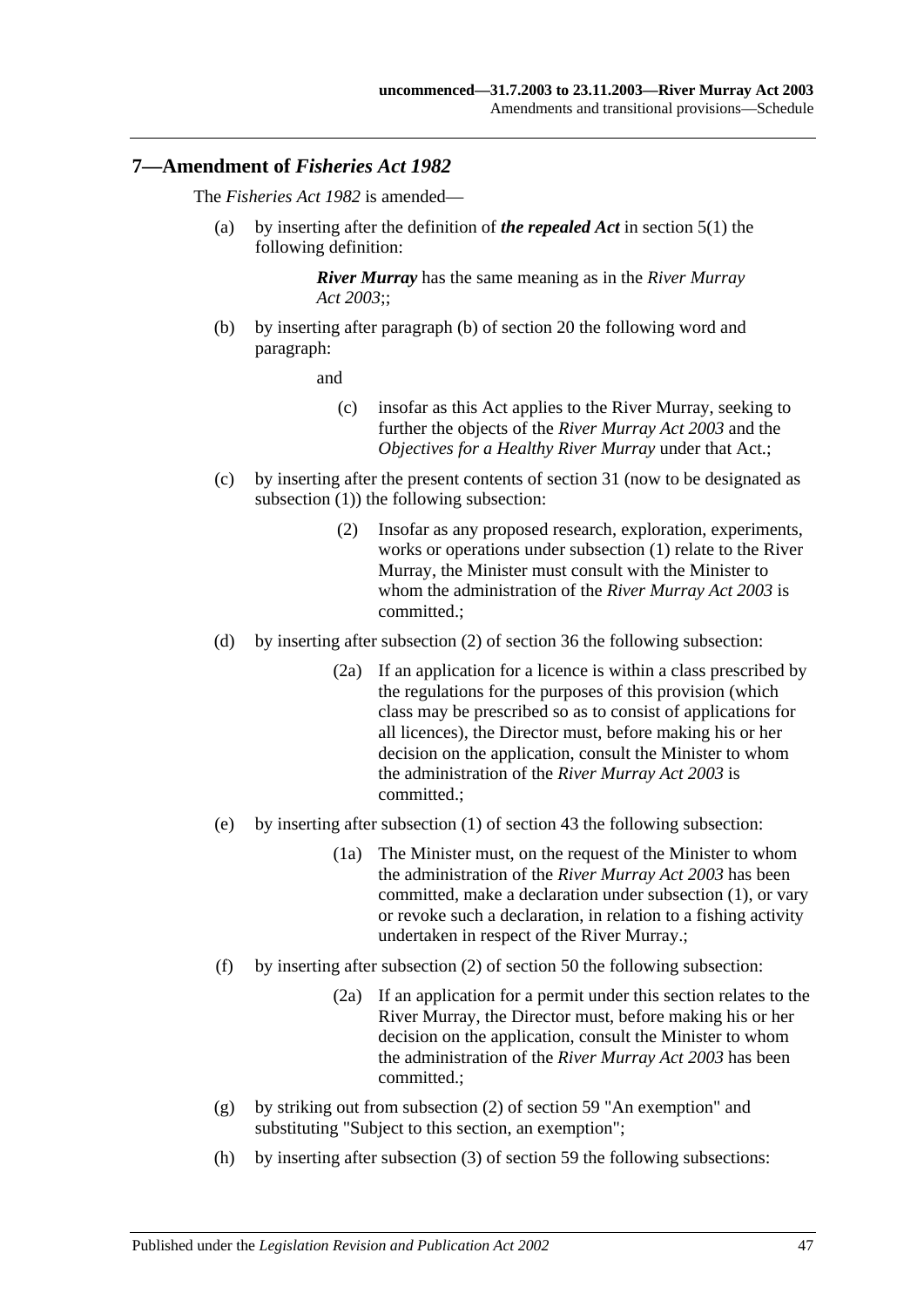(3a) If a proposed exemption, or variation of an exemption or condition of an exemption, under this section is to apply in respect of the River Murray, the Minister must, before making his or her decision on whether to grant or vary an exemption or condition of an exemption, consult the Minister to whom the administration of the *[River Murray](http://www.legislation.sa.gov.au/index.aspx?action=legref&type=act&legtitle=River%20Murray%20Act%202003)  Act [2003](http://www.legislation.sa.gov.au/index.aspx?action=legref&type=act&legtitle=River%20Murray%20Act%202003)* is committed.

# **8—Amendment of** *Harbors and Navigation Act 1993*

The *[Harbors and Navigation Act](http://www.legislation.sa.gov.au/index.aspx?action=legref&type=act&legtitle=Harbors%20and%20Navigation%20Act%201993) 1993* is amended—

- (a) by inserting after subsection (2) of section 26 the following subsections:
	- (2a) If the licence is to be granted in relation to waters that form part of the River Murray, the CEO must—
		- (a) consult with the Minister to whom the administration of the *[River Murray Act](http://www.legislation.sa.gov.au/index.aspx?action=legref&type=act&legtitle=River%20Murray%20Act%202003) 2003* is committed; and
		- (b) comply with the Minister's directions (if any) in relation to the issuing of the licence (including a direction that the licence not be granted, or that if it is to be granted, then the licence be subject to conditions specified by the Minister).
	- (2b) The regulations may exclude specified categories of licence from the operation of subsection (2a).;
- (b) by inserting after subsection (5) of section 26 the following subsection:
	- (6) In this section—

*River Murray* has the same meaning as in the *[River Murray](http://www.legislation.sa.gov.au/index.aspx?action=legref&type=act&legtitle=River%20Murray%20Act%202003)  Act [2003](http://www.legislation.sa.gov.au/index.aspx?action=legref&type=act&legtitle=River%20Murray%20Act%202003)*.

## **9—Amendment of** *Heritage Act 1993*

The *[Heritage Act](http://www.legislation.sa.gov.au/index.aspx?action=legref&type=act&legtitle=Heritage%20Act%201993) 1993* is amended—

(a) by inserting after the definition of *registered place* in section 3 the following definition:

- (b) by inserting after the present contents of section 29 (now to be designated as subsection (1)) the following subsections:
	- (2) If an application for a permit under this Act relates to an area within a River Murray Protection Area, the Authority must, in considering the application, take into account, and seek to further, the objects of the *[River Murray Act](http://www.legislation.sa.gov.au/index.aspx?action=legref&type=act&legtitle=River%20Murray%20Act%202003) 2003* and the *Objectives for a Healthy River Murray* under that Act.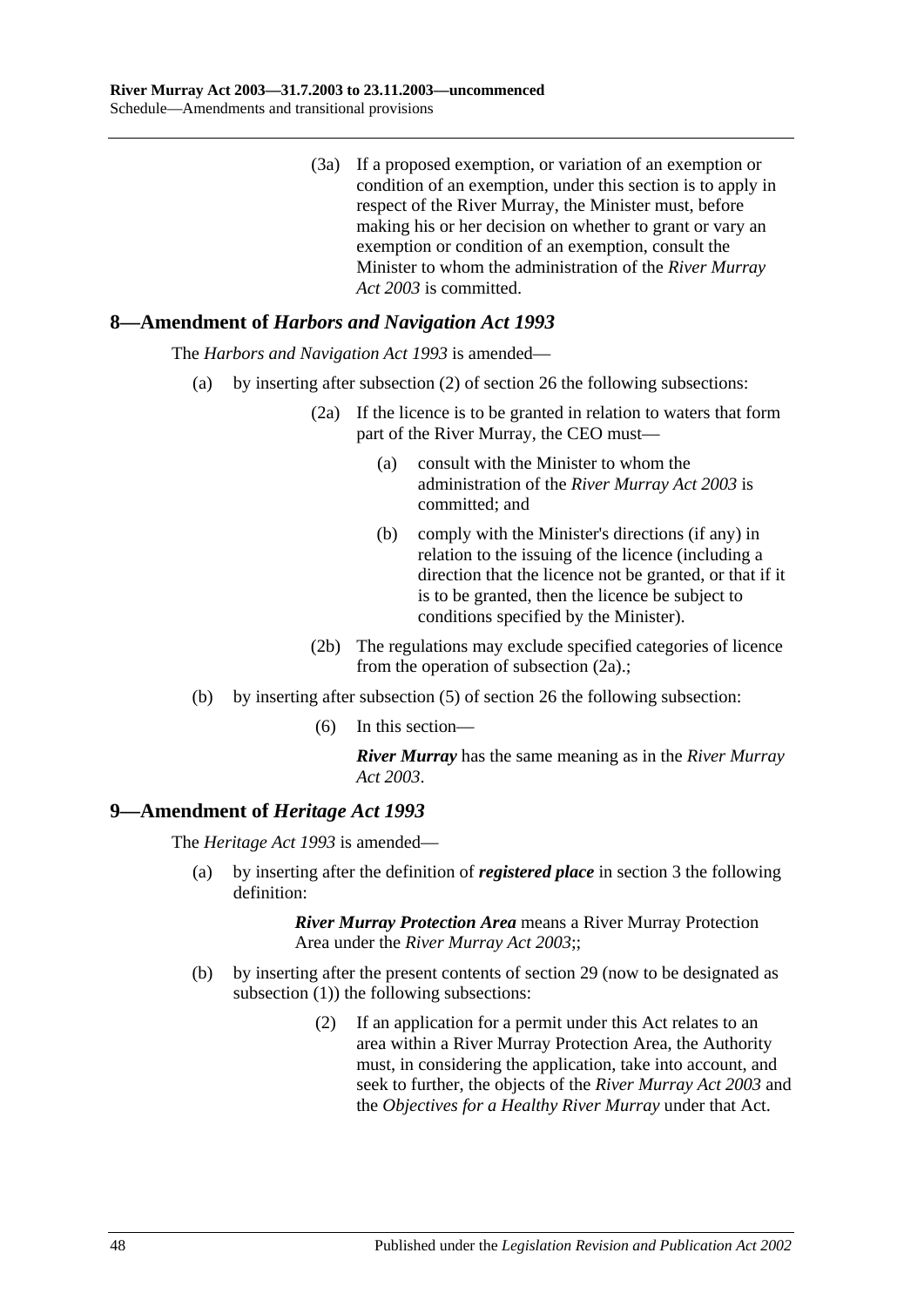- (3) If an application for a permit under this Act relates to an area within a River Murray Protection Area and is within a class of applications prescribed by the regulations for the purposes of this provision (which class may be prescribed so as to consist of applications for all such permits), the Authority must, before making its decision on the application—
	- (a) consult the Minister to whom the administration of the *[River Murray Act](http://www.legislation.sa.gov.au/index.aspx?action=legref&type=act&legtitle=River%20Murray%20Act%202003) 2003* is committed; and
	- (b) comply with the Minister's directions (if any) in relation to the application (including a direction that the application not be granted, or that if it is to be granted, then the permit be subject to conditions specified by the Minister).

### **10—Amendment of** *Historic Shipwrecks Act 1981*

The *[Historic Shipwrecks Act](http://www.legislation.sa.gov.au/index.aspx?action=legref&type=act&legtitle=Historic%20Shipwrecks%20Act%201981) 1981* is amended—

(a) by inserting after the definition of *Register* in section 3(1) the following definitions:

> *River Murray* has the same meaning as in the *[River Murray](http://www.legislation.sa.gov.au/index.aspx?action=legref&type=act&legtitle=River%20Murray%20Act%202003)  Act [2003](http://www.legislation.sa.gov.au/index.aspx?action=legref&type=act&legtitle=River%20Murray%20Act%202003)*;

- (b) by inserting after subsection (3) of section 15 the following subsections:
	- (3a) If an application for a permit relates to an historic shipwreck or historic relic located within the River Murray, the Minister must, in considering the application, seek to further the objects of the *[River Murray Act](http://www.legislation.sa.gov.au/index.aspx?action=legref&type=act&legtitle=River%20Murray%20Act%202003) 2003* and the *Objectives for a Healthy River Murray* under that Act.
	- (3b) If an application for a permit relates to an historic shipwreck or historic relic located, or an activity to be undertaken, within a River Murray Protection Area and is within a class of applications prescribed by the regulations for the purposes of this provision (which class may be prescribed so as to consist of applications for all such permits), the Minister must, before making his or her decision on the application—
		- (a) consult the Minister to whom the administration of the *[River Murray Act](http://www.legislation.sa.gov.au/index.aspx?action=legref&type=act&legtitle=River%20Murray%20Act%202003) 2003* is committed; and
		- (b) comply with the Minister's directions (if any) in relation to the application (including a direction that the application not be granted, or that if it is to be granted, then the permit be subject to conditions specified by the Minister).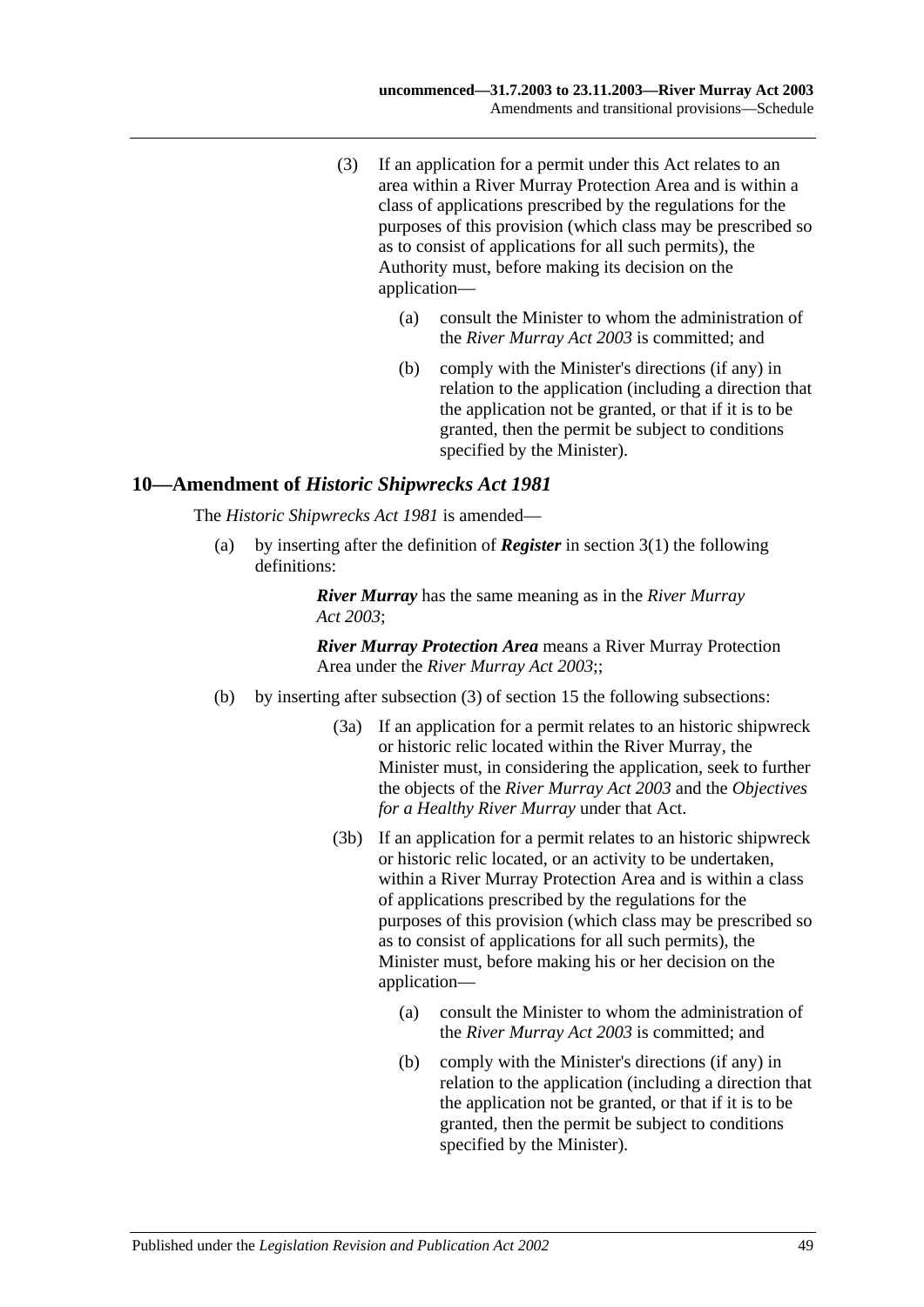## **11—Amendment of** *Irrigation Act 1994*

The *[Irrigation Act](http://www.legislation.sa.gov.au/index.aspx?action=legref&type=act&legtitle=Irrigation%20Act%201994) 1994* is amended—

- (a) by inserting after subsection (3) of section 30 the following subsection:
	- (4) An irrigation authority must, in determining terms and conditions on which water is supplied to, or drained from land, ensure—
		- (a) that it is able to meet any requirements imposed under the *[Water Resources Act](http://www.legislation.sa.gov.au/index.aspx?action=legref&type=act&legtitle=Water%20Resources%20Act%201997) 1997*; and
		- (b) that it is not acting in breach, or imposing any requirement that would result in a person acting in breach, of any duty or other requirement prescribed by or under the *[River Murray Act](http://www.legislation.sa.gov.au/index.aspx?action=legref&type=act&legtitle=River%20Murray%20Act%202003) 2003*.;
- (b) by inserting after paragraph (e) of section 36(1) the following word and paragraph:

or

- (f) the authority is acting in response to a reduction in the authority's water allocation under the *[Water Resources](http://www.legislation.sa.gov.au/index.aspx?action=legref&type=act&legtitle=Water%20Resources%20Act%201997)  Act [1997](http://www.legislation.sa.gov.au/index.aspx?action=legref&type=act&legtitle=Water%20Resources%20Act%201997)*.;
- (c) by striking out subsection (2) of section 36 and substituting the following subsections:
	- (2) When taking action under subsection (1) (except in circumstances referred to in subsection  $(1)(d)$ , the authority—
		- (a) must make a decision that is fair and equitable having regard to the nature of the crops growing, or that will be grown, on the land, the rainfall, the extent to which the soil retains water and other relevant factors; and
		- (b) in a case where subsection  $(1)(f)$  applies—may make a decision that takes into account—
			- (i) the authority's assessment of the extent to which a reduction in an allocation can be matched by efficiencies in the use of water by the owners or occupiers of land within the relevant district; and
			- (ii) the authority's assessment of the particular requirements of the crops growing, or that will be grown, within the relevant district.
	- (2a) An authority may, in taking action under subsection (1), reduce various water allocations by different amounts or proportions according to such factors as the authority thinks fit.;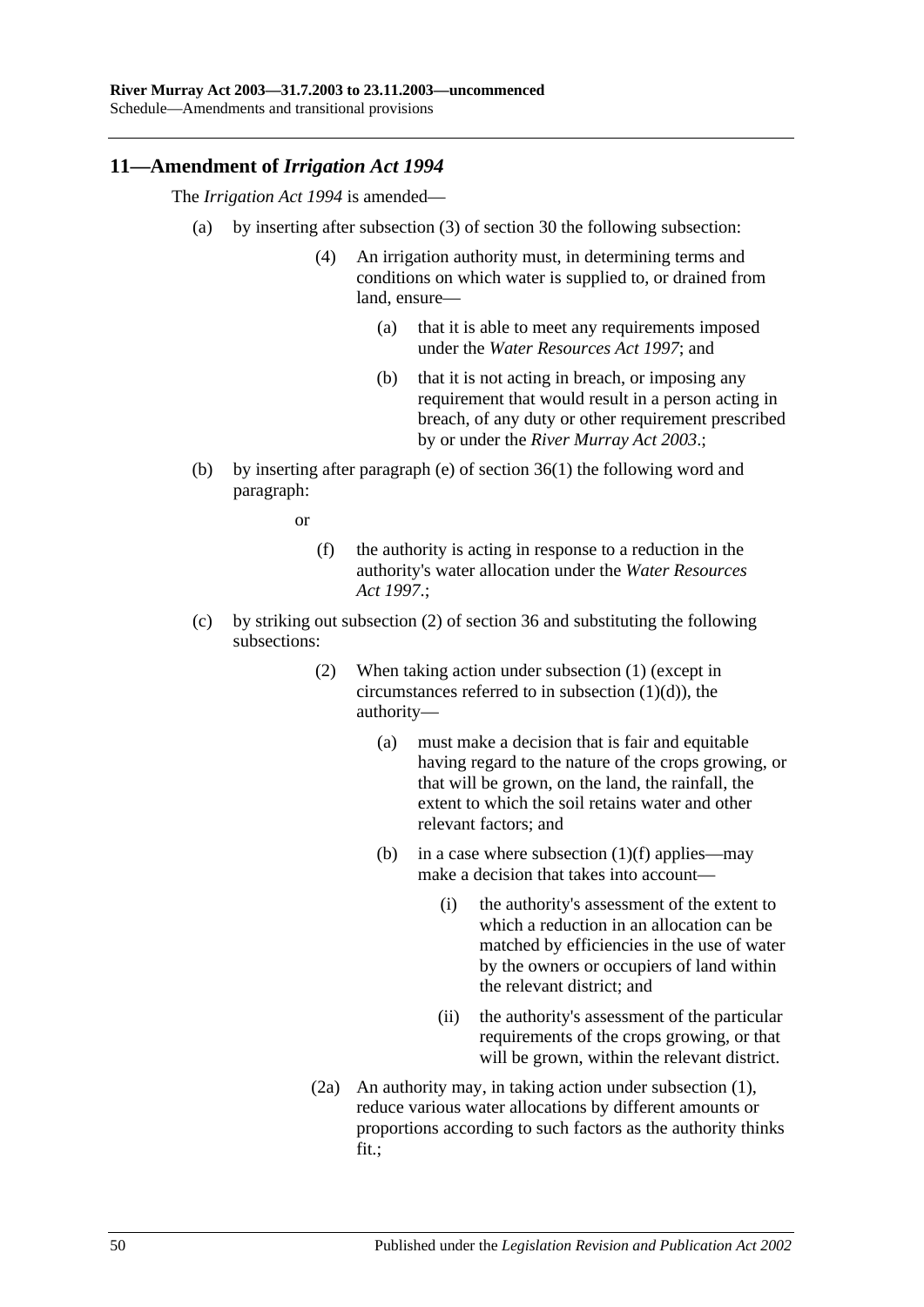- (d) by inserting in section 54(4) "or in order to meet any duty or other requirement under the *[Water Resources Act](http://www.legislation.sa.gov.au/index.aspx?action=legref&type=act&legtitle=Water%20Resources%20Act%201997) 1997* (including a licence under that Act) or the *[River Murray Act](http://www.legislation.sa.gov.au/index.aspx?action=legref&type=act&legtitle=River%20Murray%20Act%202003) 2003*," after "or draining water efficiently from, land,";
- (e) by striking out from section 76(2) "subsection (3)" and substituting "subsections (3) and (4)";
- (f) by inserting after subsection (3) of section 76 the following subsection:
	- (4) An irrigation authority is not liable for loss or damage caused by, or resulting from, any action—
		- (a) to meet any duty or other requirement under the *[Water Resources Act](http://www.legislation.sa.gov.au/index.aspx?action=legref&type=act&legtitle=Water%20Resources%20Act%201997) 1997* (including a licence under that Act) or the *[River Murray Act](http://www.legislation.sa.gov.au/index.aspx?action=legref&type=act&legtitle=River%20Murray%20Act%202003) 2003*; or
		- (b) to further the objects of the *[River Murray Act](http://www.legislation.sa.gov.au/index.aspx?action=legref&type=act&legtitle=River%20Murray%20Act%202003) 2003* or the *Objectives for a Healthy River Murray* under that Act.

# **12—Amendment of** *Mining Act 1971*

The *[Mining Act](http://www.legislation.sa.gov.au/index.aspx?action=legref&type=act&legtitle=Mining%20Act%201971) 1971* is amended—

(a) by inserting after the definition of *mining tenement* the following definitions:

*Minister for the River Murray* means the Minister to whom the administration of the *[River Murray Act](http://www.legislation.sa.gov.au/index.aspx?action=legref&type=act&legtitle=River%20Murray%20Act%202003) 2003* is committed;

*Murray-Darling Basin* has the same meaning as in the *[Murray-Darling Basin Act](http://www.legislation.sa.gov.au/index.aspx?action=legref&type=act&legtitle=Murray-Darling%20Basin%20Act%201993) 1993*;;

(b) by inserting after the definition of *the repealed Act* in section 6(1) the following definition:

- (c) by inserting after subsection (7) of section 28 the following subsections:
	- (8) If an application for an exploration licence relates to an area within the Murray-Darling Basin, the Minister must, in considering the application, take into account the objects of the *[River Murray Act](http://www.legislation.sa.gov.au/index.aspx?action=legref&type=act&legtitle=River%20Murray%20Act%202003) 2003* and the *Objectives for a Healthy River Murray* under that Act.
	- (9) If an application for an exploration licence relates to an area within a River Murray Protection Area, the Minister must, before making his or her decision on the application, refer the application to the Minister for the River Murray and consult with that Minister in relation to the matter.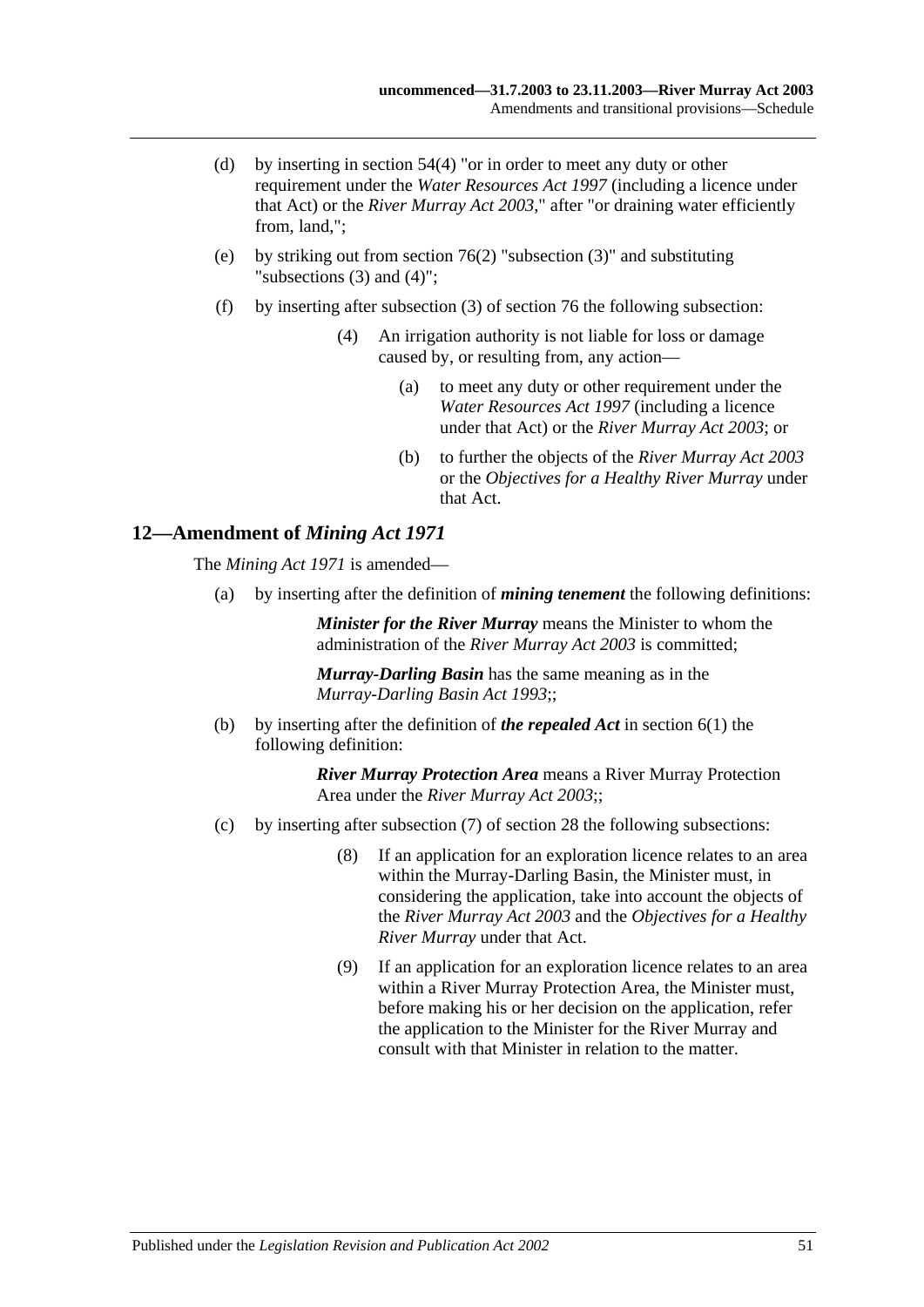- (10) If an application for an exploration licence is referred to the Minister for the River Murray under subsection (9) and the Minister to whom the administration of this Act is committed and the Minister for the River Murray cannot agree—
	- (a) on whether an exploration licence should be granted; or
	- (b) if an exploration licence is granted, on the conditions to which the exploration licence should be subject,

- (d) by inserting after subsection (6) of section 30A the following subsections:
	- (7) If an application for the renewal of an exploration licence relates to an area within a River Murray Protection Area, the Minister must, before making his or her decision on the application, refer the application to the Minister for the River Murray and consult with that Minister in relation to the matter.
	- (8) If an application for the renewal of an exploration licence is referred to the Minister for the River Murray under subsection (7) and the Minister to whom the administration of this Act is committed and the Minister for the River Murray cannot agree—
		- (a) on whether a renewal should be granted; or
		- (b) if a renewal is granted, on the conditions to which the exploration licence should be subject,

- (e) by inserting after subsection (2) of section 35 the following subsections:
	- (2a) If an application for a mining lease relates to an area within the Murray-Darling Basin, the Minister must, in considering the application, take into account the objects of the *[River](http://www.legislation.sa.gov.au/index.aspx?action=legref&type=act&legtitle=River%20Murray%20Act%202003)  [Murray Act](http://www.legislation.sa.gov.au/index.aspx?action=legref&type=act&legtitle=River%20Murray%20Act%202003) 2003* and the *Objectives for a Healthy River Murray* under that Act.
	- (2b) If an application for a mining lease relates to an area within a River Murray Protection Area, the Minister must, before making his or her decision on the application, refer the application to the Minister for the River Murray and consult with that Minister in relation to the matter.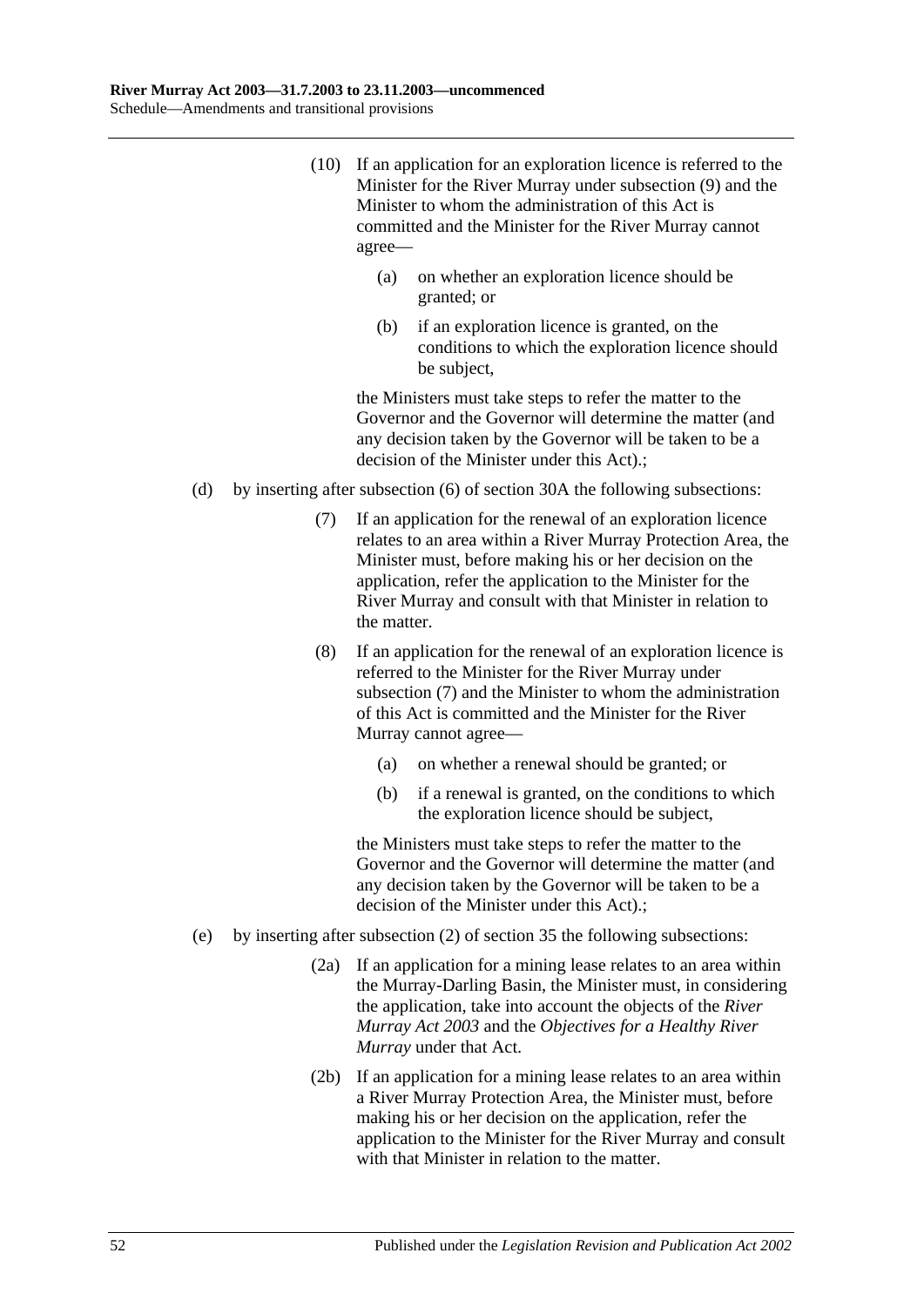- (2c) If an application for a mining lease is referred to the Minister for the River Murray under subsection (2b) and the Minister to whom the administration of this Act is committed and the Minister for the River Murray cannot agree—
	- (a) on whether a mining lease should be granted; or
	- (b) if a mining lease is granted, on the conditions to which the mining lease should be subject,

- (f) by inserting after subsection (4) of section 38 the following subsections:
	- (5) If an application for the renewal of a mining lease relates to an area within a River Murray Protection Area, the Minister must, before making his or her decision on the application, refer the application to the Minister for the River Murray and consult with that Minister in relation to the matter.
	- (6) If an application for the renewal of a mining lease is referred to the Minister for the River Murray under subsection (5) and the Minister to whom the administration of this Act is committed and the Minister for the River Murray cannot agree—
		- (a) on whether a renewal should be granted; or
		- (b) if a renewal is granted, on the conditions to which the mining lease should be subject,

- (g) by inserting after subsection (3) of section 41A the following subsections:
	- (3a) If an application for a retention lease relates to an area within the Murray-Darling Basin, the Minister must, in considering the application, take into account the objects of the *[River Murray Act](http://www.legislation.sa.gov.au/index.aspx?action=legref&type=act&legtitle=River%20Murray%20Act%202003) 2003* and the *Objectives for a Healthy River Murray* under that Act.
	- (3b) If an application for a retention lease relates to an area within a River Murray Protection Area, the Minister must, before making his or her decision on the application, refer the application to the Minister for the River Murray and consult with that Minister in relation to the matter.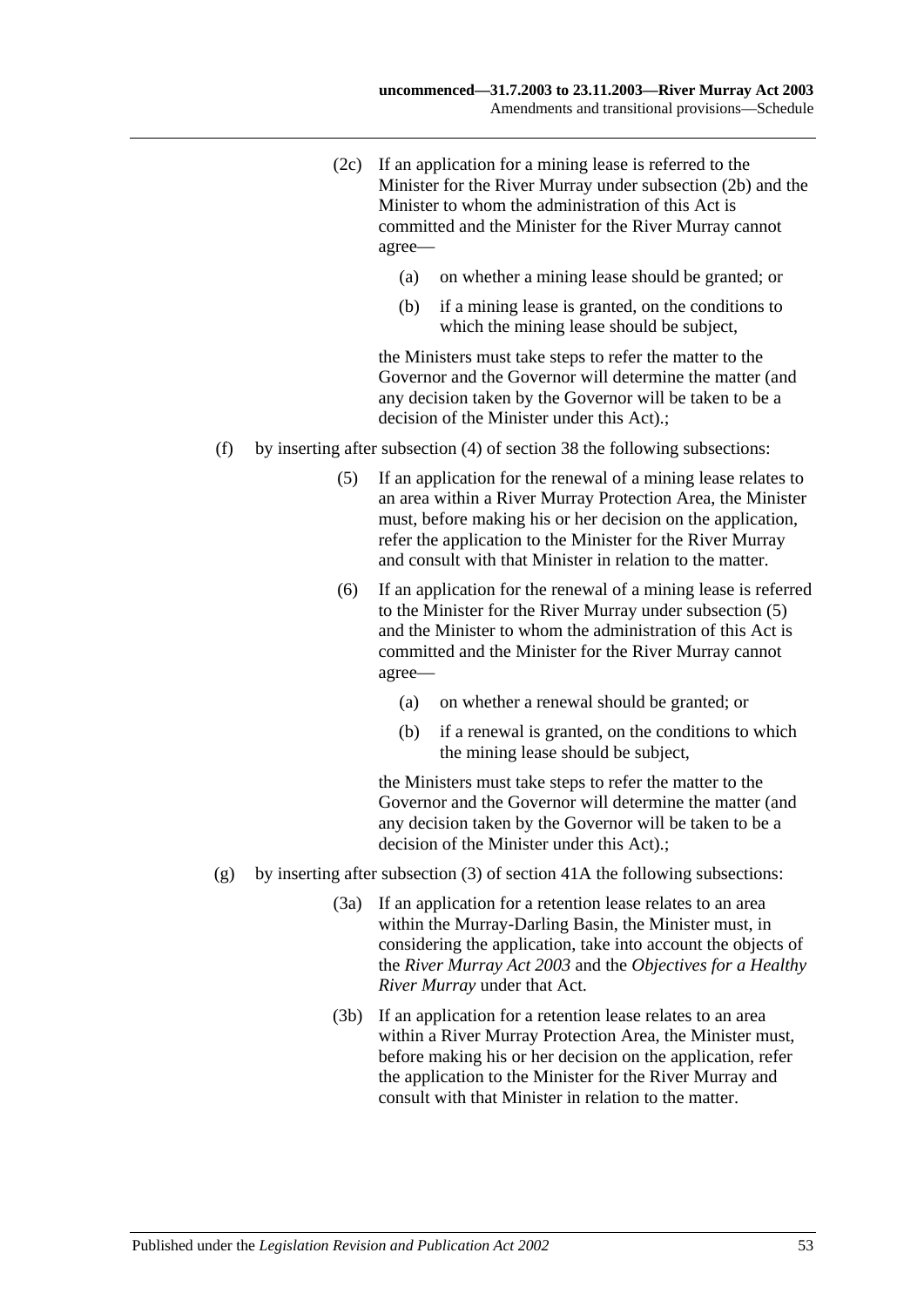- (3c) If an application for a retention lease is referred to the Minister for the River Murray under subsection (3b) and the Minister to whom the administration of this Act is committed and the Minister for the River Murray cannot agree—
	- (a) on whether a retention lease should be granted; or
	- (b) if a retention lease is granted, on the conditions to which the retention lease should be subject,

- (h) by inserting after subsection (4) of section 41D the following subsections:
	- (5) If an application for the renewal of a retention lease relates to an area within a River Murray Protection Area, the Minister must, before making his or her decision on the application, refer the application to the Minister for the River Murray and consult with that Minister in relation to the matter.
	- (6) If an application for the renewal of a retention lease is referred to the Minister for the River Murray under subsection (5) and the Minister to whom the administration of this Act is committed and the Minister for the River Murray cannot agree—
		- (a) on whether a renewal should be granted; or
		- (b) if a renewal is granted, on the conditions to which the retention lease should be subject,

- (i) by inserting after subsection (3) of section 52 the following subsections:
	- (3a) If an application for a miscellaneous purpose licence relates to an area within the Murray-Darling Basin, the Minister must, in considering the application, take into account the objects of the *[River Murray Act](http://www.legislation.sa.gov.au/index.aspx?action=legref&type=act&legtitle=River%20Murray%20Act%202003) 2003* and the *Objectives for a Healthy River Murray* under that Act.
	- (3b) If an application for a miscellaneous purpose licence relates to an area within a River Murray Protection Area, the Minister must, before making his or her decision on the application, refer the application to the Minister for the River Murray and consult with that Minister in relation to the matter.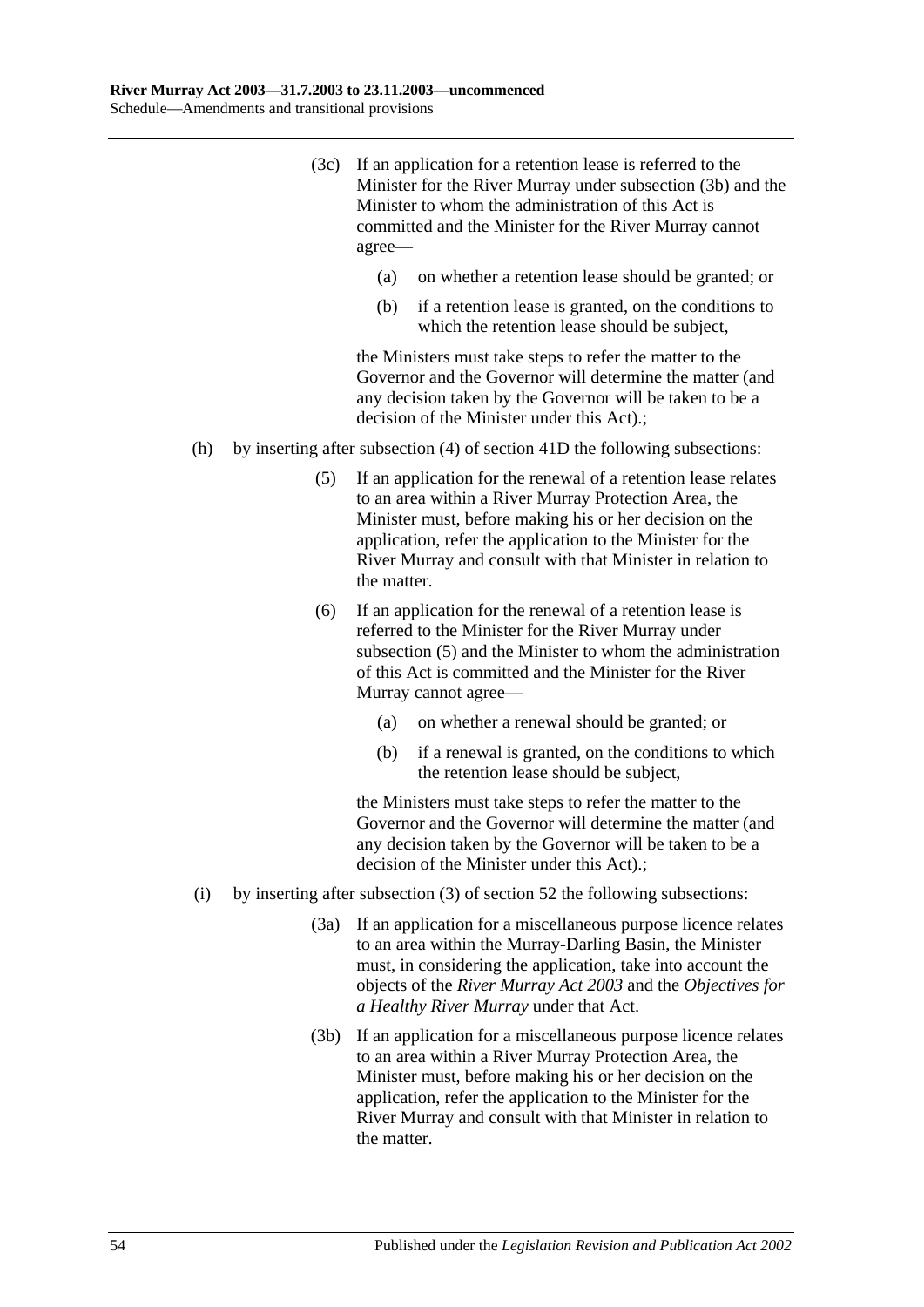- (3c) If an application for a miscellaneous purpose licence is referred to the Minister for the River Murray under subsection (3b) and the Minister to whom the administration of this Act is committed and the Minister for the River Murray cannot agree—
	- (a) on whether a miscellaneous purpose licence should be granted; or
	- (b) if a miscellaneous purpose licence is granted, on the conditions to which the miscellaneous purpose licence should be subject,

- (j) by inserting after subsection (4) of section 55 the following subsections:
	- (5) If an application for the renewal of a miscellaneous purpose licence relates to an area within a River Murray Protection Area, the Minister must, before making his or her decision on the application, refer the application to the Minister for the River Murray and consult with that Minister in relation to the matter.
	- (6) If an application for the renewal of a miscellaneous purpose licence is referred to the Minister for the River Murray under subsection (5) and the Minister to whom the administration of this Act is committed and the Minister for the River Murray cannot agree—
		- (a) on whether a renewal should be granted; or
		- (b) if a renewal is granted, on the conditions to which the miscellaneous purpose licence should be subject,

- (k) by inserting after subsection (1a) of section 59 the following subsections:
	- (1aa) If an application for an authorisation to use declared equipment relates to an area within the Murray-Darling Basin the Director of Mines must, in considering the application, take into account the objects of the *[River](http://www.legislation.sa.gov.au/index.aspx?action=legref&type=act&legtitle=River%20Murray%20Act%202003)  [Murray Act](http://www.legislation.sa.gov.au/index.aspx?action=legref&type=act&legtitle=River%20Murray%20Act%202003) 2003* and the *Objectives for a Healthy River Murray* under that Act.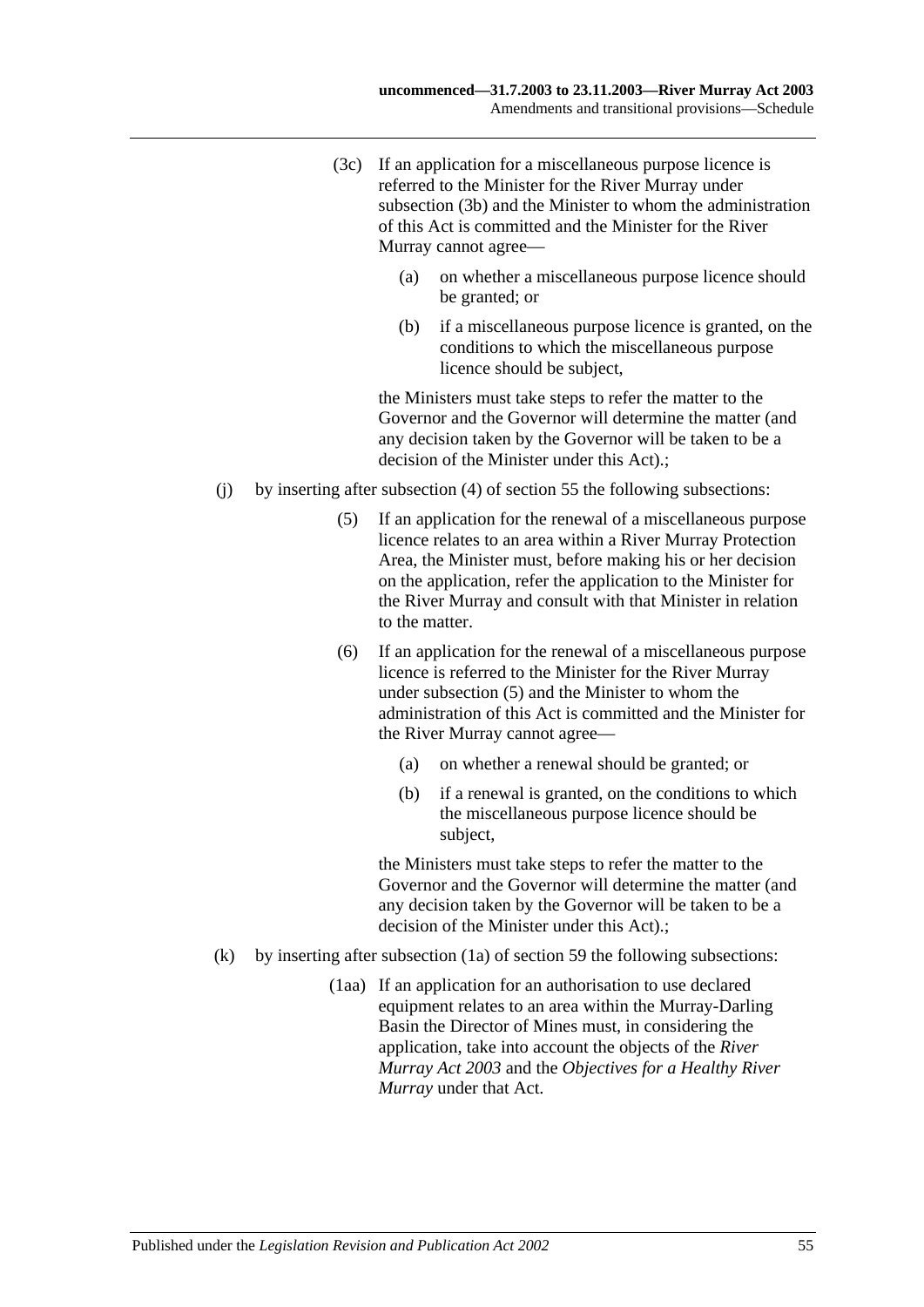- (1ab) If an application for an authorisation to use declared equipment relates to an area within a River Murray Protection Area, the Director of Mines must, before making his or her decision on the application, refer the application to the Minister for the River Murray and consult with that Minister in relation to the matter.
- (1ac) If an application for an authorisation is referred to the Minister for the River Murray under subsection (1ab) and the Director of Mines and the Minister for the River Murray cannot agree—
	- (a) on whether an authorisation should be granted; or
	- (b) if an authorisation is granted, on the conditions to which the authorisation should be subject,

the Minister to whom the administration of this Act is committed and the Minister for the River Murray must take steps to refer the matter to the Governor and the Governor will determine the matter (and any decision taken by the Governor will be taken to be a decision of the Director of Mines under this Act).

# **13—Amendment of** *Murray-Darling Basin Act 1993*

The *[Murray-Darling Basin Act](http://www.legislation.sa.gov.au/index.aspx?action=legref&type=act&legtitle=Murray-Darling%20Basin%20Act%201993) 1993* is amended by inserting after the present contents of section 18 (now to be designated as subsection (1)) the following subsection:

> (2) The Minister will be taken to be the Constructing Authority within the meaning of the Agreement for the purposes of any works or measures authorised by, or associated with, the Agreement (without further appointment).

# **14—Amendment of** *National Parks and Wildlife Act 1972*

The *National [Parks and Wildlife Act](http://www.legislation.sa.gov.au/index.aspx?action=legref&type=act&legtitle=National%20Parks%20and%20Wildlife%20Act%201972) 1972* is amended—

(a) by inserting after the definition of *minor alterations or additions to a public road* in section 5 the following definition:

> *Murray-Darling Basin* has the same meaning as in the *[Murray-Darling Basin Act](http://www.legislation.sa.gov.au/index.aspx?action=legref&type=act&legtitle=Murray-Darling%20Basin%20Act%201993) 1993*;;

(b) by inserting after the definition of *reserve* in section 5 the following definition:

- (c) by inserting in subsection (5) of section 35 "Subject to this section," before "A lease, licence or agreement";
- (d) by inserting after subsection (5) of section 35 the following subsections: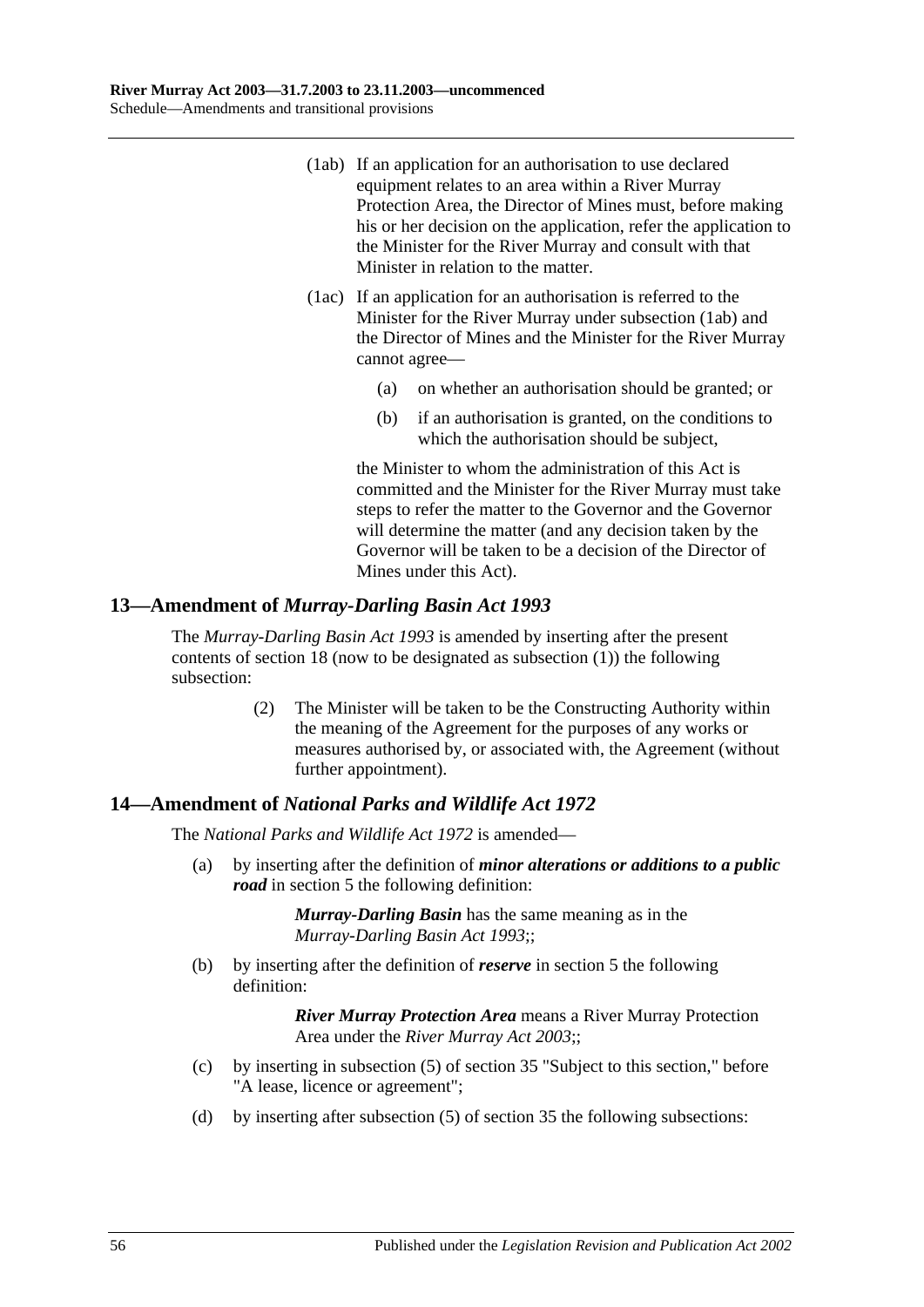- (5a) If a lease, licence or agreement referred to in subsection (3) or (4) relates to a reserve located wholly or partly within a River Murray Protection Area, the lease, licence or agreement must be consistent with the objects of the *[River](http://www.legislation.sa.gov.au/index.aspx?action=legref&type=act&legtitle=River%20Murray%20Act%202003)  [Murray Act](http://www.legislation.sa.gov.au/index.aspx?action=legref&type=act&legtitle=River%20Murray%20Act%202003) 2003* and the *Objectives for a Healthy River Murray* under that Act.
- (5b) If a lease, licence or agreement referred to in subsection (3) or (4) relates to a reserve located wholly or partly within a River Murray Protection Area and is within a class of lease, licence or agreement prescribed by the regulations for the purposes of this provision (which classes may be prescribed so as to consist of applications for all such leases, licences or agreements), the Minister or the Director (as the case may be) must, before granting the lease or licence or entering into the agreement—
	- (a) consult the Minister to whom the administration of the *[River Murray Act](http://www.legislation.sa.gov.au/index.aspx?action=legref&type=act&legtitle=River%20Murray%20Act%202003) 2003* is committed; and
	- (b) comply with the Minister's directions (if any) in relation to the lease, licence or agreement (including a direction that the lease or licence not be granted or the agreement not be entered into, or that if it is to be granted or entered into, then the lease, licence or agreement be subject to conditions specified by the Minister).;
- (e) by inserting after paragraph (j) of section 37 the following word and paragraph:

and

- (k) insofar as a reserve is located wholly or partly within the Murray-Darling Basin, the promotion of the objects of the *[River Murray Act](http://www.legislation.sa.gov.au/index.aspx?action=legref&type=act&legtitle=River%20Murray%20Act%202003) 2003* and the *Objectives for a Healthy River Murray* under that Act.;
- (f) by inserting after paragraph (a) of section 38(2a) the following paragraph:
	- (ab) insofar as a reserve is located wholly or partly within the Murray-Darling Basin, consult with the Minister to whom the administration of the *[River Murray Act](http://www.legislation.sa.gov.au/index.aspx?action=legref&type=act&legtitle=River%20Murray%20Act%202003) 2003* is committed; and;
- (g) by inserting after subparagraph (ii) of section  $38(2a)(b)$  the following word and subparagraph:

and

- (iii) insofar as a reserve is located wholly or partly within the Murray-Darling Basin, the objects of the *[River Murray](http://www.legislation.sa.gov.au/index.aspx?action=legref&type=act&legtitle=River%20Murray%20Act%202003)  Act [2003](http://www.legislation.sa.gov.au/index.aspx?action=legref&type=act&legtitle=River%20Murray%20Act%202003)* and the *Objectives for a Healthy River Murray* under that Act.;
- (h) by inserting after paragraph (b) of section  $41(1)$  the following paragraph: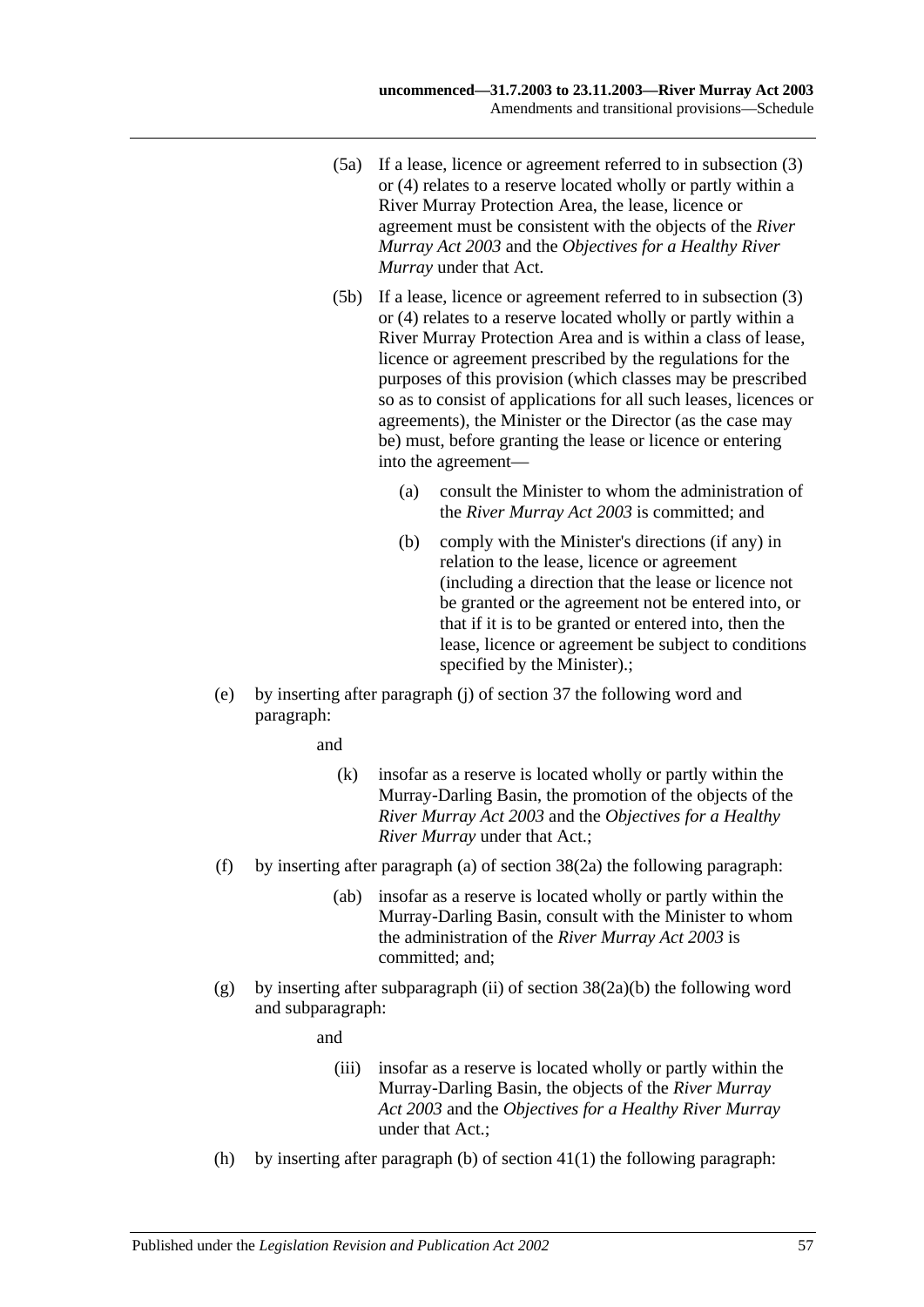- (c) submit any such proposal in respect of a reserve that includes or is to include land within the Murray-Darling Basin to the Minister to whom the administration of the *[River Murray Act](http://www.legislation.sa.gov.au/index.aspx?action=legref&type=act&legtitle=River%20Murray%20Act%202003) 2003* is committed and consider the views of that Minister in relation to the proposal.;
- (i) by inserting after subsection (2a) of section 69 the following subsections:
	- (2b) If a permit granted under any provision of this Act relates to an activity that is to be, or may be, undertaken within a River Murray Protection Area, the permit must be consistent with the objects of the *[River Murray Act](http://www.legislation.sa.gov.au/index.aspx?action=legref&type=act&legtitle=River%20Murray%20Act%202003) 2003* and the *Objectives for a Healthy River Murray* under that Act.
	- (2c) If an application for a permit under any provision of this Act relates to an activity that is to be, or may be, undertaken within a River Murray Protection Area and is within a class of applications prescribed by the regulations for the purposes of this provision (which class may be prescribed so as to consist of applications for all such permits), the Minister must, before making a decision on the application—
		- (a) consult the Minister to whom the administration of the *[River Murray Act](http://www.legislation.sa.gov.au/index.aspx?action=legref&type=act&legtitle=River%20Murray%20Act%202003) 2003* is committed; and
		- (b) comply with the Minister's directions (if any) in relation to the application (including a direction that the application not be granted, or that if it is to be granted, then the permit be subject to conditions specified by the Minister).

#### **15—Amendment of** *Native Vegetation Act 1991*

The *[Native Vegetation Act](http://www.legislation.sa.gov.au/index.aspx?action=legref&type=act&legtitle=Native%20Vegetation%20Act%201991) 1991* is amended—

(a) by inserting after the definition of *member* in section 3(1) the following definition:

> *Murray-Darling Basin* has the same meaning as in the *[Murray-Darling Basin Act](http://www.legislation.sa.gov.au/index.aspx?action=legref&type=act&legtitle=Murray-Darling%20Basin%20Act%201993) 1993*;;

(b) by inserting after subparagraph (ii) of paragraph (b) of the definition of *native vegetation* in section 3(1) the following word and subparagraph:

or

- (iii) in compliance with a condition imposed by a Minister, statutory authority or prescribed person or body under—
	- (A) the *[River Murray Act](http://www.legislation.sa.gov.au/index.aspx?action=legref&type=act&legtitle=River%20Murray%20Act%202003) 2003*; or
	- (B) the *[Water Resources Act](http://www.legislation.sa.gov.au/index.aspx?action=legref&type=act&legtitle=Water%20Resources%20Act%201997) 1997*; or
	- (C) any other Act prescribed by the regulations for the purposes of this paragraph;;
- (c) by inserting after the definition of *the repealed Act* in section 3(1) the following definition: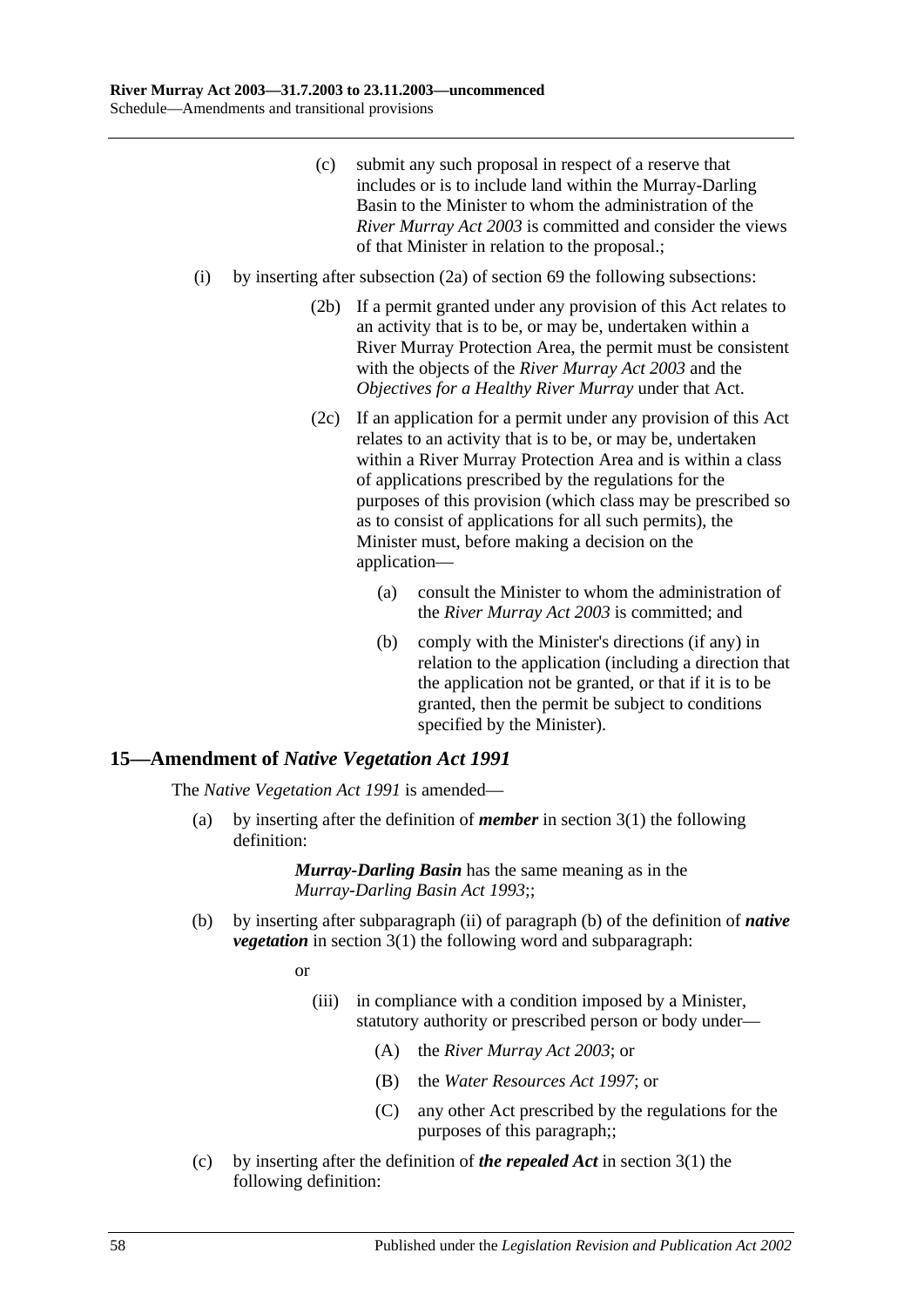- (d) by inserting after subsection (7) of section 15 the following subsection:
	- (8) Despite a preceding subsection, the Council may only delegate a power to act in relation to any matter within the Murray-Darling Basin with the approval of the Minister to whom the administration of the *[River Murray Act](http://www.legislation.sa.gov.au/index.aspx?action=legref&type=act&legtitle=River%20Murray%20Act%202003) 2003* is committed.;
- (e) by inserting after paragraph (f) of section 25(2) the following word and paragraph:
	- and
		- (g) where the guidelines relate to land within the Murray-Darling Basin, submit the guidelines to the Minister to whom the administration of the *[River Murray Act](http://www.legislation.sa.gov.au/index.aspx?action=legref&type=act&legtitle=River%20Murray%20Act%202003) 2003* is committed for comment.;
- (f) by inserting after subsection (3) of section 25 the following subsection:
	- (3a) Where the guidelines relate to land within the Murray-Darling Basin, the guidelines must seek to further the objects of the *[River Murray Act](http://www.legislation.sa.gov.au/index.aspx?action=legref&type=act&legtitle=River%20Murray%20Act%202003) 2003* and the *Objectives for a Healthy River Murray* under the *[River Murray](http://www.legislation.sa.gov.au/index.aspx?action=legref&type=act&legtitle=River%20Murray%20Act%202003)  Act [2003](http://www.legislation.sa.gov.au/index.aspx?action=legref&type=act&legtitle=River%20Murray%20Act%202003)* (insofar as they may be relevant).;
- (g) by striking out subsection (5c) of section 25 and substituting the following subsection:
	- (5c) For the purposes of subsection  $(2)(b)$ ,  $(c)$ ,  $(d)$  and  $(g)$ , draft guidelines in relation to the application of financial and other assistance will only be taken to relate to a soil conservation district, pastoral land, a catchment area or the Murray-Darling Basin if the guidelines explicitly state that they do.;
- (h) by inserting after subsection (9) of section 29 the following subsection:
	- (9a) If an application for the Council's consent relates to native vegetation within a River Murray Protection Area and is within a class of applications prescribed by the regulations for the purposes of this provision (which class may be prescribed so as to consist of applications for all such consents), the Council must, before giving its consent—
		- (a) consult the Minister to whom the administration of the *[River Murray Act](http://www.legislation.sa.gov.au/index.aspx?action=legref&type=act&legtitle=River%20Murray%20Act%202003) 2003* is committed; and
		- (b) comply with the Minister's directions (if any) in relation to the application (including a direction that the application not be granted, or that if it is to be granted, then it be subject to conditions specified by the Minister).;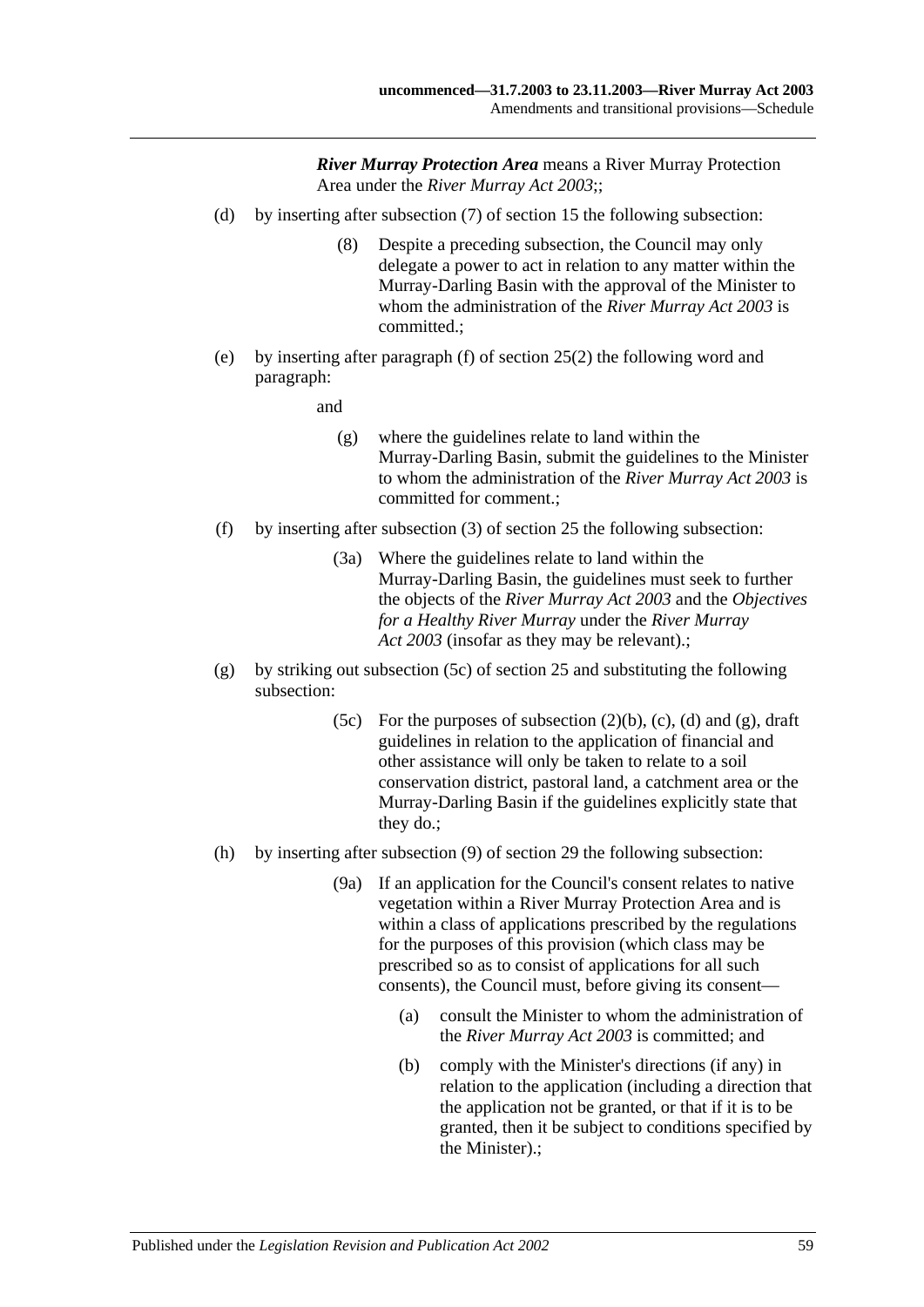(i) by inserting after paragraph (b) of section 41(3) the following word and paragraph:

and

- (c) may refer to or incorporate, wholly or partially and with or without modification, a code, standard, policy or other document prepared or published by a prescribed body, either as in force at the time the regulations are made or as in force form time to time.;
- (j) by inserting after paragraph (k) of clause 1 of Schedule 1 the following word and paragraph:

or

(l) the clearance of the vegetation would cause significant harm to the River Murray within the meaning of the *[River Murray](http://www.legislation.sa.gov.au/index.aspx?action=legref&type=act&legtitle=River%20Murray%20Act%202003)  Act [2003](http://www.legislation.sa.gov.au/index.aspx?action=legref&type=act&legtitle=River%20Murray%20Act%202003)*.

## **16—Amendment of** *Opal Mining Act 1995*

The *[Opal Mining Act](http://www.legislation.sa.gov.au/index.aspx?action=legref&type=act&legtitle=Opal%20Mining%20Act%201995) 1995* is amended—

(a) by inserting after the definition of *rehabilitation* in section 3(1) the following definition:

> *River Murray Protection Area* means a River Murray Protection Area under the *[River Murray Act](http://www.legislation.sa.gov.au/index.aspx?action=legref&type=act&legtitle=River%20Murray%20Act%202003) 2003*;;

- (b) by inserting after subsection (3) of section 5 the following subsection:
	- (3a) If a declaration under this section applies to any part of a River Murray Protection Area, the Minister must first consult with the Minister to whom the administration of the *[River Murray Act](http://www.legislation.sa.gov.au/index.aspx?action=legref&type=act&legtitle=River%20Murray%20Act%202003) 2003* is committed.

#### **17—Amendment of** *Parliamentary Committees Act 1991*

The *[Parliamentary Committees Act](http://www.legislation.sa.gov.au/index.aspx?action=legref&type=act&legtitle=Parliamentary%20Committees%20Act%201991) 1991* is amended—

- (a) by inserting after paragraph (h) of the definition of *Committee* in section 3 the following paragraph:
	- (i) the Natural Resources Committee;;
- (b) by inserting after section 15I the following Part:

# **Part 5D—Natural Resources Committee**

# **Division 1—Establishment and membership of Committee**

#### **15J—Establishment of Committee**

The *Natural Resources Committee* is established as a committee of the Parliament.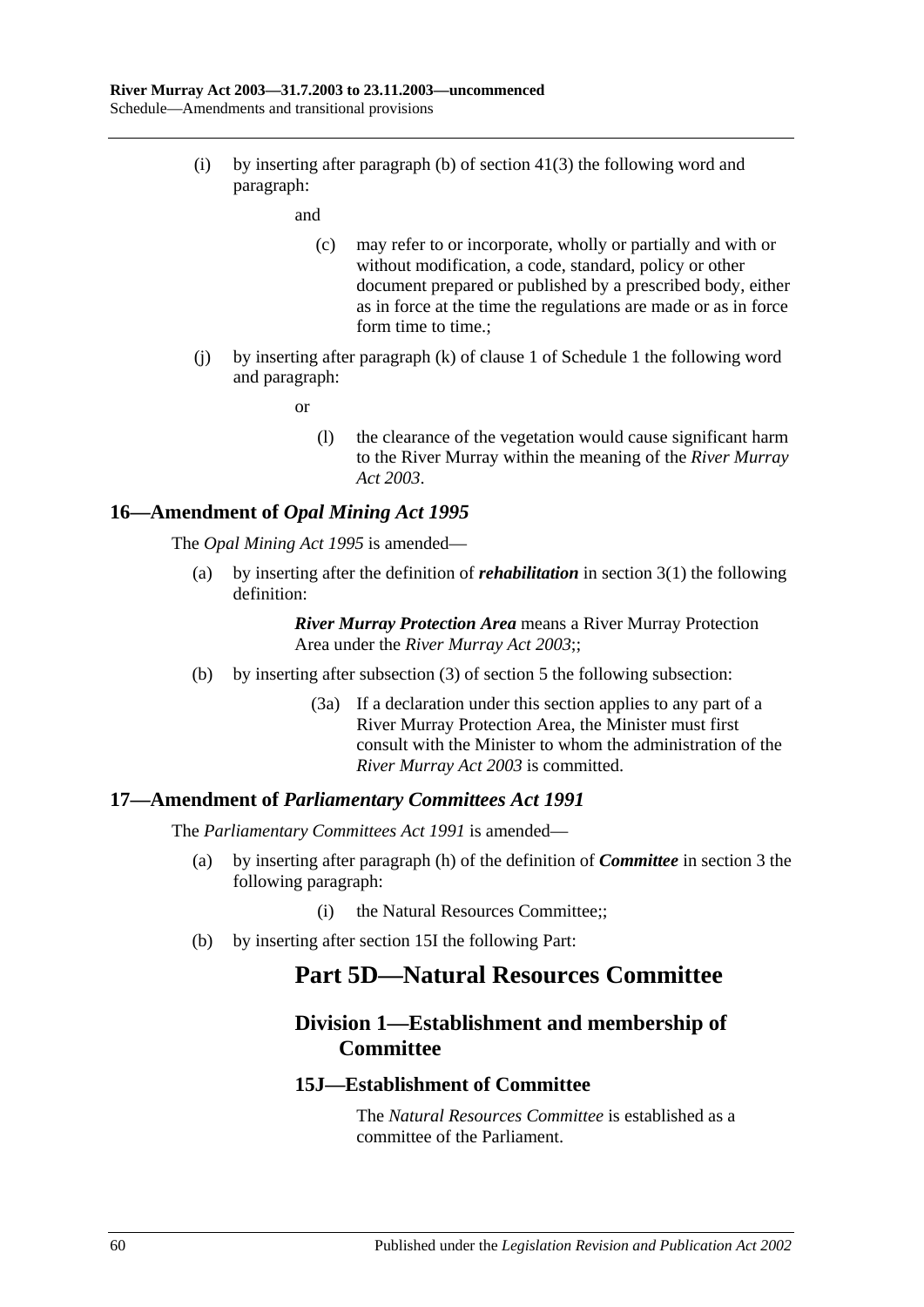## **15K—Membership of Committee**

- (1) The Committee is to consist of seven members.
- (2) Four members of the Committee must be members of the House of Assembly appointed by the House of Assembly and three must be members of the Legislative Council appointed by the Legislative Council.
- (3) A Minister of the Crown is eligible to be a member of the Committee, and section 21(2)(e) does not apply in relation to the members of the Committee.
- (4) The Committee must from time to time appoint one of its House of Assembly members to be the Presiding Member of the Committee but if the members are at any time unable to come to a decision on who is to be the Presiding Member, or on who is to preside at a meeting of the Committee in the absence of the Presiding Member, the matter is referred by force of this subsection to the House of Assembly and that House will determine the matter.

# **Division 2—Functions of Committee**

### **15L—Functions of Committee**

- (1) The functions of the Committee are—
	- (a) to take an interest in and keep under review—
		- (i) the protection, improvement and enhancement of the natural resources of the State; and
		- (ii) the extent to which it is possible to adopt an integrated approach to the use and management of the natural resources of the State that accords with principles of ecologically sustainable use, development and protection; and
		- (iii) the operation of any Act that is relevant to the use, protection, management or enhancement of the natural resources of the State; and
	- (b) without limiting the operation of paragraph (a), with respect to the River Murray—
		- (i) to consider the extent to which the *Objectives for a Healthy River Murray* are being achieved under the *[River Murray](http://www.legislation.sa.gov.au/index.aspx?action=legref&type=act&legtitle=River%20Murray%20Act%202003)  Act [2003](http://www.legislation.sa.gov.au/index.aspx?action=legref&type=act&legtitle=River%20Murray%20Act%202003)*; and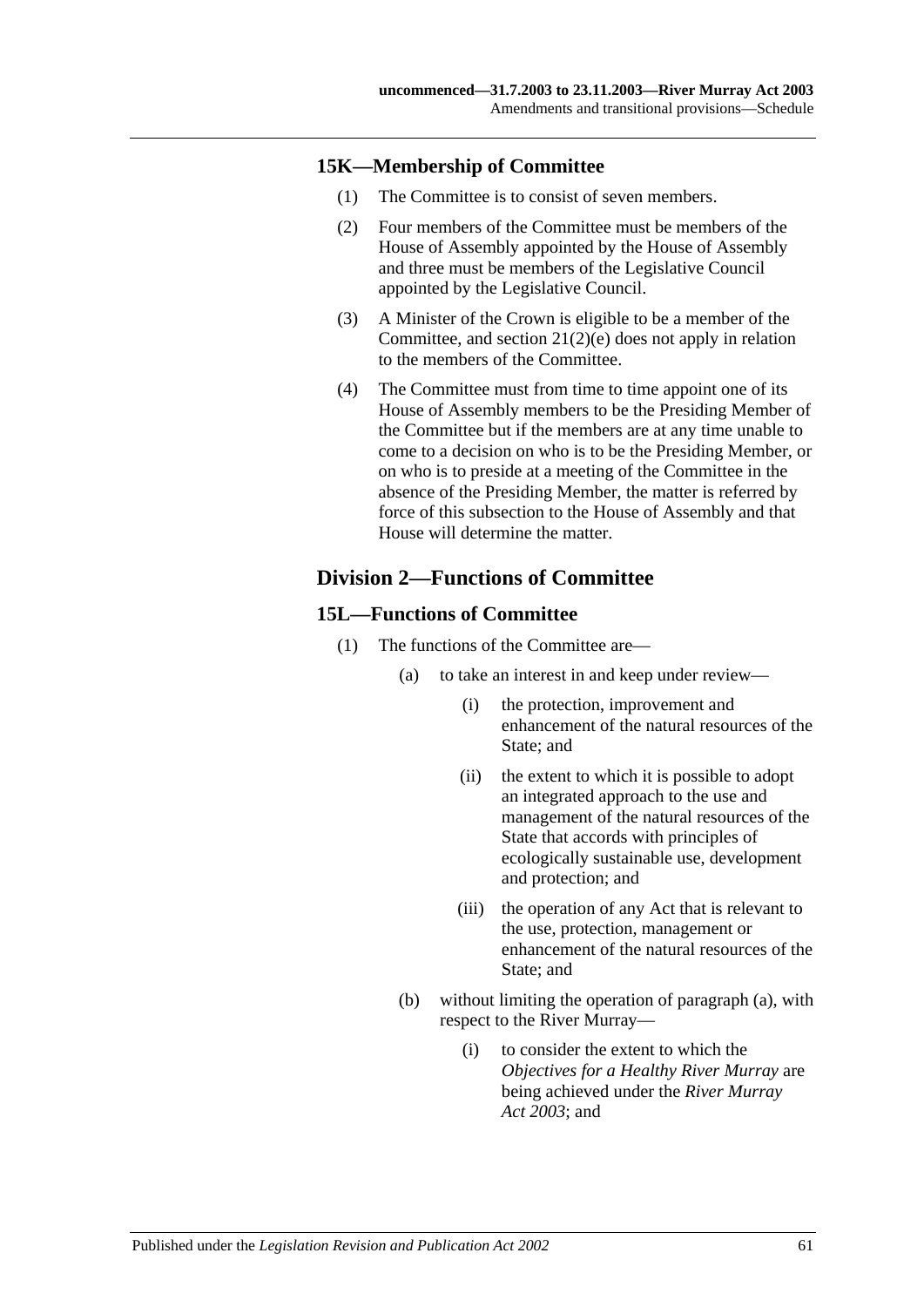- (ii) to consider and report on each review of the *[River Murray Act](http://www.legislation.sa.gov.au/index.aspx?action=legref&type=act&legtitle=River%20Murray%20Act%202003) 2003* undertaken under section 11 of that Act by the Minister to whom the administration of that Act has been committed; and
- (iii) to consider the interaction between the *[River Murray Act](http://www.legislation.sa.gov.au/index.aspx?action=legref&type=act&legtitle=River%20Murray%20Act%202003) 2003* and other Acts and, in particular, to consider the report in each annual report under that Act on the referral of matters under related operational Acts to the Minister under that Act; and
- (iv) at the end of the second year of operation of the *[River Murray Act](http://www.legislation.sa.gov.au/index.aspx?action=legref&type=act&legtitle=River%20Murray%20Act%202003) 2003*, to inquire into and report on
	- (A) the operation of subsection (5) of section 22 of that Act, insofar as it has applied with respect to any Plan Amendment Report under the *[Development Act](http://www.legislation.sa.gov.au/index.aspx?action=legref&type=act&legtitle=Development%20Act%201993) 1993* referred to the Governor under that subsection; and
	- (B) the operation of section 24(3) of the *[Development Act](http://www.legislation.sa.gov.au/index.aspx?action=legref&type=act&legtitle=Development%20Act%201993) 1993*; and
- (c) to perform such other functions as are imposed on the Committee under this or any other Act or by resolution of both Houses.
- (2) In this section—

*natural resources* includes—

- (a) soil, geological features, water, vegetation, animals and other organisms, and ecosystems; and
- (b) the natural amenity value of an area.

#### **18—Amendment of** *Parliamentary Remuneration Act 1990*

The *[Parliamentary Remuneration Act](http://www.legislation.sa.gov.au/index.aspx?action=legref&type=act&legtitle=Parliamentary%20Remuneration%20Act%201990) 1990* is amended by inserting at the end of the Schedule the following items:

Presiding Member of the Natural Resources Committee (unless a Minister).............14

Other members of the Natural Resources Committee (unless a Minister)..................10

## **19—Amendment of** *Petroleum Act 2000*

The *[Petroleum Act](http://www.legislation.sa.gov.au/index.aspx?action=legref&type=act&legtitle=Petroleum%20Act%202000) 2000* is amended—

(a) by inserting after the definition of *mandatory condition* in section 4(1) the following definition:

> *Murray-Darling Basin*" has the same meaning as in the *[Murray-Darling Basin Act](http://www.legislation.sa.gov.au/index.aspx?action=legref&type=act&legtitle=Murray-Darling%20Basin%20Act%201993) 1993*;;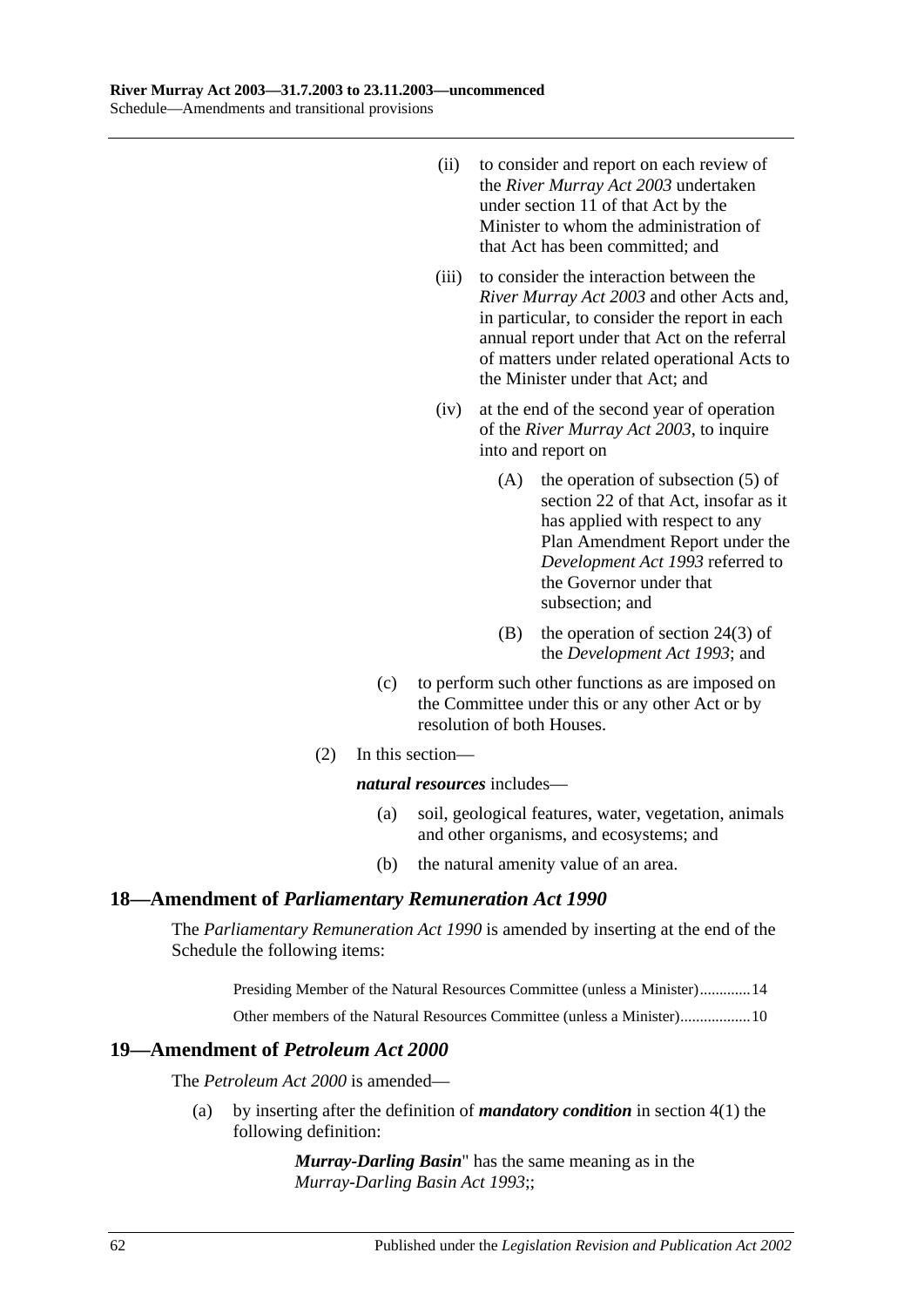(b) by inserting after section 103 the following section:

## **103A—Murray-Darling Basin**

- (1) If a statement (or revised statement) of environmental objectives applies to any part of the Murray-Darling Basin, the Minister must not approve the statement (or revised statement) without the concurrence of the Minister to whom the administration of the *[River Murray Act](http://www.legislation.sa.gov.au/index.aspx?action=legref&type=act&legtitle=River%20Murray%20Act%202003) 2003* is committed.
- (2) If the Minister to whom the administration of this Act is committed and the Minister to whom the administration of the *[River Murray Act](http://www.legislation.sa.gov.au/index.aspx?action=legref&type=act&legtitle=River%20Murray%20Act%202003) 2003* is committed cannot reach agreement in a case where subsection (1) applies, the Ministers must take steps to refer the matter to the Governor and the Governor will determine the matter (and any decision taken by the Governor will be taken to be a decision of the Minister under this Act).

#### **20—Amendment of** *Soil Conservation and Land Care Act 1989*

The *[Soil Conservation and Land Care Act](http://www.legislation.sa.gov.au/index.aspx?action=legref&type=act&legtitle=Soil%20Conservation%20and%20Land%20Care%20Act%201989) 1989* is amended—

(a) by inserting after the definition of *the Fund* in section 3 the following definition:

> *Murray-Darling Basin* has the same meaning as in the *[Murray-Darling Basin Act](http://www.legislation.sa.gov.au/index.aspx?action=legref&type=act&legtitle=Murray-Darling%20Basin%20Act%201993) 1993*;;

(b) by inserting after the definition of *rehabilitation* in section 3 the following definition:

- (c) by inserting after subsection (1a) of section 29 the following subsection:
	- (1b) A board, the soil conservation district of which is located wholly or partly within the Murray-Darling Basin, must, in carrying out its functions insofar as they relate to an area within the Murray-Darling Basin, take into account, seek to further, the objects of the *[River Murray Act](http://www.legislation.sa.gov.au/index.aspx?action=legref&type=act&legtitle=River%20Murray%20Act%202003) 2003* and the *Objectives for a Healthy River Murray* under that Act (insofar as they may be relevant).;
- (d) by inserting the following Division after section 34: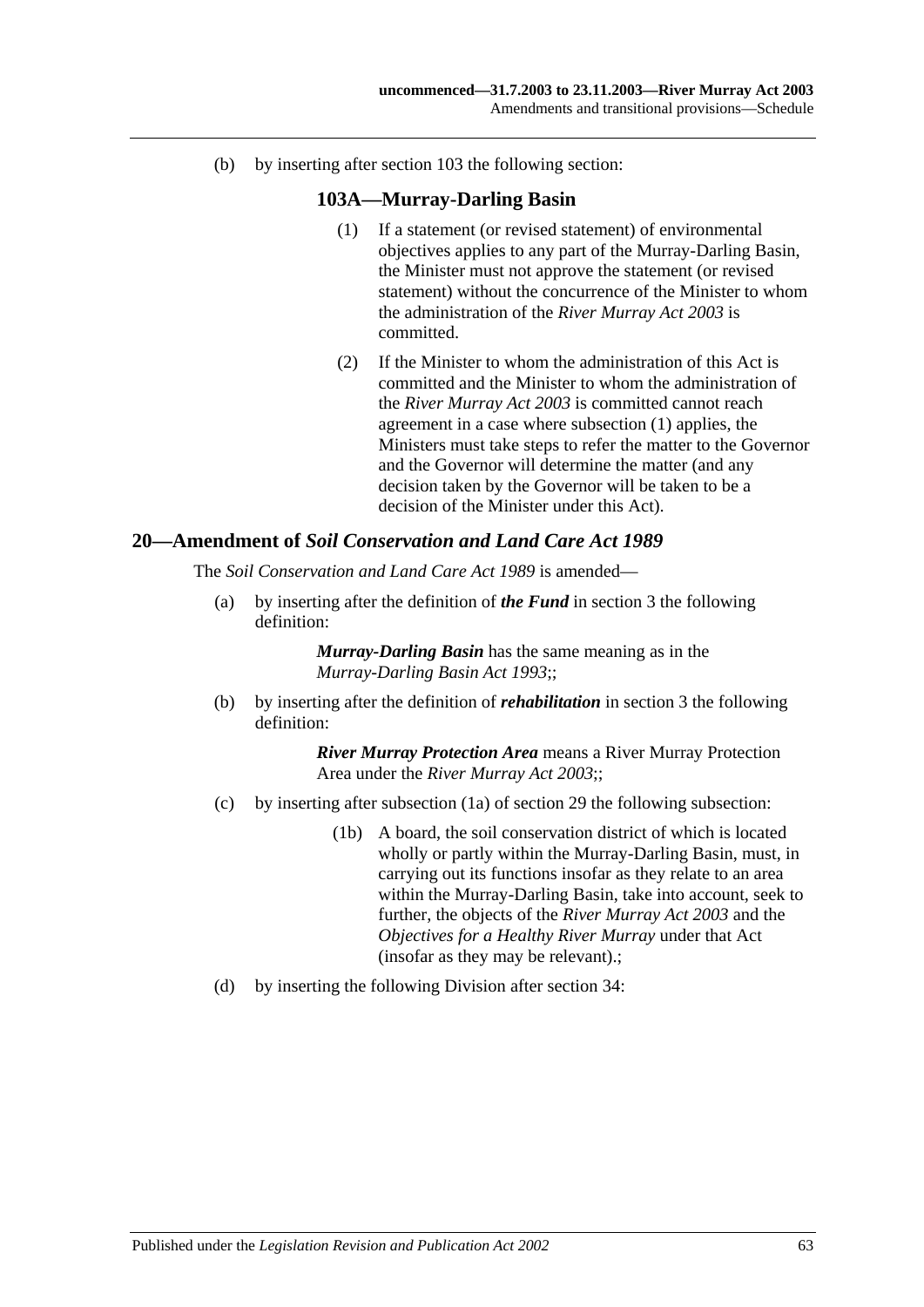# **Division 1A—Land within the Murray-Darling Basin**

# **34A—Land within the Murray-Darling Basin**

- (1) A board, the district of which is located wholly or partly within the Murray-Darling Basin, must, in developing or revising a district plan (but before making it available for public inspection and comment) consult the Minister to whom the administration of the *[River Murray Act](http://www.legislation.sa.gov.au/index.aspx?action=legref&type=act&legtitle=River%20Murray%20Act%202003) 2003* is committed and give due consideration to the views of that Minister in relation to the plan.
- (2) Before the Council approves any such district plan, or revised district plan, it must consult with the Minister to whom the administration of the *[River Murray Act](http://www.legislation.sa.gov.au/index.aspx?action=legref&type=act&legtitle=River%20Murray%20Act%202003) 2003* is committed and give due consideration to the views of that Minister in relation to the plan.;
- (e) by inserting after subsection (1) of section 36 the following subsection:
	- (1a) Insofar as a district plan applies to land within the Murray-Darling Basin, the plan must seek to further the objects of the *[River Murray Act](http://www.legislation.sa.gov.au/index.aspx?action=legref&type=act&legtitle=River%20Murray%20Act%202003) 2003* and the *Objectives for a Healthy River Murray* under that Act.;
- (f) by inserting after subsection (4) of section 38 the following subsections:
	- (4aaa) If a soil conservation order applies to land within the Murray-Darling Basin, the order and any variation of the order must seek to further the objects of the *[River Murray](http://www.legislation.sa.gov.au/index.aspx?action=legref&type=act&legtitle=River%20Murray%20Act%202003)  Act [2003](http://www.legislation.sa.gov.au/index.aspx?action=legref&type=act&legtitle=River%20Murray%20Act%202003)* and the *Objectives for a Healthy River Murray* under that Act (insofar as they may be relevant).
	- (4aa) If a board proposes to make or vary an order that applies to land within a River Murray Protection Area and is within a class of orders prescribed by the regulations for the purposes of this provision (which class may be prescribed so as to consist of all such orders), the board must, before making or varying the order—
		- (a) consult the Minister to whom the administration of the *[River Murray Act](http://www.legislation.sa.gov.au/index.aspx?action=legref&type=act&legtitle=River%20Murray%20Act%202003) 2003* is committed; and
		- (b) comply with the Minister's directions (if any) in relation to the order (including a direction as to the requirements of the order).;
- (g) by inserting in section  $40(3)$  "and must comply with any relevant requirements of section 38(4aaa) and (4aa) as if it were a board" after "(including the powers of enforcement of a soil conservation order)".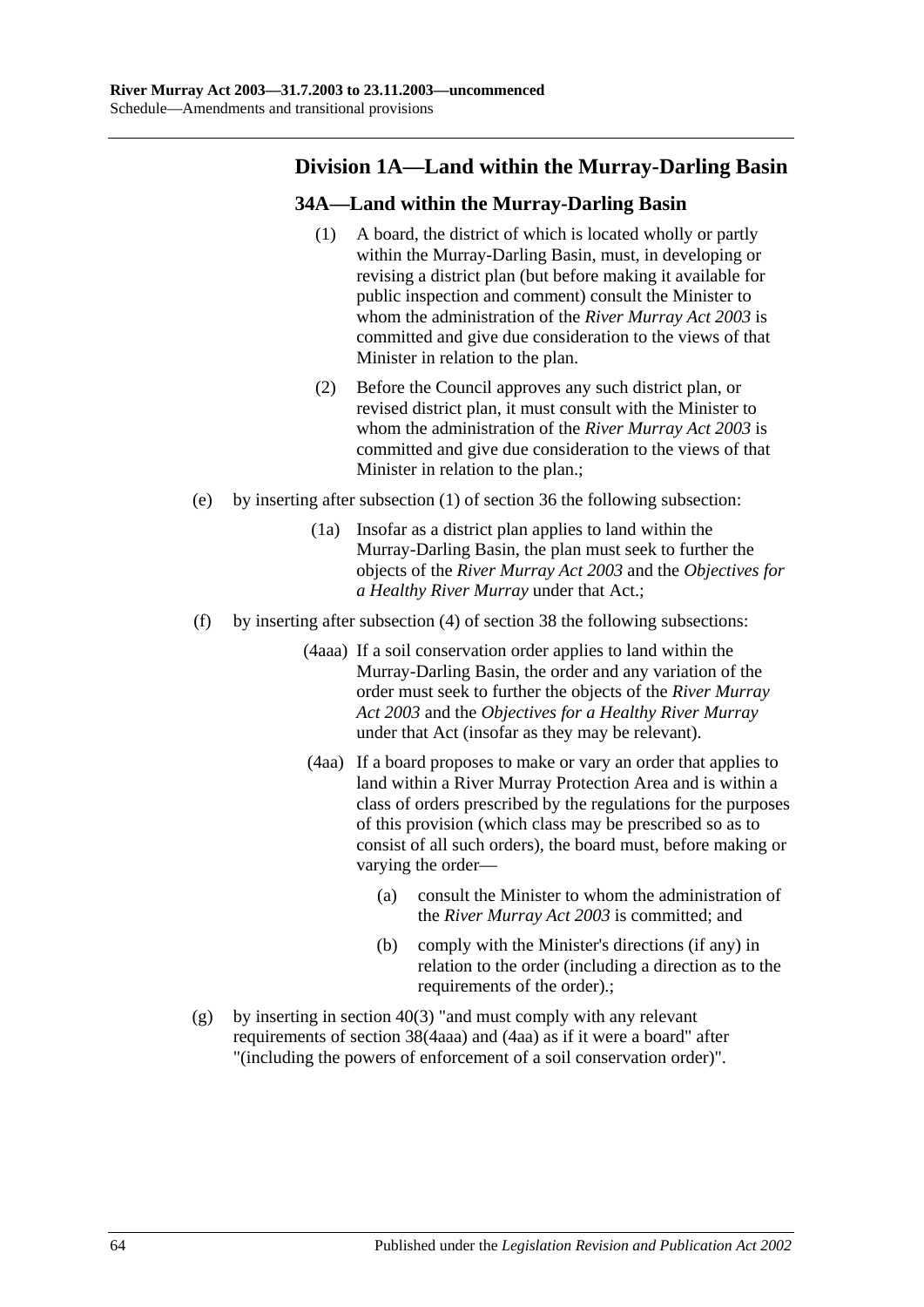# **21—Amendment of the** *South Eastern Water Conservation and Drainage Act 1992*

The *[South Eastern Water Conservation and Drainage Act](http://www.legislation.sa.gov.au/index.aspx?action=legref&type=act&legtitle=South%20Eastern%20Water%20Conservation%20and%20Drainage%20Act%201992) 1992* is amended—

(a) by inserting in section 3 after the definition of *the repealed Act* the following definition:

> *River Murray Protection Area* means a River Murray Protection Area under the *[River Murray Act](http://www.legislation.sa.gov.au/index.aspx?action=legref&type=act&legtitle=River%20Murray%20Act%202003) 2003*;;

(b) by inserting in Part 1 after section 7 the following section:

## **7A—Objects of** *River Murray Act 2003*

The Minister, the Board, the Council and all other bodies and persons involved in the administration of this Act must, if or when taking any action under this Act within, or in relation to, any part of the Murray-Darling Basin within the meaning of the *[Murray-Darling Basin Act](http://www.legislation.sa.gov.au/index.aspx?action=legref&type=act&legtitle=Murray-Darling%20Basin%20Act%201993) 1993*, act consistently with and seek to further—

- (a) the objects of the *[River Murray Act](http://www.legislation.sa.gov.au/index.aspx?action=legref&type=act&legtitle=River%20Murray%20Act%202003) 2003*; and
- (b) the *Objectives for a Healthy River Murray* under that Act,

(insofar as they may be relevant).;

- (c) by inserting after subsection (3) of section 18 the following subsection:
	- (3a) The Board must consult with the Minister to whom the administration of the *[River Murray Act](http://www.legislation.sa.gov.au/index.aspx?action=legref&type=act&legtitle=River%20Murray%20Act%202003) 2003* is committed in reviewing its management plan insofar as the plan affects the River Murray within the meaning of that Act.;
- (d) by inserting after subsection (3) of section 34 the following subsection:
	- (4) The Board must not, except with the approval of the Minister to whom the administration of the *[River Murray](http://www.legislation.sa.gov.au/index.aspx?action=legref&type=act&legtitle=River%20Murray%20Act%202003)  Act [2003](http://www.legislation.sa.gov.au/index.aspx?action=legref&type=act&legtitle=River%20Murray%20Act%202003)* is committed, undertake any work pursuant to this section that might affect the River Murray within the meaning of that Act that is not contemplated by the Board's approved management plan.;
- (e) by inserting after subsection (5) of section 43 the following subsection:
	- (6) If an application for a licence relates to work that is to be carried out within a River Murray Protection Area and is within a class of applications prescribed by the regulations for the purposes of this provision (which class may be prescribed so as to consist of applications for all such licences), the relevant authority must, before making its decision on the application—
		- (a) consult the Minister to whom the administration of the *[River Murray Act](http://www.legislation.sa.gov.au/index.aspx?action=legref&type=act&legtitle=River%20Murray%20Act%202003) 2003* is committed; and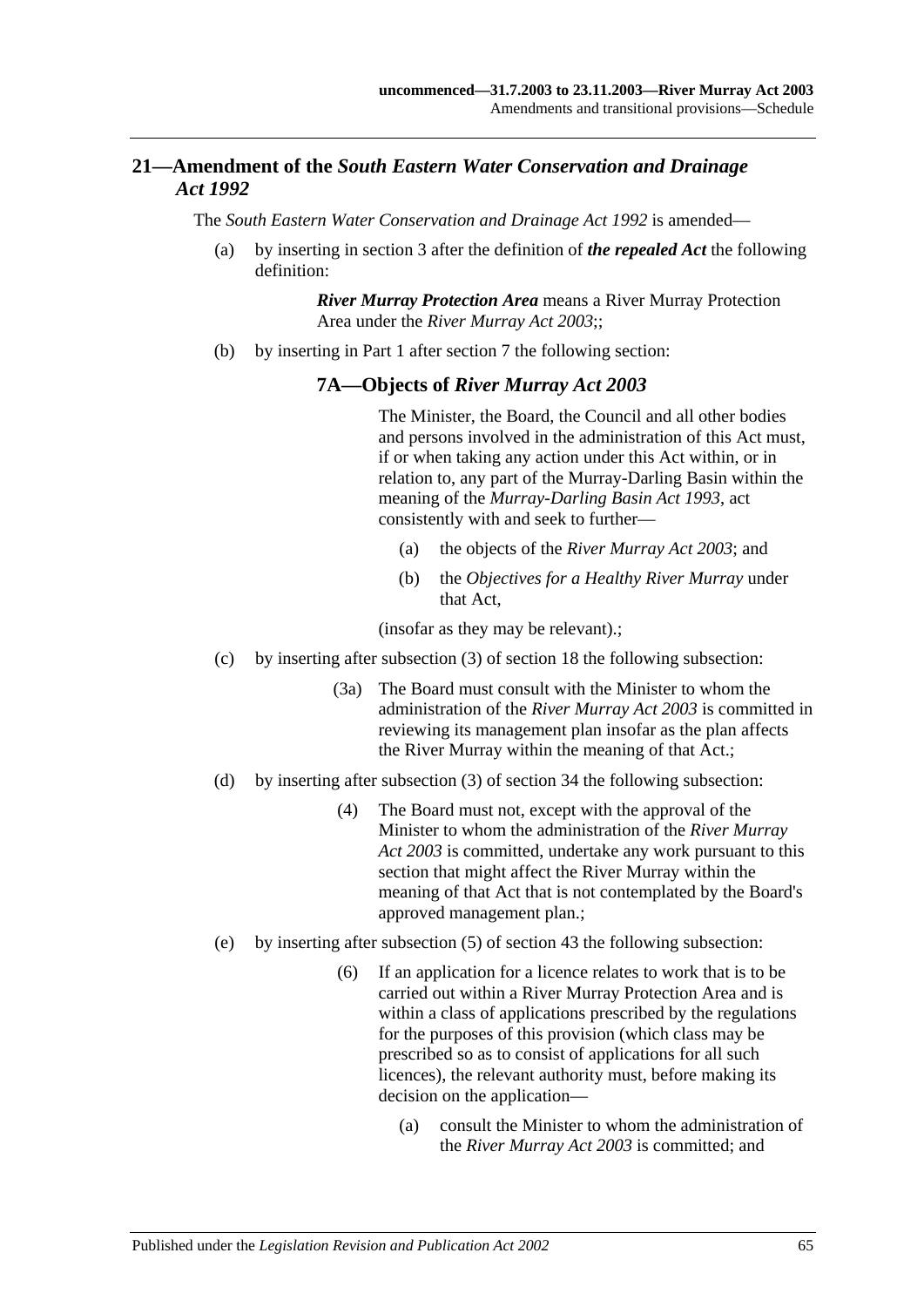(b) comply with the Minister's directions (if any) in relation to the application (including a direction that the application not be granted, or that if it is to be granted, then the licence be subject to conditions specified by the Minister).

## **22—Amendment of** *Water Resources Act 1997*

The *[Water Resources Act](http://www.legislation.sa.gov.au/index.aspx?action=legref&type=act&legtitle=Water%20Resources%20Act%201997) 1997* is amended—

(a) by inserting after the definition of *intensive farming* in section 3(1) the following definition:

> *Interstate Water Entitlements Transfer Scheme* means a scheme for the transfer of water entitlements between States under the Agreement approved under the *[Murray-Darling Basin Act](http://www.legislation.sa.gov.au/index.aspx?action=legref&type=act&legtitle=Murray-Darling%20Basin%20Act%201993) 1993*;;

(b) by inserting after the definition of *Mount Lofty Ranges watershed* in section 3(1) the following definitions:

> *Murray-Darling Basin* has the same meaning as in the *[Murray-Darling Basin Act](http://www.legislation.sa.gov.au/index.aspx?action=legref&type=act&legtitle=Murray-Darling%20Basin%20Act%201993) 1993*;

*natural resources* of the River Murray has the same meaning as in the *[River Murray Act](http://www.legislation.sa.gov.au/index.aspx?action=legref&type=act&legtitle=River%20Murray%20Act%202003) 2003*;;

(c) by inserting after the definition of *record* in section 3(1) the following definitions:

> *River Murray* has the same meaning as in the *[River Murray](http://www.legislation.sa.gov.au/index.aspx?action=legref&type=act&legtitle=River%20Murray%20Act%202003)  Act [2003](http://www.legislation.sa.gov.au/index.aspx?action=legref&type=act&legtitle=River%20Murray%20Act%202003)*;

*River Murray Protection Area* means a River Murray Protection Area under the *[River Murray Act](http://www.legislation.sa.gov.au/index.aspx?action=legref&type=act&legtitle=River%20Murray%20Act%202003) 2003*;;

(d) by inserting after paragraph (b) of section 6(1) the following word and paragraph:

and

- (c) insofar as this Act applies to the Murray-Darling Basin, that is consistent with the provisions, objects and objectives of the *[River Murray Act](http://www.legislation.sa.gov.au/index.aspx?action=legref&type=act&legtitle=River%20Murray%20Act%202003) 2003*.;
- (e) by inserting after paragraph (b) of section 6(2) the following word and paragraph:

and

- (c) insofar as this Act applies to the Murray-Darling Basin—must act consistently with, and seek to further, the objects of the *[River Murray Act](http://www.legislation.sa.gov.au/index.aspx?action=legref&type=act&legtitle=River%20Murray%20Act%202003) 2003* and the *Objectives for a Healthy River Murray* under that Act.;
- (f) by striking out the penalty provision at the foot of subsection (5) of section 9 and substituting the following items:

Maximum penalty:

(a) except where paragraph (b) applies—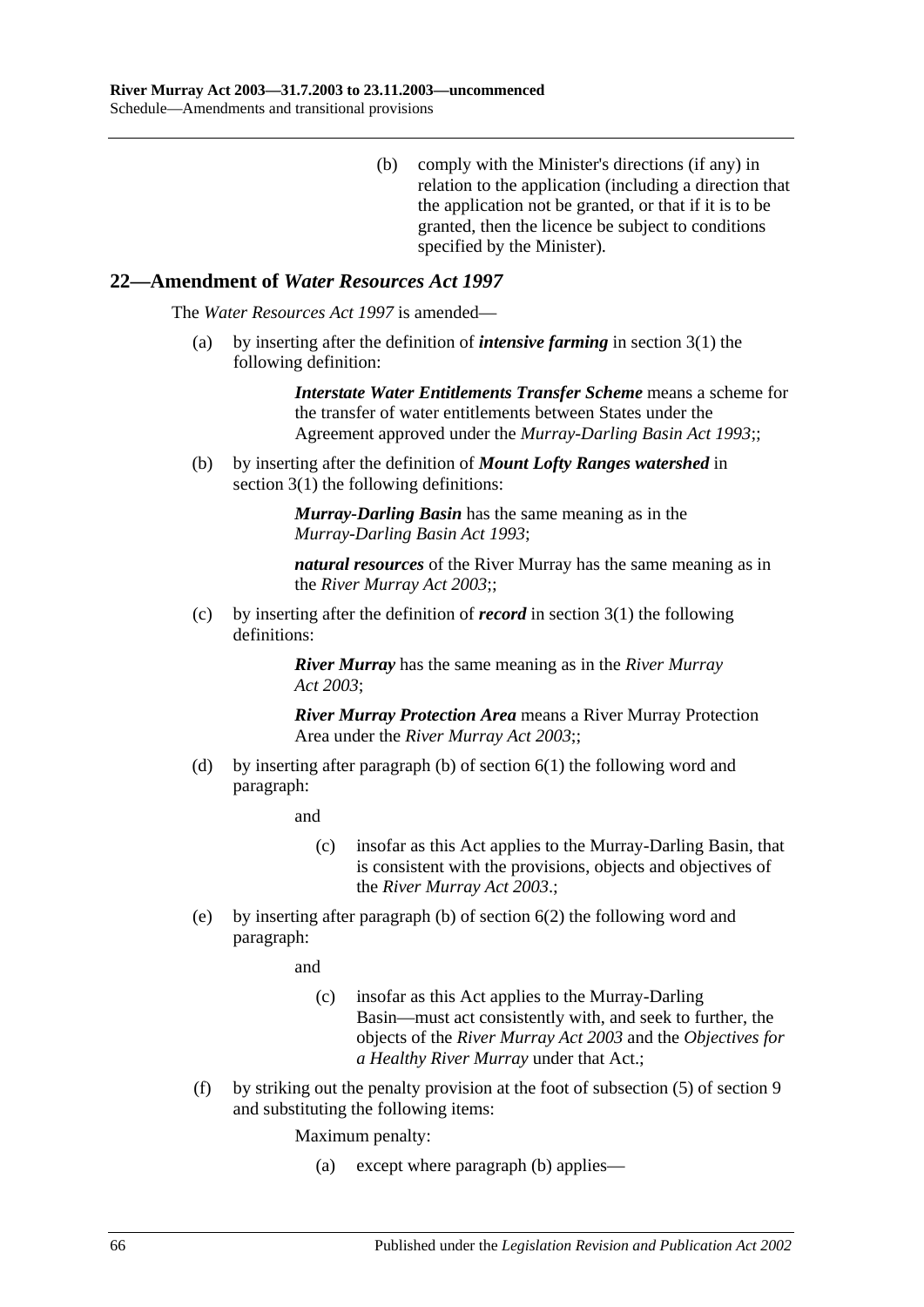- (i) where the offender is a body corporate—\$10 000;
- (ii) where the offender is a natural person—\$5 000;
- (b) if the offence relates to any water resource or activity within a River Murray Protection Area—
	- (i) where the offender is a body corporate—\$50 000;
	- (ii) where the offender is a natural person—\$25 000.

Expiation fee: If the offence relates to the breach of a prescribed condition of a licence that applies or has effect within a River Murray Protection Area: \$500.;

- (g) by inserting after subsection (6) of section 9 the following subsection:
	- (7) The relevant authority may, in conjunction with the operation of subsection (3)(d), determine not to grant any more permits for the erection, construction or enlargement of a dam, wall or other structure in a particular area unless or until there has been a reduction, to a level determined by the relevant authority, of the capacity of water capable of being retained by other dams, walls or structures already existing in the relevant area.;
- (h) by striking out from section  $10(2)$  "subsection  $(3)$ " and substituting "subsections (3) and (6)";
- (i) by inserting after subsection (5) of section 10 the following subsection:
	- (6) In the case of an activity of a prescribed class within the Murray-Darling Basin, the Minister will be the relevant authority in relation to activities for which a permit is required under this Division.;
- (i) by striking out from section  $12(1)$  "subsection  $(2)$ " and substituting "subsections (2) and (3)";
- (k) by striking out paragraph (e) of section 12(1) and substituting the following paragraph:
	- (e) to undertake an activity that is required or authorised by—
		- (i) an environment protection policy, an environment protection order, an environmental authorisation or a clean-up order under the *[Environment Protection](http://www.legislation.sa.gov.au/index.aspx?action=legref&type=act&legtitle=Environment%20Protection%20Act%201993)  Act [1993](http://www.legislation.sa.gov.au/index.aspx?action=legref&type=act&legtitle=Environment%20Protection%20Act%201993)*; or
		- (ii) a protection order, a reparation order or a reparation authorisation under the *[River Murray Act](http://www.legislation.sa.gov.au/index.aspx?action=legref&type=act&legtitle=River%20Murray%20Act%202003) 2003*;;
- (l) by inserting after subsection (2) of section 12 the following subsection: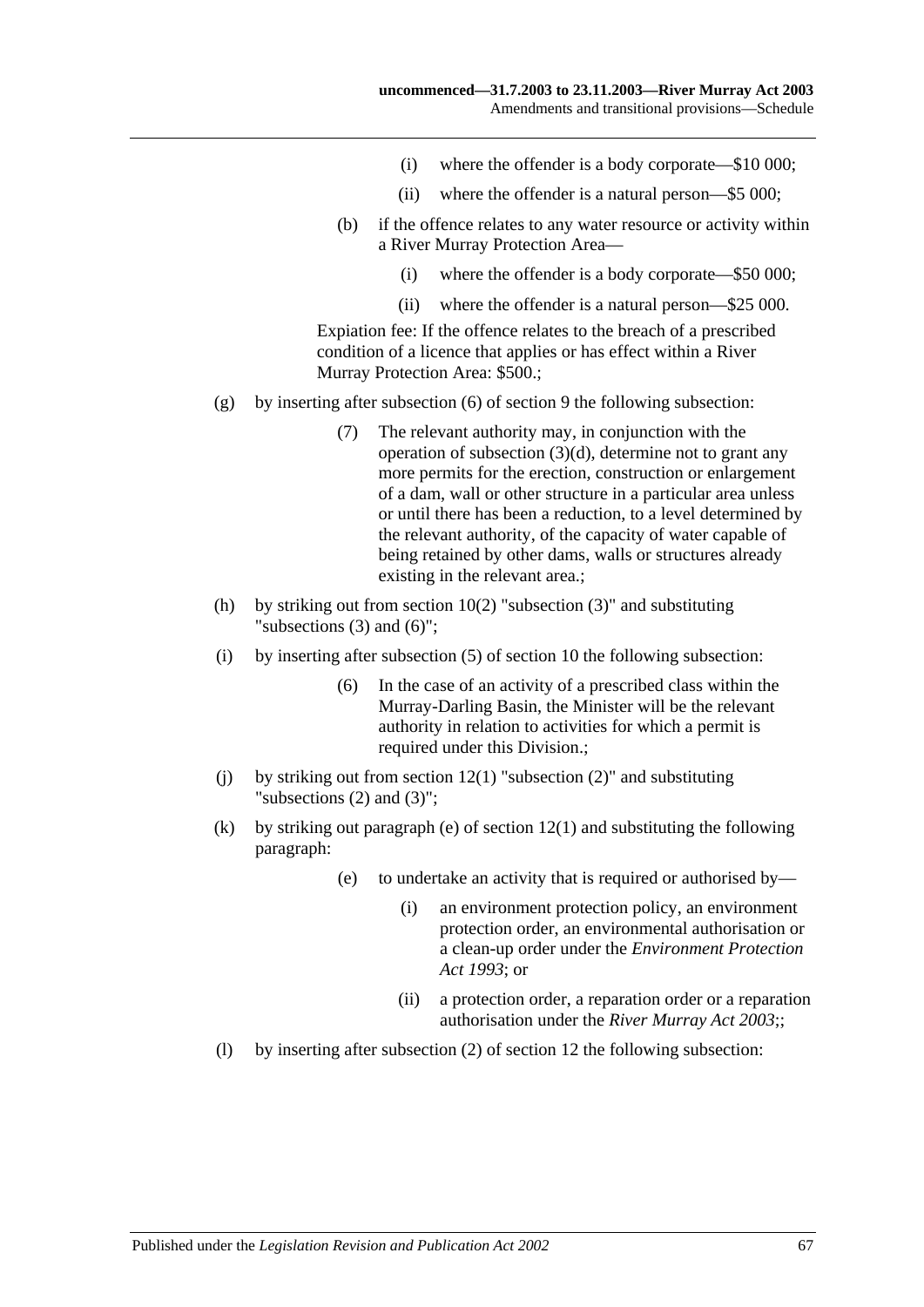- (3) If an activity is to be undertaken within the Murray-Darling Basin—
	- (a) subsection  $(1)(d)$  does not apply unless the application for the relevant development authorisation was referred to the Minister to whom the administration of the *[River Murray Act](http://www.legislation.sa.gov.au/index.aspx?action=legref&type=act&legtitle=River%20Murray%20Act%202003) 2003* is committed under section 37 of the *[Development](http://www.legislation.sa.gov.au/index.aspx?action=legref&type=act&legtitle=Development%20Act%201993)  Act [1993](http://www.legislation.sa.gov.au/index.aspx?action=legref&type=act&legtitle=Development%20Act%201993)*; and
	- (b) in any event, subsection (1) does not apply if the operation of this section is excluded by the regulations.;
- (m) by striking out from section 15(1) ", by notice served on the owner of land in the catchment area of the board" and substituting "or on his or her own initiative, by notice served on the owner of land";
- (n) by inserting after subsection (4) of section 18 the following subsections:
	- (4a) If an application for a permit relates to an area within a River Murray Protection Area and is within a class of applications prescribed by the regulations for the purposes of this provision (which class may be prescribed so as to consist of all such permits), the relevant authority must, before making its decision on the application—
		- (a) consult the Minister to whom the administration of the *[River Murray Act](http://www.legislation.sa.gov.au/index.aspx?action=legref&type=act&legtitle=River%20Murray%20Act%202003) 2003* is committed; and
		- (b) comply with the Minister's directions (if any) in relation to the application (including a direction that the application not be granted, or that if it is to be granted, then the permit be subject to conditions specified by the Minister).
	- (4b) The relevant authority's decision on an application for a permit that relates to an area within the Murray-Darling Basin must take into account the terms or requirements of the Agreement approved under the *[Murray-Darling Basin](http://www.legislation.sa.gov.au/index.aspx?action=legref&type=act&legtitle=Murray-Darling%20Basin%20Act%201993)  Act [1993](http://www.legislation.sa.gov.au/index.aspx?action=legref&type=act&legtitle=Murray-Darling%20Basin%20Act%201993)*, and any resolution of the Ministerial Council under that Agreement (insofar as they may be relevant).;
- (o) by inserting after subsection (3) of section 29 the following subsections:
	- (3a) If an application for a licence is within a class of applications prescribed by the regulations for the purposes of this provision, the Minister must, before making a decision on the application—
		- (a) consult the Minister to whom the administration of the *[River Murray Act](http://www.legislation.sa.gov.au/index.aspx?action=legref&type=act&legtitle=River%20Murray%20Act%202003) 2003* is committed; and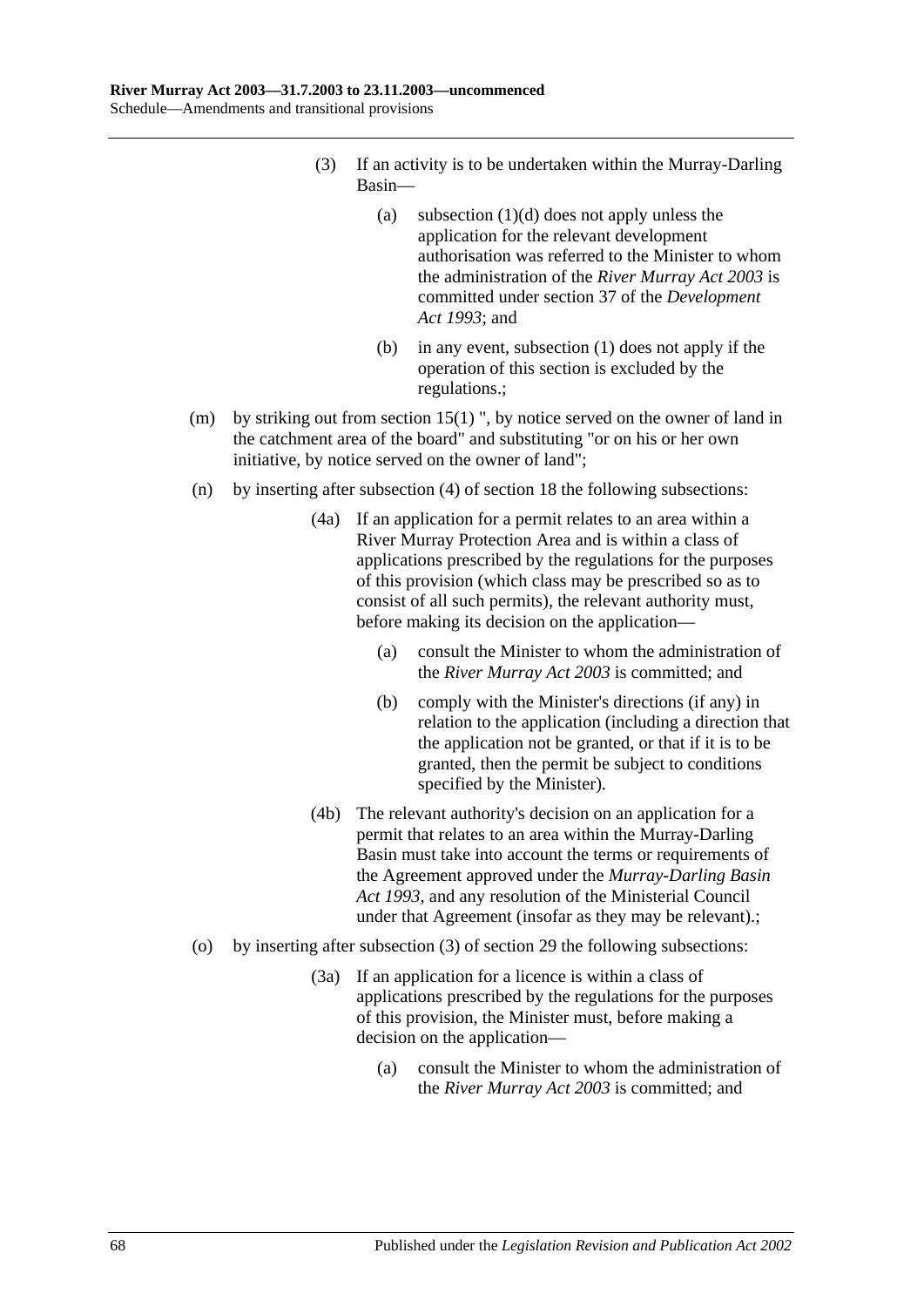- (b) comply with the Minister's directions (if any) in relation to the application (including a direction that the application not be granted, or that if it is to be granted, then the licence be subject to conditions specified by the Minister).
- (3b) The Minister's decision on an application for a licence that relates to a water resource within the Murray-Darling Basin must take into account the terms or requirements of the Agreement approved under the *[Murray-Darling Basin](http://www.legislation.sa.gov.au/index.aspx?action=legref&type=act&legtitle=Murray-Darling%20Basin%20Act%201993)  Act [1993](http://www.legislation.sa.gov.au/index.aspx?action=legref&type=act&legtitle=Murray-Darling%20Basin%20Act%201993)*, and any relevant resolution of the Ministerial Council under that Agreement (insofar as they may be relevant).;
- (p) by inserting after subsection (4) of section 29 the following subsections:
	- (4a) Without limiting the operation of subsection  $(4)(c)$ , a condition of a licence that relates to a water resource within the Murray-Darling Basin may include—
		- (a) a requirement that the licensee enter into a bond in such sum and subject to such terms and conditions specified by the Minister, or enter into some other arrangement specified by the Minister (which may include the payment of a sum or sums of money into an account specified by the Minister), to ensure that money is available to address the costs of any damage to the River Murray (being the costs of any such damage within the meaning of section 3(5) of the *[River Murray Act](http://www.legislation.sa.gov.au/index.aspx?action=legref&type=act&legtitle=River%20Murray%20Act%202003) 2003*) that may be attributable to the taking or use of water by virtue of the licence;
		- (b) a requirement that the licensee—
			- (i) develop to the satisfaction of the Minister an environment improvement program containing requirements specified by the Minister, and then comply with the requirements of that program to the satisfaction of the Minister; or
			- (ii) participate in a specified environment improvement program (including a program that applies with respect to any part of the River Murray);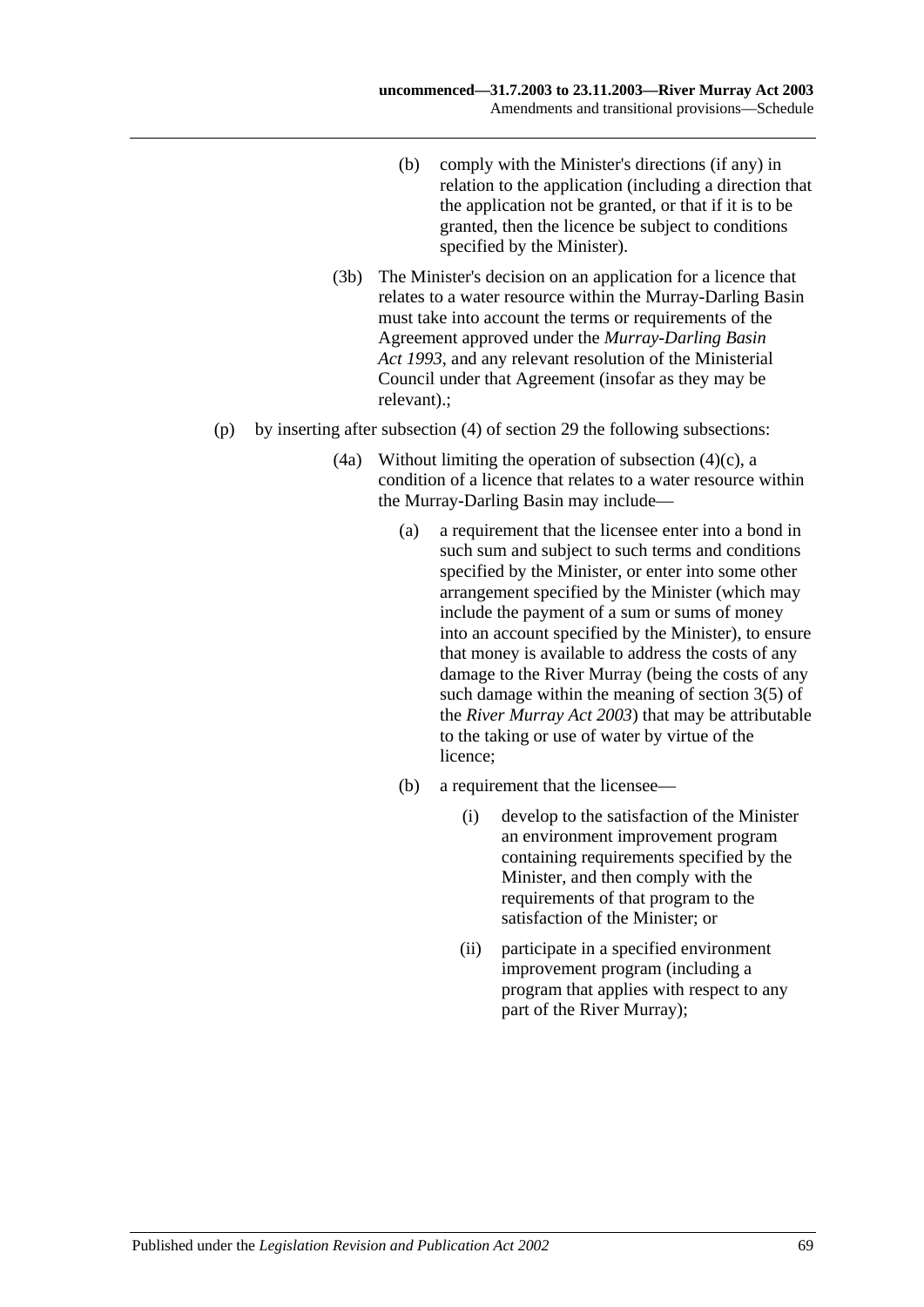- (c) a requirement that the licensee participate in any other form of scheme to protect, restore or otherwise benefit the River Murray specified by the Minister (including a scheme established by the Minister or any other person or body that has effect in relation to any part of the River Murray and including by payment of a sum or sums of money into an account established or used for the purposes of the scheme).
- (4b) Without limiting the operation of subsection (4a) with respect to any licence granted after the commencement of this subsection, a condition of a kind referred to in that subsection may be imposed with respect to—
	- (a) a licence granted before the commencement of that subsection; and
	- (b) any damage to the River Murray occurring before the commencement of that subsection.
- (4c) A condition of a kind referred to in subsection (4a) may also be imposed with respect to damage to the River Murray occurring before the imposition of the condition.;
- (q) by striking out paragraph (b) of section 30(1) and substituting the following paragraph:
	- (b) where the licence provides for intervals at which the conditions of the licence may be varied—at those intervals if, in the Minister's opinion, the variation is necessary or desirable to more effectively regulate the use of water from the resource—
		- (i) in accordance with the relevant water allocation plan and this Act; or
		- (ii) in accordance with the objects of the *[River Murray](http://www.legislation.sa.gov.au/index.aspx?action=legref&type=act&legtitle=River%20Murray%20Act%202003)  Act [2003](http://www.legislation.sa.gov.au/index.aspx?action=legref&type=act&legtitle=River%20Murray%20Act%202003)* or the *Objectives for a Healthy River Murray* under that Act;;
- (r) by inserting after paragraph (c) of section  $30(1)$  the following paragraph:
	- (ca) at any time if the variation is to impose or vary a condition of a licence that relates to a water resource within the Murray-Darling Basin and the Minister is of the opinion that the variation is appropriate or desirable to prevent, reduce or address damage to the River Murray; or;
- (s) by inserting after paragraph (e) of section 30(1) the following word and paragraph:

or

- (f) under a scheme established under Division 5.;
- (t) by striking out from section 30(2) "or (c)" and substituting ", (c) or (ca)";
- (u) by inserting after subsection (2) of section 30 the following subsections: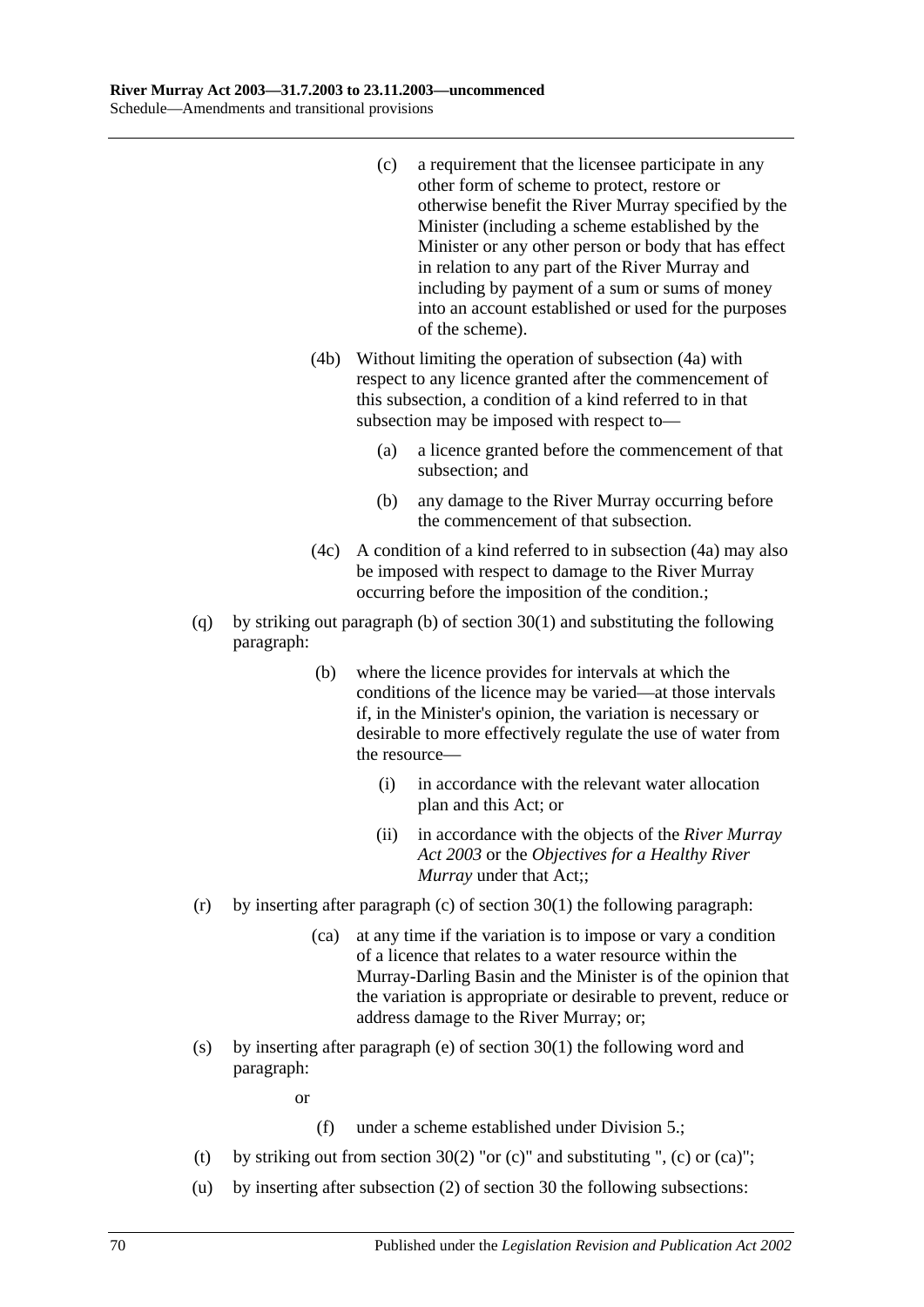- (3) However, if the licence relates to a water resource within the Murray-Darling Basin then no right of appeal will arise under subsection (2) if the regulations so provide.
- (4) The Minister may not vary a licence condition under paragraph (ca) of subsection (1) so as to reduce a water allocation endorsed on the relevant licence (but nothing in this subsection limits or affects the operation of any other paragraph of subsection (1)).;
- (v) by inserting after paragraph (c) of section 34(1) the following word and paragraph:

or

- (d) under an Interstate Water Entitlements Transfer Scheme.;
- (w) by inserting after paragraph (b) of section 34(3) the following word and paragraph:

or

- (c) is being made under an Interstate Water Entitlements Transfer Scheme.;
- (x) by inserting in section  $34(8)(b)$  "(including under an Interstate Water Entitlements Transfer Scheme)" after "to the licensee";
- (y) by inserting after paragraph (c) of section  $35(1)$  the following paragraph:
	- (ca) if the licence relates to a water resource within the Murray-Darling Basin, be made after taking into account the terms and requirements of the Agreement approved under the *[Murray-Darling Basin Act](http://www.legislation.sa.gov.au/index.aspx?action=legref&type=act&legtitle=Murray-Darling%20Basin%20Act%201993) 1993*, and any resolution of the Ministerial Council under that Agreement (insofar as they may be relevant); and;
- (z) by striking out paragraph (b) of section 38(1) and substituting the following paragraph:
	- (b) transfer the whole or part of the water allocation of the licence—
		- (i) to another licensee or the Minister; or
		- (ii) to any other person or the Minister under an Interstate Water Entitlements Transfer Scheme.;
- (za) by inserting after subsection (5) of section 38 the following subsection:
	- (5a) The Minister may refuse to grant approval for the transfer of a licence or the whole or part of a water allocation if the licensee is in breach of a condition of the licence.;
- (zb) by inserting after subsection (2) of section 39 the following subsection: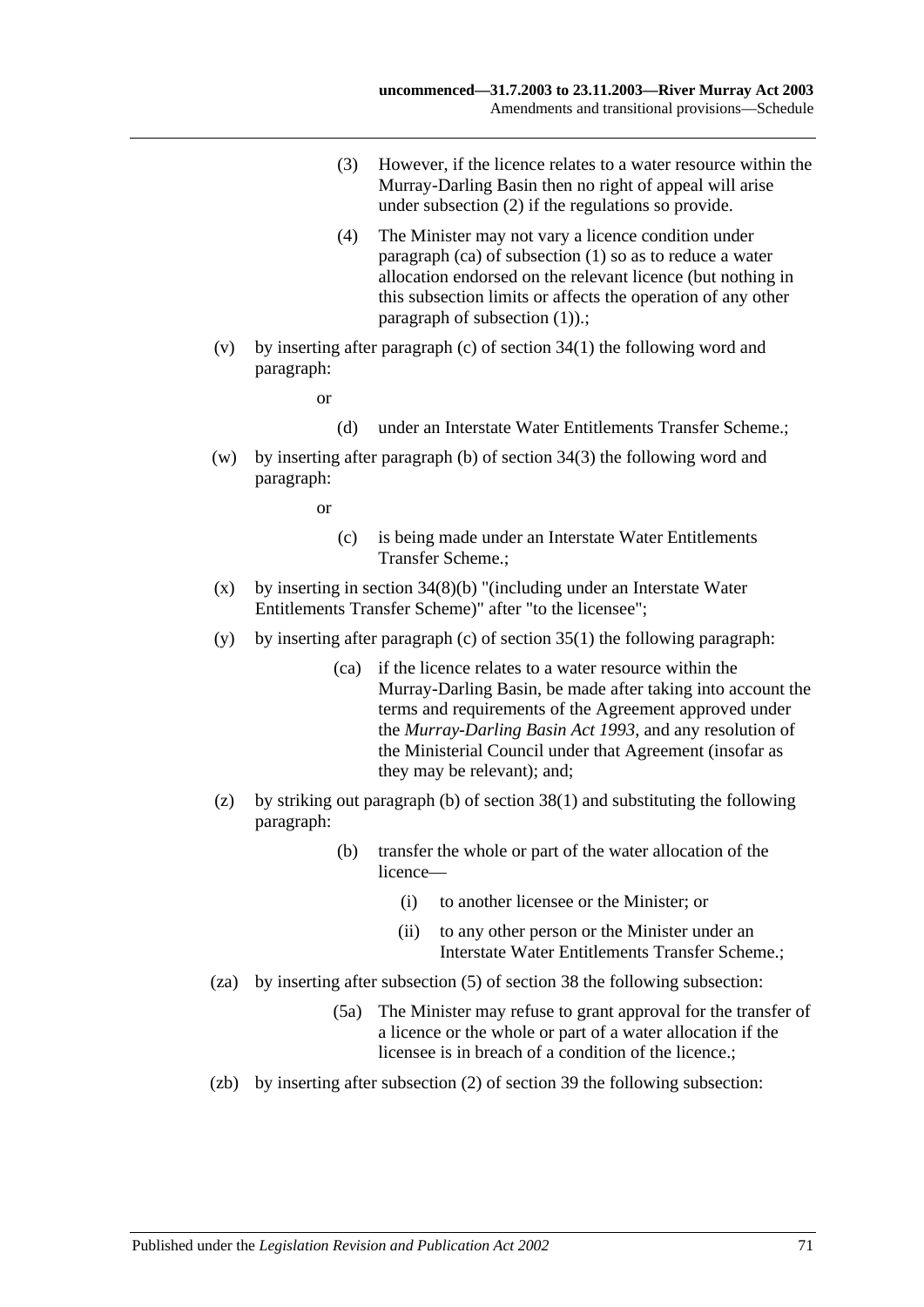- (2a) If an application for the transfer of a licence or the transfer of the whole or part of a water allocation that relates to a licence that relates to a water resource within the Murray-Darling Basin and falls within a class prescribed by the regulations for the purposes of this provision (which class may be prescribed so as to consist of all such applications), the Minister must, before making his or her decision on whether to grant the application—
	- (a) consult with the Minister to whom the administration of the *[River Murray Act](http://www.legislation.sa.gov.au/index.aspx?action=legref&type=act&legtitle=River%20Murray%20Act%202003) 2003* is committed; and
	- (b) comply with the Minister's directions (if any) in relation to the application (including a direction that the application not be granted, or that if it is granted, then the Minister exercise a specified power under subsection (3) or impose conditions specified by the Minister as part of his or her direction).;
- (zc) by striking out paragraph (c) of section 39(3) and substituting the following paragraphs:
	- (c) vary any condition of the licence transferred or the receiving licence—
		- (i) to ensure consistency with the relevant water allocation plan; or
		- (ii) in the case of a licence that relates to a water resource within the Murray-Darling Basin—to comply with any direction under subsection (2a) or otherwise to take action to prevent, reduce or address damage to the River Murray;
	- (d) if relevant, take any other action required or permitted under an Interstate Water Entitlements Transfer Scheme.;
- (zd) by inserting after paragraph (b) of section  $41(1)$  the following paragraph:
	- (ba) if the licence relates to a water resource within the Murray-Darling Basin, must be made after taking into account the terms and requirements of the Agreement approved under the *[Murray-Darling Basin Act](http://www.legislation.sa.gov.au/index.aspx?action=legref&type=act&legtitle=Murray-Darling%20Basin%20Act%201993) 1993*, and any resolution of the Ministerial Council under that Agreement (insofar as they may be relevant); and;
- (ze) by inserting after subsection (1) of section 41 the following subsection:
	- (1a) Subsection  $(1)(a)(i)$  operates subject to the terms or requirements of an Interstate Water Entitlements Transfer Scheme.;
- (zf) by striking out from section 42(b) "both licences" and substituting "the licence or licences";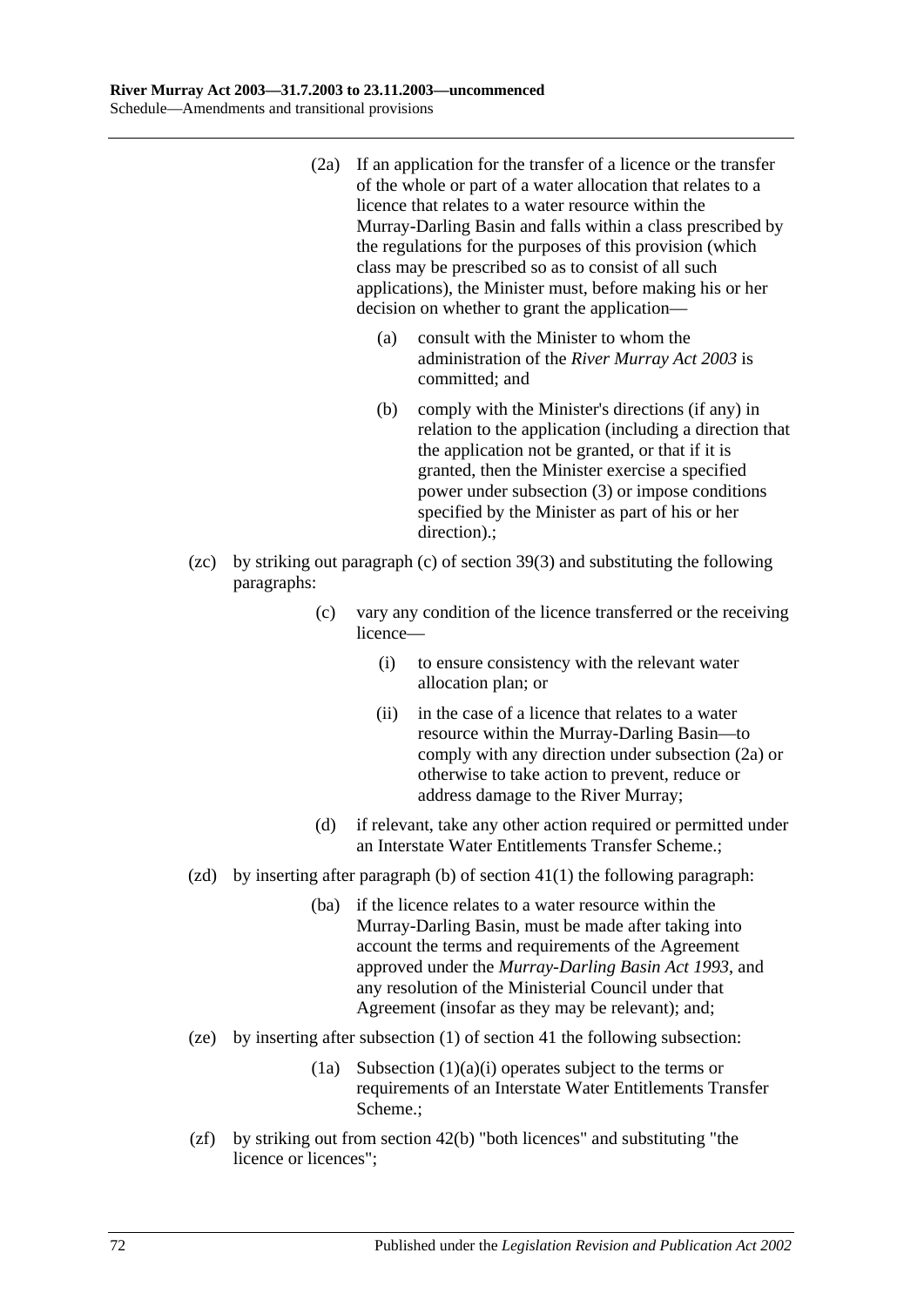- (zg) by striking out paragraph (a) of section 43(4) and substituting the following paragraph:
	- (a) a licensee, or a person acting on behalf of a licensee—
		- (i) has contravened an environment protection order under the *[Environment Protection Act](http://www.legislation.sa.gov.au/index.aspx?action=legref&type=act&legtitle=Environment%20Protection%20Act%201993) 1993* or a protection order under the *[River Murray Act](http://www.legislation.sa.gov.au/index.aspx?action=legref&type=act&legtitle=River%20Murray%20Act%202003) 2003*; or
		- (ii) has failed to comply with a clean-up order under the *[Environment Protection Act](http://www.legislation.sa.gov.au/index.aspx?action=legref&type=act&legtitle=Environment%20Protection%20Act%201993) 1993* or a reparation order under the *[River Murray Act](http://www.legislation.sa.gov.au/index.aspx?action=legref&type=act&legtitle=River%20Murray%20Act%202003) 2003*; and;
- (zh) by inserting after section 44 of the Act the following Division:

### **Division 5—Schemes to promote the transfer or surrender of allocations**

#### **44AAA—Schemes to promote the transfer or surrender of allocations**

- (1) The Minister may, by notice in the Gazette, establish a scheme—
	- (a) to promote the transfer or surrender of the whole or part of water (taking) allocations or water (holding) allocations (or both) of licences, or licences of a specified class, that relate to a specified area within the Murray-Darling Basin; or
	- (b) to promote the surrender of licences, or licences of a specified class, that relate to a specified area within the Murray-Darling Basin.
- (2) A scheme under subsection (1) will be a scheme—
	- (a) under which any holder of a licence of a specified class must, in accordance with the terms of the scheme, make an offer—
		- (i) to transfer the whole or a specified part of the water (taking) allocation or water (holding) allocation (or both) of the licence to the Minister or to a person of a specified class—
			- (A) for a price specified by the licensee; or
			- (B) for a price determined under the terms of the scheme, being a price that equals or exceeds a reserve price specified by the licensee; or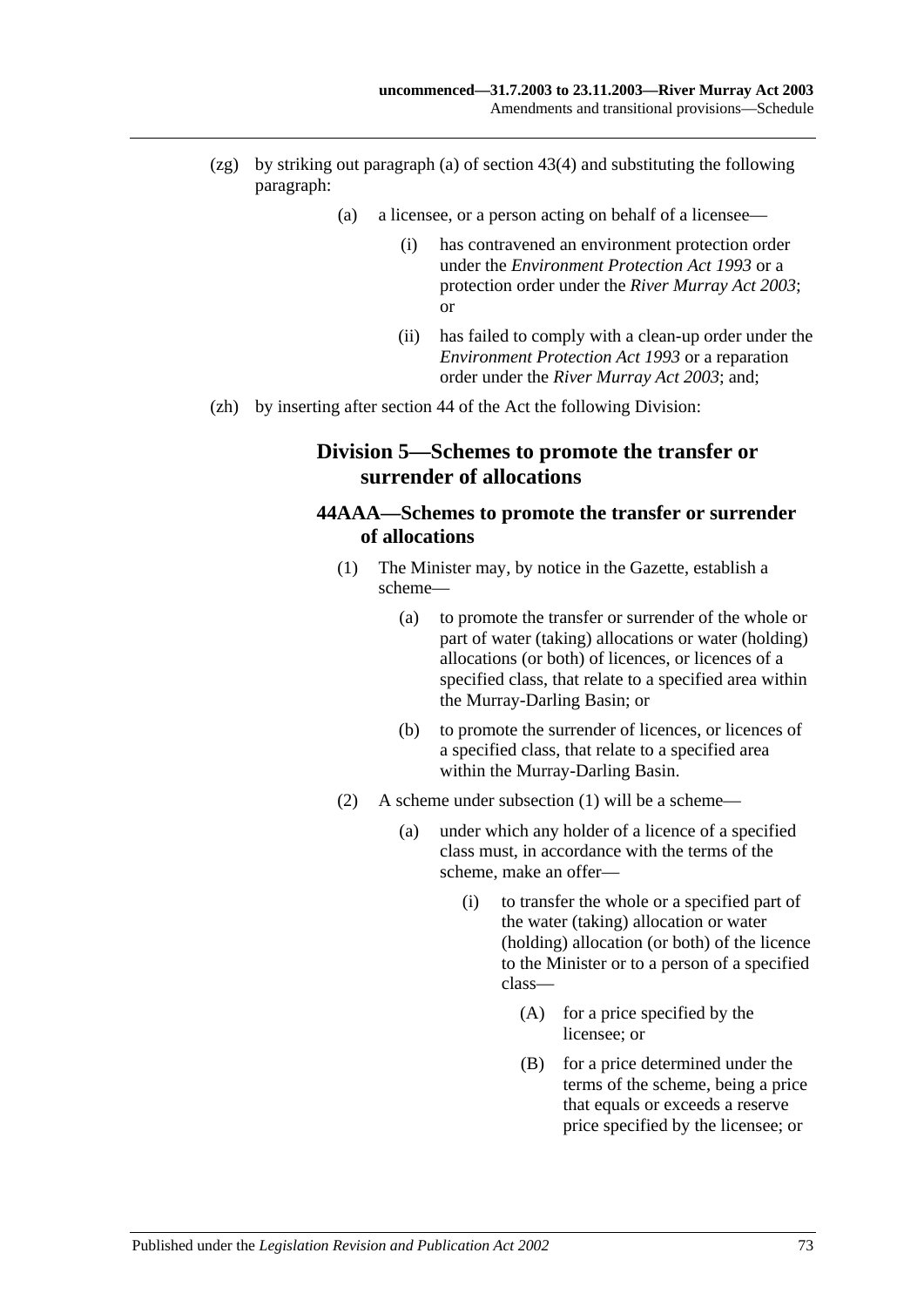- (ii) to surrender the whole or a specified part of the water (taking) allocation or water (holding) allocation (or both) of the licence, or to surrender the licence, to the Minister, for a price specified by the licensee; or
- (b) under which the Minister will, in accordance with the terms of the scheme, make an offer to any holder of a licence of a specified class to pay a price specified by the Minister—
	- (i) for the surrender of the whole or a specified part of the water (taking) allocation or water (holding) allocation (or both) of the licence; or
	- (ii) for the surrender of the licence.
- (3) Neither the Minister nor any licensee or other person is required to accept an offer under a scheme established under this section.
- (4) Subject to subsection (5), the Minister must not reject any acceptance of an offer within the terms of a scheme under subsection (2)(b).
- (5) The Minister may reject such an acceptance if—
	- (a) the Minister has, in establishing the particular scheme, set a maximum amount of water allocation with respect to which the Minister is willing to make a payment and that maximum had been achieved before the receipt by the Minister of the relevant acceptance; or
	- (b) the Minister has, in establishing the particular scheme, set a limit on the amount of money that the Minister is willing to expend under the scheme and that limit has been achieved before the receipt by the Minister of the relevant acceptance; or
	- (c) the register of licences kept by the Minister includes a notation that a person has an interest in the licence and the acceptance has been made without the written consent of that person; or
	- (d) the Minister receives the relevant acceptance after the Minister has brought the scheme to an end; or
	- (e) any other prescribed circumstance applies.
- (6) The Minister may in the Minister's absolute discretion, by notice in the Gazette, bring a scheme to an end at any time.
- (7) When a scheme is brought to an end, any unaccepted offers automatically lapse.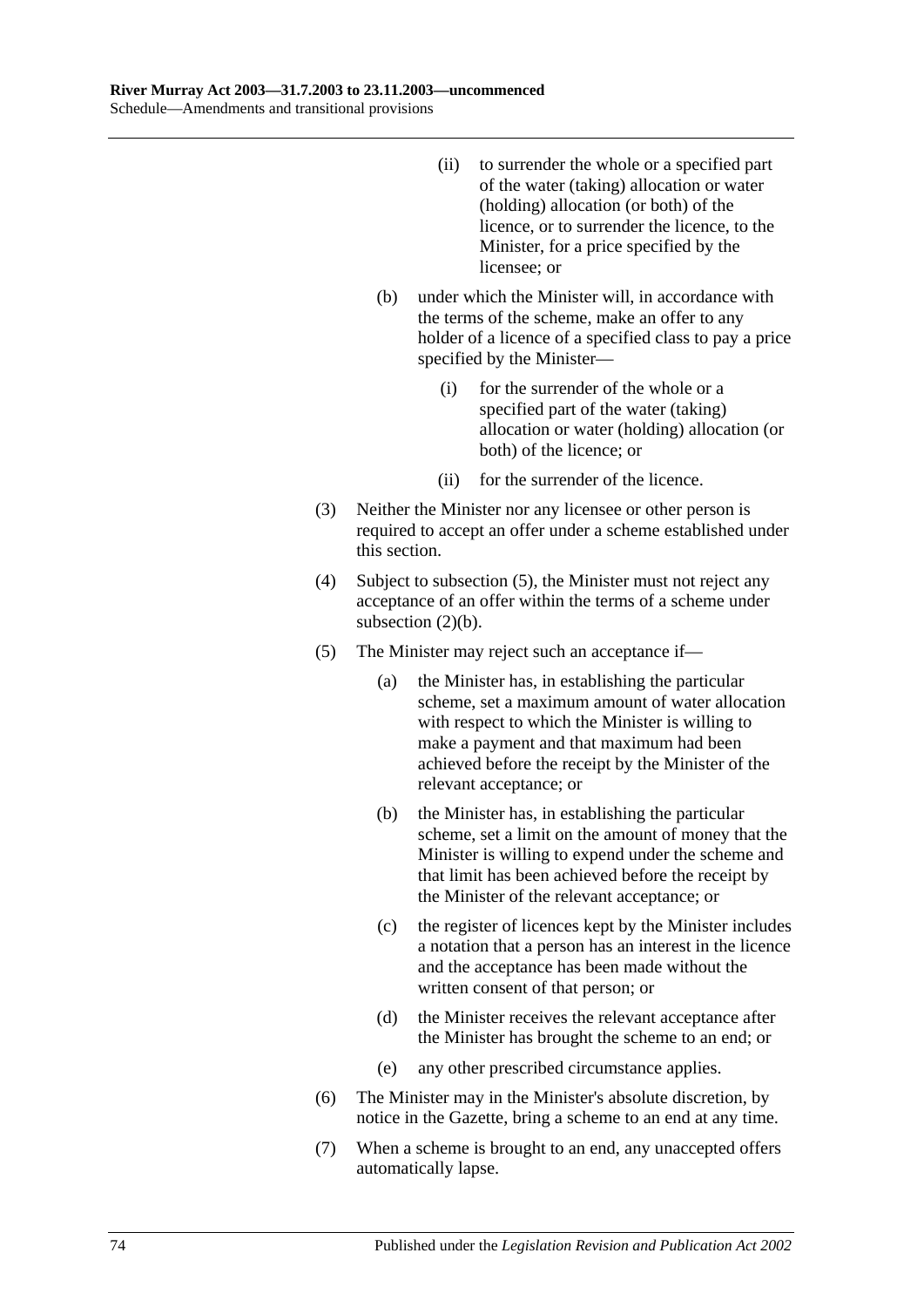- (8) The Governor may, by regulation, make provision for related or ancillary matters connected with the operation of this section.;
- (zi) by inserting after paragraph (e) of section  $45(1)$  the following paragraph:
	- (ea) in relation to the application of this Act within the Murray-Darling Basin, and as far as reasonably practicable—
		- (i) to act to integrate the administration of this Act with the administration of the *[River Murray](http://www.legislation.sa.gov.au/index.aspx?action=legref&type=act&legtitle=River%20Murray%20Act%202003)  Act [2003](http://www.legislation.sa.gov.au/index.aspx?action=legref&type=act&legtitle=River%20Murray%20Act%202003)*; and
		- (ii) to promote the integration or co-ordination of policies, programs, plans and projects under this Act with relevant activities undertaken under the *[River Murray Act](http://www.legislation.sa.gov.au/index.aspx?action=legref&type=act&legtitle=River%20Murray%20Act%202003) 2003*; and;
- (zj) by inserting in section  $61(d)$  "or delegated" after "as are assigned";
- (zk) by striking out subsection (3) of section 62 and substituting the following subsections:
	- (3) A board may assign its responsibility under subsection (1) for maintenance or repair—
		- (a) to the owner or occupier of the land on which the infrastructure is situated if the owner or occupier agrees to the assignment; or
		- (b) to a third party if the owner of the land on which the infrastructure is situated agrees to the assignment.
	- (4) An assignment under subsection (3) will be effected by agreement between the Minister and the relevant party.
	- (5) An agreement under subsection (4) may include arrangements for access to the land on which the infrastructure is situated.
	- (6) The Registrar-General must, on an application by the Minister, note the agreement against the instrument of title for the land where the infrastructure is situated or, in the case of land not under the provisions of the *[Real Property](http://www.legislation.sa.gov.au/index.aspx?action=legref&type=act&legtitle=Real%20Property%20Act%201886)  Act [1886](http://www.legislation.sa.gov.au/index.aspx?action=legref&type=act&legtitle=Real%20Property%20Act%201886)*, against the land where the infrastructure is situated.
	- (7) Where a note has been entered under subsection (6), an arrangement for access to the relevant land is, despite the provisions of the *[Real Property Act](http://www.legislation.sa.gov.au/index.aspx?action=legref&type=act&legtitle=Real%20Property%20Act%201886) 1886*, binding on each owner of the land from time to time and on any occupier of the land.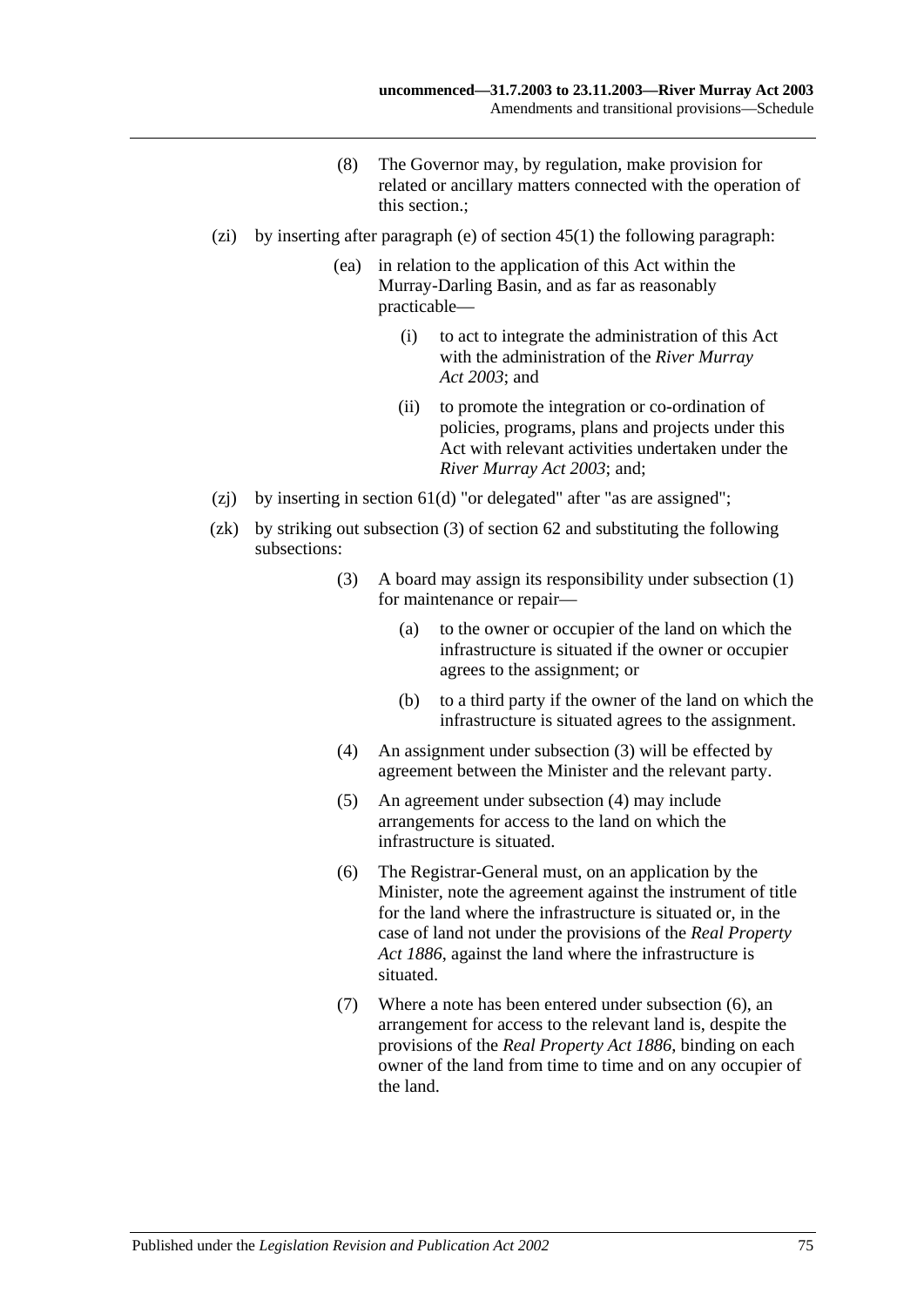- (8) The Registrar-General must, on the application of the Minister, enter a note of any rescission or amendment of an agreement under subsection (4) against the instrument of title, or against the land (but must otherwise ensure that the note is not removed once made).;
- (zl) by inserting in section  $92(3)(e)$  "and, in relation to water resources within the Murray-Darling Basin, the objects of the *[River Murray](http://www.legislation.sa.gov.au/index.aspx?action=legref&type=act&legtitle=River%20Murray%20Act%202003) Act 2003* and the *Objectives for a Healthy River Murray* under that Act" after "object of this Act";
- (zm) by inserting in section  $92(3)(i)$  "and, in relation to water resources within the Murray-Darling Basin, the objects of the *[River Murray Act](http://www.legislation.sa.gov.au/index.aspx?action=legref&type=act&legtitle=River%20Murray%20Act%202003) 2003* and the *Objectives for a Healthy River Murray* under that Act" after "object of this Act";
- (zn) by inserting after paragraph (a) of section 97(3) the following paragraph:
	- (ab) may amend the plan to include new, additional or increased expenditure on a program or programs to address salinity levels in the River Murray;;
- (zo) by inserting in section 97(6) "or (ab)" after "subsection  $(3)(a)$ ";
- (zp) by inserting in section 97(7) "or (ab)" after "subsection  $(3)(a)(iii)$ ";
- (zq) by inserting after section 117 the following section:

#### **117A—Promotion of River Murray legislation**

To the extent that a plan under this Part applies to the Murray-Darling Basin or in relation to the River Murray, the plan should—

- (a) seek to further the objects of the *[River Murray](http://www.legislation.sa.gov.au/index.aspx?action=legref&type=act&legtitle=River%20Murray%20Act%202003)  Act [2003](http://www.legislation.sa.gov.au/index.aspx?action=legref&type=act&legtitle=River%20Murray%20Act%202003)* and the *Objectives for a Healthy River Murray* under that Act; and
- (b) be consistent with the terms or requirements of the Agreement approved under the *[Murray-Darling](http://www.legislation.sa.gov.au/index.aspx?action=legref&type=act&legtitle=Murray-Darling%20Basin%20Act%201993)  [Basin Act](http://www.legislation.sa.gov.au/index.aspx?action=legref&type=act&legtitle=Murray-Darling%20Basin%20Act%201993) 1993*, and any relevant resolution of the Ministerial Council under that Agreement approved under that Act,

(insofar as they may be relevant).;

- (zr) by inserting after the present contents of section 118 (now to be designated as subsection (1)) the following subsection:
	- (2) The Minister may amend a catchment water management plan or a water allocation plan in order to—
		- (a) further the objects of the *[River Murray Act](http://www.legislation.sa.gov.au/index.aspx?action=legref&type=act&legtitle=River%20Murray%20Act%202003) 2003*, or the *Objectives for a Healthy River Murray* under that Act; or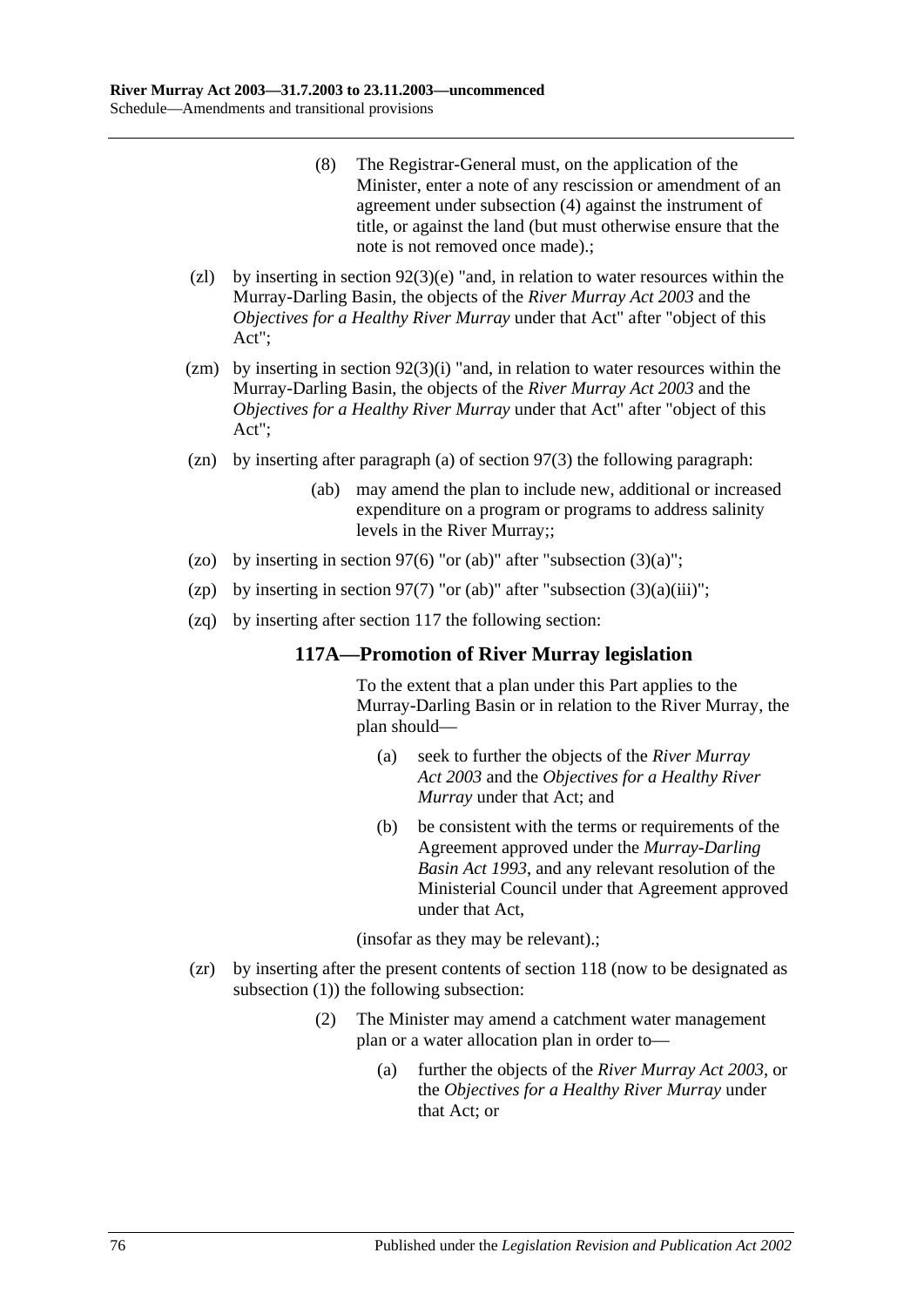(b) achieve greater consistency with the terms or requirements of the Agreement under the *[Murray-Darling Basin Act](http://www.legislation.sa.gov.au/index.aspx?action=legref&type=act&legtitle=Murray-Darling%20Basin%20Act%201993) 1993*, or any resolution of the Ministerial Council under that Agreement,

without following procedures for amendment under this Part if the Minister certifies, at the time of making the amendment, that the amendment is not to be used to effect a reduction in existing water allocations of the licences affected by the plan.;

(zs) by inserting after section 118 the following section:

#### **118A—Effect of declaration of invalidity**

If a part of a plan under this Part is found to be invalid—

- (a) the balance of the plan may nevertheless continue to have full force and effect; and
- (b) if the part that is found to be invalid arises from, or is attributable to, an amendment (or purported amendment) to the plan then the amendment (or purported amendment) will, to the extent of the invalidity, be disregarded and the plan will, to that extent, revert to the position that applied immediately before it was sought to give the amendment (or purported amendment) effect.;
- (zt) by inserting after subsection (4) of section 122 the following subsection:
	- (4a) A water plan, or a report under section 121, may include proposals for money raised through the imposition of a levy in one or more years to be expended in a subsequent year or years (and a levy may be declared on this basis).;
- (zu) by striking out subsection (8) of section 122 and substituting the following subsection:
	- (8) Different levies may be declared in respect of the same water resource based on—
		- (a) the quantity of water allocated or taken; and
		- (b) one or more of the following factors:
			- (i) the part of the resource from which the water may be, or is, taken;
			- (ii) the purpose for which the water will be used;
			- (iii) in the case of the River Murray—the effect that the use of the water may have on salinity levels in the River Murray and, if this effect on salinity levels is applied as a differentiating factor with respect to a group of licences—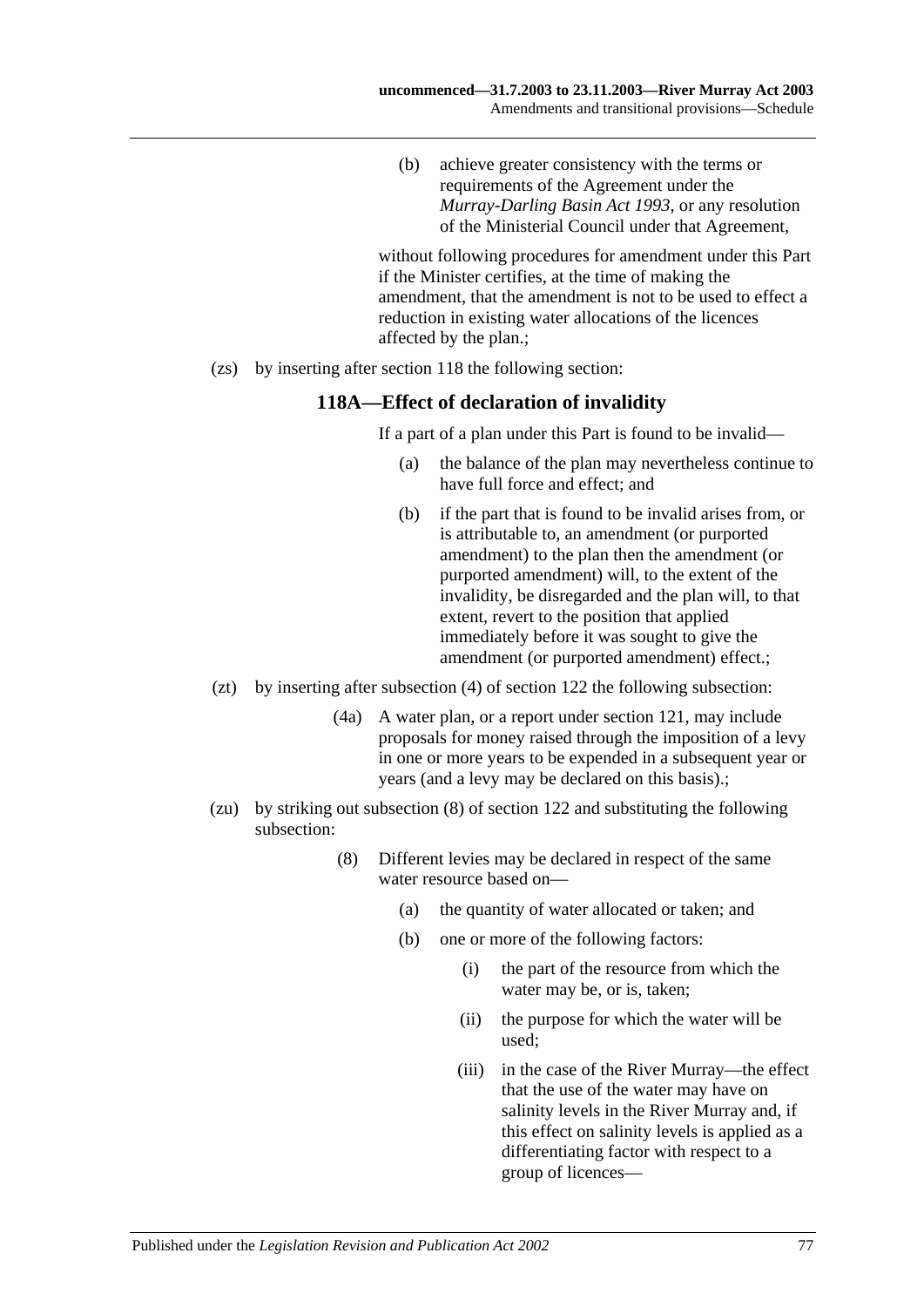- (A) the location where the water is entitled to be used; and
- (B) the time when the allocation was made.;
- (zv) by inserting after subsection (8a) of section 122 the following subsections:
	- (8b) If a levy has a component based on the factor referred to in subsection  $(8)(b)(iii)$ , money raised from the levy that is attributable to that component must be applied towards reducing salinity levels in the River Murray.
	- (8c) Nothing in this section prevents the Minister or a catchment water management board transferring money within the ambit of subsection (8b) to another authority (including, in the case of a catchment water management board, to the Minister) for expenditure on programs to reduce salinity levels in the River Murray.;
- (zw) by inserting in section 140(1) "or water" after "water usage or land";
- (zx) by inserting in section  $140(1)$  ", or to provide other benefits," after "the quality of water":
- (zy) by inserting after subsection (1) of section 140 the following subsection:
	- (1a) Water management practices under subsection (1) may include—
		- (a) the establishment of, or participation in, a drainage scheme; or
		- (b) the establishment or maintenance of infrastructure, plant or equipment; or
		- (c) other initiatives.;
- (zz) by inserting in section 140(3) "or undertaken" after "adopted";
- (zza) by inserting in section 140(3) "(or a component of a levy)" after "whole or a part of a levy";
- (zzb) by inserting in section 140(6) "or undertaken" after "adopted";
- (zzc) by inserting after subsection (10) of section 140 the following subsection:
	- (11) The Minister may also grant a refund of, or an exemption from, the whole or a part of a levy (or a component of a levy) under Division 1—
		- (a) as a condition of a water licence; or
		- (b) under the terms of a management agreement under the *[River Murray Act](http://www.legislation.sa.gov.au/index.aspx?action=legref&type=act&legtitle=River%20Murray%20Act%202003) 2003*; or
		- (c) by notice in the Gazette.;
- (zzd) by inserting after section 148 the following section: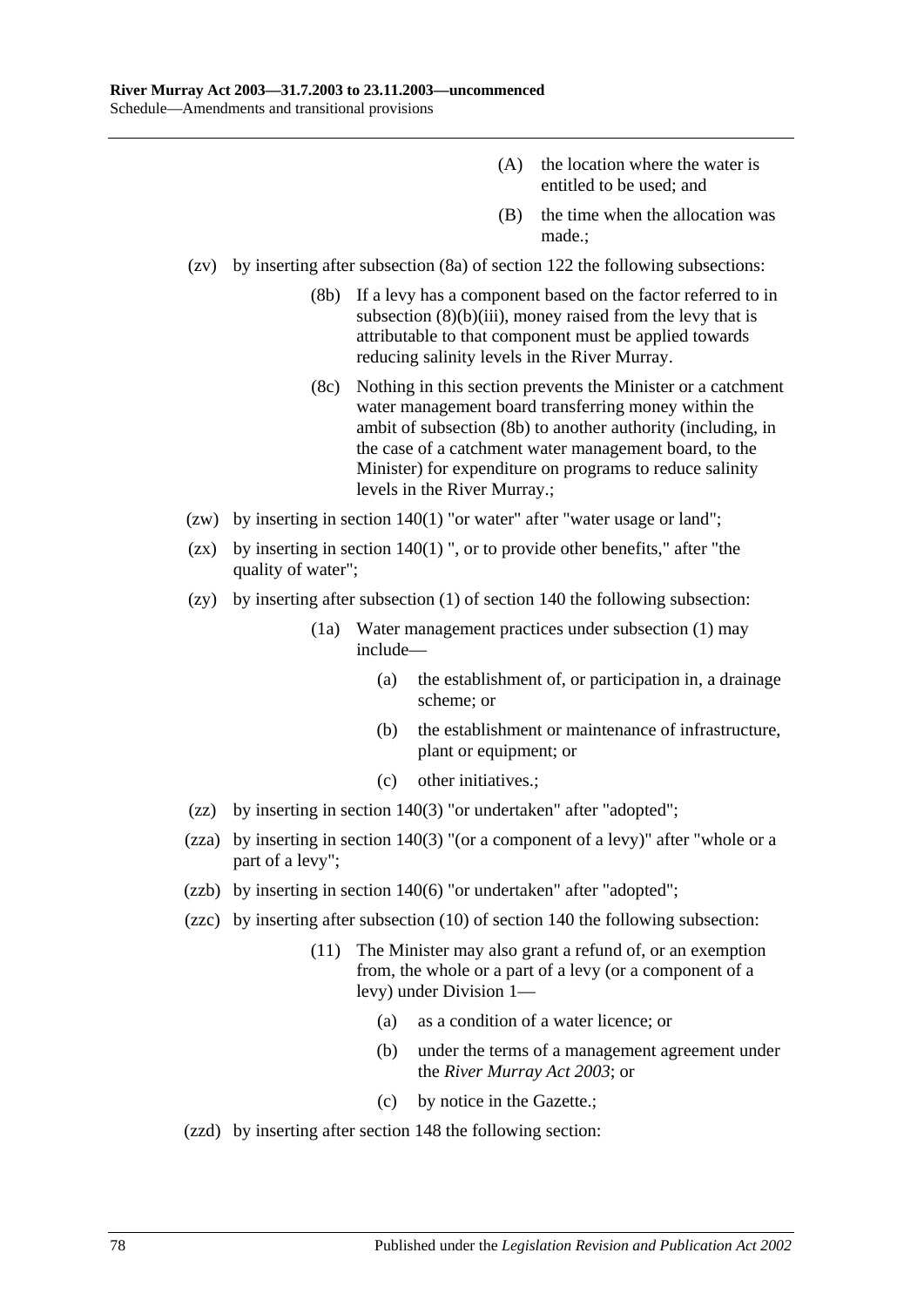#### **148A—Minister may apply assumptions and other information**

- (1) Subject to this section, the Minister may, in assessing or determining any matter that the Minister considers to be relevant to—
	- (a) a condition or proposed condition with respect to a permit or water licence under this Act; or
	- (b) any notice or other requirement that may be issued or imposed under this Act; or
	- (c) any plan, policy or report under this Act; or
	- (d) the imposition or calculation of any levy under this Act,

apply any assumptions, or adopt or apply any information or criteria, determined by the Minister to be reasonable in the circumstances (and the Minister's determination in relation to the particular matter will then have effect for the purposes of this Act).

- (2) If the regulations so provide, no appeal will lie against any determination of a prescribed kind based on any assumption, information or criteria of a kind specified by the regulations.
- (3) This section only applies with respect to a matter that relates to the River Murray.

#### **23—Transitional provisions**

- (1) Each of the following, if in existence on the commencement of this Act, must be reviewed by the relevant authority within five years after the commencement of this Act in order to ensure that proper consideration is given to any relevant object of this Act (unless the instrument is reviewed under its own Act, or the instrument expires, or is due or expected to expire, before the end of that five-year period):
	- (a) any program under section 13(1)(g) or 24(b) of the *[Animal and Plant Control](http://www.legislation.sa.gov.au/index.aspx?action=legref&type=act&legtitle=Animal%20and%20Plant%20Control%20(Agricultural%20Protection%20and%20Other%20Purposes)%20Act%201986)  [\(Agricultural Protection and Other Purposes\) Act](http://www.legislation.sa.gov.au/index.aspx?action=legref&type=act&legtitle=Animal%20and%20Plant%20Control%20(Agricultural%20Protection%20and%20Other%20Purposes)%20Act%201986) 1986* that applies to any part of the Murray-Darling Basin;
	- (b) any aquaculture policy under the *[Aquaculture Act](http://www.legislation.sa.gov.au/index.aspx?action=legref&type=act&legtitle=Aquaculture%20Act%202001) 2001* that applies within the Murray-Darling Basin;
	- (c) a management plan under the *[Coast Protection Act](http://www.legislation.sa.gov.au/index.aspx?action=legref&type=act&legtitle=Coast%20Protection%20Act%201972) 1972* that affects the River Murray;
	- (d) a plan of management under Division 5 of Part 3 of the *[National Parks and](http://www.legislation.sa.gov.au/index.aspx?action=legref&type=act&legtitle=National%20Parks%20and%20Wildlife%20Act%201972)  [Wildlife Act](http://www.legislation.sa.gov.au/index.aspx?action=legref&type=act&legtitle=National%20Parks%20and%20Wildlife%20Act%201972) 1972* that relates to a reserve located wholly or partly within the Murray-Darling Basin;
	- (e) a guideline under section 25 of the *[Native Vegetation Act](http://www.legislation.sa.gov.au/index.aspx?action=legref&type=act&legtitle=Native%20Vegetation%20Act%201991) 1991* that relates to land within the Murray-Darling Basin.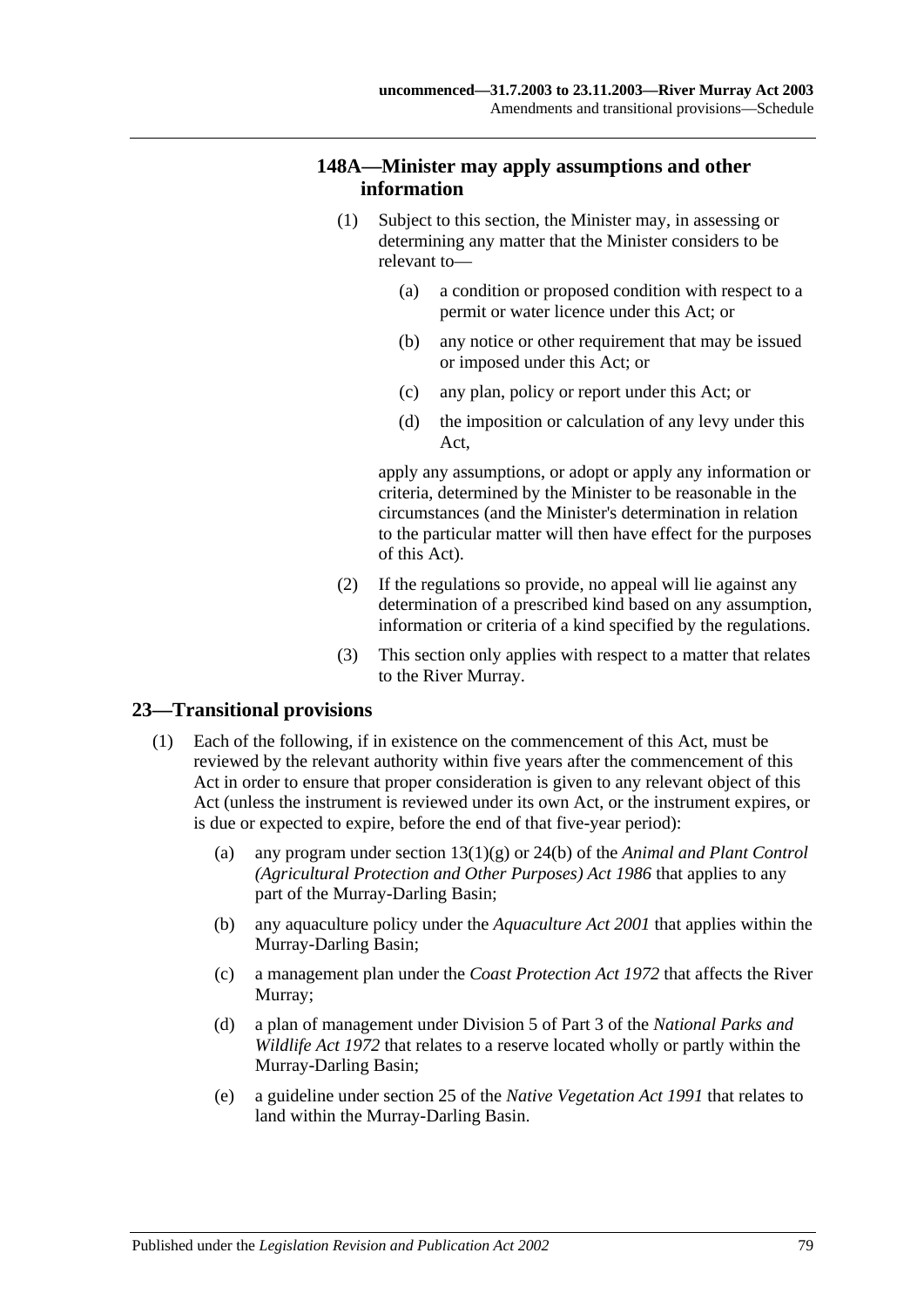- <span id="page-79-0"></span>(2) The following applications that relate to a statutory authorisation granted before the commencement of this clause must be referred to the Minister:
	- (a) an application for the renewal or extension of a permit under section 45 or 55 of the *[Animal and Plant Control \(Agricultural Protection and Other](http://www.legislation.sa.gov.au/index.aspx?action=legref&type=act&legtitle=Animal%20and%20Plant%20Control%20(Agricultural%20Protection%20and%20Other%20Purposes)%20Act%201986)  [Purposes\) Act](http://www.legislation.sa.gov.au/index.aspx?action=legref&type=act&legtitle=Animal%20and%20Plant%20Control%20(Agricultural%20Protection%20and%20Other%20Purposes)%20Act%201986) 1986* that relates to an activity that is to be, or may be, undertaken within a River Murray Protection Area and is within a class of applications prescribed by the regulations for the purposes of this provision (which class may be prescribed so as to consist of applications for the renewal or extension of all such permits);
	- (b) an application for the renewal or extension of a licence under Division 1 of Part 4 of the *[Fisheries Act](http://www.legislation.sa.gov.au/index.aspx?action=legref&type=act&legtitle=Fisheries%20Act%201982) 1982* that is within a class prescribed by the regulations for the purposes of this provision;
	- (c) an application for the renewal or extension of a permit under section 50 of the *[Fisheries Act](http://www.legislation.sa.gov.au/index.aspx?action=legref&type=act&legtitle=Fisheries%20Act%201982) 1982* that is within a class prescribed by the regulations for the purposes of this provision;
	- (d) an application for the renewal or extension of a permit under Part 5 of the *[Heritage Act](http://www.legislation.sa.gov.au/index.aspx?action=legref&type=act&legtitle=Heritage%20Act%201993) 1993* that relates to an area within a River Murray Protection Area and is within a class of applications prescribed by the regulations for the purposes of this provision (which class may be prescribed so as to consist of applications for the renewal or extension of all such permits);
	- (e) an application for the renewal or extension of a permit under section 15 of the *[Historic Shipwrecks Act](http://www.legislation.sa.gov.au/index.aspx?action=legref&type=act&legtitle=Historic%20Shipwrecks%20Act%201981) 1981* that relates to an area within a River Murray Protection Area and is within a class of applications prescribed by the regulations for the purposes of this provision (which class may be prescribed so as to consist of applications for the renewal or extension of all such permits);
	- (f) an application for the renewal or extension of a lease, licence or agreement under section 35 of the *[National Parks and Wildlife Act](http://www.legislation.sa.gov.au/index.aspx?action=legref&type=act&legtitle=National%20Parks%20and%20Wildlife%20Act%201972) 1972* that relates to a reserve located wholly or partly within a River Murray Protection Area and is within a class of applications prescribed by the regulations for the purposes of this provision (which class may be prescribed so as to consist of applications for the renewal or extension of all such leases, licences or agreements);
	- (g) an application for the renewal or extension of a permit under section 69 of the *[National Parks and Wildlife Act](http://www.legislation.sa.gov.au/index.aspx?action=legref&type=act&legtitle=National%20Parks%20and%20Wildlife%20Act%201972) 1972* that relates to an activity that is to be, or may be, undertaken within a River Murray Protection Area and is within a class of applications prescribed by the regulations for the purposes of this provision (which class may be prescribed so as to consist of applications for the renewal or extension of all such permits).
- (3) Where an application for the renewal or extension of a statutory authorisation is referred to the Minister under [subclause](#page-79-0) (2), the statutory authorisation will be taken to have been referred under a related operational Act and to be subject to the operation of [section](#page-20-0) 22 as if it were an application for a new statutory authorisation.
- (4) The first review required by [section](#page-12-0) 11 must be undertaken by the end of the 2004/2005 financial year and the outcome of that review must be reported on as part of the Minister's annual report to Parliament for that financial year.